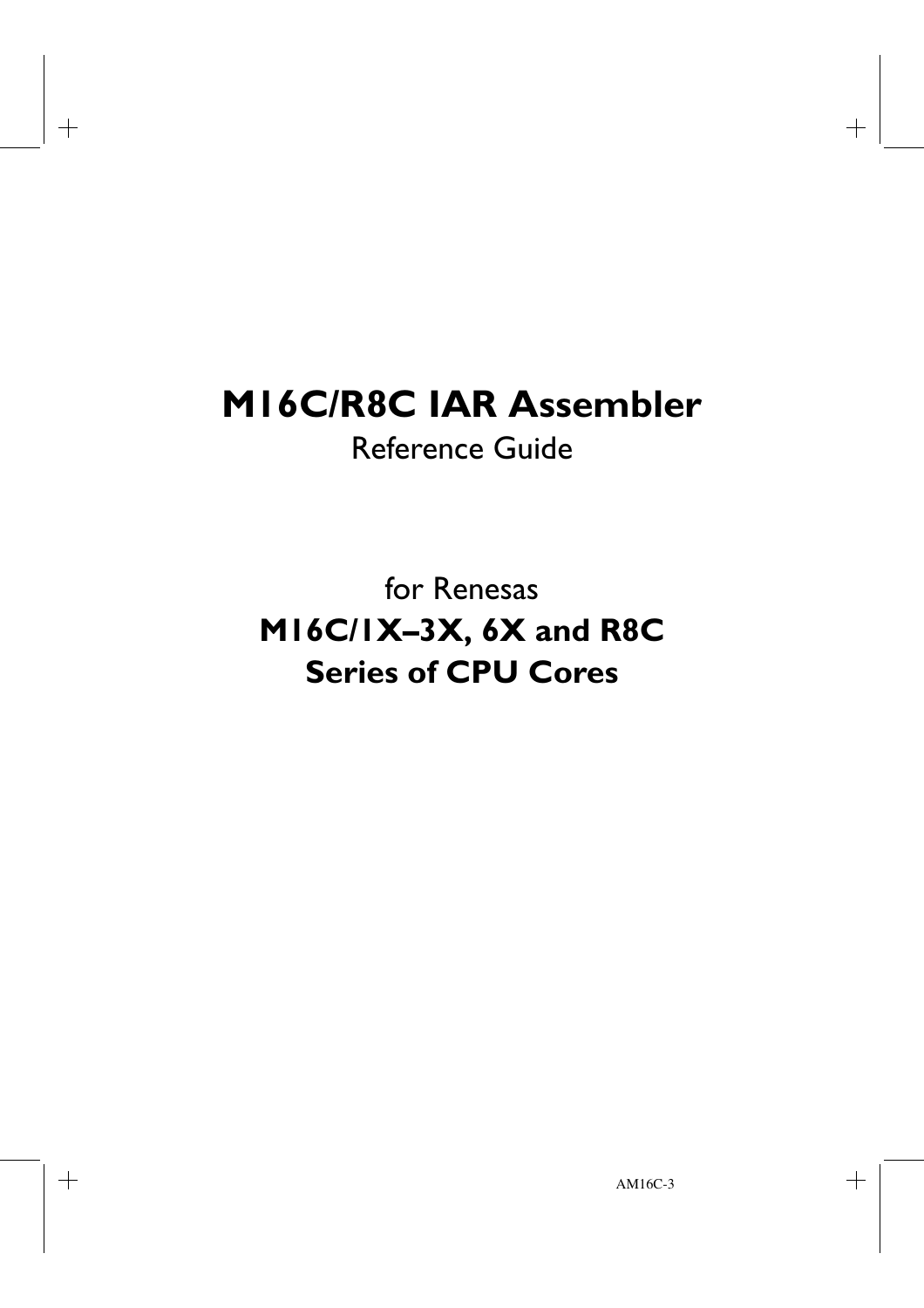### **COPYRIGHT NOTICE**

© Copyright 1995–2004 IAR Systems. All rights reserved.

No part of this document may be reproduced without the prior written consent of IAR Systems. The software described in this document is furnished under a license and may only be used or copied in accordance with the terms of such a license.

### **DISCLAIMER**

The information in this document is subject to change without notice and does not represent a commitment on any part of IAR Systems. While the information contained herein is assumed to be accurate, IAR Systems assumes no responsibility for any errors or omissions.

In no event shall IAR Systems, its employees, its contractors, or the authors of this document be liable for special, direct, indirect, or consequential damage, losses, costs, charges, claims, demands, claim for lost profits, fees, or expenses of any nature or kind.

### **TRADEMARKS**

IAR, IAR Embedded Workbench, IAR XAR Library Builder, IAR XLINK Linker, IAR XLIB Librarian, IAR MakeApp and IAR PreQual are trademarks owned by IAR Systems. C-SPY is a trademark registered in Sweden by IAR Systems. IAR visualSTATE is a registered trademark owned by IAR Systems.

All other product names are trademarks or registered trademarks of their respective owners.

### **EDITION NOTICE**

Third edition: October 2004

Part number: AM16C-3

This guide applies to the M16C/R8C IAR Embedded Workbench™ version 3.x.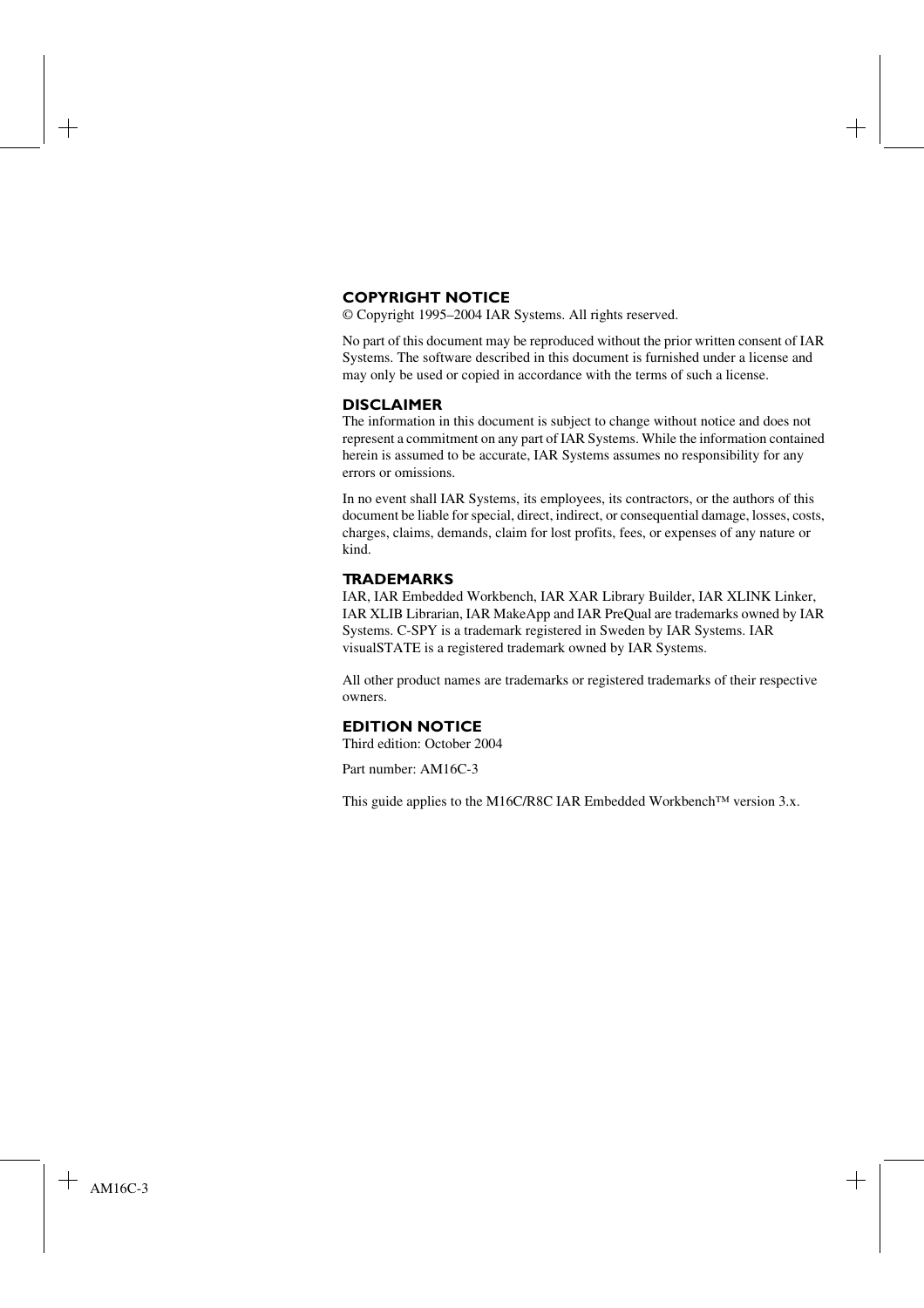# **Contents**

| Introduction to the M16C/R8C IAR Assembler  I |  |
|-----------------------------------------------|--|
|                                               |  |
|                                               |  |
|                                               |  |
|                                               |  |
|                                               |  |
|                                               |  |
|                                               |  |
|                                               |  |
|                                               |  |
|                                               |  |
|                                               |  |
|                                               |  |
|                                               |  |
|                                               |  |
|                                               |  |
|                                               |  |
|                                               |  |
|                                               |  |
|                                               |  |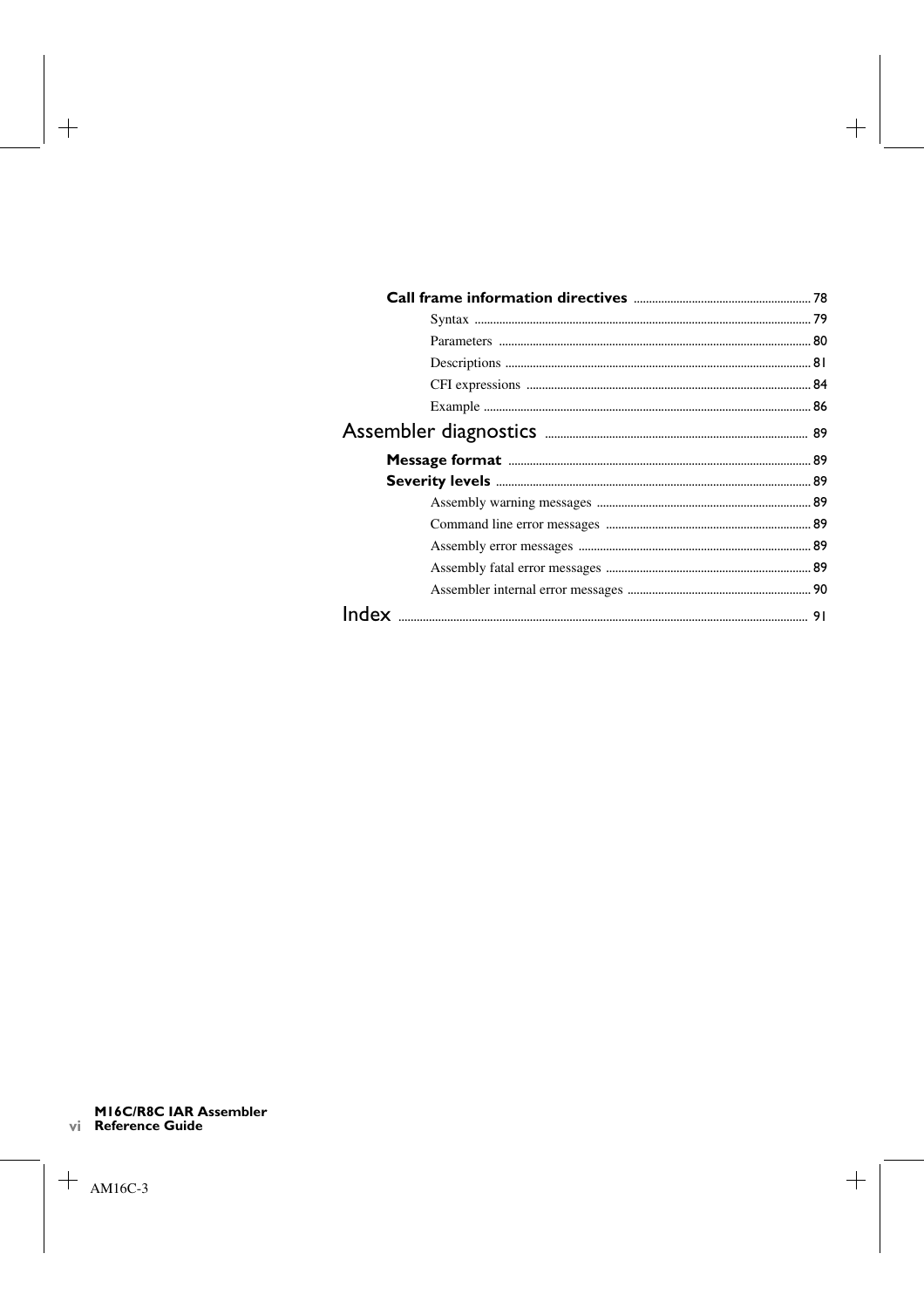# <span id="page-6-0"></span>**Tables**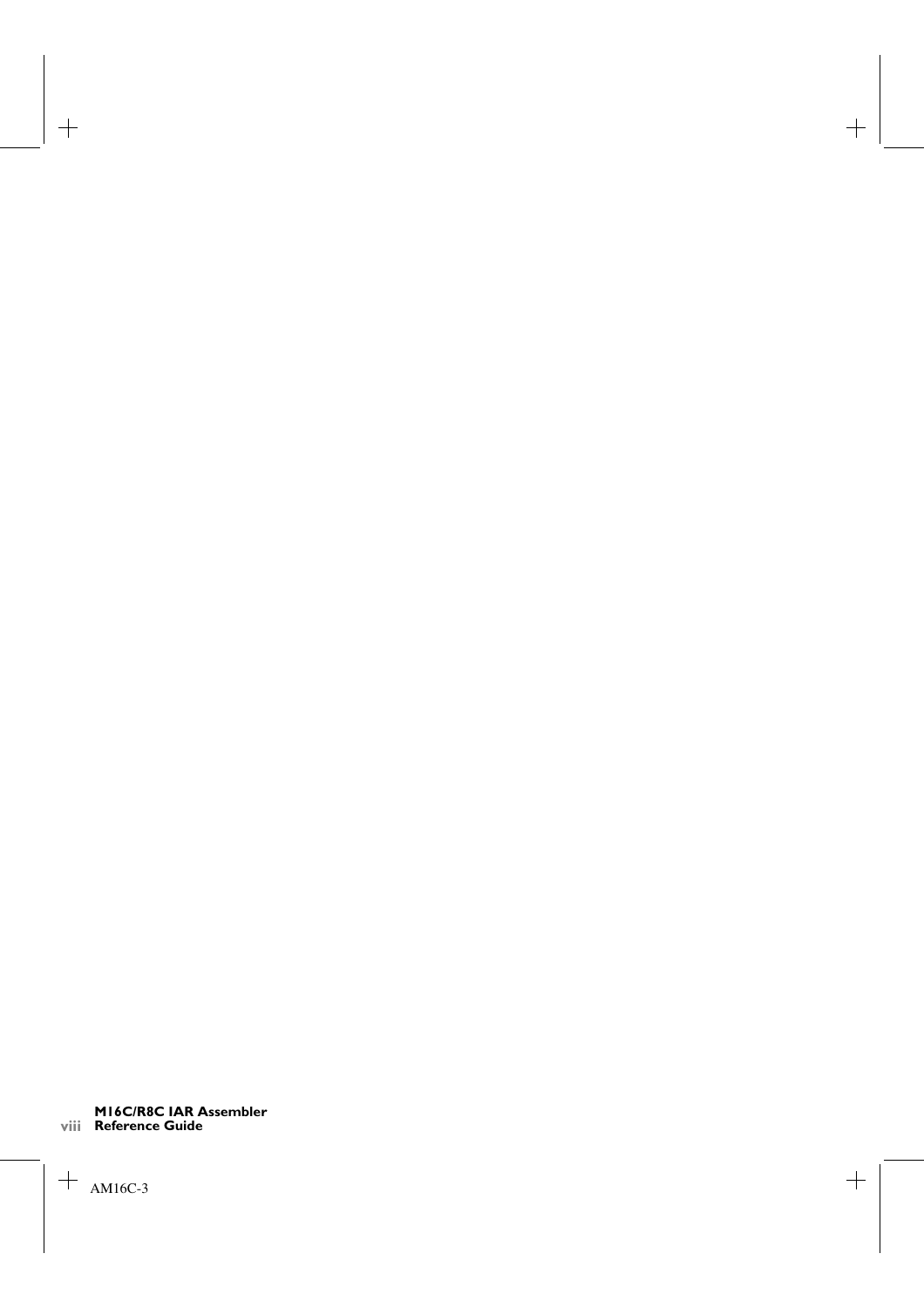# <span id="page-8-0"></span>**Preface**

Welcome to the M16C/R8C IAR Assembler Reference Guide. The purpose of this guide is to provide you with detailed reference information that can help you to use the M16C/R8C IAR Assembler to best suit your application requirements.

# <span id="page-8-1"></span>**Who should read this guide**

You should read this guide if you plan to develop an application using assembler language for the M16C/R8C Series of CPU cores and need to get detailed reference information on how to use the M16C/R8C IAR Assembler. In addition, you should have working knowledge of the following:

- The architecture and instruction set of the M16C/R8C Series of CPU cores. Refer to the documentation from Renesas for information about the M16C/R8C Series of CPU cores
- General assembler language programming
- Application development for embedded systems
- The operating system of your host machine.

### <span id="page-8-2"></span>**How to use this guide**

When you first begin using the M16C/R8C IAR Assembler, you should read the *[Introduction to the M16C/R8C IAR Assembler](#page-12-2)* chapter in this reference guide.

If you are an intermediate or advanced user, you can focus more on the reference chapters that follow the introduction.

If you are new to using the IAR toolkit, we recommend that you first read the initial chapters of the *IAR Embedded Workbench™ IDE User Guide*. They give product overviews, as well as tutorials that can help you get started.

# <span id="page-8-3"></span>**What this guide contains**

Below is a brief outline and summary of the chapters in this guide.

- *[Introduction to the M16C/R8C IAR Assembler](#page-12-2)* provides programming information. It also describes the source code format, and the format of assembler listings.
- *[Assembler options](#page-20-3)* first explains how to set the assembler options from the command line and how to use environment variables. It then gives an alphabetical summary of the assembler options, and contains detailed reference information about each option.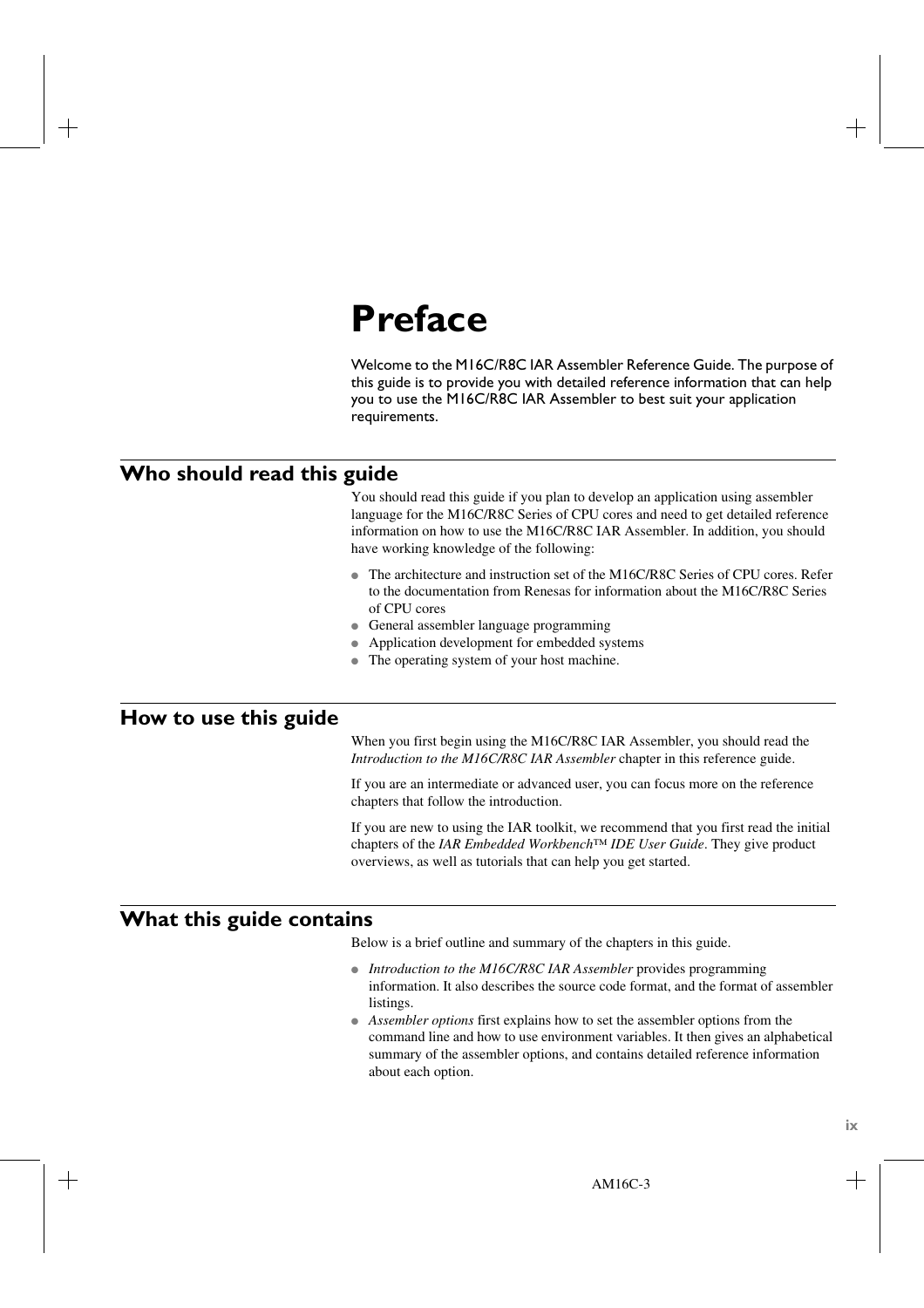- *[Assembler operators](#page-34-4)* gives a summary of the assembler operators, arranged in order of precedence, and provides detailed reference information about each operator.
- *[Assembler directives](#page-48-3)* gives an alphabetical summary of the assembler directives, and provides detailed reference information about each of the directives, classified into groups according to their function.
- *[Assembler diagnostics](#page-100-7)* contains information about the formats and severity levels of diagnostic messages.

### <span id="page-9-0"></span>**Other documentation**

The complete set of IAR Systems development tools for the M16C/R8C Series of CPU cores is described in a series of guides. For information about:

- Using the IAR Embedded Workbench™ and the IAR C-SPY™ Debugger, refer to the *IAR Embedded Workbench™ IDE User Guide*
- Programming for the M16C/R8C IAR C/C++ Compiler, refer to the *M16C/R8C IAR C/C++ Compiler Reference Guide*
- Using the IAR XLINK Linker™, the IAR XAR Library Builder, and the IAR XLIB Librarian™, refer to the *IAR Linker and Library Tools Reference Guide*.
- Using the IAR DLIB Library functions, refer to the online help system
- Using the IAR CLIB Library functions, refer to the *IAR C Library Functions Reference Guide*, available from the online help system
- Using the runtime environment, refer to the *IAR Runtime Environment and Library User Guide*
- Porting application code and projects created with a previous M16C/R8C IAR Embedded Workbench IDE, refer to *M16C/R8C IAR Embedded Workbench Migration Guide*.

All of these guides are delivered in hypertext PDF format on the installation media. Some of them are also delivered as printed books.

### <span id="page-9-1"></span>**Document conventions**

This guide uses the following typographic conventions:

| Style     | Used for                                                                     |
|-----------|------------------------------------------------------------------------------|
| computer  | Text that you enter or that appears on the screen.                           |
| parameter | A label representing the actual value you should enter as part of a command. |
| [option]  | An optional part of a command.                                               |
|           | $\{a \mid b \mid c\}$ Alternatives in a command.                             |
|           | $\cdots$<br>.                                                                |

<span id="page-9-2"></span>*Table 1: Typographic conventions used in this guide*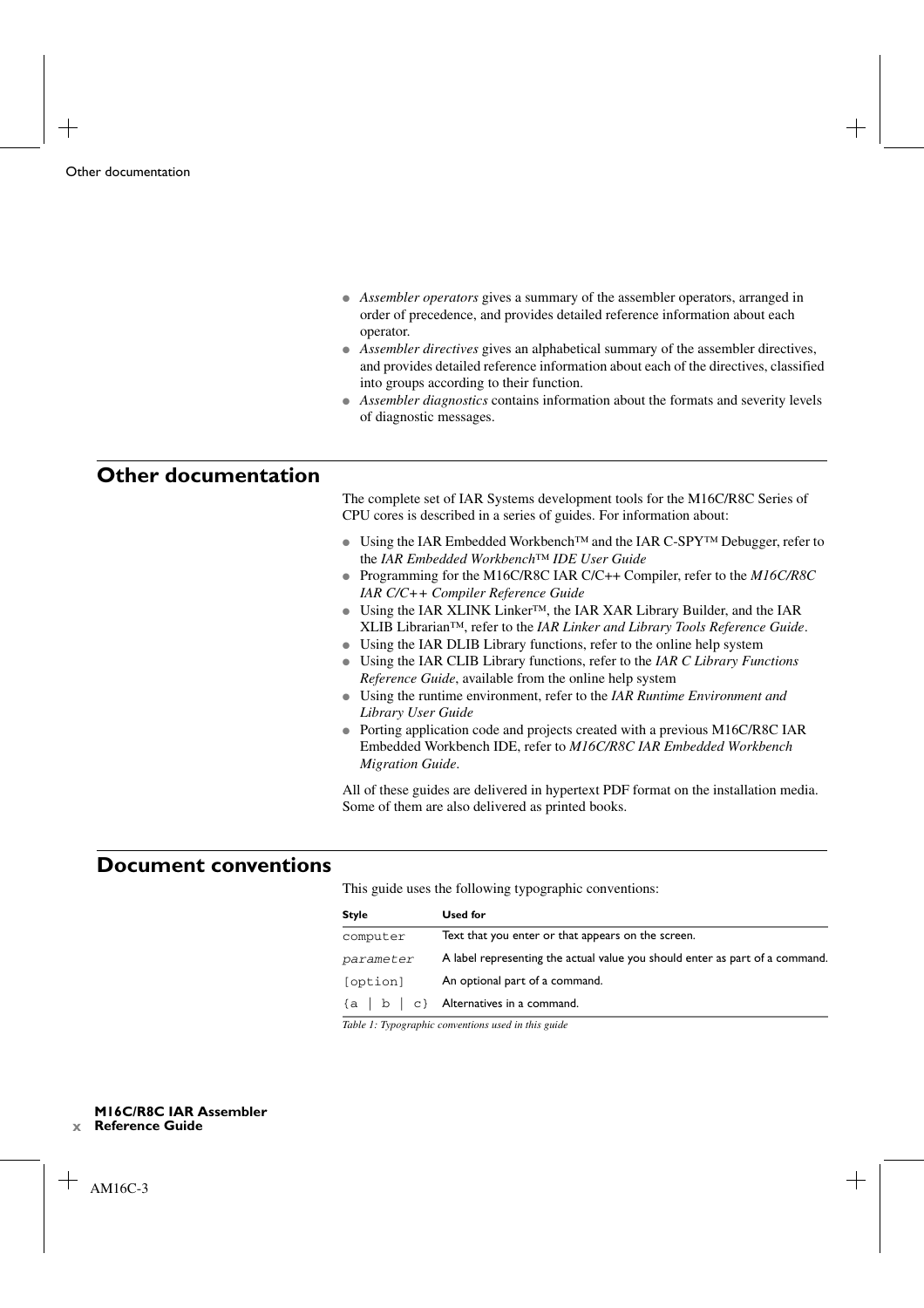| <b>Style</b> | <b>Used for</b>                                                                                                        |
|--------------|------------------------------------------------------------------------------------------------------------------------|
| bold         | Names of menus, menu commands, buttons, and dialog boxes that appear on<br>the screen.                                 |
| reference    | A cross-reference within or to another part of this guide.                                                             |
| X            | Identifies instructions specific to the versions of the IAR Systems tools for<br>the IAR Embedded Workbench interface. |
|              | Identifies instructions specific to the command line versions of IAR Systems<br>development tools.                     |

*Table 1: Typographic conventions used in this guide (Continued)*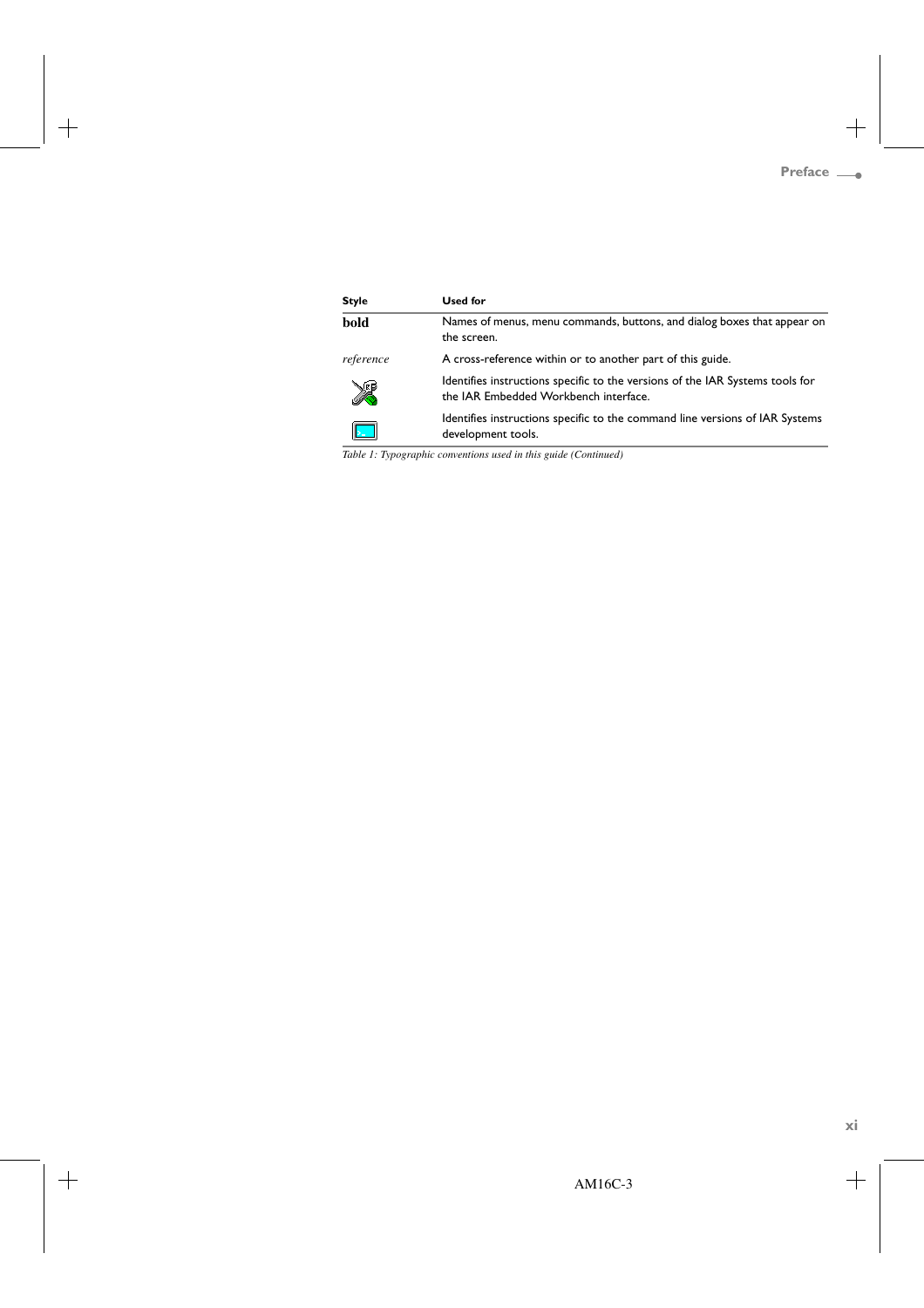Document conventions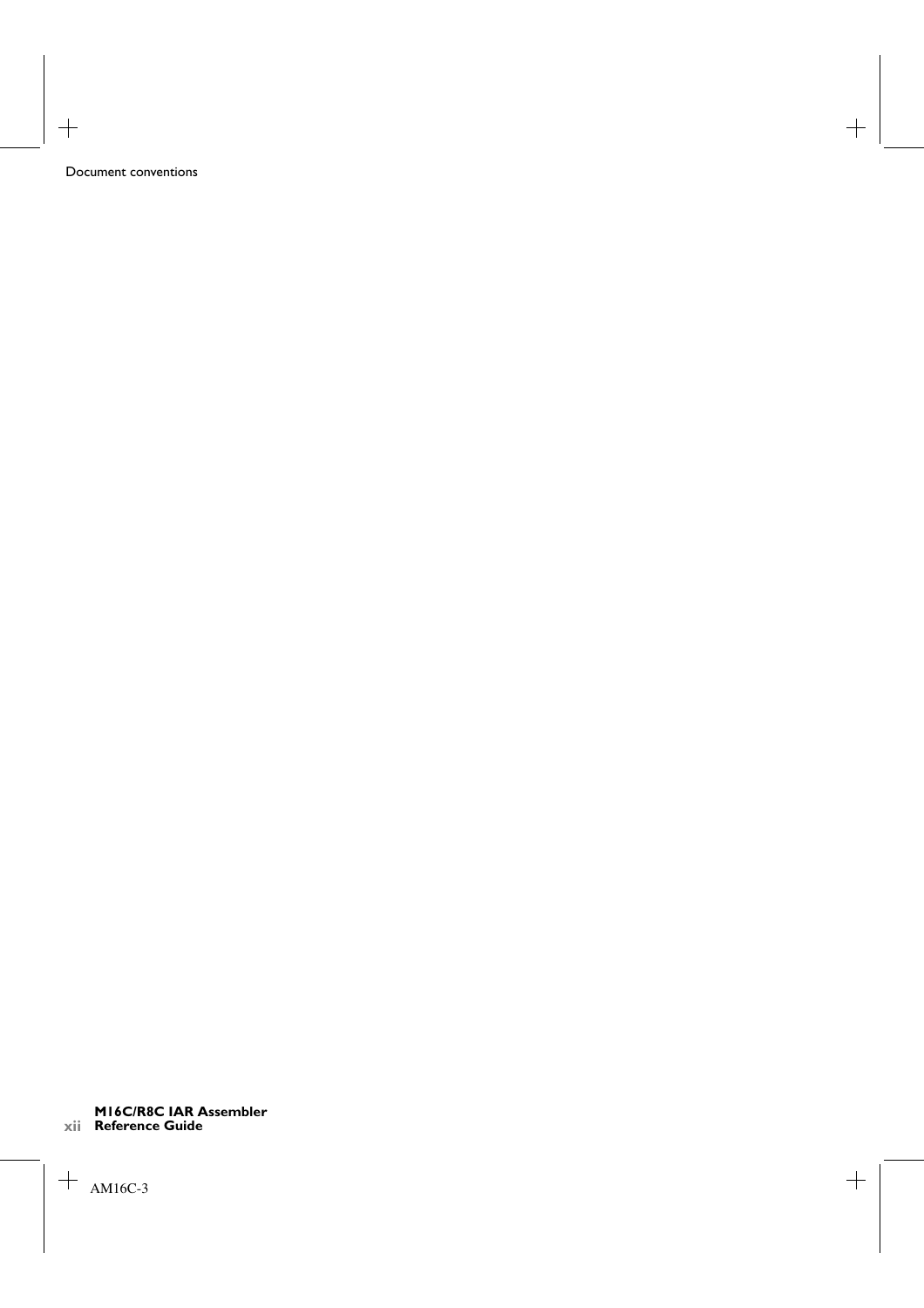# <span id="page-12-2"></span><span id="page-12-0"></span>**Introduction to the M16C/R8C IAR Assembler**

This chapter describes the source code format for the M16C/R8C IAR Assembler and provides programming hints.

Refer to Renesas's hardware documentation for syntax descriptions of the instruction mnemonics.

# <span id="page-12-1"></span>**Source format**

The format of an assembler source line is as follows:

[*label* [:]] [*operation*] [*operands*] [; *comment*]

where the components are as follows:

| label     | A label, which is assigned the value and type of the current<br>program location counter (PLC). The : (colon) is optional if the<br>label starts in the first column.                                                |
|-----------|----------------------------------------------------------------------------------------------------------------------------------------------------------------------------------------------------------------------|
| operation | An assembler instruction or directive. This must not start in the<br>first column.                                                                                                                                   |
| operands  | An assembler instruction can have zero, one, or more operands.                                                                                                                                                       |
|           | The data definition directives, for example $DC8$ , can have any<br>number of operands. For reference information about the data<br>definition directives, see Data definition or allocation<br>directives, page 73. |
|           | Other assembler directives can have one, two, or three operands,<br>separated by commas.                                                                                                                             |
| comment   | Comment, preceded by a; (semicolon).                                                                                                                                                                                 |

The fields can be separated by spaces or tabs.

A source line may not exceed 2047 characters.

Tab characters, ASCII 09H, are expanded according to the most common practice; i.e. to columns 8, 16, 24 etc.

The M16C/R8C IAR Assembler uses the default filename extensions s34, asm, and msa for source files.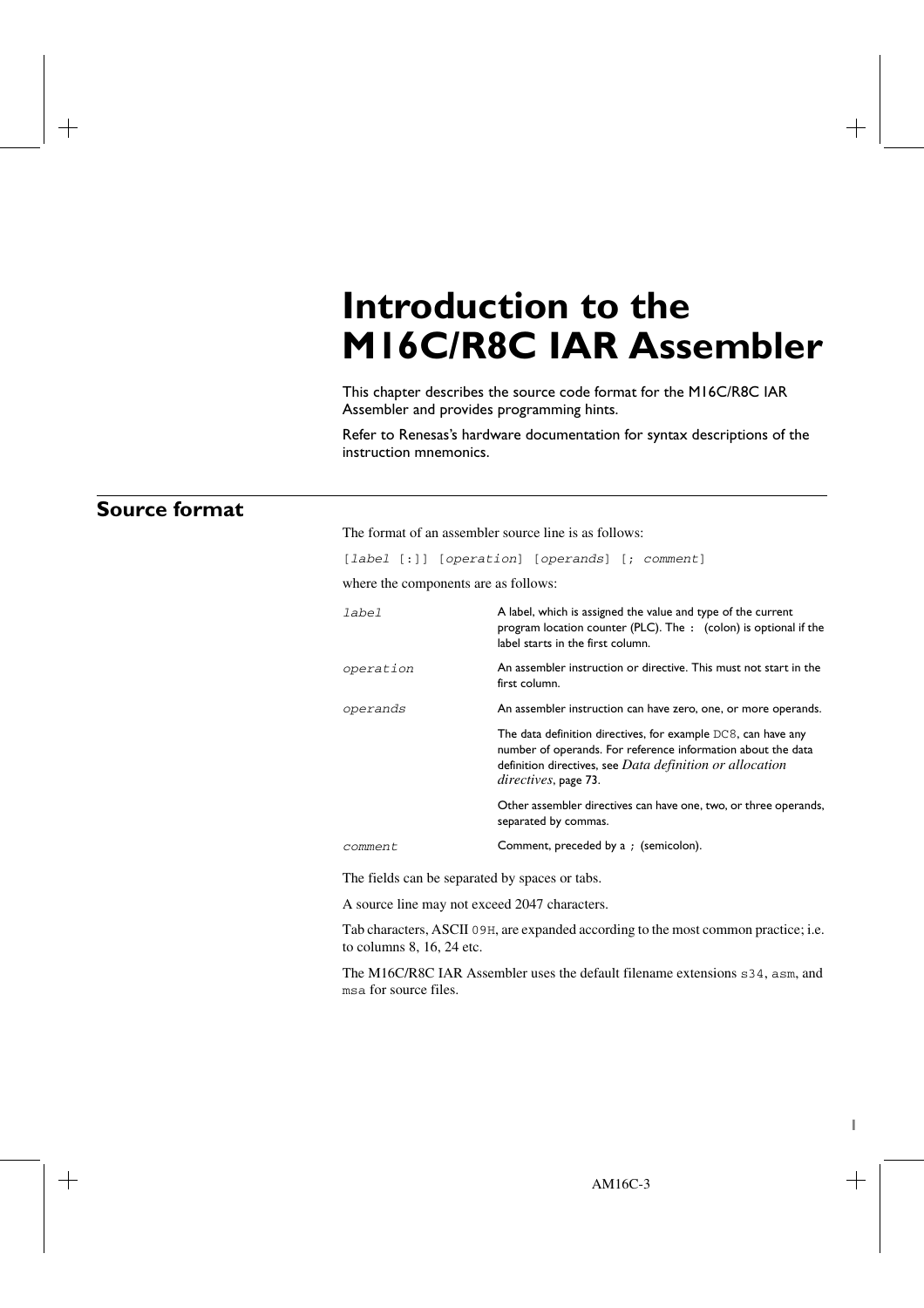# <span id="page-13-0"></span>**Assembler expressions**

Expressions can consist of operands and operators.

The assembler will accept a wide range of expressions, including both arithmetic and logical operations. All operators use 32-bit two's complement integers, and range checking is only performed when a value is used for generating code.

Expressions are evaluated from left to right, unless this order is overridden by the priority of operators; see also *[Precedence of operators](#page-34-5)*, page 23.

The following operands are valid in an expression:

- User-defined symbols and labels.
- Constants, excluding floating-point constants.
- The program location counter (PLC) symbol,  $\zeta$ .

These are described in greater detail in the following sections.

The valid operators are described in the chapter *[Assembler operators](#page-34-4)*, page 23.

### <span id="page-13-1"></span>**TRUE AND FALSE**

In expressions a zero value is considered FALSE, and a non-zero value is considered TRUE.

Conditional expressions return the value 0 for FALSE and 1 for TRUE.

### <span id="page-13-2"></span>**USING SYMBOLS IN RELOCATABLE EXPRESSIONS**

Expressions that include symbols in relocatable segments cannot be resolved at assembly time, because they depend on the location of segments.

Such expressions are evaluated and resolved at link time, by the IAR XLINK  $\text{Linker}^{\text{TM}}$ . There are no restrictions on the expression; any operator can be used on symbols from any segment, or any combination of segments.

For example, a program could define the segments DATA and CODE as follows:

```
 .EXTERN third
        .RSEG DATA
first .BLKB 5
second .BLKB 3
        .RSEG CODE
start …
```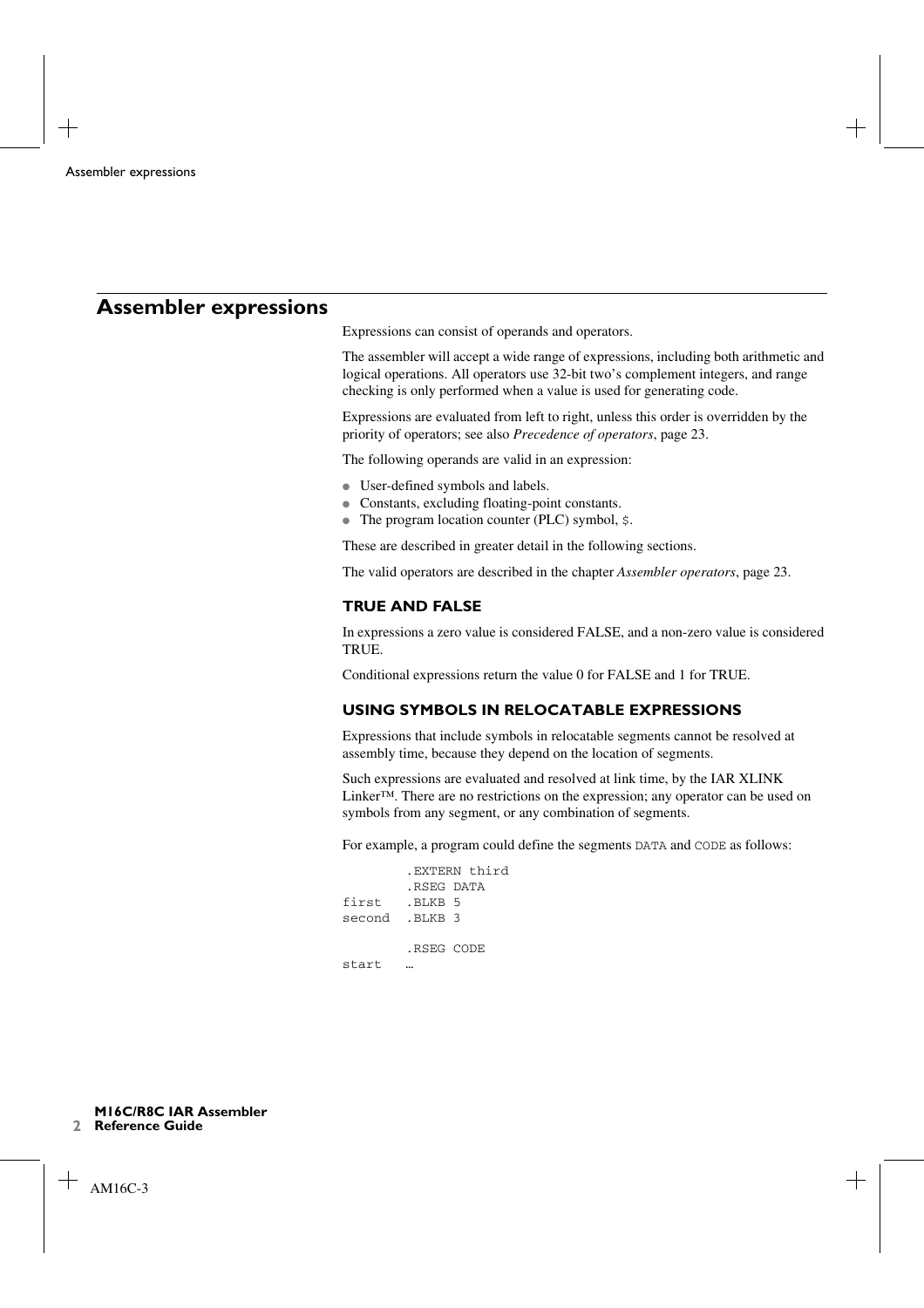Then in the segment CODE the following instructions are legal:

```
 INC first+7
 INC first-7
 INC 7+first
 INC (first/second)*third
```
**Note:** At assembly time, there will be no range check. The range check will occur at link time and, if the values are too large, there will be a linker error.

### <span id="page-14-0"></span>**SYMBOLS**

User-defined symbols can be up to 255 characters long, and all characters are significant.

Symbols must begin with a letter,  $a-z$  or  $A-Z$ , ? (question mark), or  $\overline{\phantom{a}}$  (underscore). Symbols can include the digits  $0-9$  and  $\frac{1}{5}$  (dollar).

For built-in symbols like instructions, registers, operators, and directives case is insignificant. For user-defined symbols case is by default significant but can be turned on and off using the **Case sensitive user symbols** (-s) assembler option. See [page 19](#page-30-1)  for additional information.

Notice that symbols and labels are byte addresses. For additional information, see *[Generating lookup table](#page-85-4)*, page 74.

### <span id="page-14-1"></span>**LABELS**

Symbols used for memory locations are referred to as labels.

### **Program location counter (PLC)**

The program location counter is called **\$**. For example:

JMP  $$$  ; Loop forever

### <span id="page-14-2"></span>**INTEGER CONSTANTS**

Since all IAR Systems assemblers use 32-bit two's complement internal arithmetic, integers have a (signed) range from -2147483648 to 2147483647.

Constants are written as a sequence of digits with an optional - (minus) sign in front to indicate a negative number.

Commas and decimal points are not permitted.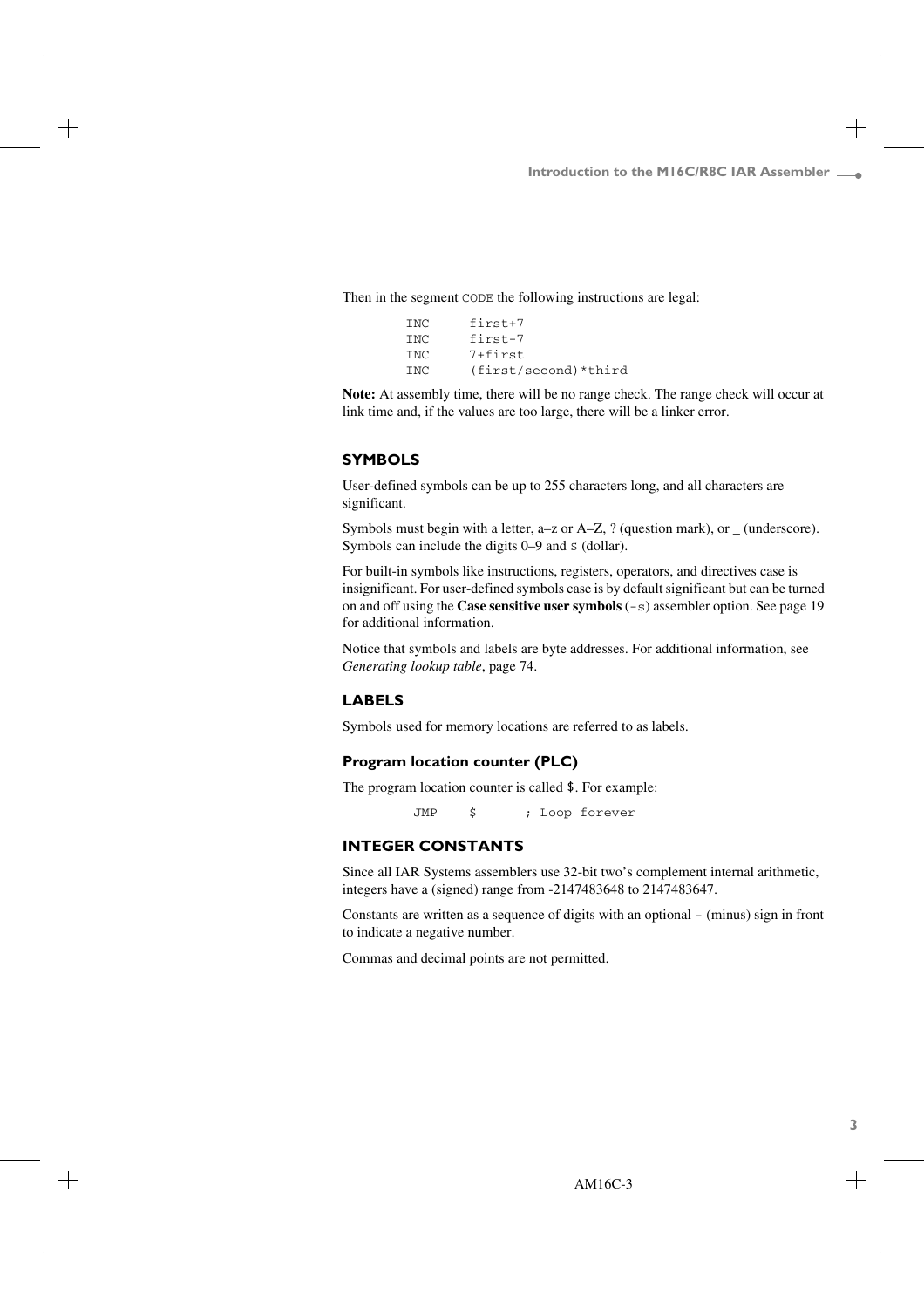The following types of number representation are supported:

| Integer type | <b>Example</b>          |
|--------------|-------------------------|
| Binary       | 1010b, b'1010'          |
| Octal        | 1234q, q'1234'          |
| Decimal      | $1234, -1, d'1234'$     |
| Hexadecimal  | OFFFFh, OXFFFF, h'FFFF' |

<span id="page-15-2"></span>*Table 2: Integer constant formats* 

**Note:** Both the prefix and the suffix can be written with either uppercase or lowercase letters.

### <span id="page-15-0"></span>**ASCII CHARACTER CONSTANTS**

ASCII constants can consist of between zero and more characters enclosed in single or double quotes. Only printable characters and spaces may be used in ASCII strings. If the quote character itself is to be accessed, two consecutive quotes must be used:

| Format             | Value                                           |
|--------------------|-------------------------------------------------|
| 'ABCD'             | ABCD (four characters).                         |
| "ABCD"             | ABCD'\0' (five characters the last ASCII null). |
| 'A"B'              | A'B                                             |
| $A + 1$            | A'                                              |
| $'''''$ (4 quotes) | п                                               |
| $\cdot$ (2 quotes) | Empty string (no value).                        |
| $\cdots$           | Empty string (an ASCII null character).         |
| V.                 | I.                                              |
| $\sqrt{ }$         |                                                 |

<span id="page-15-3"></span>*Table 3: ASCII character constant formats* 

### <span id="page-15-1"></span>**FLOATING-POINT CONSTANTS**

The M16C/R8C IAR Assembler will accept floating-point values as constants and convert them into IEEE single-precision (signed 32-bit) floating-point format or fractional format.

Floating-point numbers can be written in the format:

[+|-][*digits*].[*digits*][{E|e}[+|-]*digits*]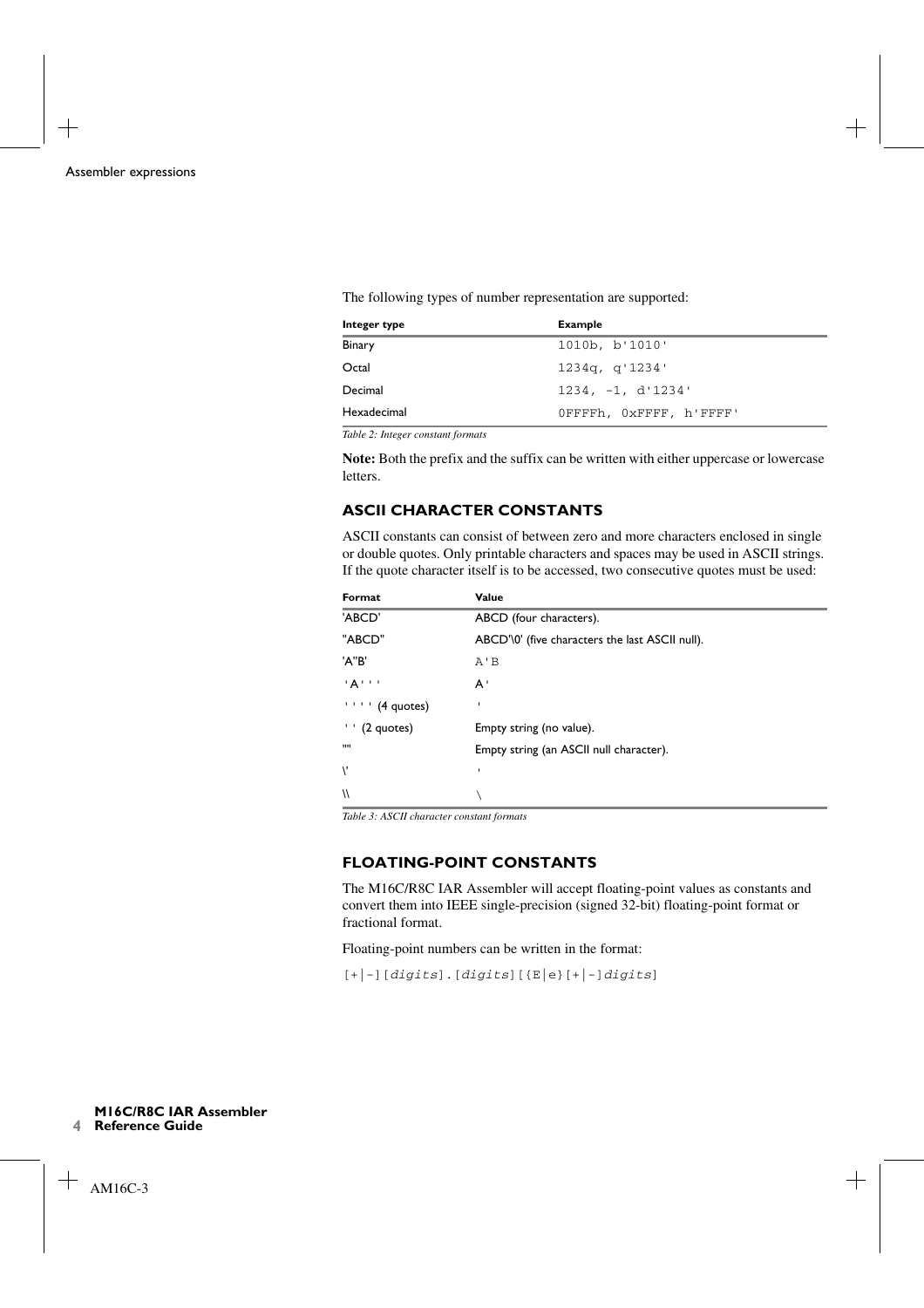| Format      | Value                     |
|-------------|---------------------------|
| 10.23       | $1.023 \times 10^{1}$     |
| l.23456E-24 | $1.23456 \times 10^{-24}$ |
| 1.0E3       | $1.0 \times 10^{3}$       |

The following table shows some valid examples:

<span id="page-16-1"></span>*Table 4: Floating-point constants* 

Spaces and tabs are not allowed in floating-point constants.

**Note**: Floating-point constants will not give meaningful results when used in expressions.

When a fractional format is used—for example, DQ15—the range that can be represented is  $-1.0 \le x \le 1.0$ . Any value outside that range is silently saturated into the maximum or minimum value that can be represented.

If the word length of the fractional data is n the fractional number will be represented as the 2-complement number:  $x * 2^(n-1)$ .

### <span id="page-16-3"></span><span id="page-16-0"></span>**PREDEFINED SYMBOLS**

The M16C/R8C IAR Assembler defines a set of symbols for use in assembler source files. The symbols provide information about the current assembly, allowing you to test them in preprocessor directives or include them in the assembled code. The strings returned by the assembler are enclosed in double quotes.

The following predefined symbols are available:

| Symbol          | Value                                                                                                                                                                                         |
|-----------------|-----------------------------------------------------------------------------------------------------------------------------------------------------------------------------------------------|
| <b>DATE</b>     | Current date in dd/Mmm/yyyy format (string).                                                                                                                                                  |
| <b>FILE</b>     | Current source filename (string).                                                                                                                                                             |
| IAR SYSTEMS ASM | IAR assembler identifier (number).                                                                                                                                                            |
| LINE            | Current source line number (number).                                                                                                                                                          |
| TID             | Target identity, consisting of two bytes (number). The high<br>byte is the target identity, which is 28 for AM16C. The low<br>byte is $00$ for $AM16C$ . Thus, the $_TID$ value is<br>0x1C00. |
| <b>TIME</b>     | Current time in $hh:mm:ss$ format (string).                                                                                                                                                   |
| <b>VER</b>      | Version number in integer format; for example, version<br>4.17 is returned as 417 (number).                                                                                                   |

<span id="page-16-2"></span>*Table 5: Predefined symbols*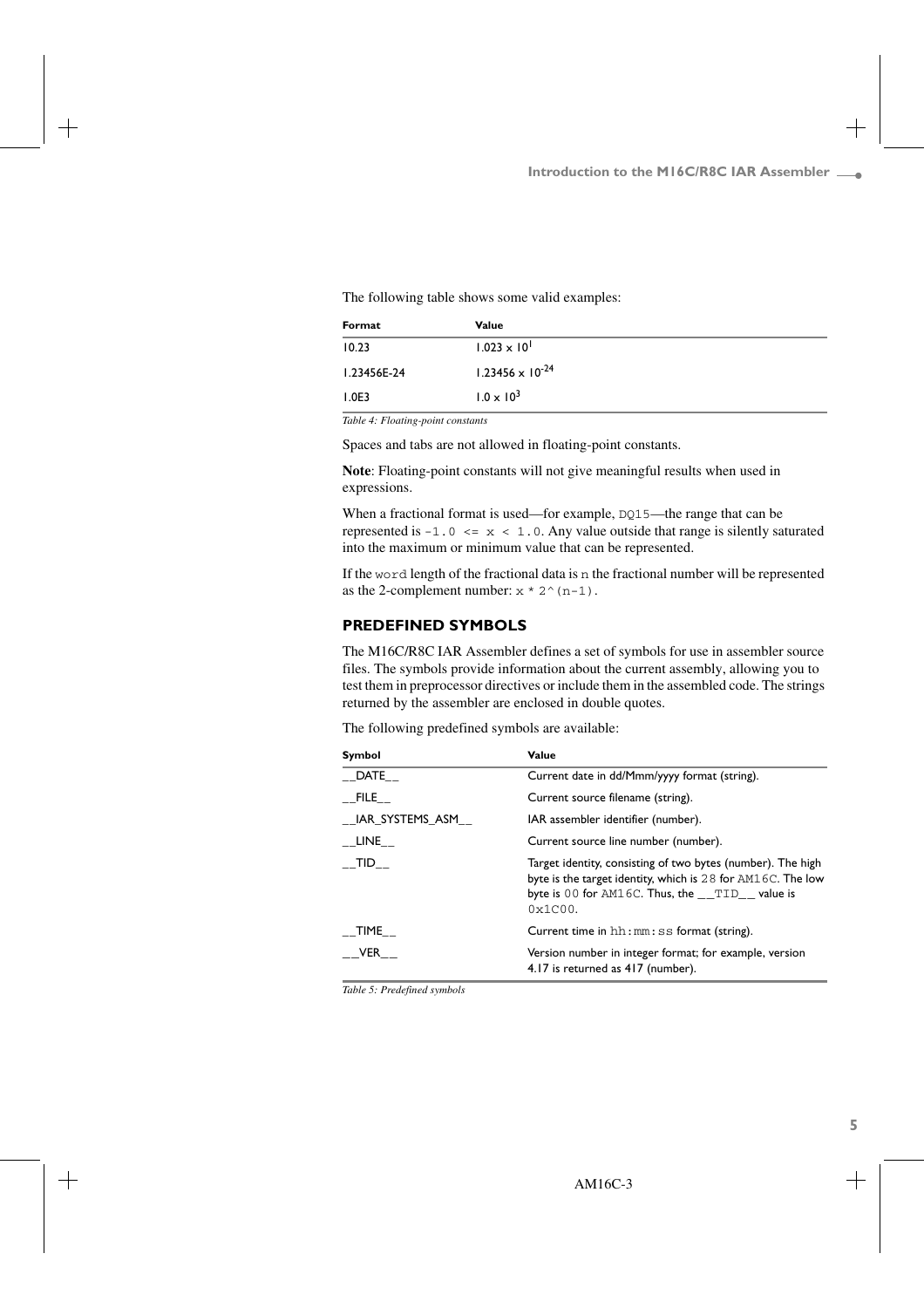Notice that  $_{\text{TID}}$  is related to the predefined symbol  $_{\text{TID}}$  in the M16C/R8C IAR C/C++ Compiler. It is described in the *M16C/R8C IAR C/C++ Compiler Reference Guide*.

### **Including symbol values in code**

To include a symbol value in the code, you use the symbol in one of the data definition directives.

For example, to include the time of assembly as a string for the program to display:

| timdat BYTE |                        |             | $T$ IME $\ldots$ , ", ", $DATE \ldots$ , 0 // time and date |
|-------------|------------------------|-------------|-------------------------------------------------------------|
|             | $\cdots$<br><b>MOV</b> | timdat, A0  | ; load address of string                                    |
|             | JSR                    | printstring | ; routine to print string                                   |

### **Testing symbols for conditional assembly**

To test a symbol at assembly time, use one of the conditional assembly directives. For example, to use some feature introduced in a specific version of the compiler, you would use the \_\_VER\_\_ symbol as follows:

```
#if ( VER  > 200)...
...
#else
...
...
#endif
```
### **Register symbols**

The following table shows the existing predefined register symbols:

| <b>Name</b>    | <b>Address size</b> | <b>Description</b>               |
|----------------|---------------------|----------------------------------|
| R0L            | 8 bits              | Data register, low part of $R0$  |
| R0H            | 8 bits              | Data register, high part of $R0$ |
| R1L            | 8 bits              | Data register, low part of R1    |
| R1H            | 8 bits              | Data register, high part of $R1$ |
| R <sub>0</sub> | 16 bits             | Data register                    |
| R1             | 16 bits             | Data register                    |
| R <sub>2</sub> | 16 bits             | Data register                    |

<span id="page-17-0"></span>*Table 6: Predefined register symbols*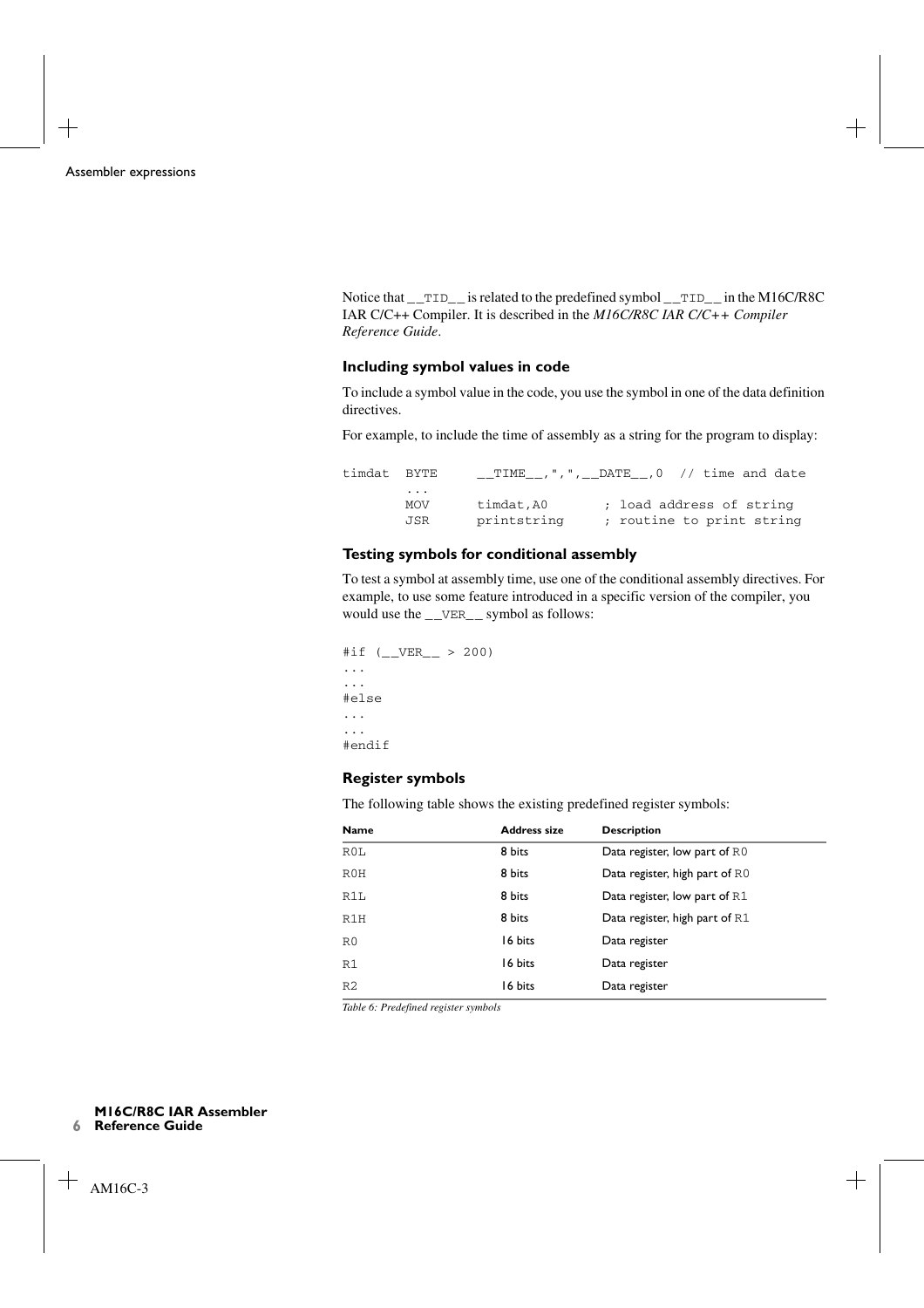| <b>Name</b>    | <b>Address size</b> | <b>Description</b>                                                                     |
|----------------|---------------------|----------------------------------------------------------------------------------------|
| R <sub>3</sub> | 16 bits             | Data register                                                                          |
| A0             | 16 bits             | Address register                                                                       |
| A1             | 16 bits             | Address register                                                                       |
| FB             | 16 bits             | Frame base register                                                                    |
| SP             | 16 bits             | Denotes either ISP or USP, depending on<br>the state of the U flag of the FLG register |
| ISP            | 16 bits             | Interrupt stack pointer                                                                |
| USP            | 16 bits             | User stack pointer                                                                     |
| SB             | 16 bits             | Static base register                                                                   |
| FLG            | 16 bits             | Flag register                                                                          |
| INTB           | 20 bits             | Interrupt table register                                                               |

*Table 6: Predefined register symbols (Continued)*

For some instructions you can combine R2 and R0, R3 and R1, or A1 and A0 to configure a 32-bit register (R2R0, R3R1, or A1A0, respectively).

# <span id="page-18-0"></span>**Programming hints**

This section gives hints on how to write efficient code for the M16C/R8C IAR Assembler. For information about projects including both assembler and C/C++ source files, see the *M16C/R8C IAR C/C++ Compiler Reference Guide*.

### <span id="page-18-1"></span>**ACCESSING SPECIAL FUNCTION REGISTERS**

Specific header files for a number of M16C/R8C cores are included in the IAR product package, in the \m16c\inc directory. These header files define the processor-specific special function registers (SFRs) and interrupt vector numbers.

The header files are intended to be used also with the M16C/R8C IAR C/C++ Compiler, ICCM16C, and they are suitable to use as templates when creating new header files for other M16C/R8C cores.

If any assembler-specific additions are needed in the header file, these can be added easily in the assembler-specific part of the file:

```
#ifdef __IAR_SYSTEMS_ASM__
  (assembler-specific defines)
#endif
```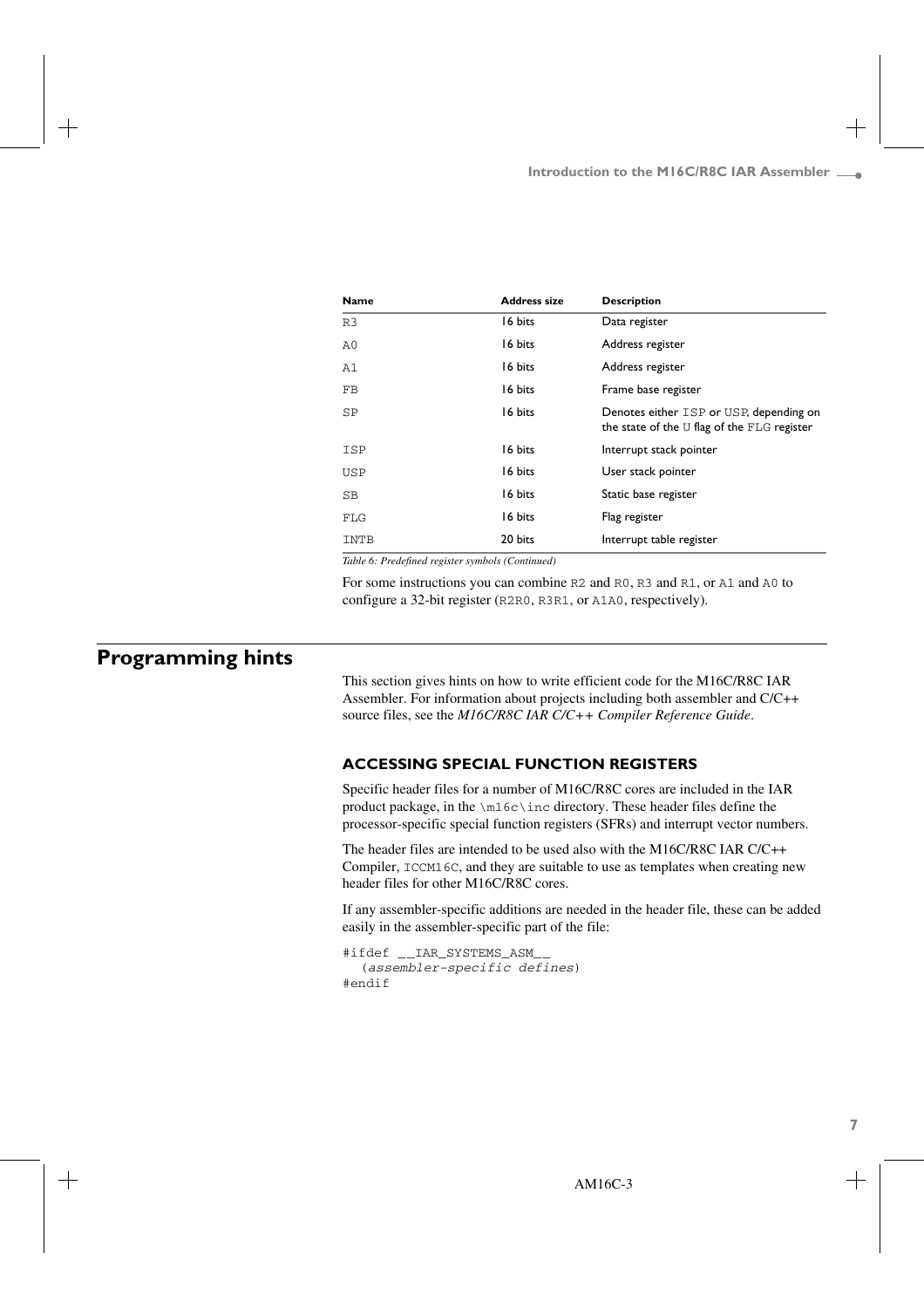### <span id="page-19-0"></span>**USING C-STYLE PREPROCESSOR DIRECTIVES**

The C-style preprocessor directives are processed before other assembler directives. Therefore, do not use preprocessor directives in macros and do not mix them with assembler-style comments.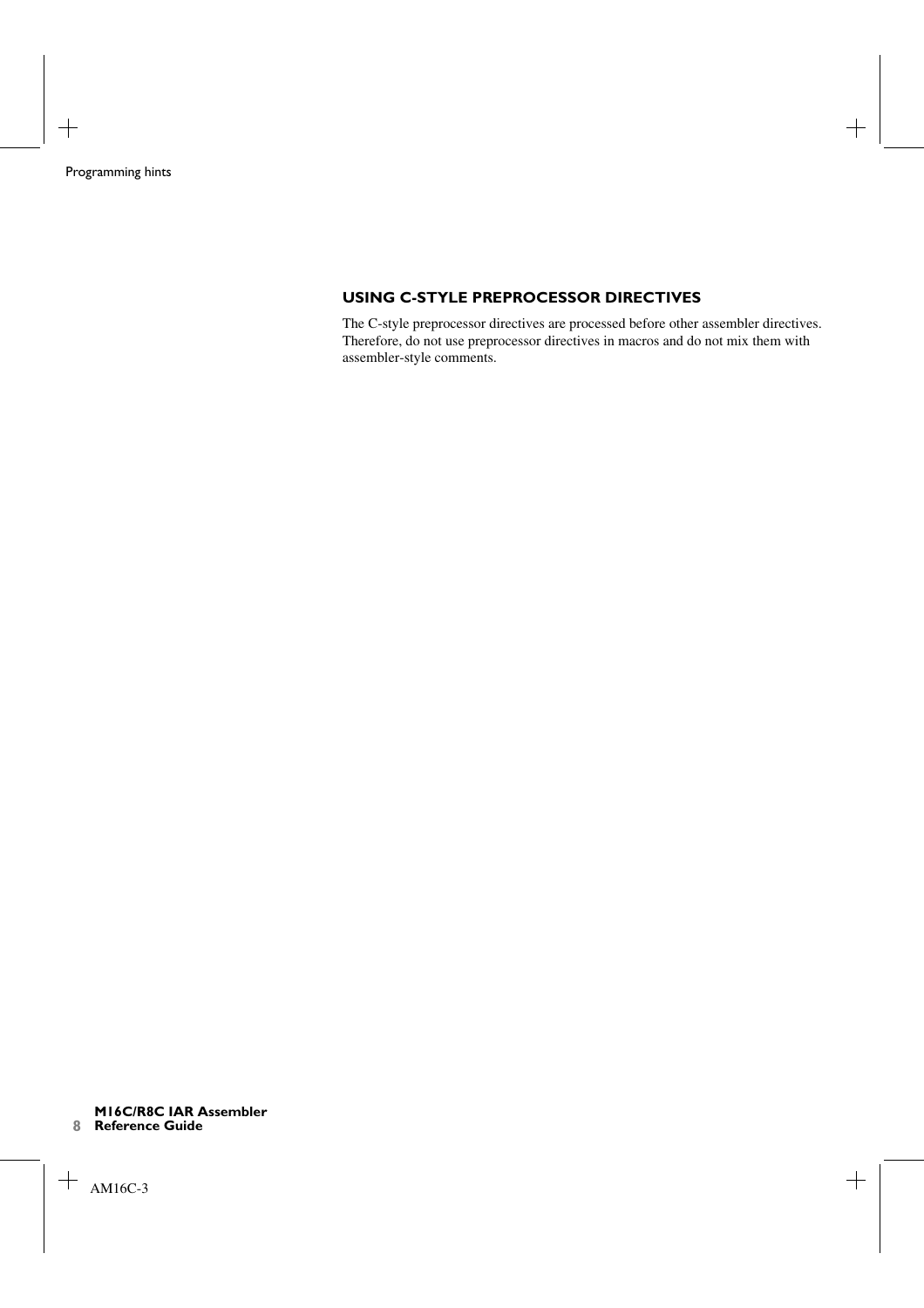# <span id="page-20-3"></span><span id="page-20-0"></span>**Assembler options**

This chapter first explains how to set the options from the command line, and gives an alphabetical summary of the assembler options. It then provides detailed reference information for each assembler option.



The *IAR Embedded Workbench™ IDE User Guide* describes how to set assembler options in the IAR Embedded Workbench, and gives reference information about the available options.

# <span id="page-20-1"></span>**Setting command line options**

To set assembler options from the command line, you include them on the command line, after the am16c command:

am16c [*options*] [*sourcefile*] [*options*]

These items must be separated by one or more spaces or tab characters.

If all the optional parameters are omitted the assembler will display a list of available options a screenful at a time. Press Enter to display the next screenful.

For example, when assembling the source file power 2. s34, use the following command to generate a list file to the default filename (power2.lst):

am16c power2 -L

Some options accept a filename, included after the option letter with a separating space. For example, to generate a list file with the name list.lst:

am16c power2 -l list.lst

Some other options accept a string that is not a filename. This is included after the option letter, but without a space. For example, to generate a list file to the default filename but in the subdirectory named list:

am16c power2 -Llist\

**Note:** The subdirectory you specify must already exist. The trailing backslash is required because the parameter is prepended to the default filename.

### <span id="page-20-2"></span>**EXTENDED COMMAND LINE FILE**

In addition to accepting options and source filenames from the command line, the assembler can accept them from an extended command line file.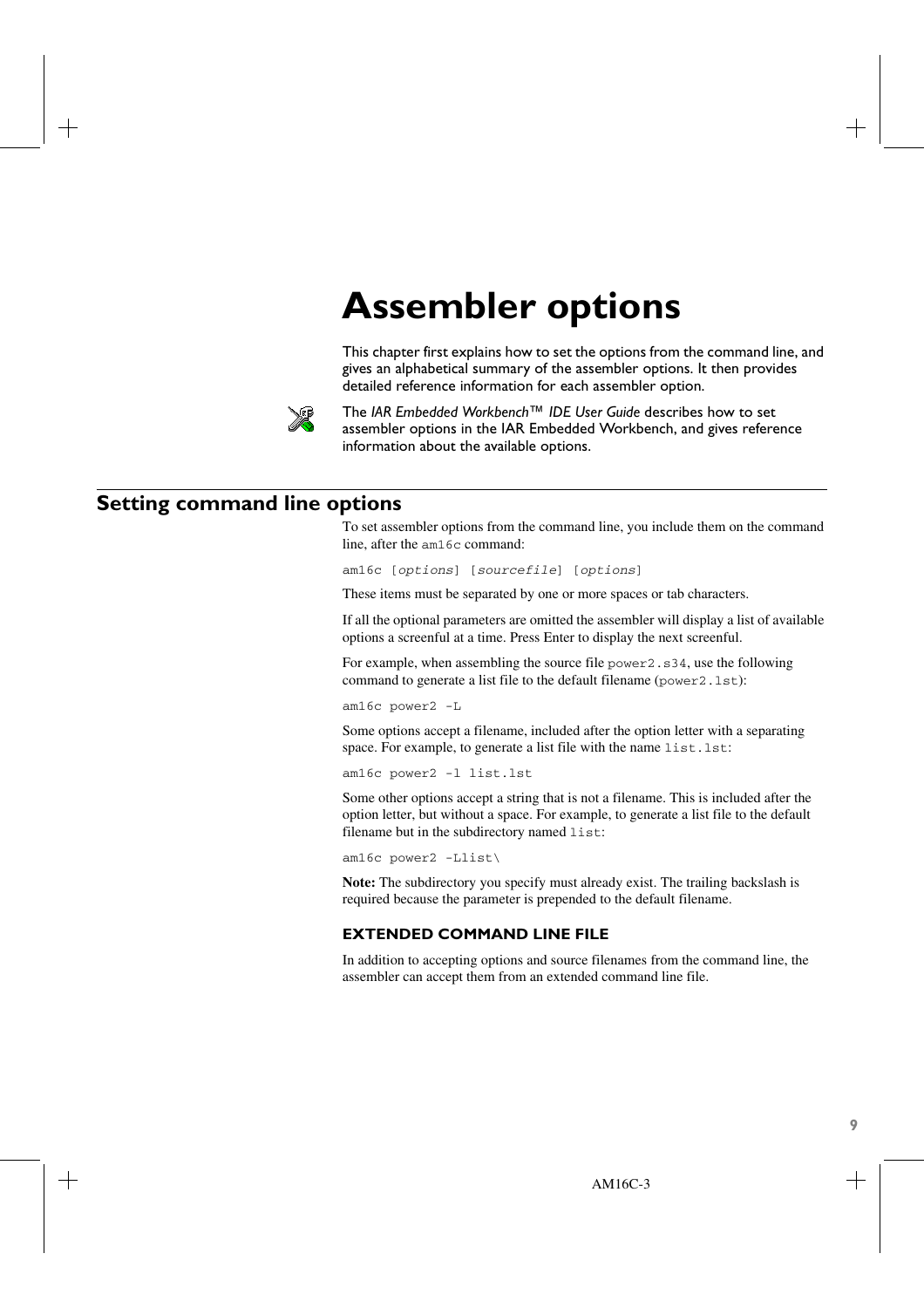By default, extended command line files have the extension  $xcl$ , and can be specified using the -f command line option. For example, to read the command line options from extend.xcl, enter:

am16c -f extend.xcl

### **Error return codes**

When using the M16C/R8C IAR Assembler from within a batch file, you may need to determine whether the assembly was successful in order to decide what step to take next. For this reason, the assembler returns the following error return codes:

| Return code | <b>Description</b>                                     |
|-------------|--------------------------------------------------------|
| $\Omega$    | Assembly successful, warnings may appear               |
|             | There were warnings (only if the $-ws$ option is used) |
| 2           | There were errors                                      |

<span id="page-21-1"></span>*Table 7: Assembler error return codes* 

### <span id="page-21-0"></span>**ASSEMBLER ENVIRONMENT VARIABLES**

Options can also be specified using the ASMM16C environment variable. The assembler appends the value of this variable to every command line, so it provides a convenient method of specifying options that are required for every assembly.

The following environment variables can be used with the M16C/R8C IAR Assembler:

| <b>Environment variable</b> | <b>Description</b>                                                                         |
|-----------------------------|--------------------------------------------------------------------------------------------|
| ASMM16C                     | Specifies command line options; for example:<br>set ASMM16C=-L -ws                         |
| AM16C INC                   | Specifies directories to search for include files; for example:<br>set AM16C_INC=c:\myinc\ |

<span id="page-21-2"></span>*Table 8: Assembler environment variables* 

For example, setting the following environment variable will always generate a list file with the name temp.lst:

ASMM16C=-l temp.lst

For information about the environment variables used by the IAR XLINK Linker and the IAR XLIB Librarian, see the *IAR Linker and Library Tools Reference Guide*.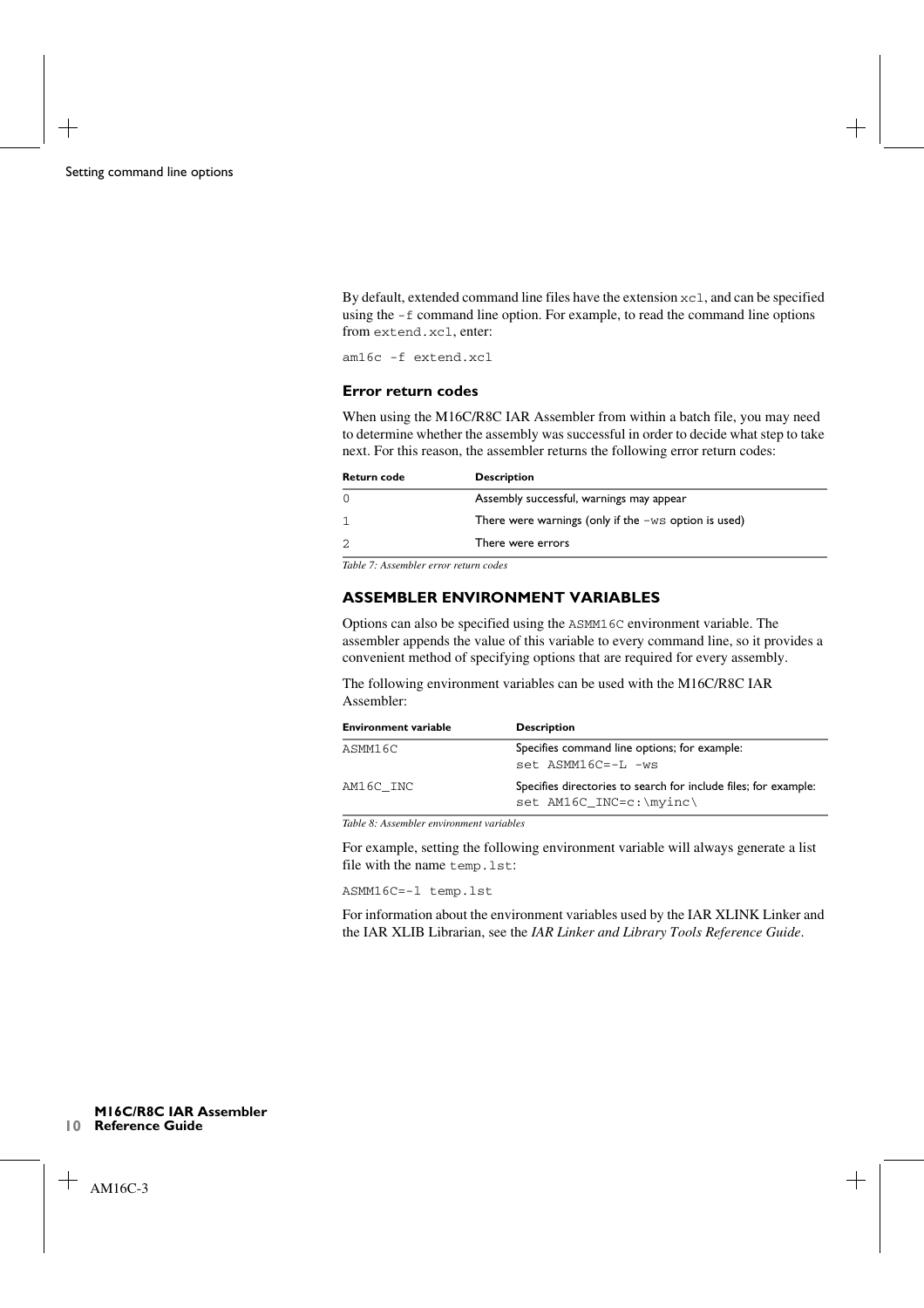# <span id="page-22-0"></span>**Summary of assembler options**

The following table summarizes the assembler options available from the command line:

| <b>Command line option</b> | <b>Description</b>                 |
|----------------------------|------------------------------------|
| $-B$                       | Macro execution information        |
| -b                         | Makes a library module             |
| $-c$ {DMEAO}               | Conditional list                   |
| $-Dsymbol[=value]$         | Defines a symbol                   |
| -d                         | Disables #ifdef check              |
| -Enumber                   | Maximum number of errors           |
| -f filename                | Extends the command line           |
| -G                         | Opens standard input as source     |
| $-Iprefix$                 | Includes paths                     |
| $-i$                       | #included text                     |
| $-L[prefix]$               | Lists to prefixed source name      |
| $-1$ filename              | Lists to named file                |
| -Mab                       | Macro quote characters             |
| $-N$                       | Omit header from assembler listing |
| $-Oprefix$                 | Sets object filename prefix        |
| -o filename                | Sets object filename               |
| $-plines$                  | Lines/page                         |
| $-r$                       | Generates debug information        |
| $-S$                       | Set silent operation               |
| $-S^{-}$ { +   - }         | Case sensitive user symbols        |
| –ጥ                         | Lists active lines only            |
| $-tn$                      | Tab spacing                        |
| -Usymbol                   | Undefines a symbol                 |
| $-w[string][s]$            | Disables warnings                  |
| $-x{DI2}$                  | Includes cross-references          |

<span id="page-22-1"></span>*Table 9: Assembler options summary*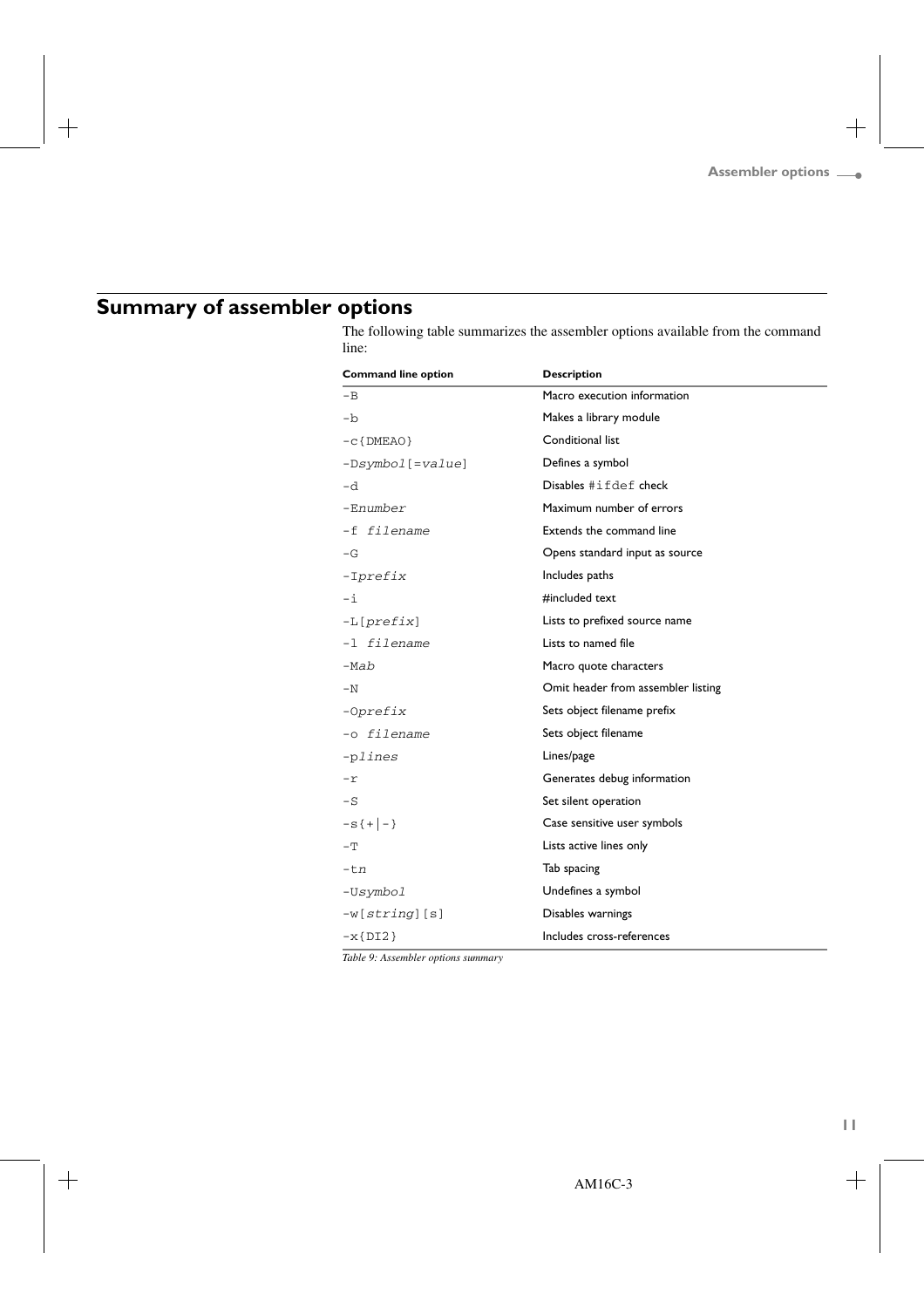# <span id="page-23-0"></span>**Descriptions of assembler options**

The following sections give full reference information about each assembler option.

 $-D$   $-D$ 

Use this option to make the assembler print macro execution information to the standard output stream on every call of a macro. The information consists of:

- The name of the macro
- The definition of the macro
- The arguments to the macro
- The expanded text of the macro.

This option is mainly used in conjunction with the list file options  $-L$  or  $-1$ ; for additional information, see [page 16](#page-27-0).



This option is identical to the **Macro execution info** option in the **Assembler** category in the IAR Embedded Workbench.

 $-b - b$ 

This option causes the object file to be a library module rather than a program module.

By default, the assembler produces a program module ready to be linked with the IAR XLINK Linker. Use the -b option if you instead want the assembler to make a library module for use with XLIB.

If the NAME directive is used in the source (to specify the name of the program module), the -b option is ignored, i.e. the assembler produces a program module regardless of the -b option.



This option is identical to the **Make a LIBRARY module** option in the **Assembler** category in the IAR Embedded Workbench.

 $-c -c$ {DMEAO}

Use this option to control the contents of the assembler list file. This option is mainly used in conjunction with the list file options  $-L$  and  $-1$ ; see [page 16](#page-27-0) for additional information.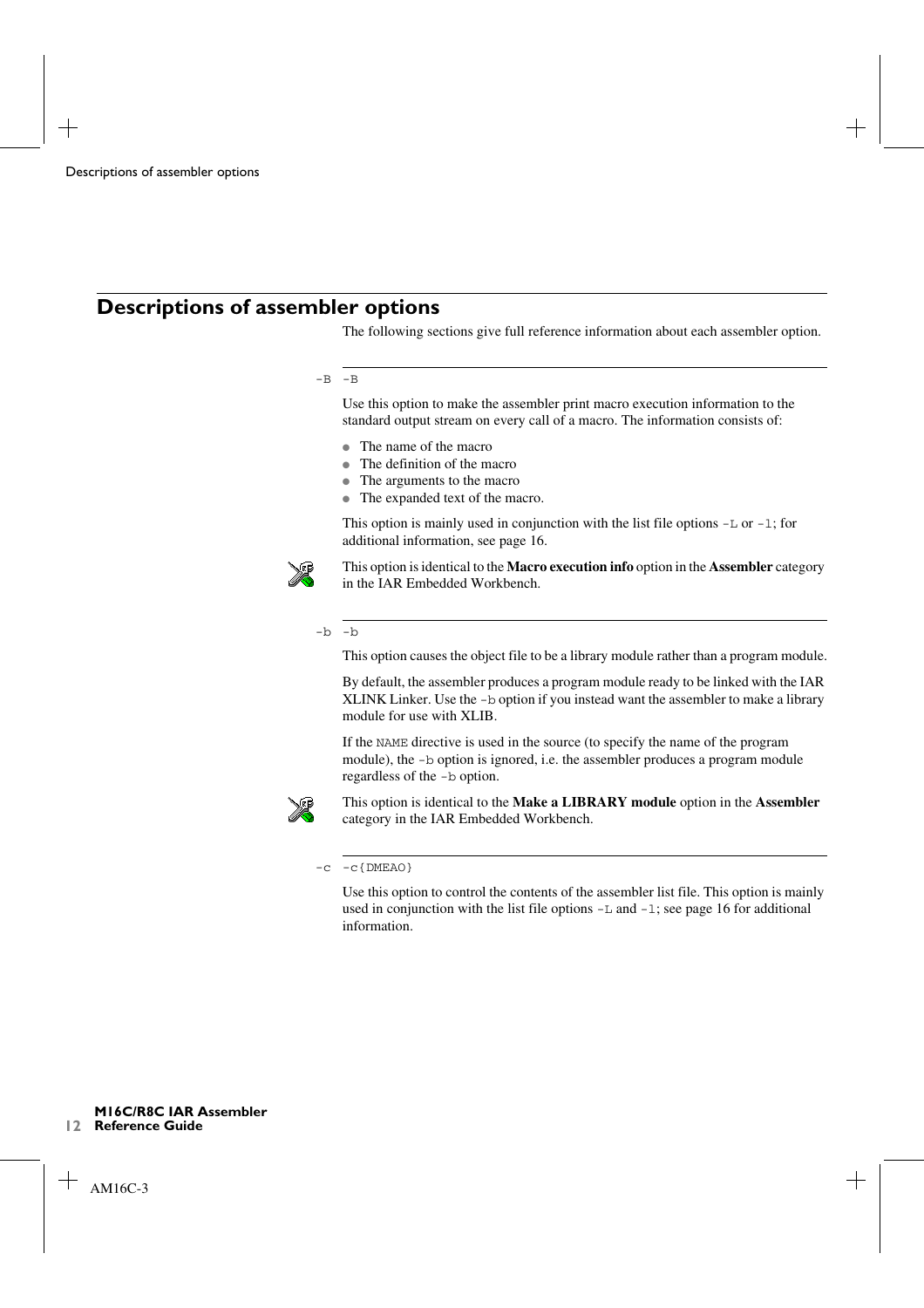| <b>Command line option</b> | <b>Description</b>   |
|----------------------------|----------------------|
| $-cD$                      | Disable list file    |
| $-cM$                      | Macro definitions    |
| $-cE$                      | No macro expansions  |
| $-cA$                      | Assembled lines only |
| $-cO$                      | Multiline code       |

The following table shows the available parameters:

<span id="page-24-0"></span>*Table 10: Conditional list (-c)* 



This option is related to the options on the **List** page in the **Assembler** category in the IAR Embedded Workbench.

#### -D D*symbol*[=*value*]

Use this option to define a preprocessor symbol with the name *symbol* and the value *value*. If no value is specified, 1 is used.

The -D option allows you to specify a value or choice on the command line instead of in the source file.

#### *Example*

For example, you could arrange your source to produce either the test or production version of your program dependent on whether the symbol TESTVER was defined. To do this, use include sections such as:

```
#ifdef TESTVER
... ; additional code lines for test version only
#endif
```
Then select the version required in the command line as follows:

Production version: am16c prog Test version: am16c prog -DTESTVER

Alternatively, your source might use a variable that you need to change often. You can then leave the variable undefined in the source, and use -D to specify the value on the command line; for example:

```
am16c prog -DFRAMERATE=3
```


This option is identical to the **#define** option in the **Assembler** category in the IAR Embedded Workbench.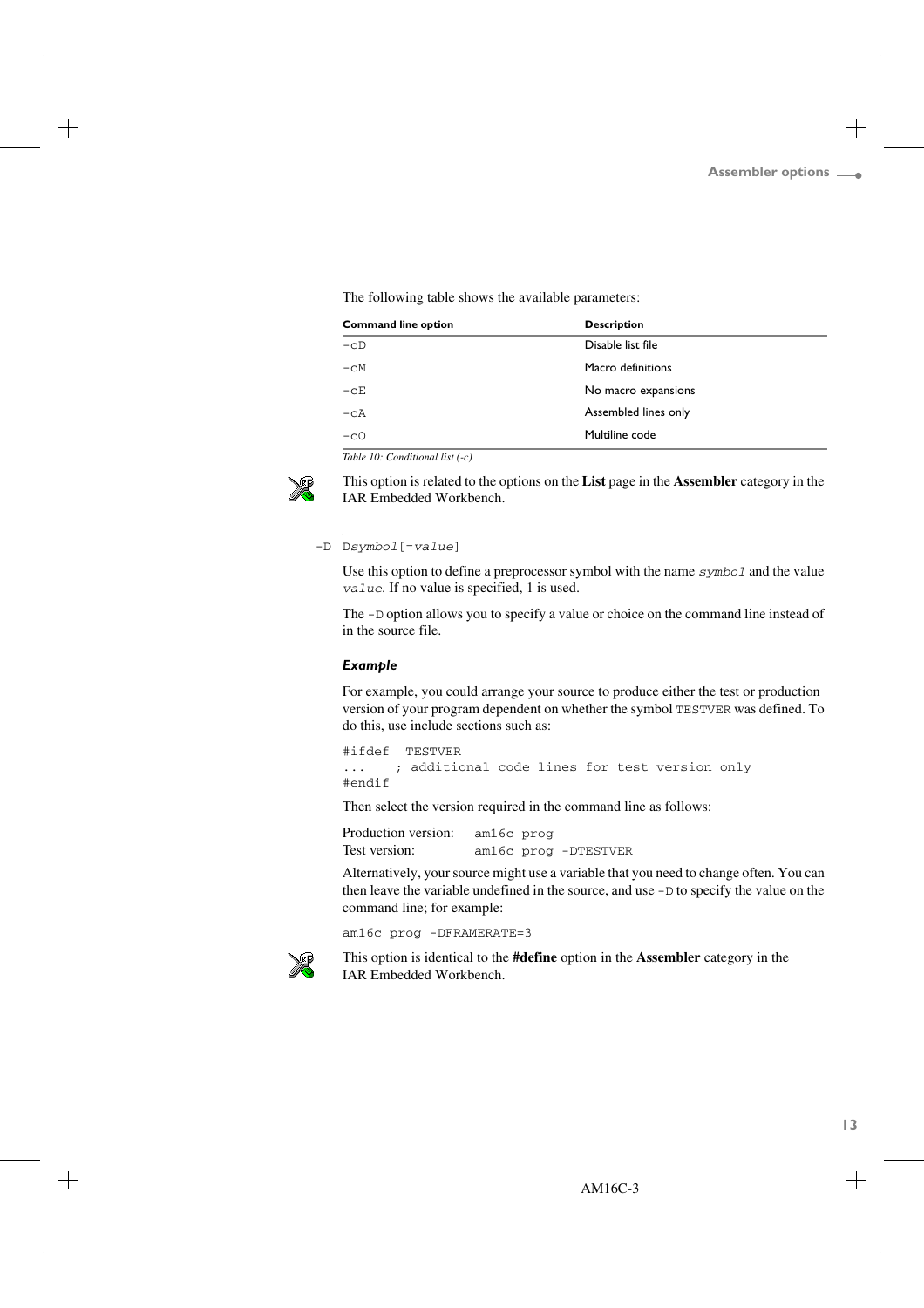$-4 - 6$ 

By default, #ifdef is checked against #else and #endif at the end of a module. You can use the  $-d$  option to disable the test. This will then allow programs like:

```
#define FOO
#ifdef FOO
            .MODULE m1
            .NOP
            .ENDMOD
#endif
            .MODULE m2
            .NOP
            .END
```


The -d option is identical to the **Disable #ifdef/#endif matching** option in the **Assembler** category in the IAR Embedded Workbench.

-E -E*number*

This option specifies the maximum number of errors that the assembler report will report.

By default, the maximum number is 100. The  $-E$  option allows you to decrease or increase this number to see more or fewer errors in a single assembly.



This option is identical to the **Max number of errors** option in the **Assembler** category in the IAR Embedded Workbench.

-f -f *filename*

This option extends the command line with text read from a file. Notice that there must be a space between the option itself and the filename.

The -f option is particularly useful where there is a large number of options which are more conveniently placed in a file than on the command line itself.

### *Example*

To run the assembler with further options taken from the file  $ext{extend}$ . $\tt xcl$ , use:

am16c prog -f extend.xcl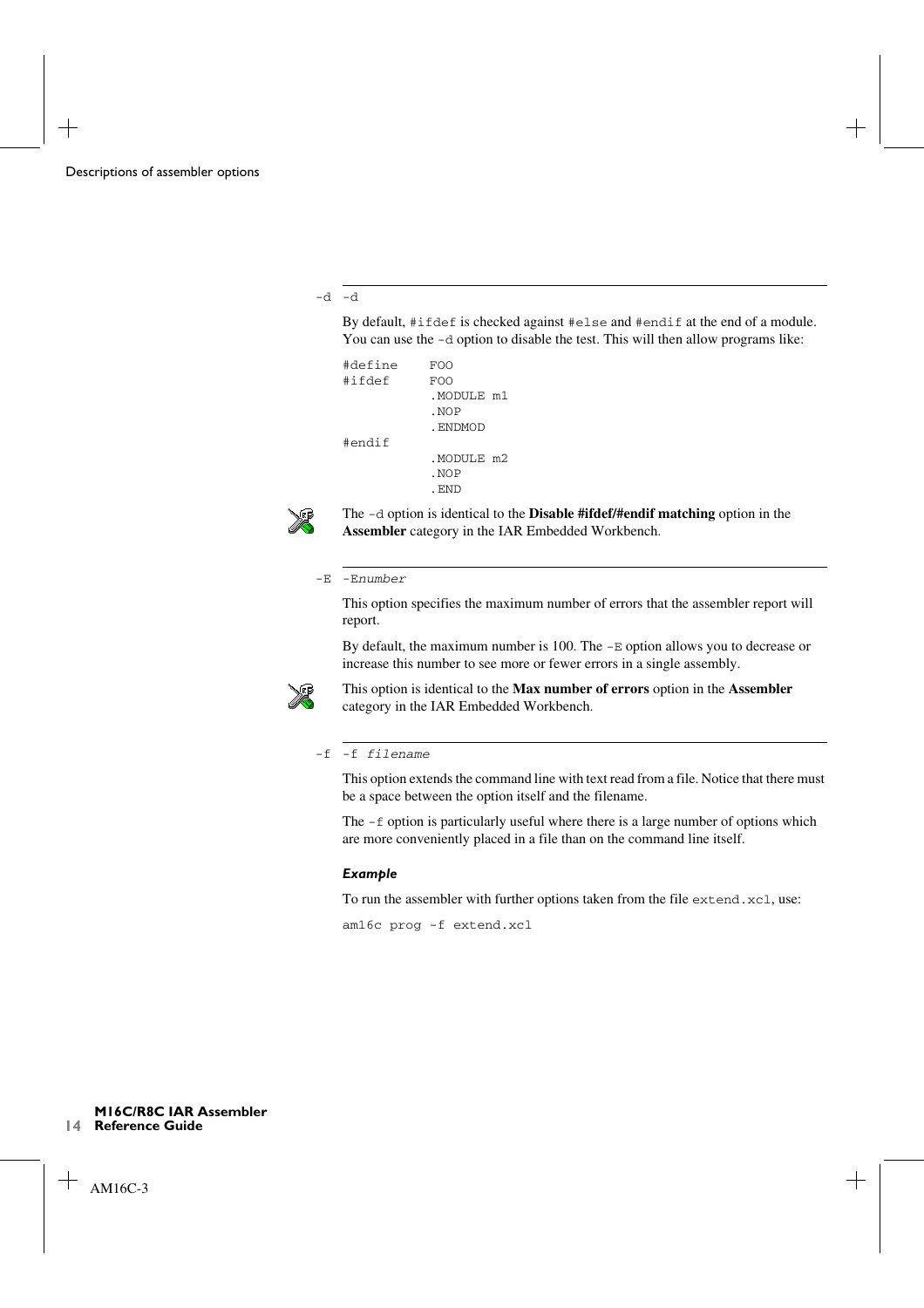$-C - G$ 

This option causes the assembler to read the source from the standard input stream, rather than from a specified source file.

When  $-G$  is used, no source filename may be specified.

```
-I -Iprefix
```
Use this option to specify paths to be used by the preprocessor by adding the #include file search prefix *prefix*.

By default, the assembler searches for #include files only in the current working directory and in the paths specified in the AM16C\_INC environment variable. The -I option allows you to give the assembler the names of directories where it will also search if it fails to find the file in the current working directory.

### *Example*

Using the options:

-Ic:\global\ -Ic:\thisproj\headers\

and then writing:

#include "asmlib.hdr"

in the source, will make the assembler search first in the current directory, then in the directory  $c:\qquad$  and finally in the directory  $c:\theta\$  headers\ provided that the AM16C\_INC environment variable is set.



This option is related to the **Include** option in the **Assembler** category in the IAR Embedded Workbench.

Includes #include files in the list file.

By default, the assembler does not list #include file lines since these often come from standard files and would waste space in the list file. The -i option allows you to list these file lines.



This option is related to the **Include** option in the **Assembler** category in the IAR Embedded Workbench.

 $-i = i$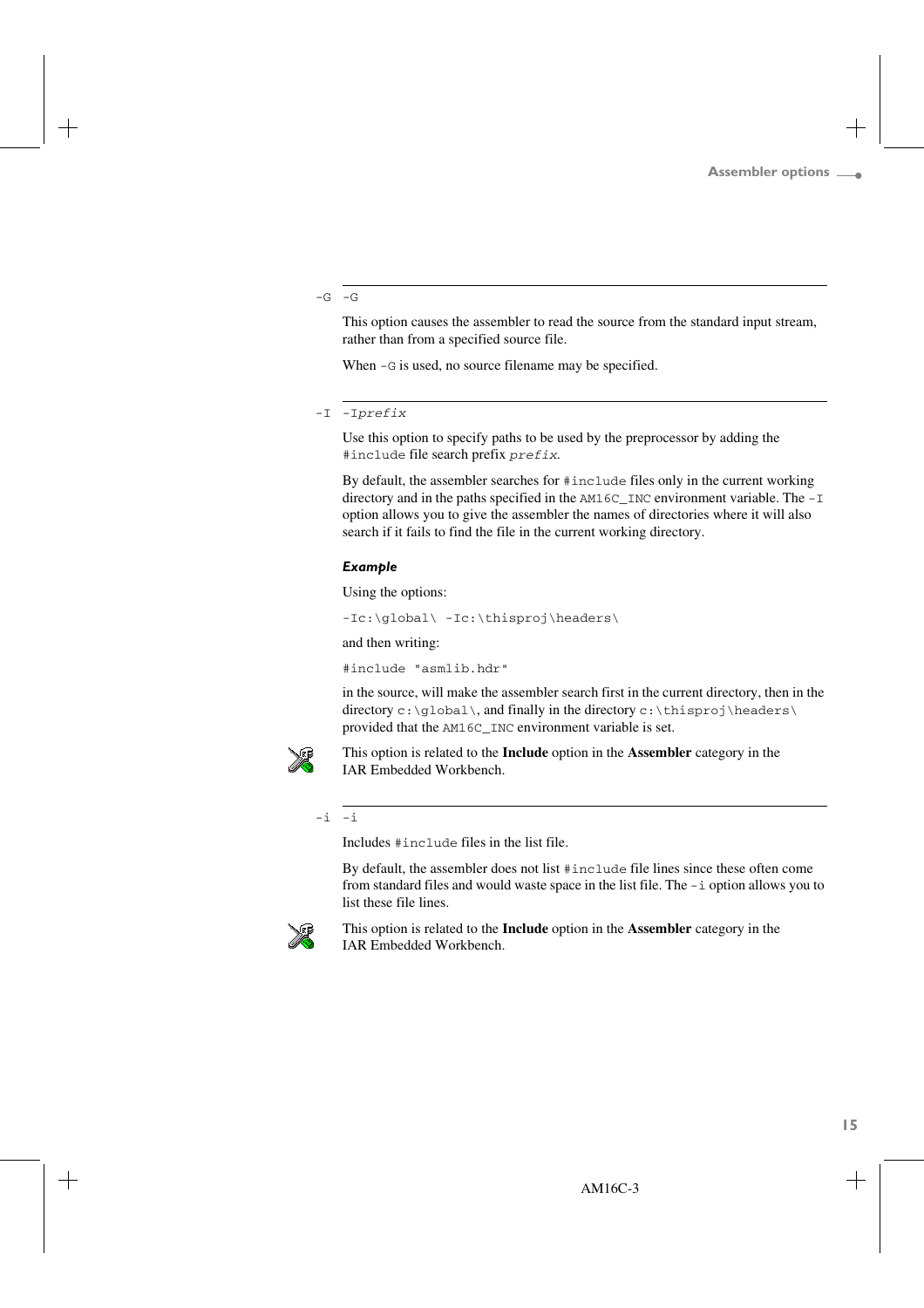#### <span id="page-27-0"></span>-L -L[prefix]

By default the assembler does not generate a list file. Use this option to make the assembler generate one and sent it to file [*prefix*]*sourcename*.lst.

To simply generate a listing, use the -L option without a prefix. The listing is sent to the file with the same name as the source, but the extension will be lst.

The -L option lets you specify a prefix, for example to direct the list file to a subdirectory. Notice that you must not include a space before the prefix.

 $-L$  may not be used at the same time as  $-1$ .

#### *Example*

To send the list file to list\prog.lst rather than the default prog.lst:

am16c prog -Llist\



This option is related to the **List** options in the **Assembler** category in the IAR Embedded Workbench.

-l -l *filename*

Use this option to make the assembler generate a listing and send it to the file *filename*. If no extension is specified, lst is used. Notice that you must include a space before the filename.

By default, the assembler does not generate a list file. The  $-1$  option generates a listing, and directs it to a specific file. To generate a list file with the default filename, use the -L option instead.



This option is related to the **List** options in the **Assembler** category in the IAR Embedded Workbench.

-M -M*ab*

This option sets the characters to be used as left and right quotes of each macro argument to *a* and *b* respectively.

By default, the characters are < and >. The -M option allows you to change the quote characters to suit an alternative convention or simply to allow a macro argument to  $\text{contains} \geq \text{or} > \text{themselves}.$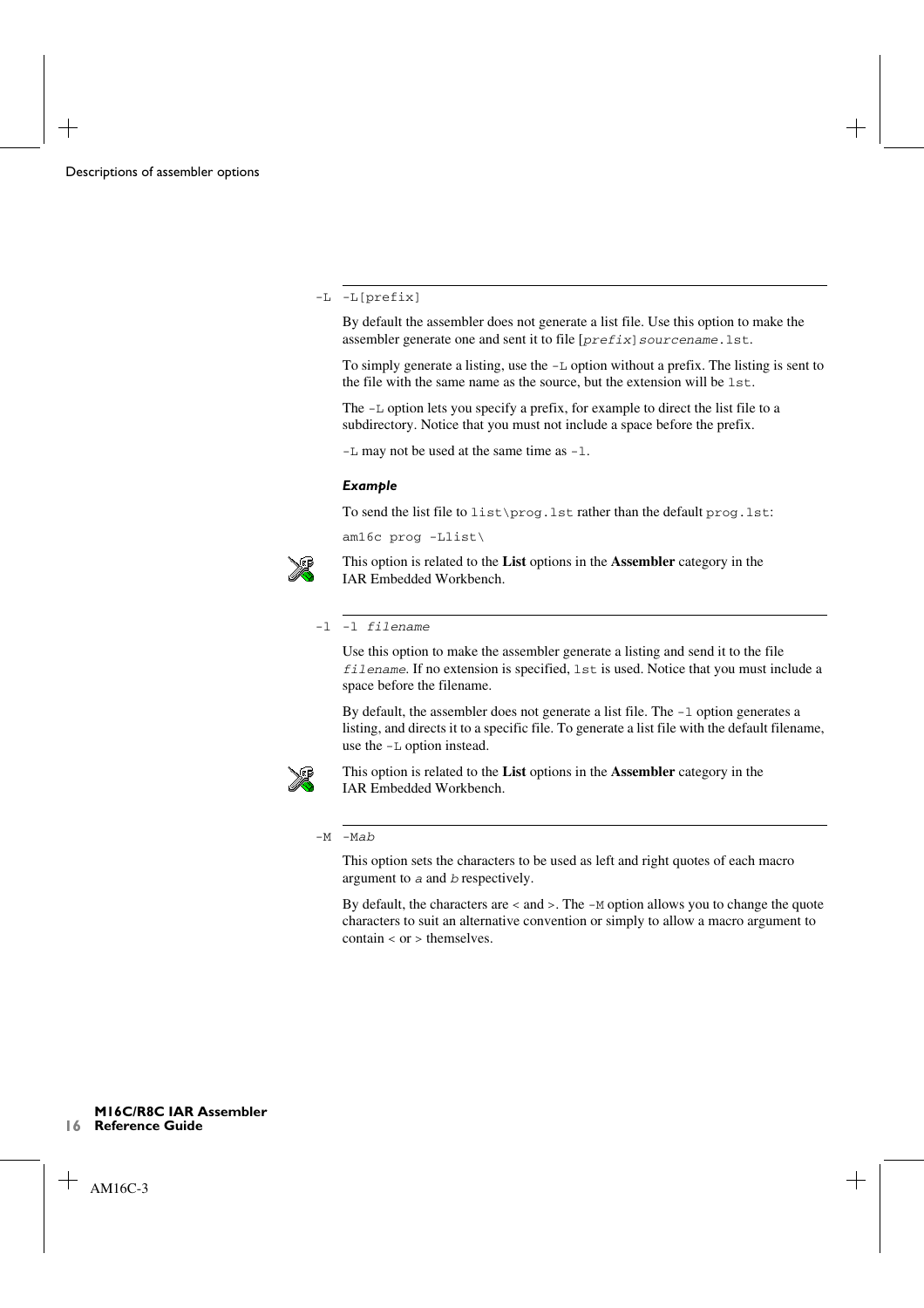### *Example*

For example, using the option:

 $-M$ []

in the source you would write, for example:

print [>]

to call a macro print with > as the argument.

**Note:** Depending on your host environment, it may be necessary to use quote marks with the macro quote characters, for example:

am16c *filename* -M'<>'



This option is identical to the **Macro quote chars** option in the **Assembler** category in the IAR Embedded Workbench.

 $-N - N$ 

Use this option to omit the header section that is printed by default in the beginning of the list file.

This option is useful in conjunction with the list file options  $-L$  or  $-1$ ; see [page 16](#page-27-0) for additional information.



This option is related to the **Include headers** option in the **Assembler** category in the IAR Embedded Workbench.

-O -O*prefix*

Use this option to set the prefix to be used on the name of the object file. Notice that you must not include a space before the prefix.

By default the prefix is null, so the object filename corresponds to the source filename (unless -o is used). The -O option lets you specify a prefix, for example to direct the object file to a subdirectory.

Notice that  $-0$  may not be used at the same time as  $-0$ .

### *Example*

To send the object code to the file  $obj\prod_{34}$  rather than to the default file prog.r34:

am16c prog -Oobj\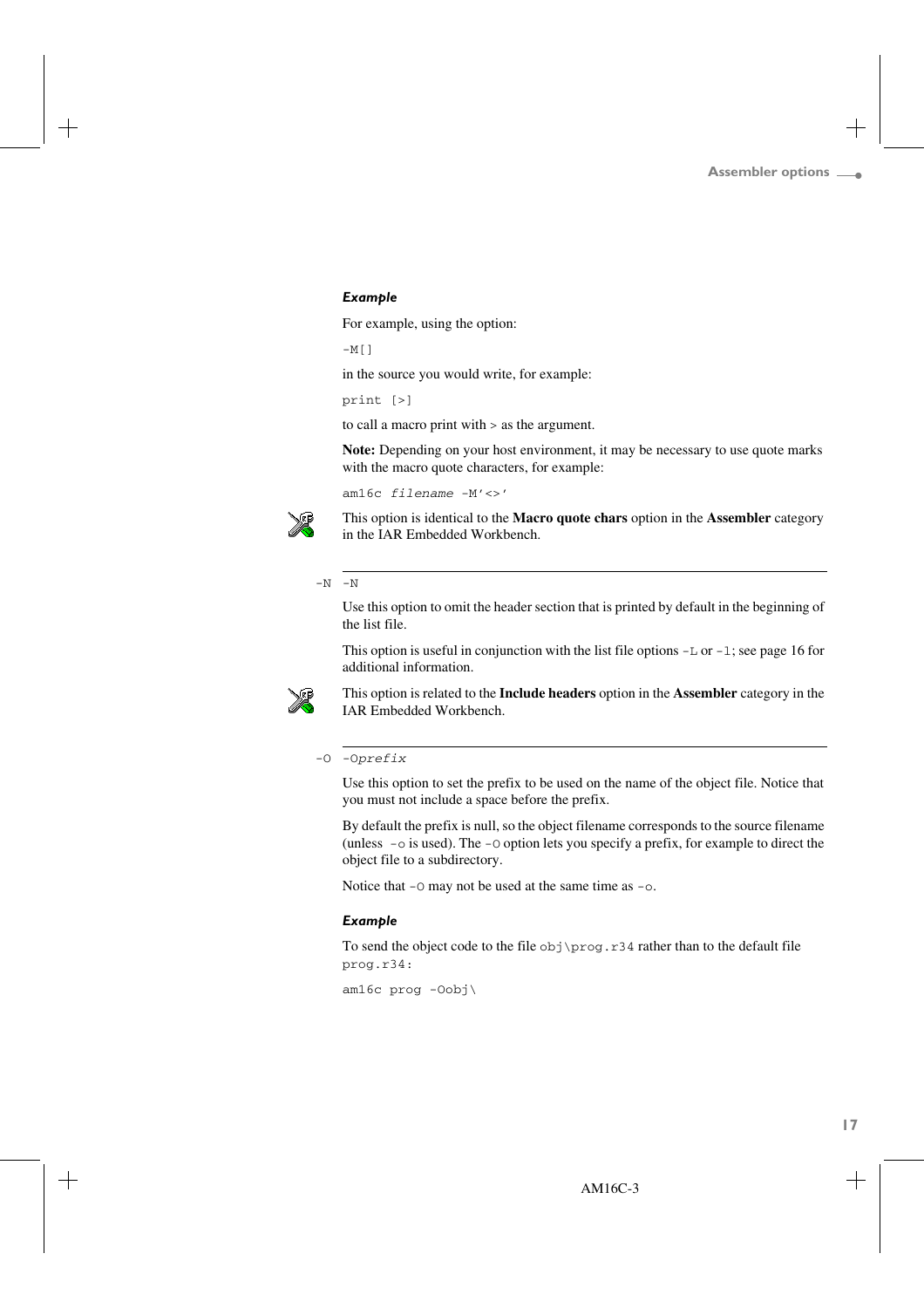

This option is related to the **Output directories** option in the **General Options** category in the IAR Embedded Workbench.

-o -o *filename*

This option sets the filename to be used for the object file. Notice that you must include a space before the filename. If no extension is specified, r34 is used.

The option  $-\circ$  may not be used at the same time as the option  $-\circ$ .

#### *Example*

For example, the following command puts the object code to the file  $\circ$ b $\cdot$ ; r34 instead of the default prog.r34:

am16c prog -o obj

Notice that you must include a space between the option itself and the filename.



This option is related to the filename and directory that you specify when creating a new source file or project in the IAR Embedded Workbench.

-p -p*lines*

The -p option sets the number of lines per page to *lines*, which must be in the range 10 to 150.

This option is used in conjunction with the list options  $-L$  or  $-1$ ; see [page 16](#page-27-0) for additional information.



This option is identical to the **Lines/page** option in the **Assembler** category in the IAR Embedded Workbench.

 $-r - r$ 

The -r option makes the assembler generate debug information that allows a symbolic debugger such as C-SPY to be used on the program.

By default, the assembler does not generate debug information, to reduce the size and link time of the object file. You must use the  $-r$  option if you want to use a debugger with the program.



This option is identical to the **Generate debug information** option in the **Assembler** category in the IAR Embedded Workbench.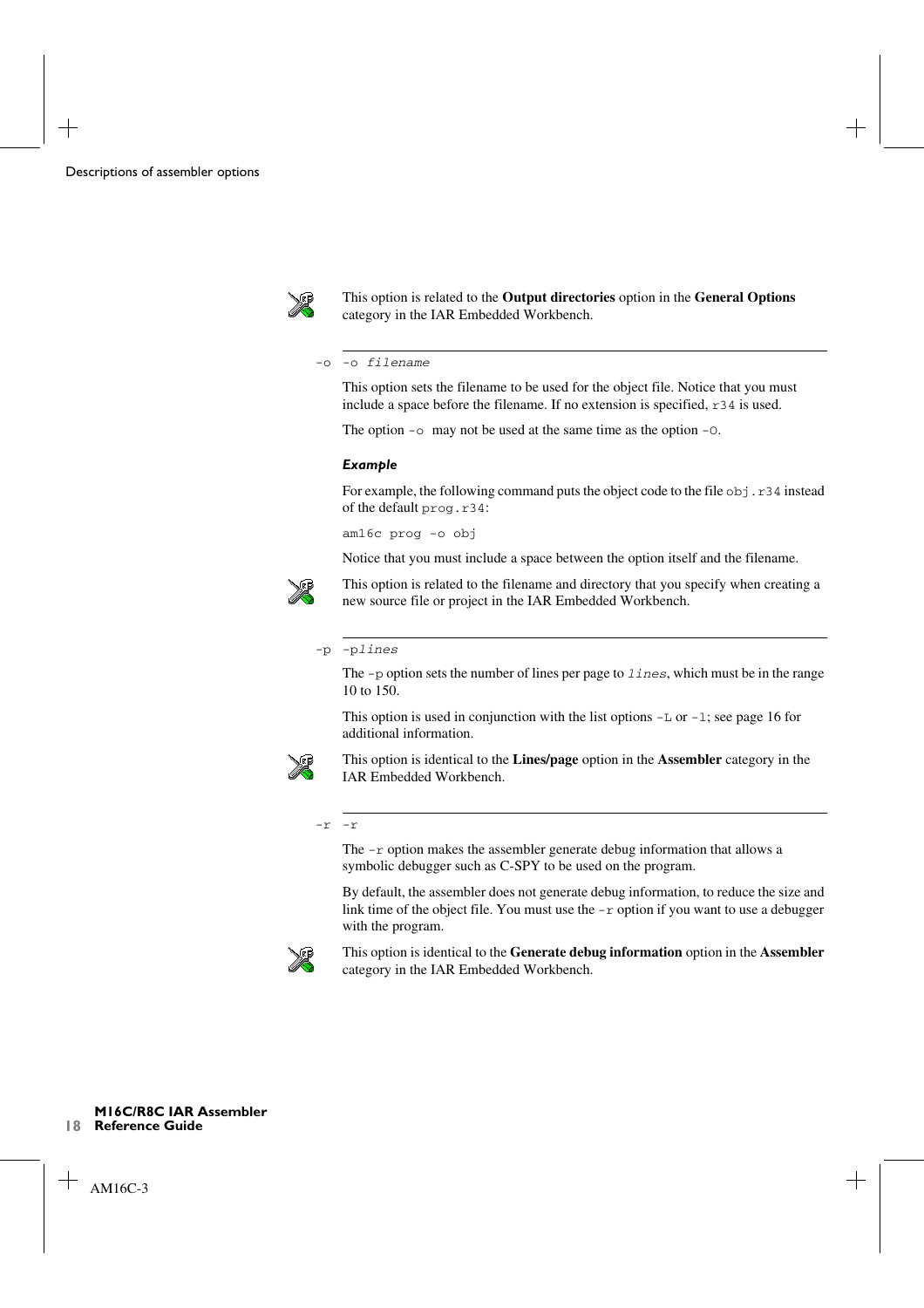$-S = S$ 

The -S option causes the assembler to operate without sending any messages to the standard output stream.

By default, the assembler sends various insignificant messages via the standard output stream. Use the -S option to prevent this.

The assembler sends error and warning messages to the error output stream, so they are displayed regardless of this setting.

<span id="page-30-1"></span> $-s - s + |-}$ 

Use the -s option to control whether the assembler is sensitive to the case of user symbols:

| <b>Command line option</b> | <b>Description</b>            |
|----------------------------|-------------------------------|
| $-S+$                      | Case sensitive user symbols   |
| $-S-$                      | Case insensitive user symbols |
|                            |                               |

<span id="page-30-0"></span>*Table 11: Controlling case sensitivity in user symbols (-s)* 

By default, case sensitivity is on. This means that, for example, LABEL and label refer to different symbols. Use -s- to turn case sensitivity off, in which case LABEL and label will refer to the same symbol.



This option is identical to the **Case sensitive user symbols** option in the **Assembler** category in the IAR Embedded Workbench.

 $-T - T$ 

Causes a listing to include only active lines, for example not those in false #if blocks. By default, all lines are listed.

This option is useful for reducing the size of listings by eliminating lines that do not generate or affect code.



The -T option is identical to the **Active lines only** option in the **Assembler** category in the IAR Embedded Workbench.

-t -t*n* 

By default the assembler sets 8 character positions per tab stop. The -t option allows you to specify a tab spacing to *n*, which must be in the range 2 to 9.

This option is useful in conjunction with the list options  $-L$  or  $-1$ ; see [page 16](#page-27-0) for additional information.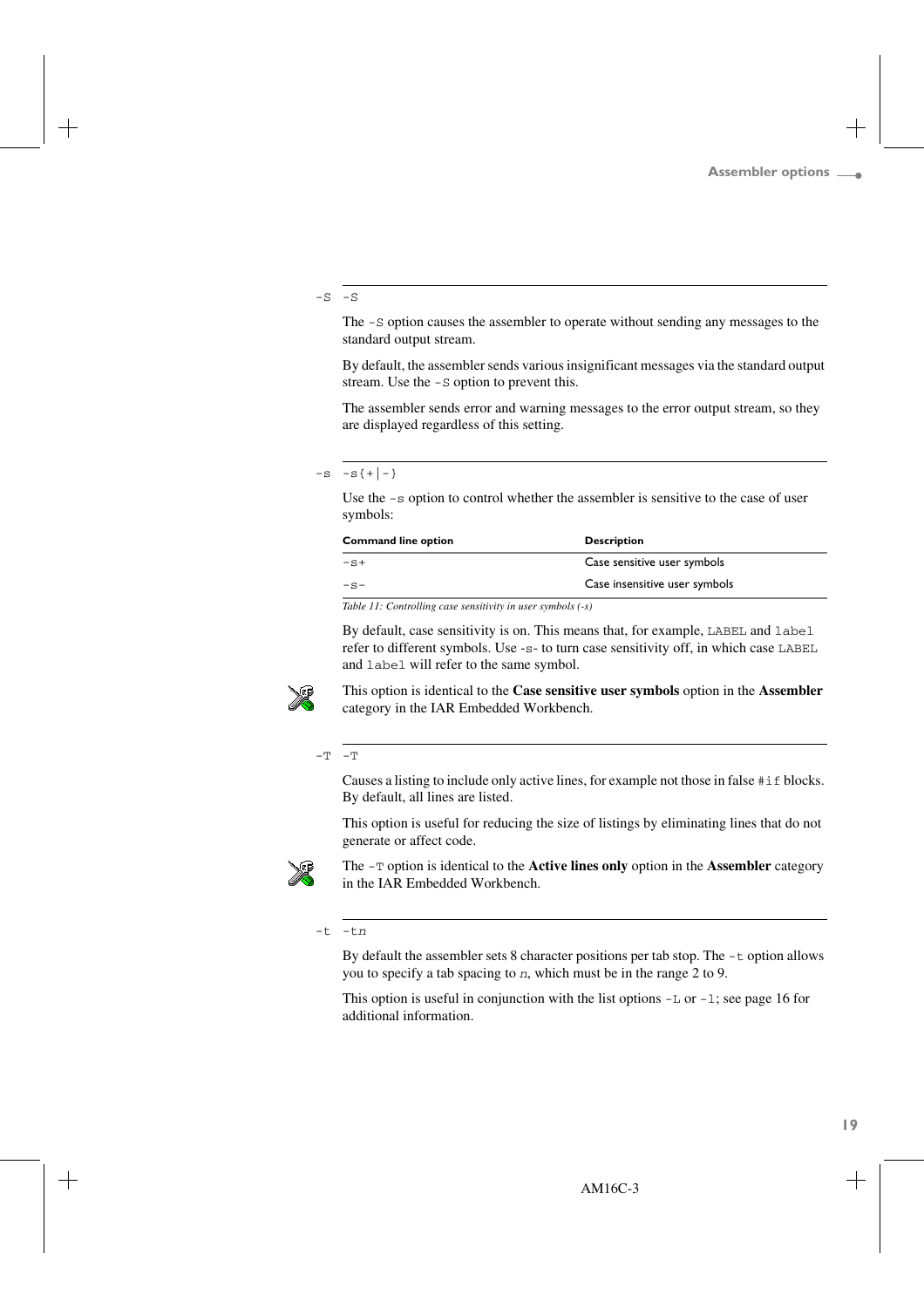

This option is identical to the **Tab spacing** option in the **Assembler** category in the IAR Embedded Workbench.

-U -U*symbol*

Use the -U option to undefine the predefined symbol *symbol*.

By default, the assembler provides certain predefined symbols; see *[Predefined](#page-16-3)  [symbols](#page-16-3)*, page 5. The -U option allows you to undefine such a predefined symbol to make its name available for your own use through a subsequent -D option or source definition.

### *Example*

To use the name of the predefined symbol \_\_TIME\_\_ for your own purposes, you could undefine it with:

am16c prog -U \_\_TIME\_\_



This option is identical to the #**undef** option in the **Assembler** category in the IAR Embedded Workbench.

### -w -w[*string*][s]

By default, the assembler displays a warning message when it detects an element of the source which is legal in a syntactical sense, but may contain a programming error; see *[Assembler diagnostics](#page-100-7)*, page 89, for details.

Use this option to disable warnings. The -w option without a range disables all warnings. The -w option with a range performs the following:

| <b>Command line option</b> | <b>Description</b>             |
|----------------------------|--------------------------------|
| $-W+$                      | Enables all warnings.          |
| $-W-$                      | Disables all warnings.         |
| $-W+n$                     | Enables just warning n.        |
| $-w-n$                     | Disables just warning n.       |
| $-w+m-n$                   | Enables warnings $m$ to $n$ .  |
| -w-m-n                     | Disables warnings $m$ to $n$ . |

<span id="page-31-0"></span>*Table 12: Disabling assembler warnings (-w)*

Only one -w option may be used on the command line.

By default, the assembler generates exit code 0 for warnings. Use the -ws option to generate exit code 1 if a warning message is produced.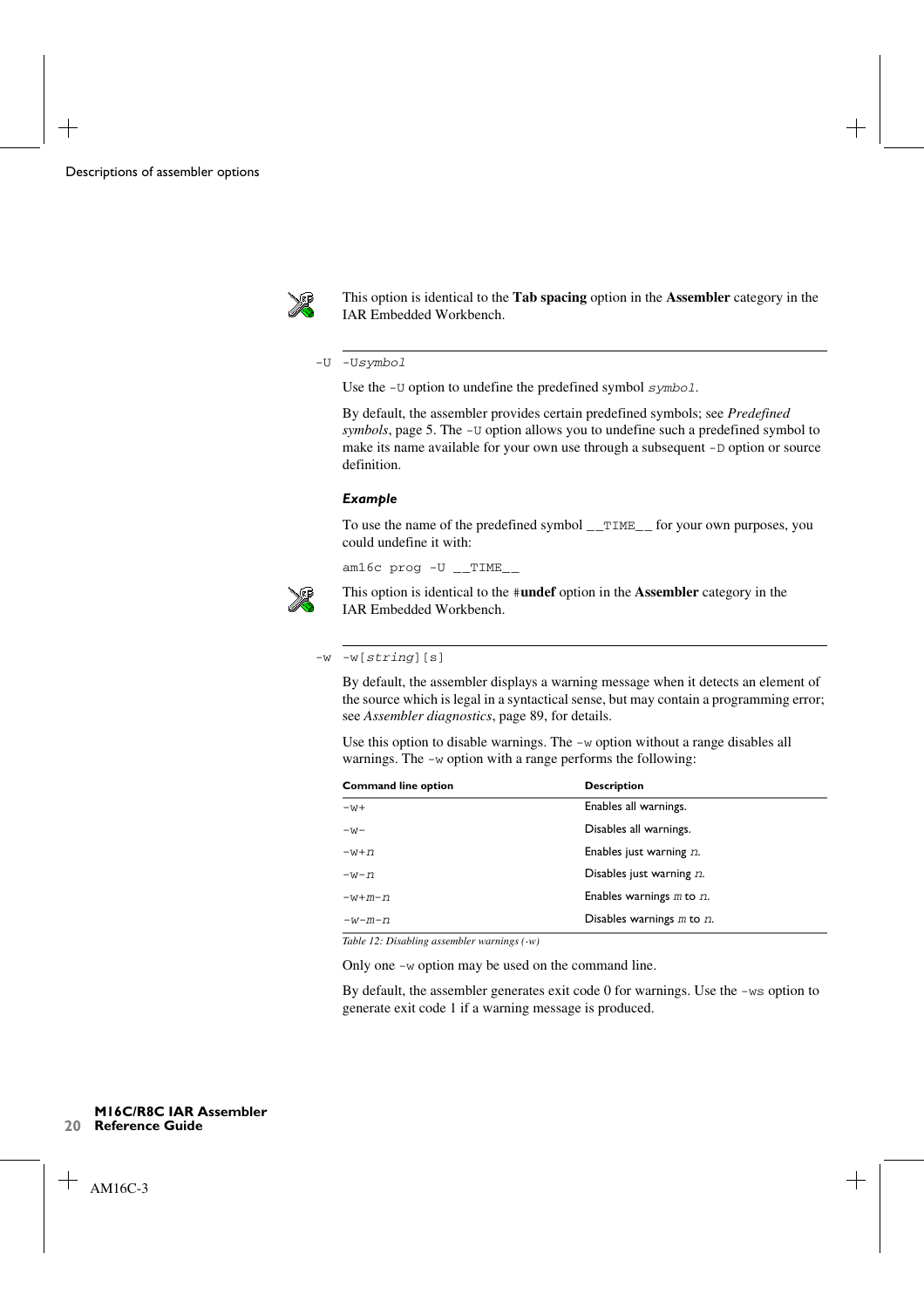### *Example*

To disable just warning 0 (unreferenced label), use the following command:

am16c prog -w-0

To disable warnings 0 to 8, use the following command:

am16c prog -w-0-8



This option is identical to the **Warnings** option in the **Assembler** category in the IAR Embedded Workbench.

 $-x -x$ {DI2}

Use this option to make the assembler include a cross-reference table at the end of the list file.

This option is useful in conjunction with the list options  $-L$  or  $-1$ ; see [page 16](#page-27-0) for additional information.

The following parameters are available:

| <b>Command line option</b> | <b>Description</b> |
|----------------------------|--------------------|
| $-xD$                      | #defines           |
| $-xI$                      | Internal symbols   |
| $-x2$                      | Dual line spacing  |

<span id="page-32-0"></span>*Table 13: Including cross-references in assembler list file (-x)* 



This option is identical to the **Include cross reference** option in the **Assembler** category in the IAR Embedded Workbench.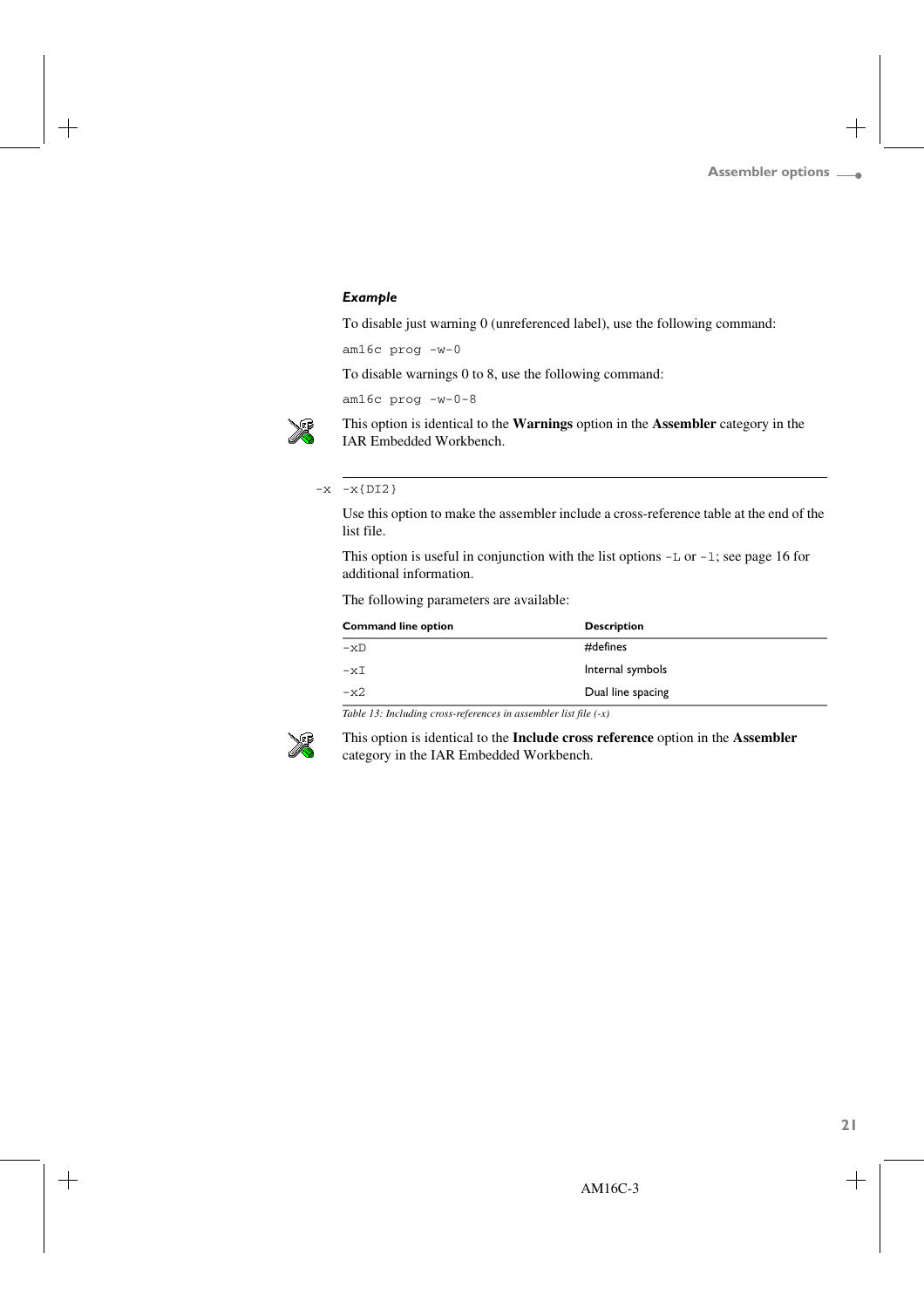Descriptions of assembler options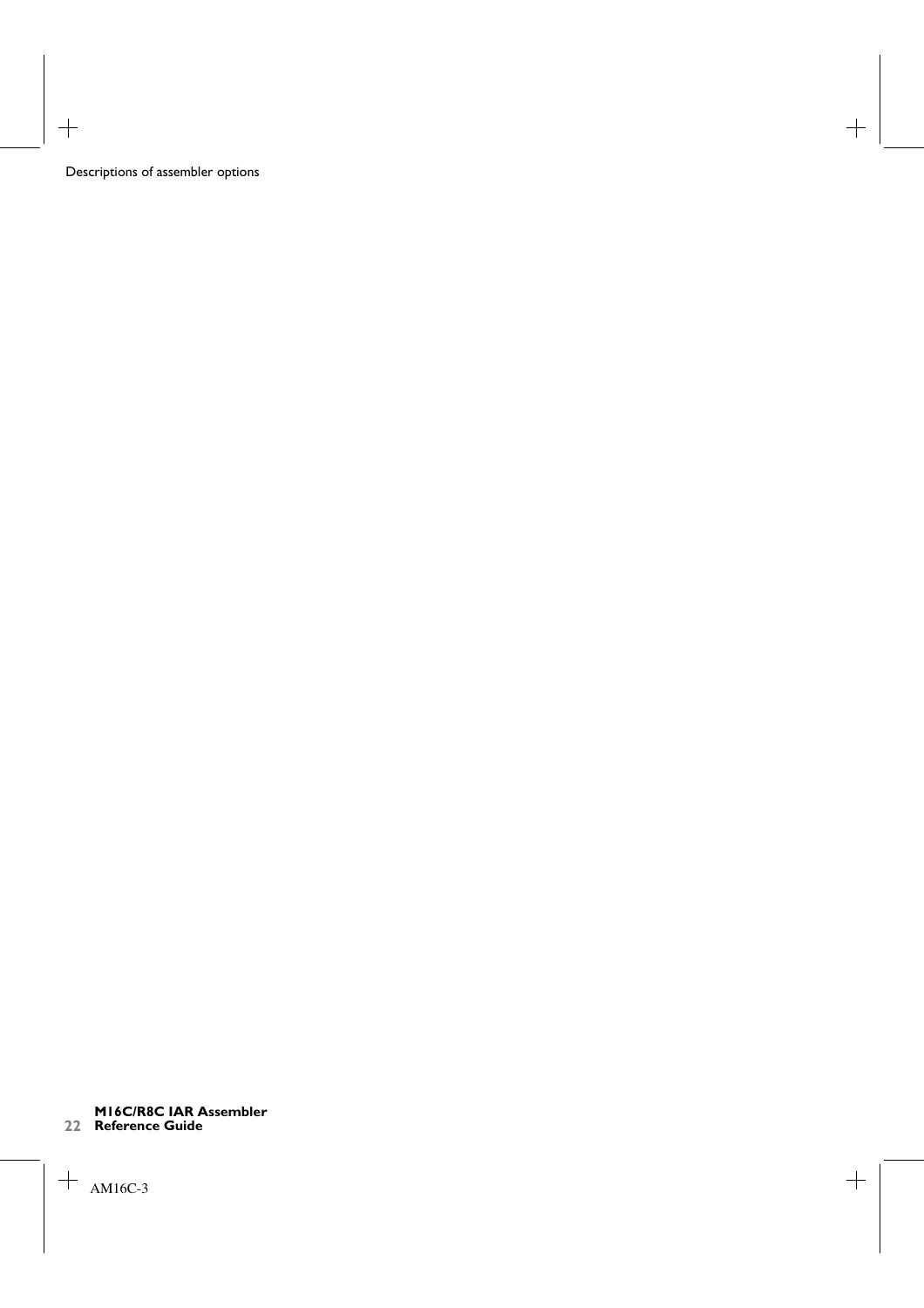# <span id="page-34-4"></span><span id="page-34-0"></span>**Assembler operators**

This chapter first describes the precedence of the assembler operators, and then summarizes the operators, classified according to their precedence. Finally, this chapter provides reference information about each operator, presented in alphabetical order.

# <span id="page-34-5"></span><span id="page-34-1"></span>**Precedence of operators**

Each operator has a precedence number assigned to it that determines the order in which the operator and its operands are evaluated. The precedence numbers range from 1 (the highest precedence, i.e. first evaluated) to 7 (the lowest precedence, i.e. last evaluated).

The following rules determine how expressions are evaluated:

- The highest precedence operators are evaluated first, then the second highest precedence operators, and so on until the lowest precedence operators are evaluated.
- Operators of equal precedence are evaluated from left to right in the expression.
- Parentheses ( and ) can be used for grouping operators and operands and for controlling the order in which the expressions are evaluated. For example, the following expression evaluates to 1:

 $7/(1+(2*3))$ 

## <span id="page-34-2"></span>**Summary of assembler operators**

The following tables give a summary of the operators, in order of priority. Synonyms, where available, are shown in brackets after the operator name.

### <span id="page-34-3"></span>**UNARY OPERATORS – 1**

|              |                   | Unary minus.        |
|--------------|-------------------|---------------------|
| $\mathbf{L}$ | (NOT)             | Logical NOT.        |
|              | $\sim$ (BINNOT)   | <b>Bitwise NOT.</b> |
| LOW          |                   | Low byte.           |
|              | HIGH              | High byte.          |
|              | BYTE <sub>2</sub> | Second byte.        |
|              | BYTE3             | Third byte.         |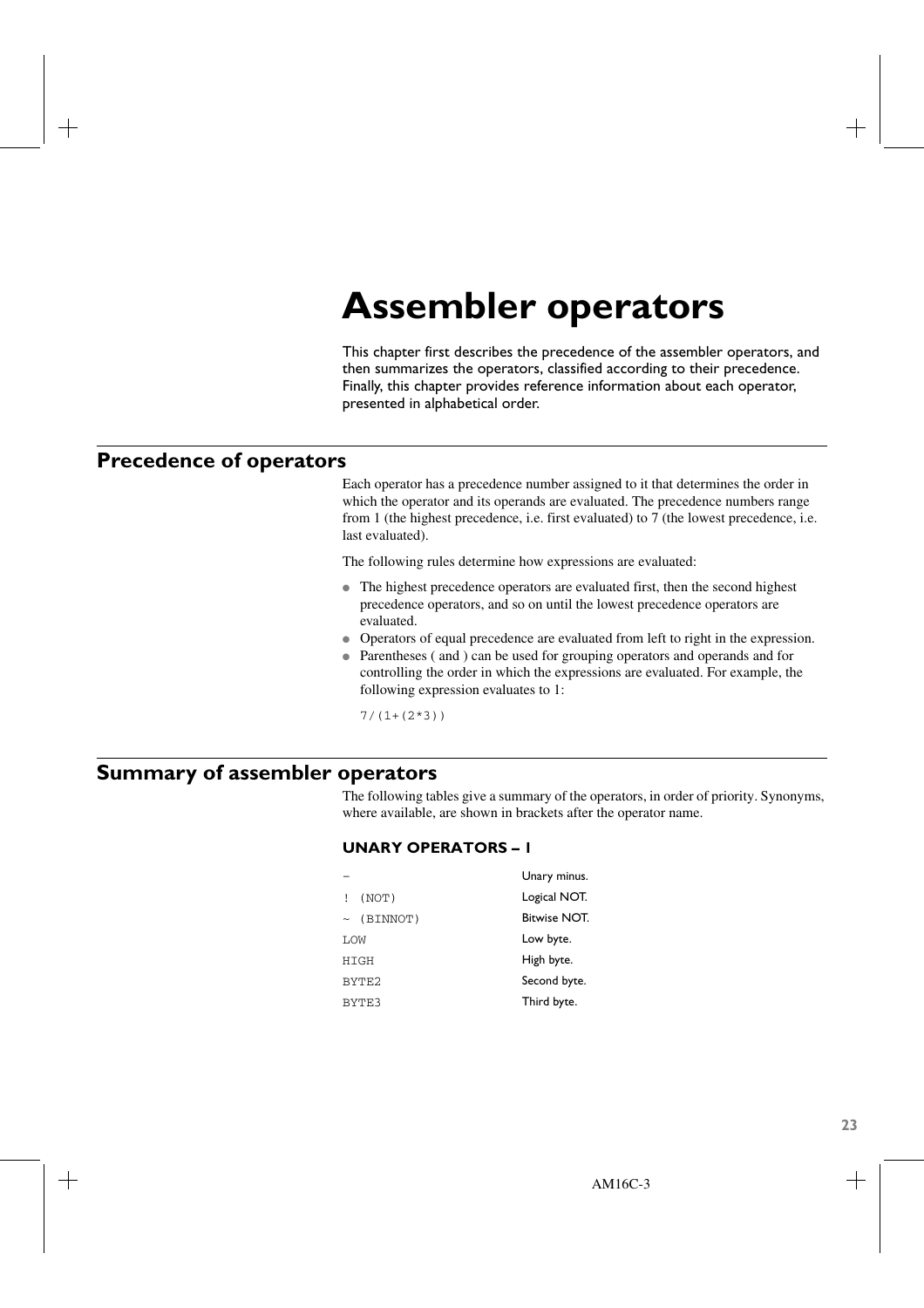| LWRD   | Low word.          |
|--------|--------------------|
| HWRD   | High word.         |
| DATE.  | Current time/date. |
| SFB    | Segment begin.     |
| SFE    | Segment end.       |
| SIZEOF | Segment size.      |
|        |                    |

### <span id="page-35-0"></span>**MULTIPLICATIVE ARITHMETIC OPERATORS – 2**

| ÷ |         | Multiplication. |
|---|---------|-----------------|
|   |         | Division.       |
|   | % (MOD) | Modulo.         |

### <span id="page-35-1"></span>**ADDITIVE ARITHMETIC OPERATORS – 3**

| $+$ | Addition.    |
|-----|--------------|
| -   | Subtraction. |

### <span id="page-35-2"></span>**SHIFT OPERATORS – 4**

| $\gg$ (SHR) | Logical shift right. |
|-------------|----------------------|
| $<<$ (SHL)  | Logical shift left.  |

### <span id="page-35-3"></span>**AND OPERATORS – 5**

&& (AND) Logical AND. & (BINAND) Bitwise AND.

### <span id="page-35-4"></span>**OR OPERATORS – 6**

| $\vert \vert$ (OR)   | Logical OR.           |
|----------------------|-----------------------|
| $ $ (BINOR)          | Bitwise OR.           |
| XOR                  | Logical exclusive OR. |
| $^{\wedge}$ (BINXOR) | Bitwise exclusive OR. |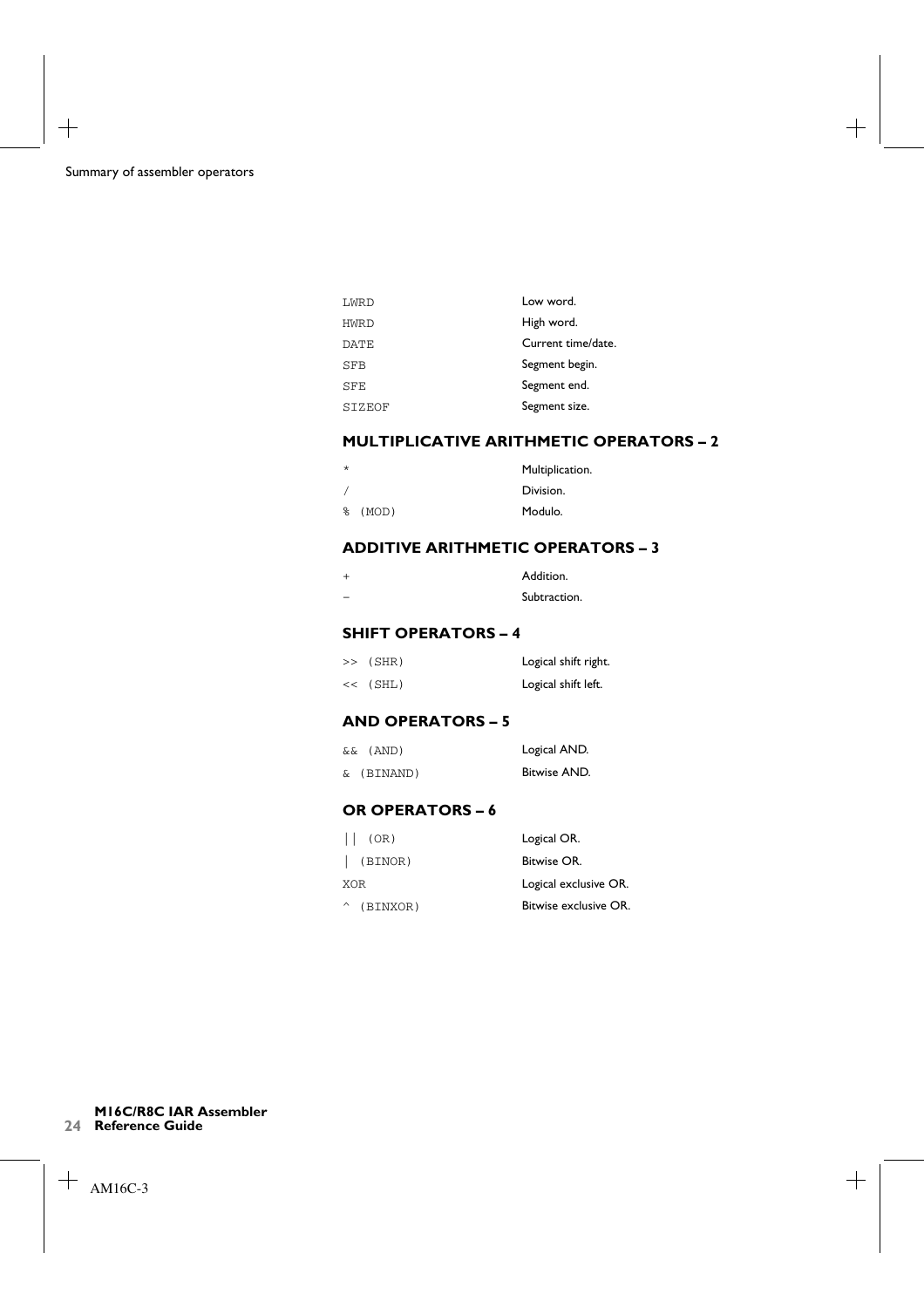| $=$ , $=$ (EO)                           | Equal.                 |
|------------------------------------------|------------------------|
| $\langle > , \ \ \vdots \ \ (\text{NE})$ | Not equal.             |
| $>$ (GT)                                 | Greater than.          |
| $\langle$ (LT)                           | Less than.             |
| UGT                                      | Unsigned greater than. |
| ULT                                      | Unsigned less than.    |
| $>=$ (GE)                                | Greater than or equal. |
| $\leq$ (LE)                              | Less than or equal.    |

# **COMPARISON OPERATORS – 7**

# **Description of operators**

The following sections give detailed descriptions of each assembler operator. See *[Assembler expressions](#page-13-0)*, page 2, for related information.

# \* Multiplication (2).

\* produces the product of its two operands. The operands are taken as signed 32-bit integers and the result is also a signed 32-bit integer.

#### *Example*

 $2*2 \rightarrow 4$  $-2*2 \rightarrow -4$ 

## + Addition (3).

The + addition operator produces the sum of the two operands which surround it. The operands are taken as signed 32-bit integers and the result is also a signed 32-bit integer.

#### *Example*

 $92+19 \rightarrow 111$  $-2+2 \rightarrow 0$  $-2+-2$  '  $-4$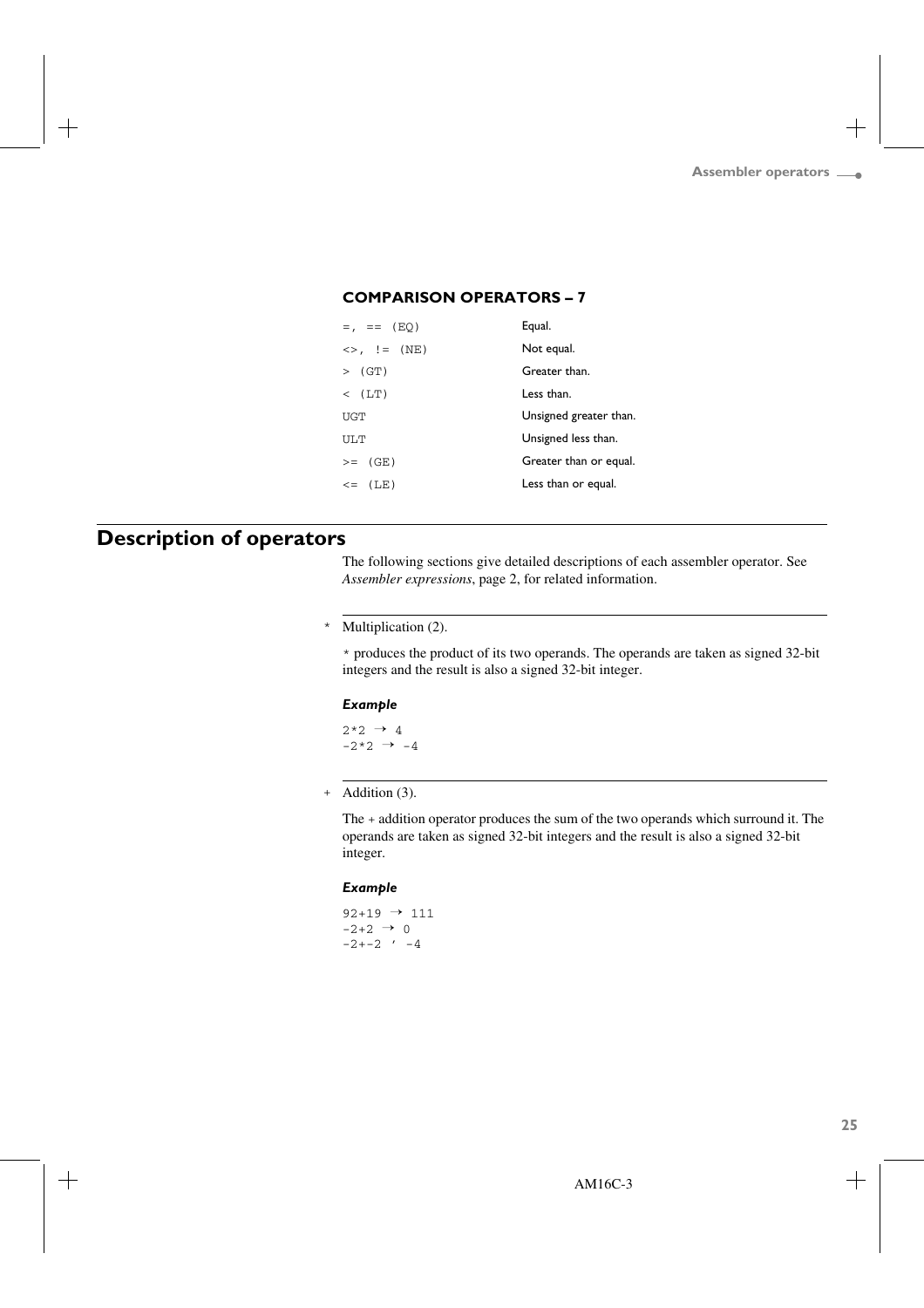– Unary minus (1).

The unary minus operator performs arithmetic negation on its operand.

The operand is interpreted as a 32-bit signed integer and the result of the operator is the two's complement negation of that integer.

#### – Subtraction (3).

The subtraction operator produces the difference when the right operand is taken away from the left operand. The operands are taken as signed 32-bit integers and the result is also signed 32-bit integer.

#### *Example*

 $92 - 19 \rightarrow 73$  $-2-2$   $\rightarrow$   $-4$  $-2--2 \rightarrow 0$ 

#### / Division (2).

/ produces the integer quotient of the left operand divided by the right operator. The operands are taken as signed 32-bit integers and the result is also a signed 32-bit integer.

#### *Example*

 $9/2 \rightarrow 4$  $-12/3 \rightarrow -4$  $9/2*6 \rightarrow 24$ 

 $\langle$  (LT) Less than  $(7)$ .

< evaluates to 1 (true) if the left operand has a lower numeric value than the right operand.

#### *Example*

 $-1$  < 2  $\rightarrow$  1  $2 < 1 \rightarrow 0$  $2 \times 2 \rightarrow 0$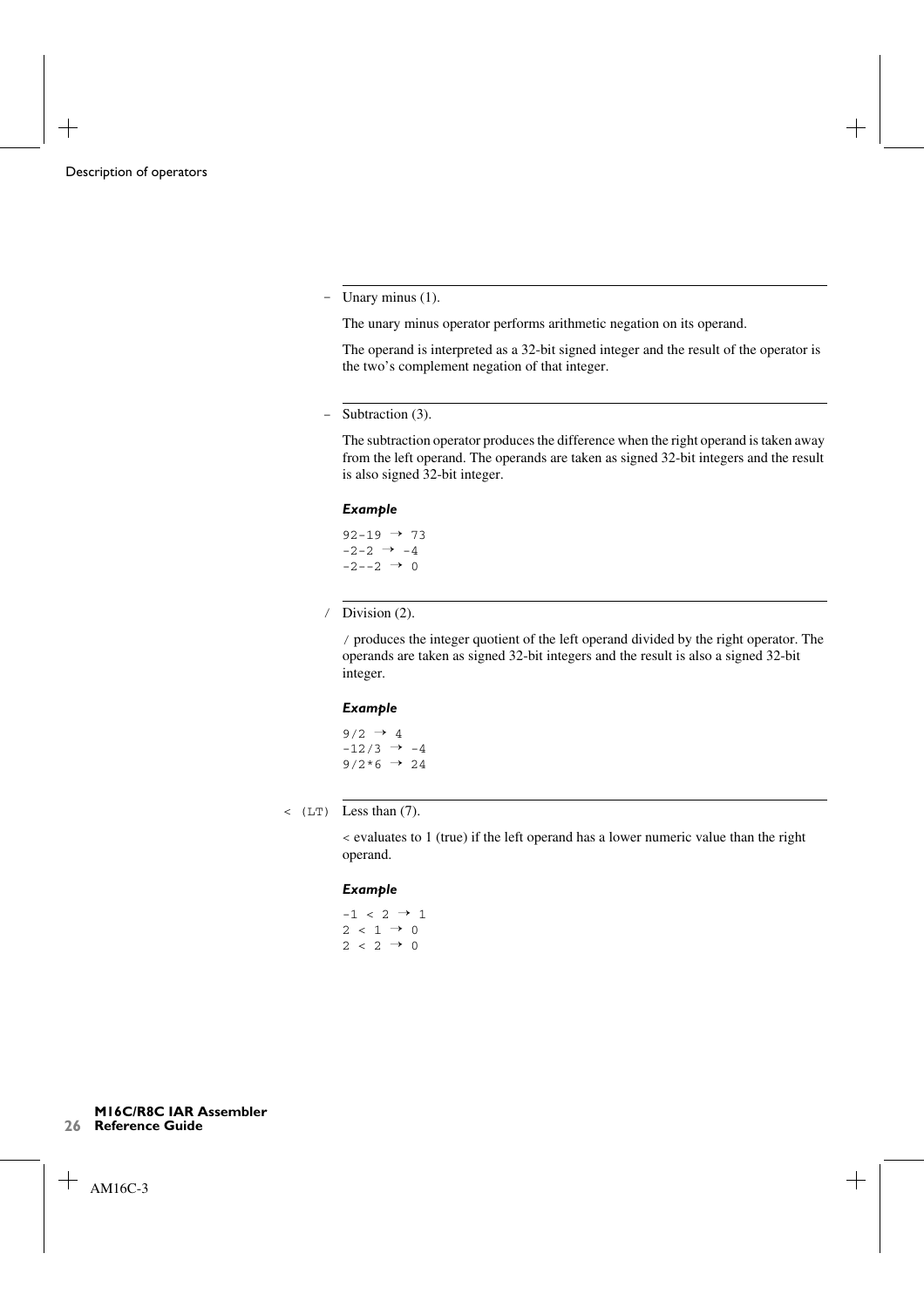$\leq$  (LE) Less than or equal (7)

<= evaluates to 1 (true) if the left operand has a lower or equal numeric value to the right operand.

#### *Example*

```
1 \leq 2 \neq 12 \leq 1 \rightarrow 01 \leq 1 \rightarrow 1
```
 $\langle \rangle$ ,  $\vert = \langle NE \rangle$  Not equal (7).

 $\le$  evaluates to 0 (false) if its two operands are identical in value or to 1 (true) if its two operands are not identical in value.

#### *Example*

 $1 \leftrightarrow 2 \rightarrow 1$  $2 \leq 2 \to 0$ 'A'  $\iff$  'B'  $\rightarrow$  1

 $=$ ,  $=$   $(EQ)$  Equal (7).

 $=$  evaluates to 1 (true) if its two operands are identical in value, or to 0 (false) if its two operands are not identical in value.

#### *Example*

 $1 = 2 \rightarrow 0$  $2 == 2 \rightarrow 1$  $'ABC' = 'ABCD' \rightarrow 0$ 

> (GT) Greater than (7).

> evaluates to 1 (true) if the left operand has a higher numeric value than the right operand.

#### *Example*

 $-1 > 1 \rightarrow 0$  $2 > 1 \rightarrow 1$  $1 > 1 \rightarrow 0$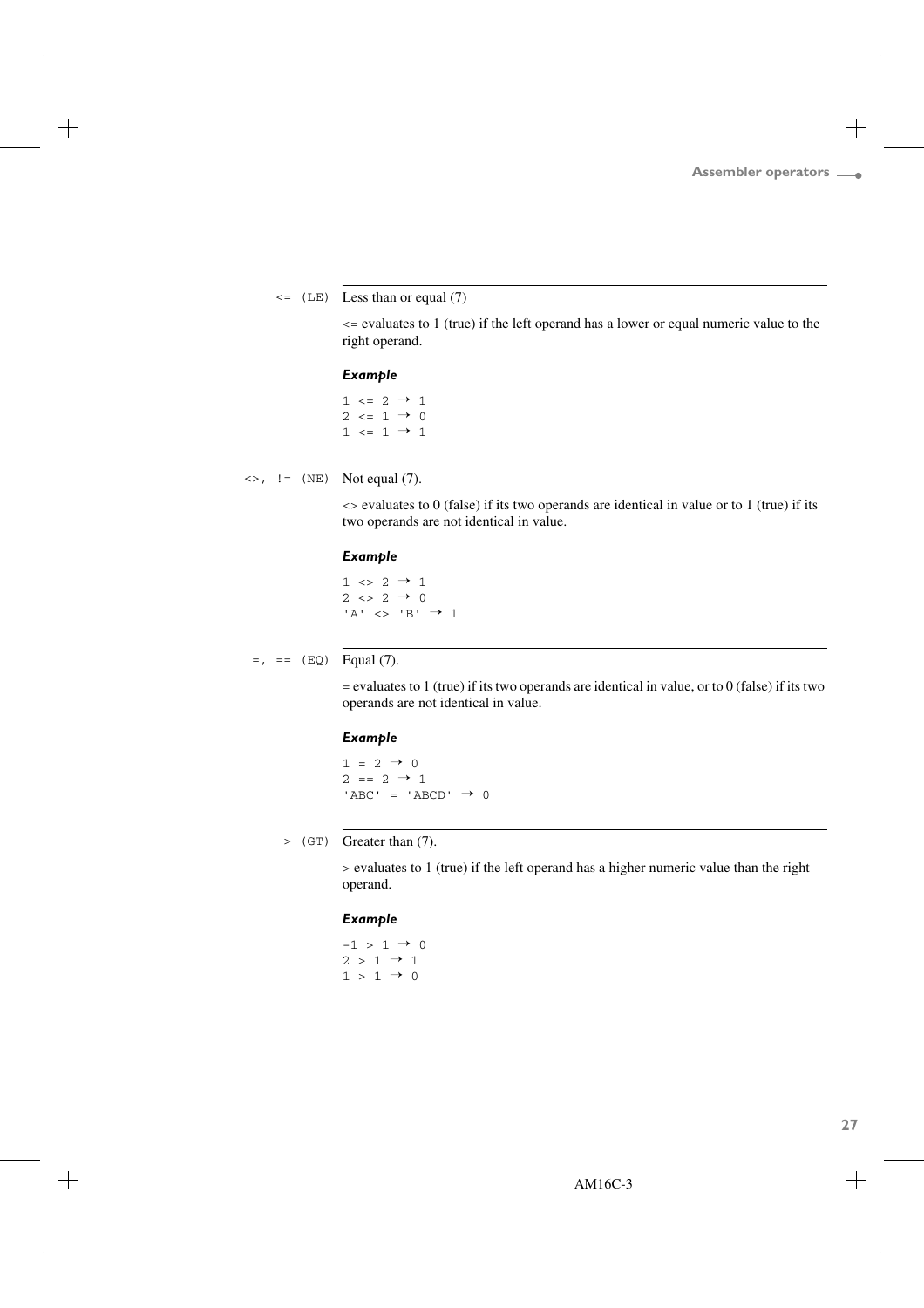$\geq$  (GE) Greater than or equal (7).

 $\epsilon$  = evaluates to 1 (true) if the left operand is equal to or has a higher numeric value than the right operand.

#### *Example*

```
1 > = 2 \rightarrow 02 > 1 \rightarrow 11 > = 1 \rightarrow 1
```
&& (AND) Logical AND (5).

Use  $\&\&\&\to$  to perform logical AND between its two integer operands. If both operands are non-zero the result is 1; otherwise it is zero.

#### *Example*

 $B'1010$  & &  $B'0011 \rightarrow 1$  $B'1010$  & B'0101  $\rightarrow$  1  $B'1010$  & &  $B'0000 \rightarrow 0$ 

& (BINAND) Bitwise AND (5).

Use  $\&$  to perform bitwise AND between the integer operands.

#### *Example*

B'1010 & B'0011 → B'0010 B'1010 & B'0101 → B'0000 B'1010 & B'0000 → B'0OOO

 $\sim$  (BINNOT) Bitwise NOT (1).

Use ~ to perform bitwise NOT on its operand.

#### *Example*

~ B'1010 → B'11111111111111111111111111110101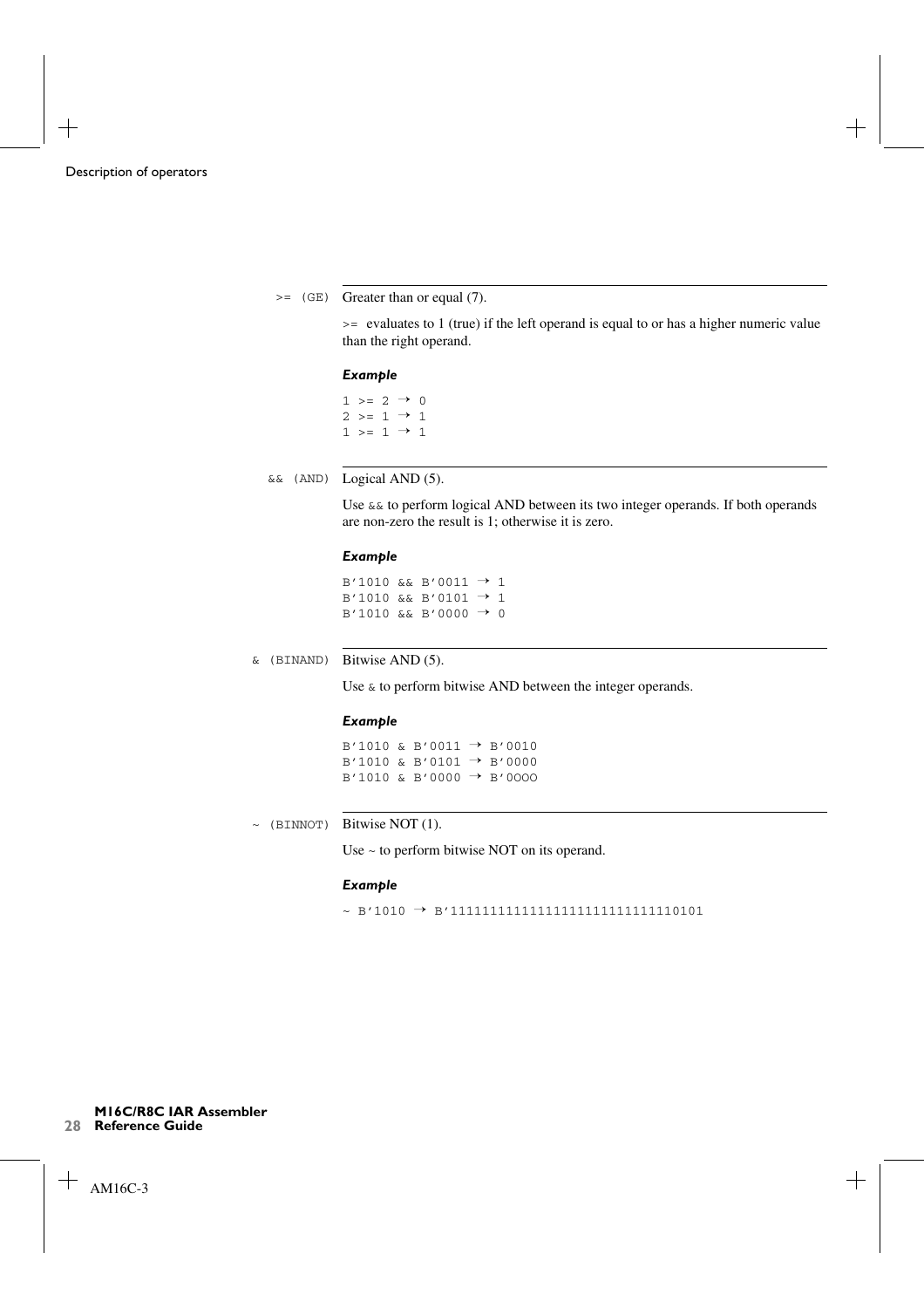| (BINOR) Bitwise OR (6).

Use | to perform bitwise OR on its operands.

#### *Example*

```
B'1010 | B'0101 → B'1111
B'1010 | B'0000 \rightarrow B'1010
```
 $\land$  (BINXOR) Bitwise exclusive OR (6).

Use  $\land$  to perform bitwise XOR on its operands.

#### *Example*

B'1010 ^ B'0101 → B'1111 B'1010 ^ B'0011 → B'1001

% (MOD) Modulo (2).

% produces the remainder from the integer division of the left operand by the right operand. The operands are taken as signed 32-bit integers and the result is also a signed 32-bit integer.

 $X \& Y$  is equivalent to  $X-Y^*(X/Y)$  using integer division.

### *Example*

 $2 % 2 → 0$ 12 % 7 → 5  $3 \times 2 \rightarrow 1$ 

! (NOT) Logical NOT (1).

Use  $\,$  to negate a logical argument.

#### *Example*

```
: B'0101 \rightarrow 0! B'0000 → 1
```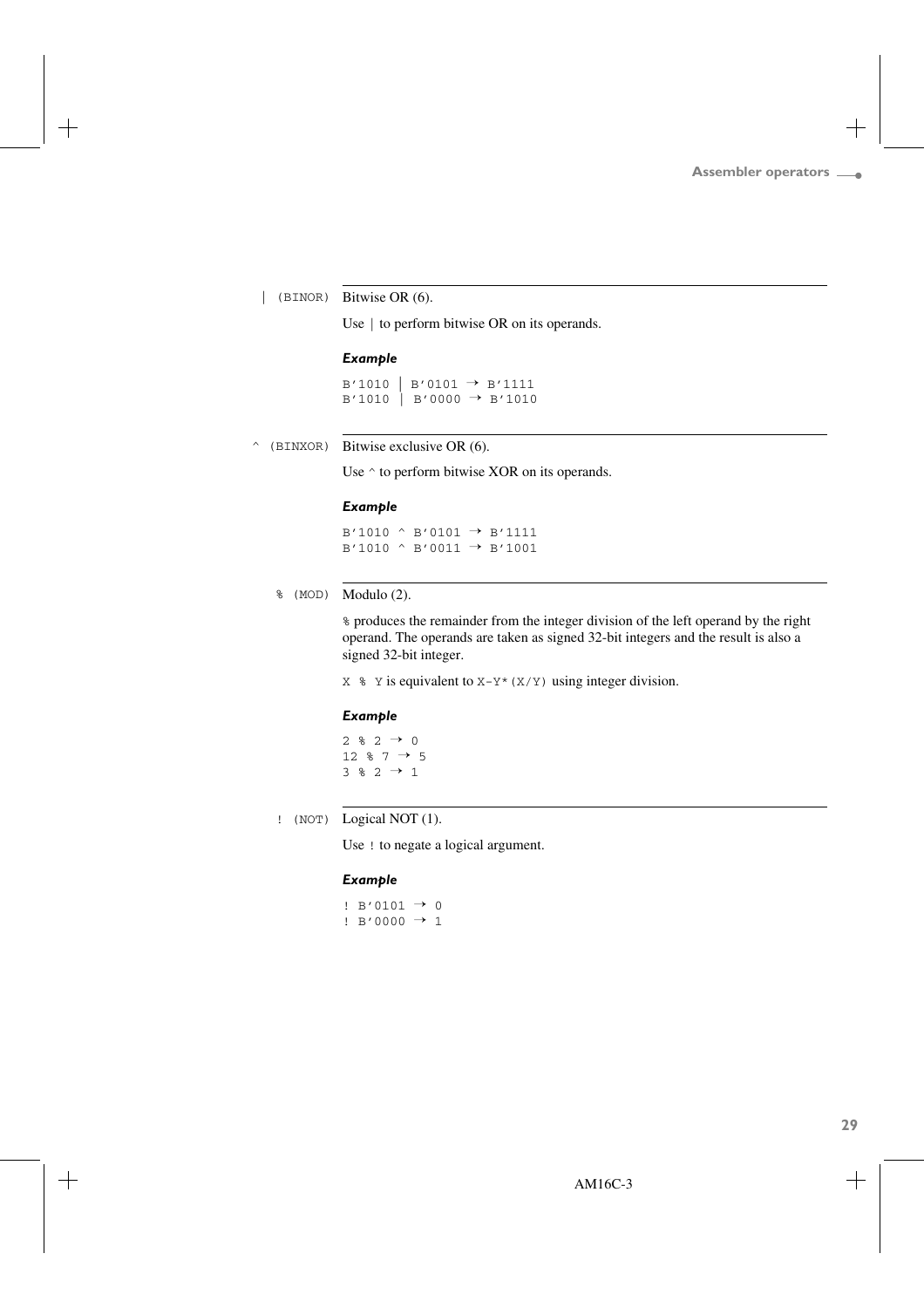$|\cdot|$  (OR) Logical OR (6).

Use  $||\$ to perform a logical OR between two integer operands.

#### *Example*

```
B'1010 || B'0000 \rightarrow 1B'0000 || B'0000 \rightarrow 0
```
BYTE2 Second byte (1).

BYTE2 takes a single operand, which is interpreted as an unsigned 32-bit integer value. The result is the middle-low byte (bits 15 to 8) of the operand.

#### *Example*

```
BYTE2 0x12345678 → 0x56
```
BYTE3 Third byte (1).

BYTE3 takes a single operand, which is interpreted as an unsigned 32-bit integer value. The result is the middle-high byte (bits 23 to 16) of the operand.

#### *Example*

BYTE3 0x12345678 → 0x34

DATE Current time/date (1).

Use the DATE operator to specify when the current assembly began.

The DATE operator takes an absolute argument (expression) and returns:

| DATE 1 | Current second (0–59).                                  |
|--------|---------------------------------------------------------|
| DATE 2 | Current minute $(0-59)$ .                               |
| DATE 3 | Current hour $(0-23)$ .                                 |
| DATE 4 | Current day $(1-31)$ .                                  |
| DATE 5 | Current month $(1-12)$ .                                |
| DATE 6 | Current year MOD 100 (1998 → 98, 2000 → 00, 2002 → 02). |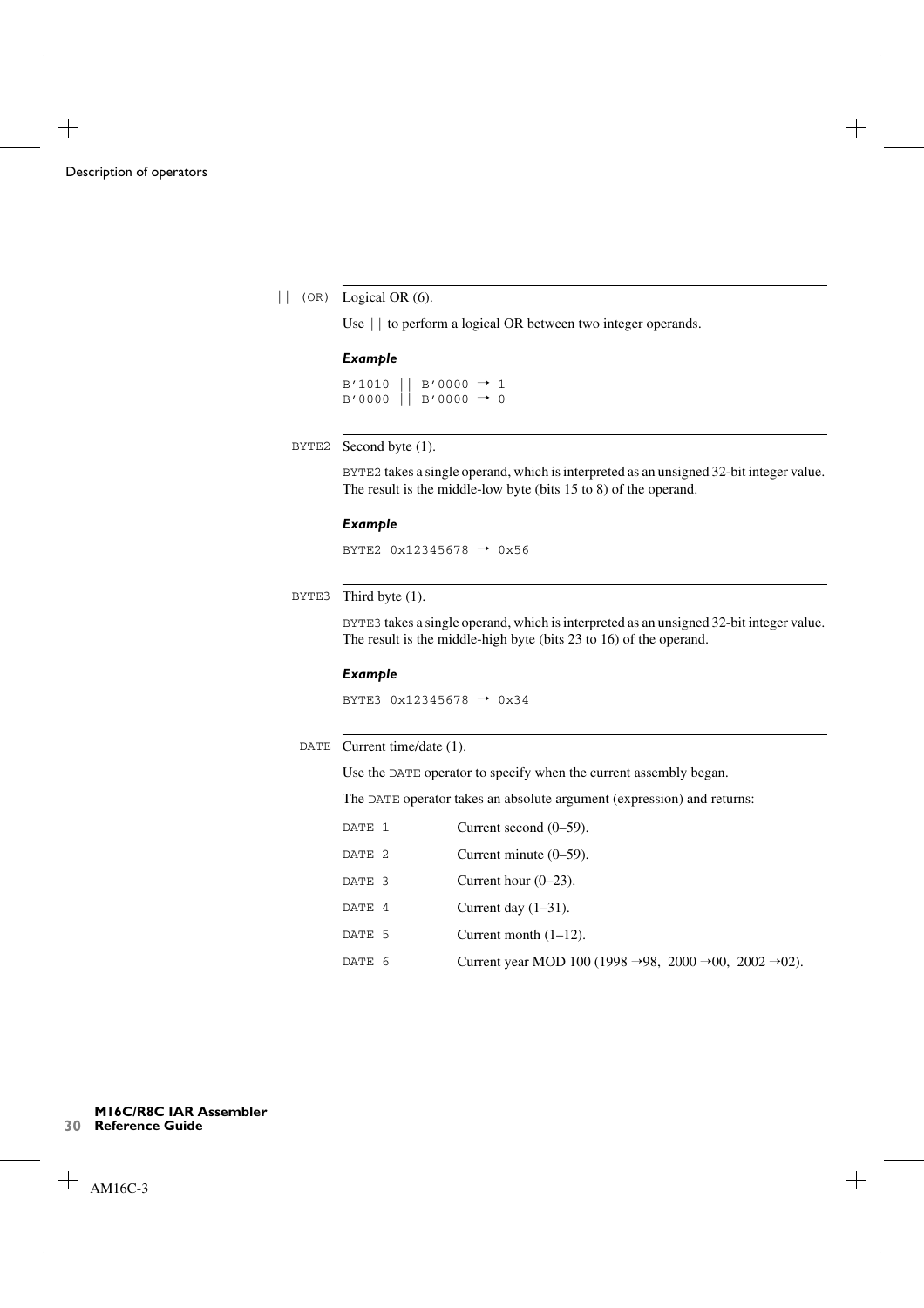#### *Example*

To assemble the date of assembly:

today: DC8 DATE 5, DATE 4, DATE 3

HIGH High byte (1).

HIGH takes a single operand to its right which is interpreted as an unsigned, 16-bit integer value. The result is the unsigned 8-bit integer value of the higher order byte of the operand.

#### *Example*

HIGH 0xABCD → 0xAB

HWRD High word (1).

HWRD takes a single operand, which is interpreted as an unsigned, 32-bit integer value. The result is the high word (bits 31 to 16) of the operand.

#### *Example*

HWRD 0x12345678 → 0x1234

LOW Low byte  $(1)$ .

LOW takes a single operand, which is interpreted as an unsigned, 32-bit integer value. The result is the unsigned, 8-bit integer value of the lower order byte of the operand.

#### *Example*

LOW  $0xABCD \rightarrow 0xCD$ 

LWRD Low word  $(1)$ .

LWRD takes a single operand, which is interpreted as an unsigned, 32-bit integer value. The result is the low word (bits 15 to 0) of the operand.

#### *Example*

LWRD 0x12345678 → 0x5678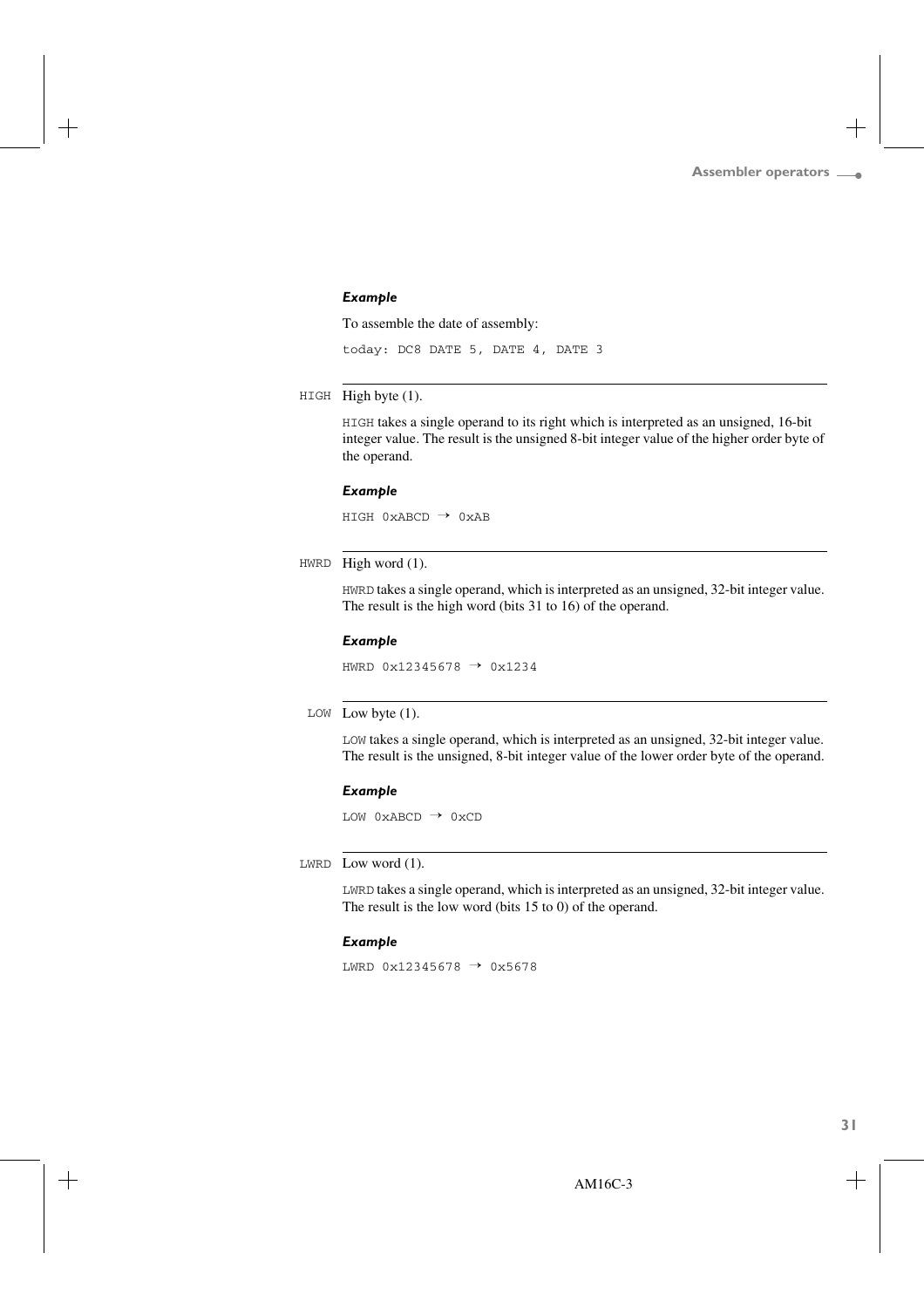SFB Segment begin (1).

# **Syntax**

```
SFB(segment [{+ | -} offset])
```
#### **Parameters**

| segment | The name of a relocatable segment, which must be defined before<br>SFB is used.                         |
|---------|---------------------------------------------------------------------------------------------------------|
| offset  | An optional offset from the start address. The parentheses are<br>optional if <i>offset</i> is omitted. |

# **Description**

SFB accepts a single operand to its right. The operand must be the name of a relocatable segment.

The operator evaluates to the absolute address of the first byte of that segment. This evaluation takes place at linking time.

#### *Example*

 NAME demo RSEG CODE start: DC16 SFB(CODE)

Even if the above code is linked with many other modules, start will still be set to the address of the first byte of the segment.

SFE Segment end (1).

#### **Syntax**

SFE (*segment* [{+ | -} *offset*])

## **Parameters**

| segment | The name of a relocatable segment, which must be defined before<br>SFE is used.                    |
|---------|----------------------------------------------------------------------------------------------------|
| offset  | An optional offset from the start address. The parentheses are<br>optional if of fiset is omitted. |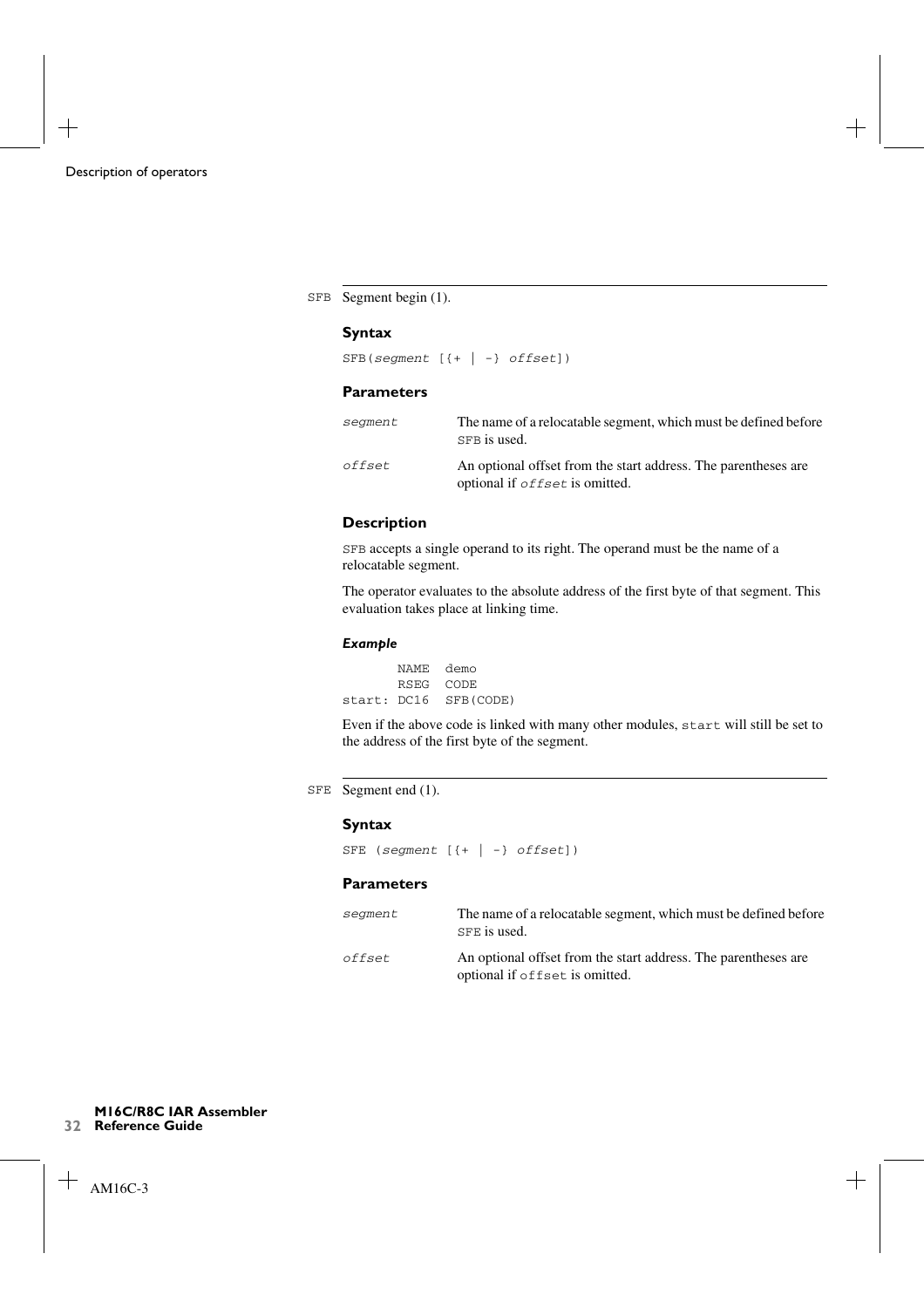### **Description**

SFE accepts a single operand to its right. The operand must be the name of a relocatable segment. The operator evaluates to the segment start address plus the segment size. This evaluation takes place at linking time.

#### *Example*

 NAME demo RSEG CODE end: DC16 SFE(CODE)

Even if the above code is linked with many other modules, end will still be set to the address of the last byte of the segment.

The size of the segment MY\_SEGMENT can be calculated as:

```
SFE(MY_SEGMENT)-SFB(MY_SEGMENT)
```
<< (SHL) Logical shift left (4).

Use << to shift the left operand, which is always treated as unsigned, to the left. The number of bits to shift is specified by the right operand, interpreted as an integer value between 0 and 32.

#### *Example*

```
B'00011100 \leq 3 \rightarrow B'11100000B'00000111111111111 \leftrightarrow 5 \rightarrow B'1111111111110000014 \le 1 \rightarrow 28
```
>> (SHR) Logical shift right (4).

Use >> to shift the left operand, which is always treated as unsigned, to the right. The number of bits to shift is specified by the right operand, interpreted as an integer value between 0 and 32.

#### *Example*

 $B'01110000 \gg 3 \rightarrow B'00001110$  $B'1111111111111111 \Rightarrow 20 \rightarrow 0$  $14 \Rightarrow 1 \rightarrow 7$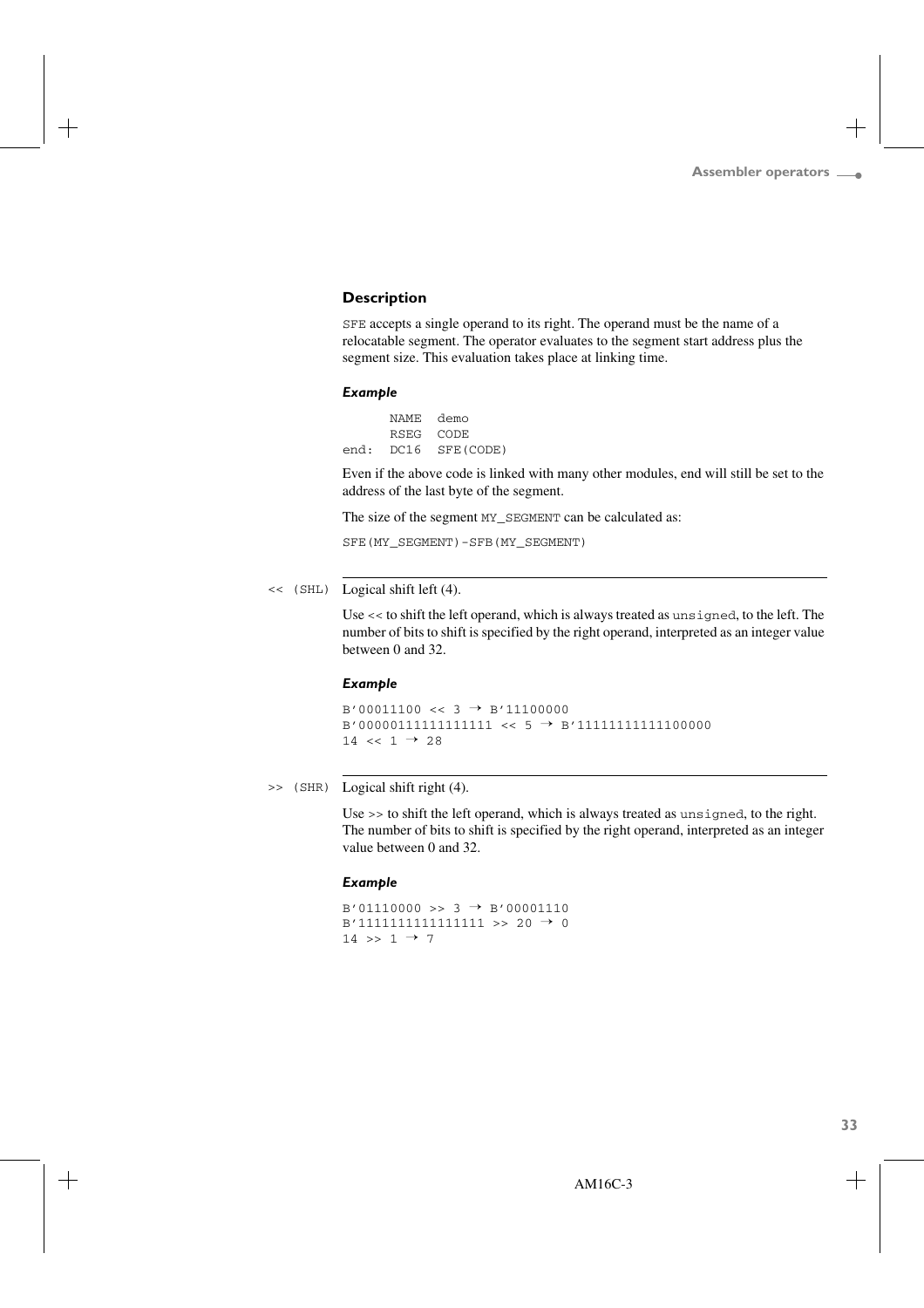SIZEOF Segment size (1).

#### **Syntax**

SIZEOF *segment*

#### **Parameters**

*segment* The name of a relocatable segment, which must be defined before SIZEOF is used.

#### **Description**

SIZEOF generates SFE-SFB for its argument, which should be the name of a relocatable segment; i.e. it calculates the size in bytes of a segment. This is done when modules are linked together.

#### *Example*

 NAME demo RSEG CODE size: DC16 SIZEOF CODE

sets size to the size of segment CODE.

UGT Unsigned greater than (7).

UGT evaluates to 1 (true) if the left operand has a larger value than the right operand. The operation treats its operands as unsigned values.

#### *Example*

2 UGT 1  $\rightarrow$  1  $-1$  UGT  $1 \rightarrow 1$ 

ULT Unsigned less than  $(7)$ .

ULT evaluates to 1 (true) if the left operand has a smaller value than the right operand. The operation treats its operands as unsigned values.

#### *Example*

1 ULT  $2 \rightarrow 1$  $-1$  ULT 2  $\rightarrow$  0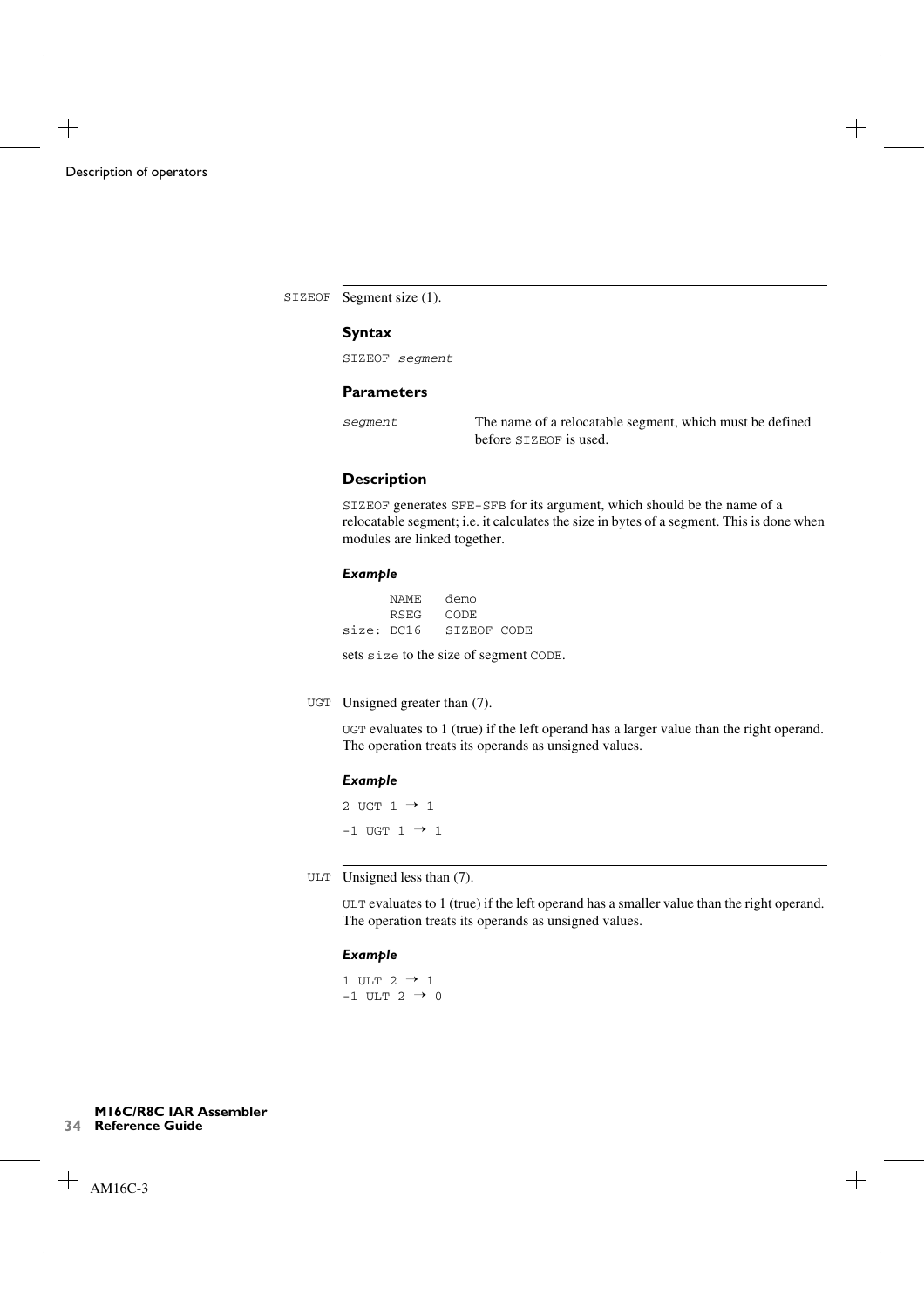XOR Logical exclusive OR (6).

Use XOR to perform logical XOR on its two operands.

# *Example*

B'0101 XOR B'1010  $\rightarrow$  0 B'0101 XOR B'0000 → 1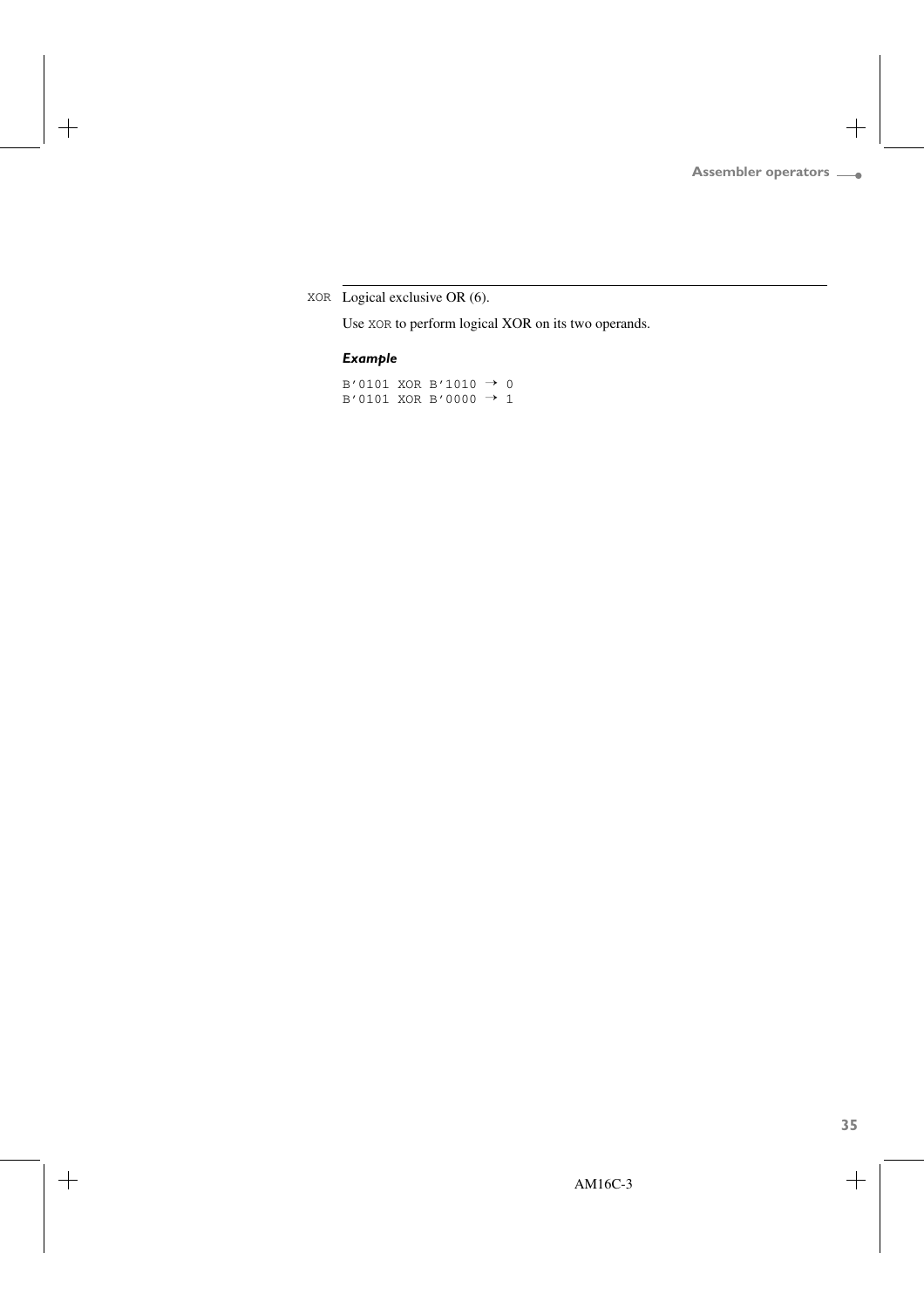Description of operators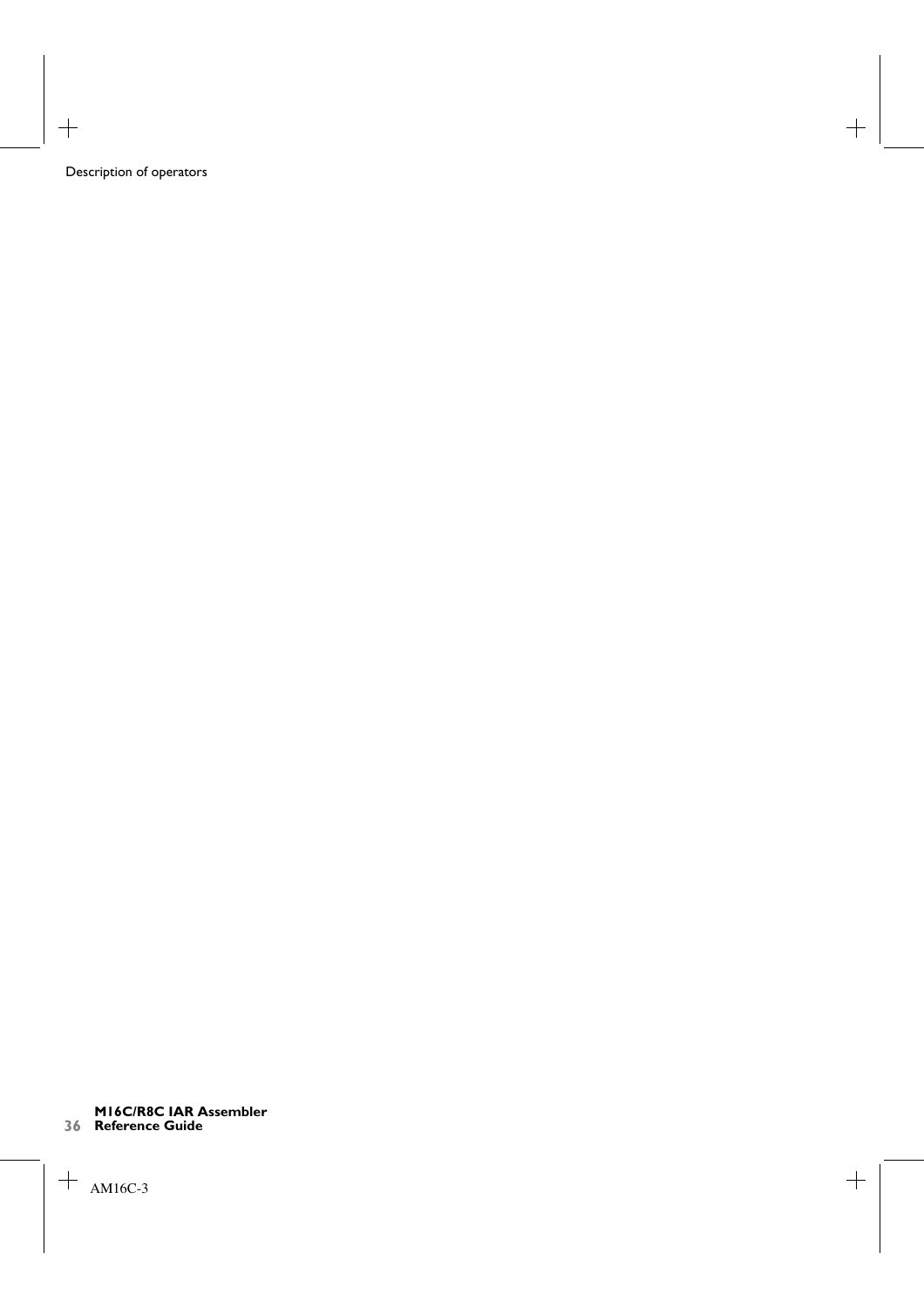# **Assembler directives**

This chapter gives an alphabetical summary of the assembler directives. It then describes the syntax conventions and provides detailed reference information for each category of directives.

# **Summary of directives**

**Directive Description Section**  $\ddot{\text{S}}$  includes a file. Assembler control #define Assigns a value to a label. C-style preprocessor #elif **Introduces a new condition in a** #if...#endif C-style preprocessor block. #else Assembles instructions if a condition is false. C-style preprocessor #endif **Ends a** #if, #ifdef, or #ifndef block. C-style preprocessor #error Generates an error. C-style preprocessor #if Assembles instructions if a condition is true. C-style preprocessor #ifdef **Assembles instructions if a symbol is defined.** C-style preprocessor #ifndef **Assembles instructions if a symbol is undefined.** C-style preprocessor #include Includes a file. C-style preprocessor #message Generates a message on standard output. C-style preprocessor #undef Undefines a label. C-style preprocessor /\*comment\*/ C-style comment delimiter. Assembler control // C++ style comment delimiter. Assembler control = Assigns a permanent value local to a module. Value assignment ADDR Generates 24-bit constants. Data definition or allocation ALIAS Assigns a permanent value local to a module. Value assignment ALIGN Aligns the location counter by inserting zero-filled bytes. Segment control ALIGNRAM Segment control ASEG Begins an absolute segment. Segment control

The following table gives a summary of all the assembler directives.

*Table 14: Assembler directives summary*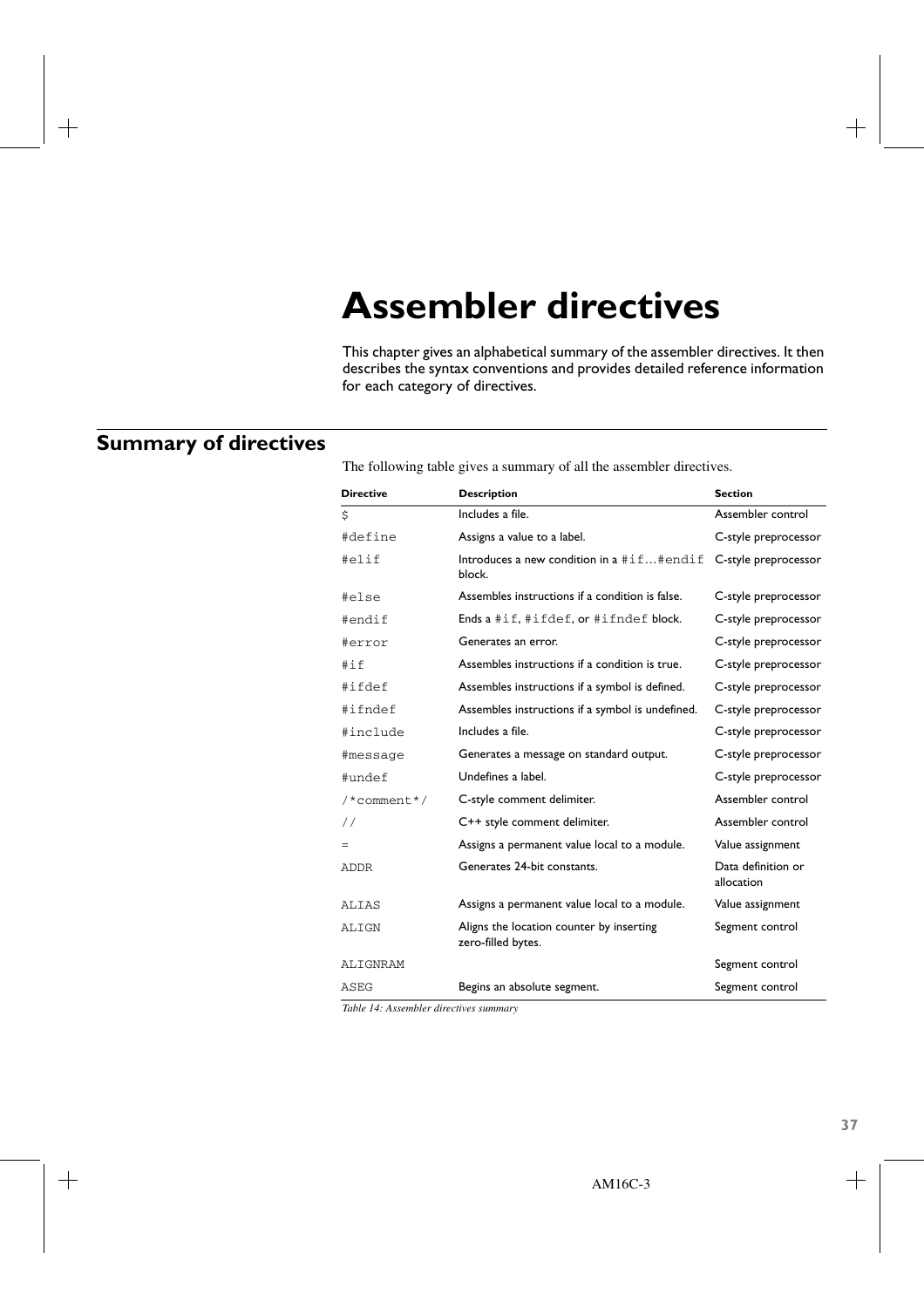| <b>Directive</b> | <b>Description</b>                                 | <b>Section</b>                   |
|------------------|----------------------------------------------------|----------------------------------|
| ASEGN            | Begins a named absolute segment                    | Segment control                  |
| ASSIGN           | Assigns a temporary value.                         | Value assignment                 |
| <b>BLKA</b>      | Allocates space for 24-bit data objects.           | Data definition or<br>allocation |
| <b>BLKB</b>      | Allocates space for 8-bit data objects.            | Data definition or<br>allocation |
| <b>BLKD</b>      | Allocates space for 64-bit data objects.           | Data definition or<br>allocation |
| <b>BLKF</b>      | Allocates space for 32-bit data objects.           | Data definition or<br>allocation |
| <b>BLKL</b>      | Allocates space for 32-bit data objects.           | Data definition or<br>allocation |
| <b>BLKW</b>      | Allocates space for 16-bit data objects.           | Data definition or<br>allocation |
| <b>BYTE</b>      | Generates 8-bit byte constants, including strings. | Data definition or<br>allocation |
| CASEOFF          | Disables case sensitivity.                         | Assembler control                |
| CASEON           | Enables case sensitivity.                          | Assembler control                |
| CFT              | Specifies call frame information.                  | Call frame<br>information        |
| COL              | Sets the number of columns per page.               | Listing control                  |
| COMMON           | Begins a common segment.                           | Segment control                  |
| DC <sub>8</sub>  | Generates 8-bit byte constants, including strings. | Data definition or<br>allocation |
| DC16             | Generates 16-bit constants.                        | Data definition or<br>allocation |
| DC24             | Generates 24-bit constants.                        | Data definition or<br>allocation |
| DC32             | Generates 32-bit constants.                        | Data definition or<br>allocation |
| <b>DEFINE</b>    | Defines a file-wide value.                         | Value assignment                 |
| DF32             | Generates 32-bit floating point constants.         | Data definition or<br>allocation |
| DS8              | Allocates space for 8-bit data objects.            | Data definition or<br>allocation |

*Table 14: Assembler directives summary (Continued)*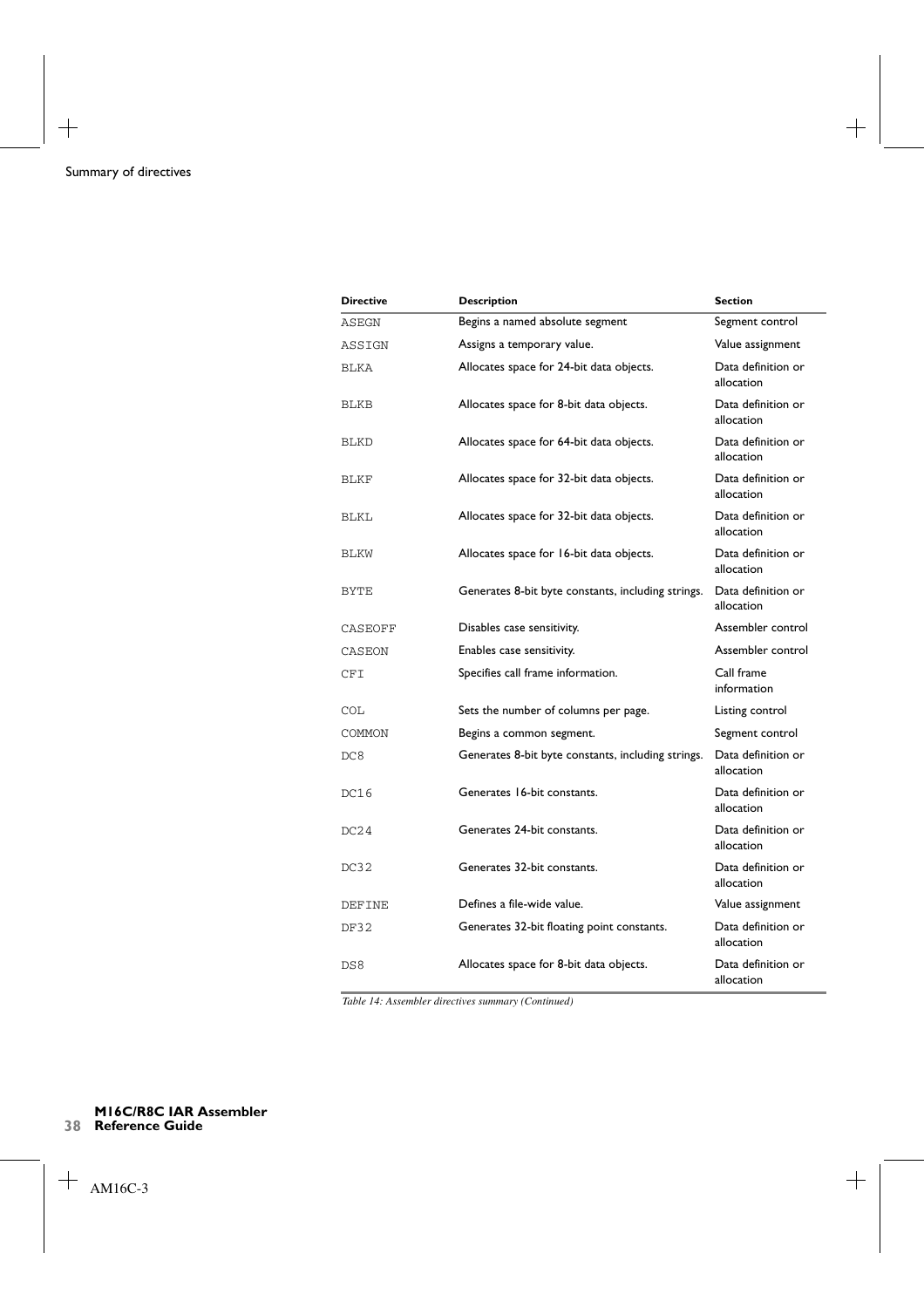| <b>Directive</b> | <b>Description</b>                                               | <b>Section</b>                   |
|------------------|------------------------------------------------------------------|----------------------------------|
| <b>DS16</b>      | Allocates space for 16-bit data objects.                         | Data definition or<br>allocation |
| DS24             | Allocates space for 24-bit data objects.                         | Data definition or<br>allocation |
| DS32             | Allocates space for 32-bit data objects.                         | Data definition or<br>allocation |
| ELSE             | Assembles instructions if a condition is false.                  | Conditional assembly             |
| <b>END</b>       | Terminates the assembly of the last module in a<br>file.         | Module control                   |
| <b>ENDIF</b>     | Ends an IF block.                                                | Conditional assembly             |
| ENDM             | Ends a macro definition.                                         | Macro processing                 |
| <b>ENDMOD</b>    | Terminates the assembly of the current module.                   | Module control                   |
| <b>ENDR</b>      | Ends a repeat structure.                                         | Macro processing                 |
| EOU              | Assigns a permanent value local to a module.                     | Value assignment                 |
| EVEN             | Aligns the program counter to an even address.                   | Segment control                  |
| EXITM            | Exits prematurely from a macro.                                  | Macro processing                 |
| <b>EXTERN</b>    | Imports an external symbol.                                      | Symbol control                   |
| FLOAT            | Generates 32-bit floating point constants.                       | Data definition or<br>allocation |
| ΤF               | Assembles instructions if a condition is true.                   | Conditional assembly             |
| LIBRARY          | Begins a library module.                                         | Module control                   |
| LIMIT            | Checks a value against limits.                                   | Value assignment                 |
| LOCAL            | Creates symbols local to a macro.                                | Macro processing                 |
| LSTCND           | Controls conditional assembler listing.                          | Listing control                  |
| LSTCOD           | Controls multi-line code listing.                                | Listing control                  |
| LSTEXP           | Controls the listing of macro generated lines.                   | Listing control                  |
| LSTMAC           | Controls the listing of macro definitions.                       | Listing control                  |
| LSTOUT           | Controls assembler-listing output.                               | Listing control                  |
| LSTPAG           | Controls the formatting of output into pages.                    | Listing control                  |
| LSTREP           | Controls the listing of lines generated by repeat<br>directives. | Listing control                  |
| LSTXRF           | Generates a cross-reference table.                               | Listing control                  |
|                  |                                                                  |                                  |

*Table 14: Assembler directives summary (Continued)*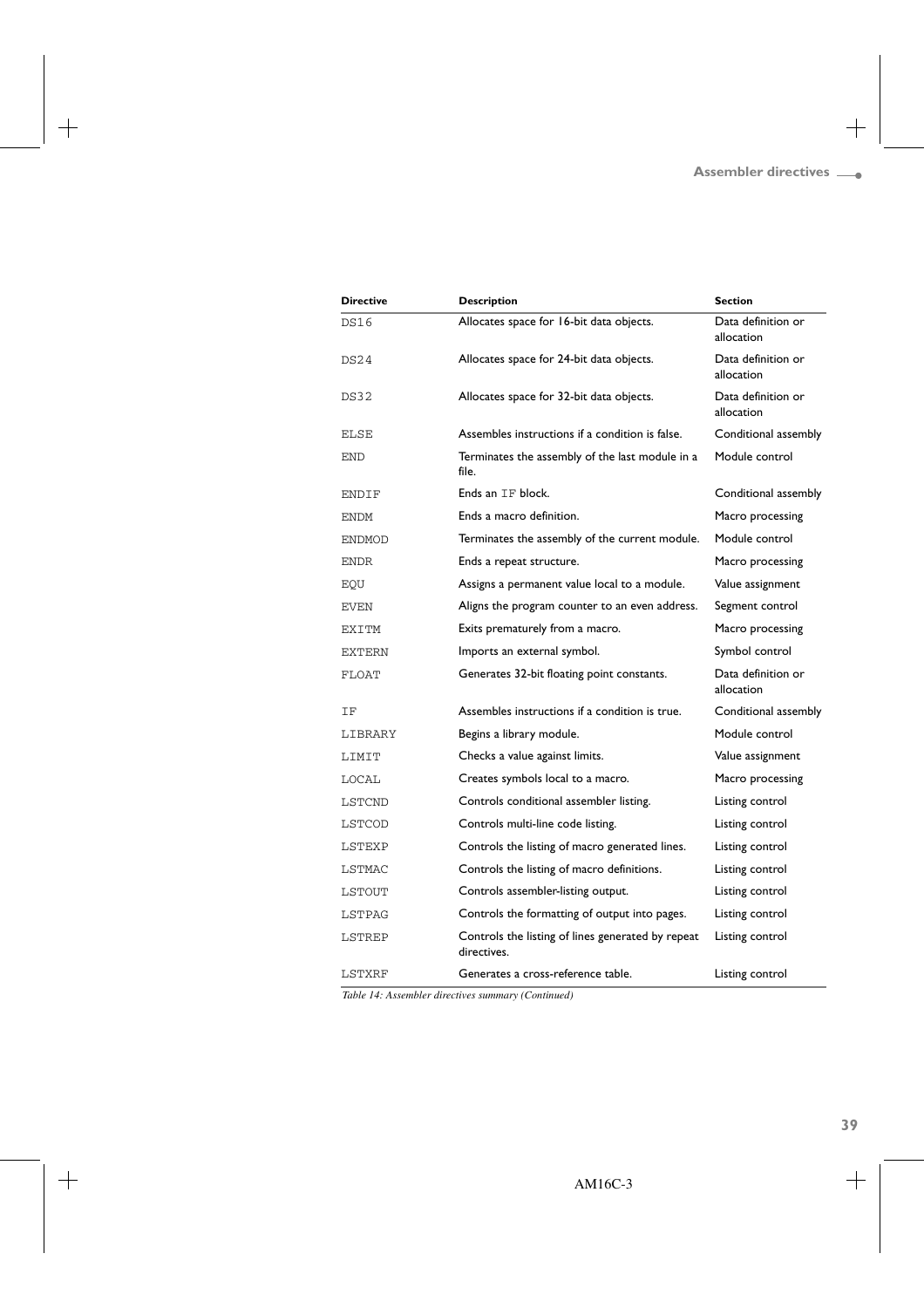| <b>Directive</b> | <b>Description</b>                                     | <b>Section</b>                   |
|------------------|--------------------------------------------------------|----------------------------------|
| LWORD            | Generates 32-bit constants.                            | Data definition or<br>allocation |
| MACRO            | Defines a macro.                                       | Macro processing                 |
| MODULE           | Begins a library module.                               | Module control                   |
| NAME             | Begins a program module.                               | Module control                   |
| <b>ODD</b>       | Aligns the program counter to an odd address.          | Segment control                  |
| <b>ORG</b>       | Sets the location counter.                             | Segment control                  |
| <b>PAGE</b>      | Generates a new page.                                  | Listing control                  |
| PAGSIZ           | Sets the number of lines per page.                     | Listing control                  |
| PROGRAM          | Begins a program module.                               | Module control                   |
| PUBLIC           | Exports symbols to other modules.                      | Symbol control                   |
| RADIX            | Sets the default base.                                 | Assembler control                |
| REPT             | Assembles instructions a specified number of<br>times. | Macro processing                 |
| <b>REPTC</b>     | Repeats and substitutes characters.                    | Macro processing                 |
| REPTI            | Repeats and substitutes strings.                       | Macro processing                 |
| REQUIRE          | Marks a symbol as required.                            | Symbol control                   |
| <b>RSEG</b>      | Begins a relocatable segment.                          | Segment control                  |
| RTMODEL          | Declares runtime model attributes.                     | Module control                   |
| SET              | Assigns a temporary value.                             | Value assignment                 |
| sfr              | Creates byte-access SFR labels.                        | Value assignment                 |
| sfrp             | Creates word-access SFR labels.                        | Value assignment                 |
| SFRTYPE          | Specifies SFR attributes.                              | Value assignment                 |
| STACK            | Begins a stack segment.                                | Segment control                  |
| <b>WORD</b>      | Generates 16-bit constants.                            | Data definition or<br>allocation |

*Table 14: Assembler directives summary (Continued)*

**Note:**The IAR Systems toolkit for the M16C/R8C Series of CPU cores also supports static overlay directives—FUNCALL, FUNCTION, LOCFRAME, and ARGFRAME—that are designed to ease coexistence of routines written in C and assembler language. These directives are described in the *M16C/R8C IAR C/C++ Compiler Reference Guide*. (Static overlay is not, however, relevant for this product.)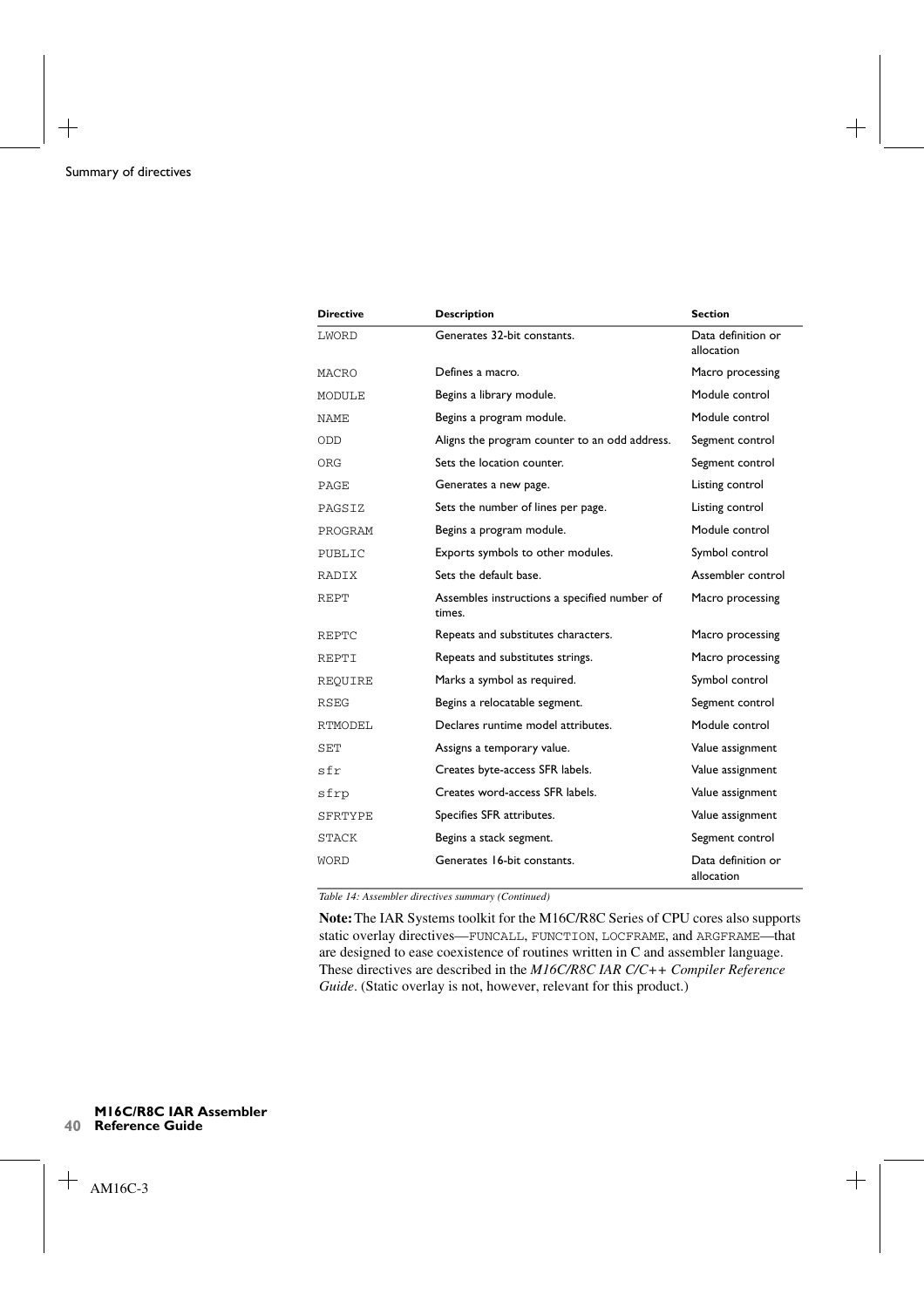# **Syntax conventions**

In the syntax definitions the following conventions are used:

● Parameters, representing what you would type, are shown in italics. So, for example, in:

ORG *expr*

*expr* represents an arbitrary expression.

● Optional parameters are shown in square brackets. So, for example, in:

END [*expr*]

the *expr* parameter is optional. An ellipsis indicates that the previous item can be repeated an arbitrary number of times. For example:

PUBLIC *symbol* [*,symbol*] …

indicates that PUBLIC can be followed by one or more symbols, separated by commas.

● Alternatives are enclosed in { and } brackets, separated by a vertical bar, for example:

```
LSTOUT{+|-}
```
indicates that the directive must be followed by either + or -.

# **LABELS AND COMMENTS**

Where a label *must* precede a directive, this is indicated in the syntax, as in:

*label* SET *expr*

An optional label, which will assume the value and type of the current program location counter (PLC), can precede all directives. For clarity, this is not included in each syntax definition.

In addition, unless explicitly specified, all directives can be followed by a comment, preceded by ; (semicolon).

### **PARAMETERS**

The following table shows the correct form of the most commonly used types of parameter:

| Parameter | What it consists of                                       |
|-----------|-----------------------------------------------------------|
| expr      | An expression; see <i>Assembler expressions</i> , page 2. |

*Table 15: Assembler directive parameters*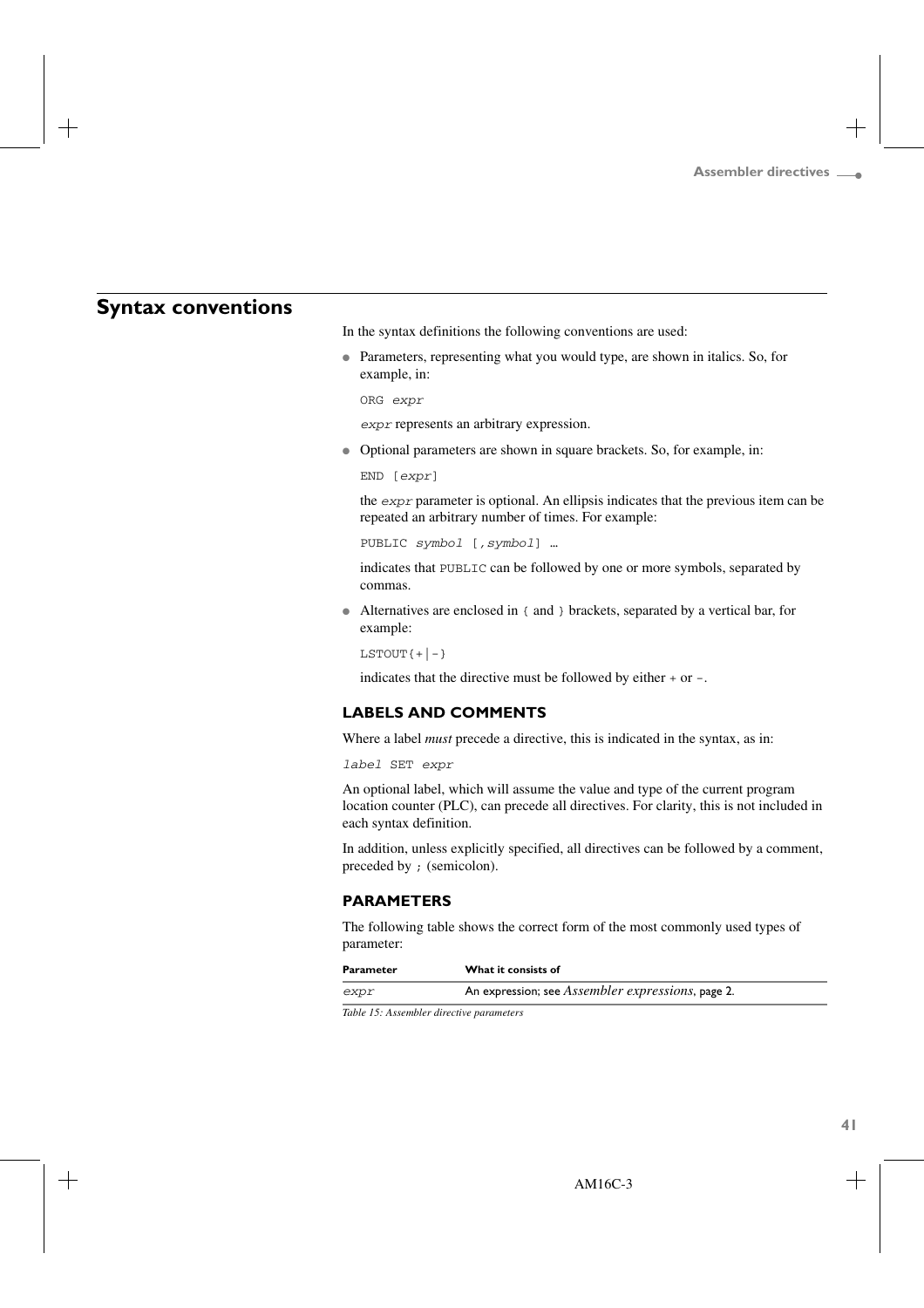| <b>Parameter</b>                   | What it consists of  |  |
|------------------------------------|----------------------|--|
| label                              | A symbolic label.    |  |
| symbol                             | An assembler symbol. |  |
| $\pi$ if it is the set of $\alpha$ |                      |  |

*Table 15: Assembler directive parameters (Continued)*

# **DIRECTIVE FORMAT**

Almost all directives can be written either as MODULE or as .MODULE. For the sake of convenience, they are referred to without the prefixed period (.) in the remainder of this chapter. Only the following directives cannot be written with a prefixed period: #define, #elif, #else, #endif, #error, #if, #ifdef, #ifndef, #include, #message, #undef.

# **Module control directives**

Module control directives are used for marking the beginning and end of source program modules, and for assigning names and types to them.

| <b>Directive</b> | <b>Description</b>                                    |
|------------------|-------------------------------------------------------|
| END              | Terminates the assembly of the last module in a file. |
| <b>ENDMOD</b>    | Terminates the assembly of the current module.        |
| LIBRARY          | Begins a library module.                              |
| MODULE           | Begins a library module.                              |
| <b>NAME</b>      | Begins a program module.                              |
| PROGRAM          | Begins a program module.                              |
| RTMODEL          | Declares runtime model attributes.                    |

*Table 16: Module control directives*

# **SYNTAX**

END [*label*] ENDMOD [*label*] LIBRARY *symbol* [(*expr*)] MODULE *symbol* [(*expr*)] NAME *symbol* [(*expr*)] PROGRAM *symbol* [(*expr*)] RTMODEL *key*, *value*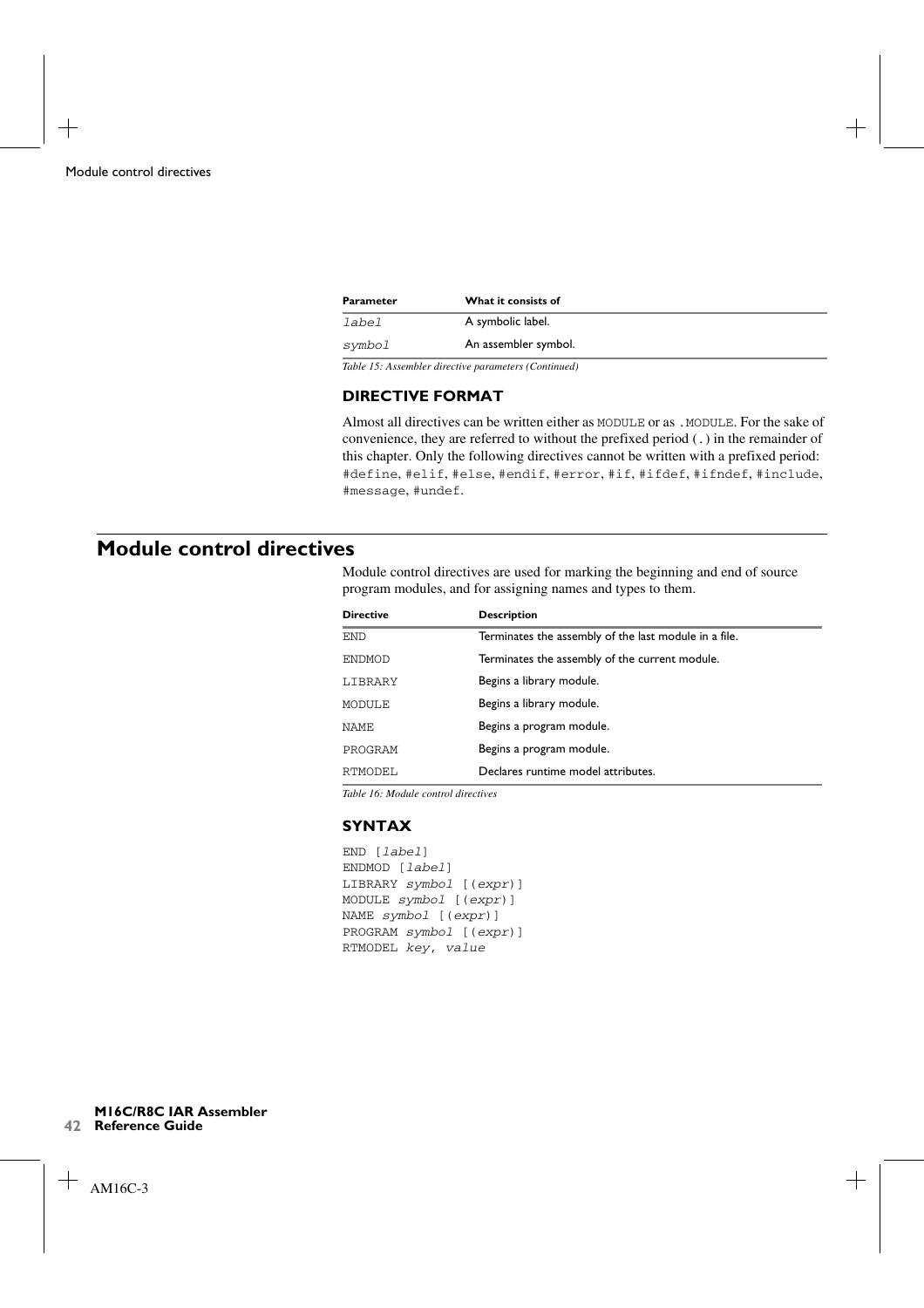# **PARAMETERS**

| expr   | Optional expression (0-255) used by the IAR compiler to encode<br>programming language, memory model, and processor configuration. |
|--------|------------------------------------------------------------------------------------------------------------------------------------|
| kev    | A text string specifying the key.                                                                                                  |
| label  | An expression or label that can be resolved at assembly time. It is output in the<br>object code as a program entry address.       |
| symbol | Name assigned to module, used by XLINK and XLIB when processing object<br>files.                                                   |
| value  | A text string specifying the value.                                                                                                |

# **DESCRIPTION**

# **Beginning a program module**

Use NAME to begin a program module, and to assign a name for future reference by the IAR XLINK Linker™ and the IAR XLIB Librarian™.

Program modules are unconditionally linked by XLINK, even if other modules do not reference them.

# **Beginning a library module**

Use MODULE to create libraries containing lots of small modules—like runtime systems for high-level languages—where each module often represents a single routine. With the multi-module facility, you can significantly reduce the number of source and object files needed.

Library modules are only copied into the linked code if other modules reference a public symbol in the module.

### **Terminating a module**

Use ENDMOD to define the end of a module.

### **Terminating the last module**

Use END to indicate the end of the source file. Any lines after the END directive are ignored.

### **Assembling multi-module files**

Program entries must be either relocatable or absolute, and will show up in XLINK load maps, as well as in some of the hexadecimal absolute output formats. Program entries must not be defined externally.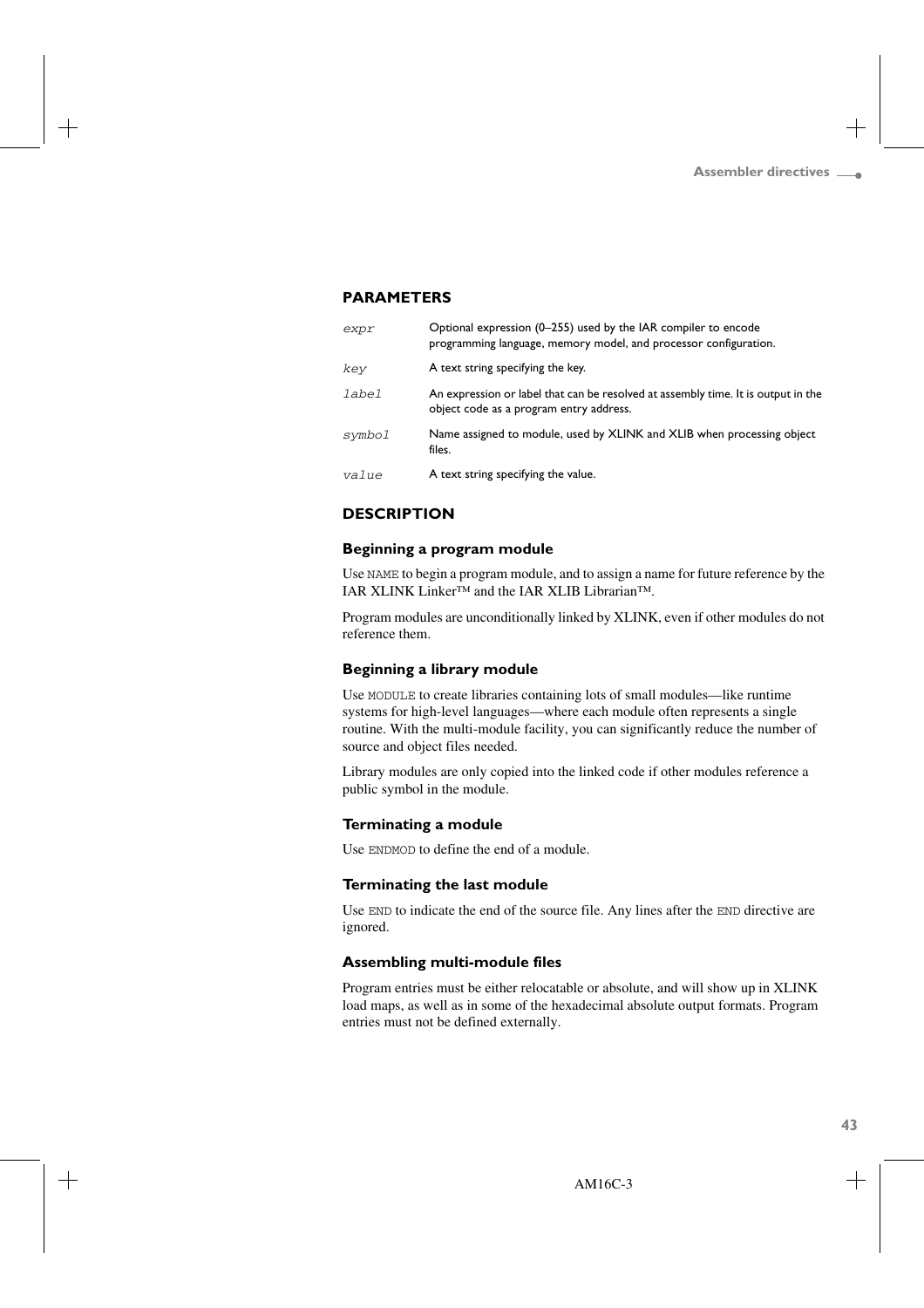The following rules apply when assembling multi-module files:

- At the beginning of a new module all user symbols are deleted, except for those created by DEFINE, #define, or MACRO, the location counters are cleared, and the mode is set to absolute.
- Listing control directives remain in effect throughout the assembly.

**Note:** END must always be used in the *last* module, and there must not be any source lines (except for comments and listing control directives) between an ENDMOD and a MODULE directive.

If the NAME or MODULE directive is missing, the module will be assigned the name of the source file and the attribute program.

### **Declaring runtime model attributes**

Use RTMODEL to enforce consistency between modules. All modules that are linked together and define the same runtime attribute key must have the same value for the corresponding key value, or the special value \*. Using the special value \* is equivalent to not defining the attribute at all. It can however be useful to explicitly state that the module can handle any runtime model.

A module can have several runtime model definitions.

**Note:** The compiler runtime model attributes start with double underscore. In order to avoid confusion, this style must not be used in the user-defined assembler attributes.

If you are writing assembler routines for use with C code, and you want to control the module consistency, refer to the *M16C/R8C IAR C/C++ Compiler Reference Guide.* 

#### *Examples*

The following example defines three modules where:

- MOD\_1 and MOD\_2 *cannot* be linked together since they have different values for runtime model **"**foo**"**.
- MOD\_1 and MOD\_3 *can* be linked together since they have the same definition of runtime model **"**bar**"** and no conflict in the definition of **"**foo**"**.
- MOD\_2 and MOD\_3 *can* be linked together since they have no runtime model conflicts. The value **"**\***"** matches any runtime model value.

```
MODULE MOD_1
   RTMODEL "foo", "1"
  RTMODEL "bar", "XXX"
   ...
ENDMOD
```
MODULE MOD\_2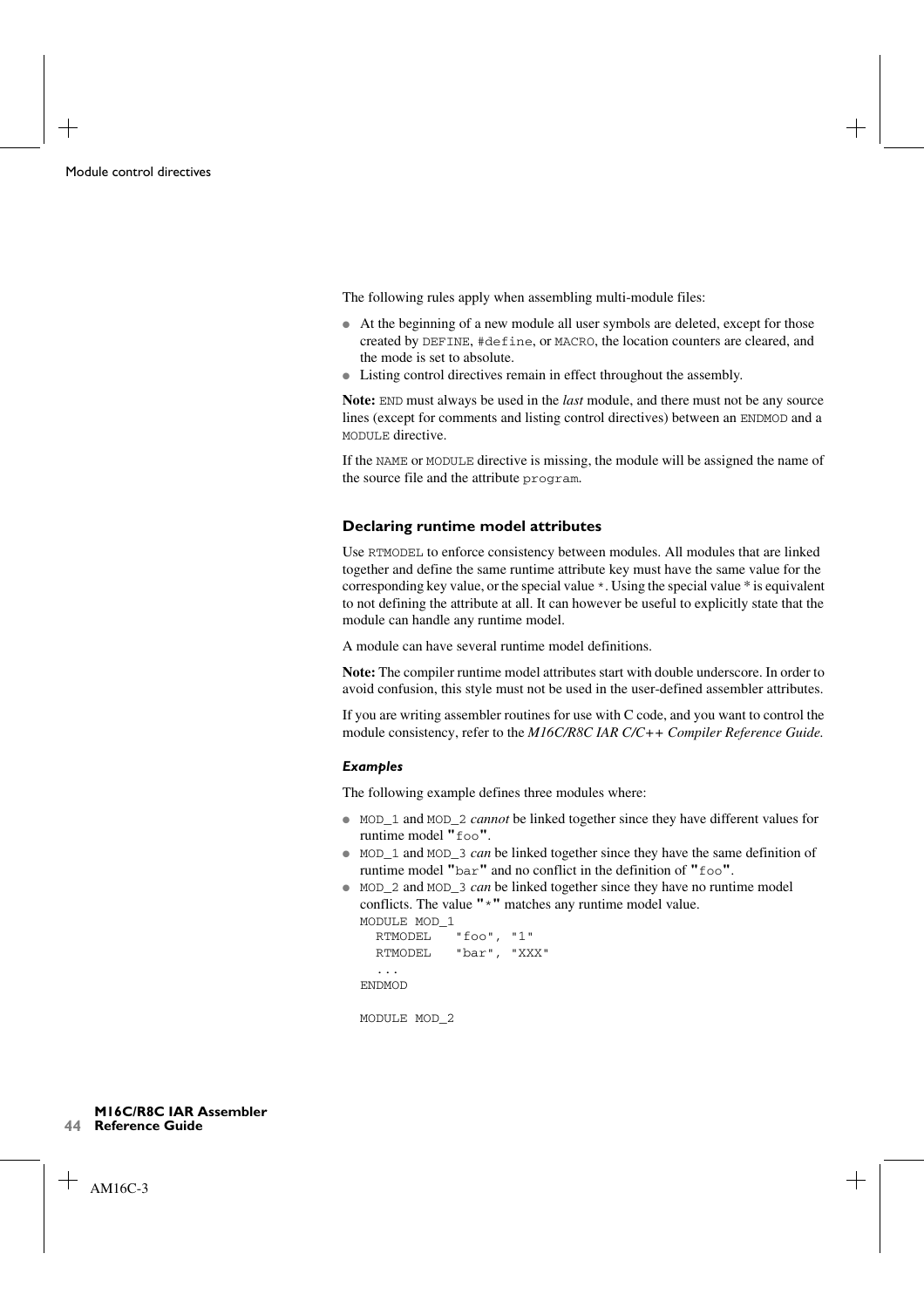```
 RTMODEL "foo", "2"
   RTMODEL "bar", "*"
   ...
ENDMOD
MODULE MOD_3
   RTMODEL "bar", "XXX"
   ...
END
```
# **Symbol control directives**

These directives control how symbols are shared between modules.

| <b>Directive</b> | <b>Description</b>                |
|------------------|-----------------------------------|
| <b>EXTERN</b>    | Imports an external symbol.       |
| PUBLIC           | Exports symbols to other modules. |
| REOUIRE          | Marks a symbol as referenced.     |

*Table 17: Symbol control directives* 

### **SYNTAX**

EXTERN *symbol* [*,symbol*] … PUBLIC *symbol* [*,symbol*] … REQUIRE *symbol* [*,symbol*] …

#### **PARAMETERS**

*symbol* Symbol to be imported or exported.

# **DESCRIPTION**

#### **Exporting symbols to other modules**

Use PUBLIC to make one or more symbols available to other modules. The symbols declared as PUBLIC can only be assigned values by using them as labels. Symbols declared PUBLIC can be relocated or absolute, and can also be used in expressions (with the same rules as for other symbols).

The PUBLIC directive always exports full 32-bit values, which makes it feasible to use global 32-bit constants also in assemblers for 8-bit and 16-bit processors. With the LOW, HIGH, >>, and << operators, any part of such a constant can be loaded in an 8-bit or 16-bit register or word.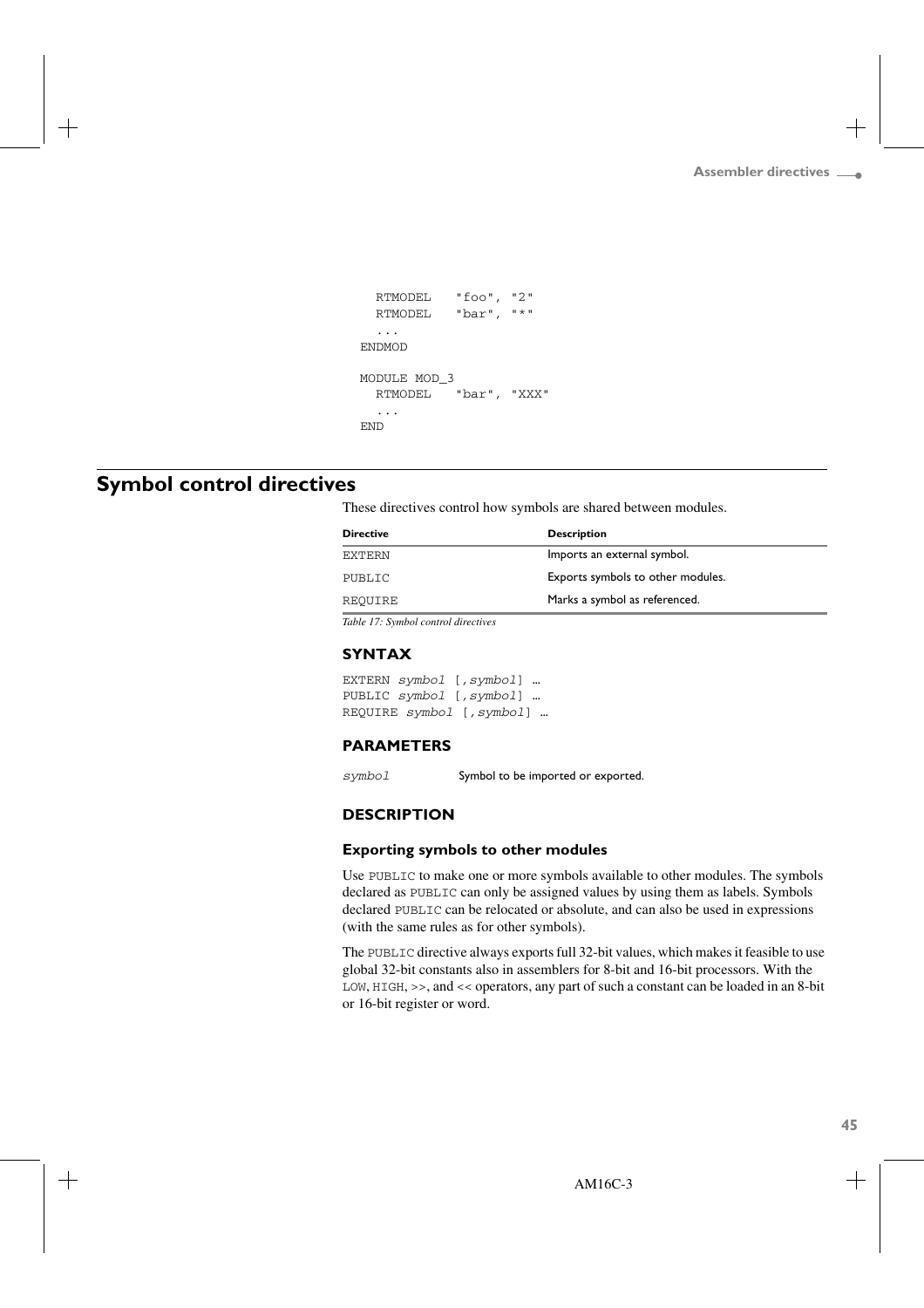There are no restrictions on the number of PUBLIC-declared symbols in a module.

#### **Importing symbols**

Use EXTERN to import an untyped external symbol.

The REQUIRE directive marks a symbol as referenced. This is useful if the segment part containing the symbol must be loaded for the code containing the reference to work, but the dependence is not otherwise evident.

#### **EXAMPLES**

The following example defines a subroutine to print an error message, and exports the entry address err so that it can be called from other modules. It defines print as an external routine; the address will be resolved at link time.

```
NAME error
    EXTERN print
    PUBLIC err
err RCALL print
    DB "** Error **"
    EVEN
    RET
    END
```
# **Segment control directives**

The segment directives control how code and data are generated.

| <b>Directive</b> | <b>Description</b>                                          |
|------------------|-------------------------------------------------------------|
| ALIGN            | Aligns the location counter by inserting zero-filled bytes. |
| ALIGNRAM         | Aligns the location counter without inserting any bytes.    |
| ASEG             | Begins an absolute segment.                                 |
| ASEGN            | Begins a named absolute segment.                            |
| COMMON           | Begins a common segment.                                    |
| <b>EVEN</b>      | Aligns the program counter to an even address.              |
| ODD              | Aligns the program counter to an odd address.               |
| ORG              | Sets the location counter.                                  |
| <b>RSEG</b>      | Begins a relocatable segment.                               |

*Table 18: Segment control directives*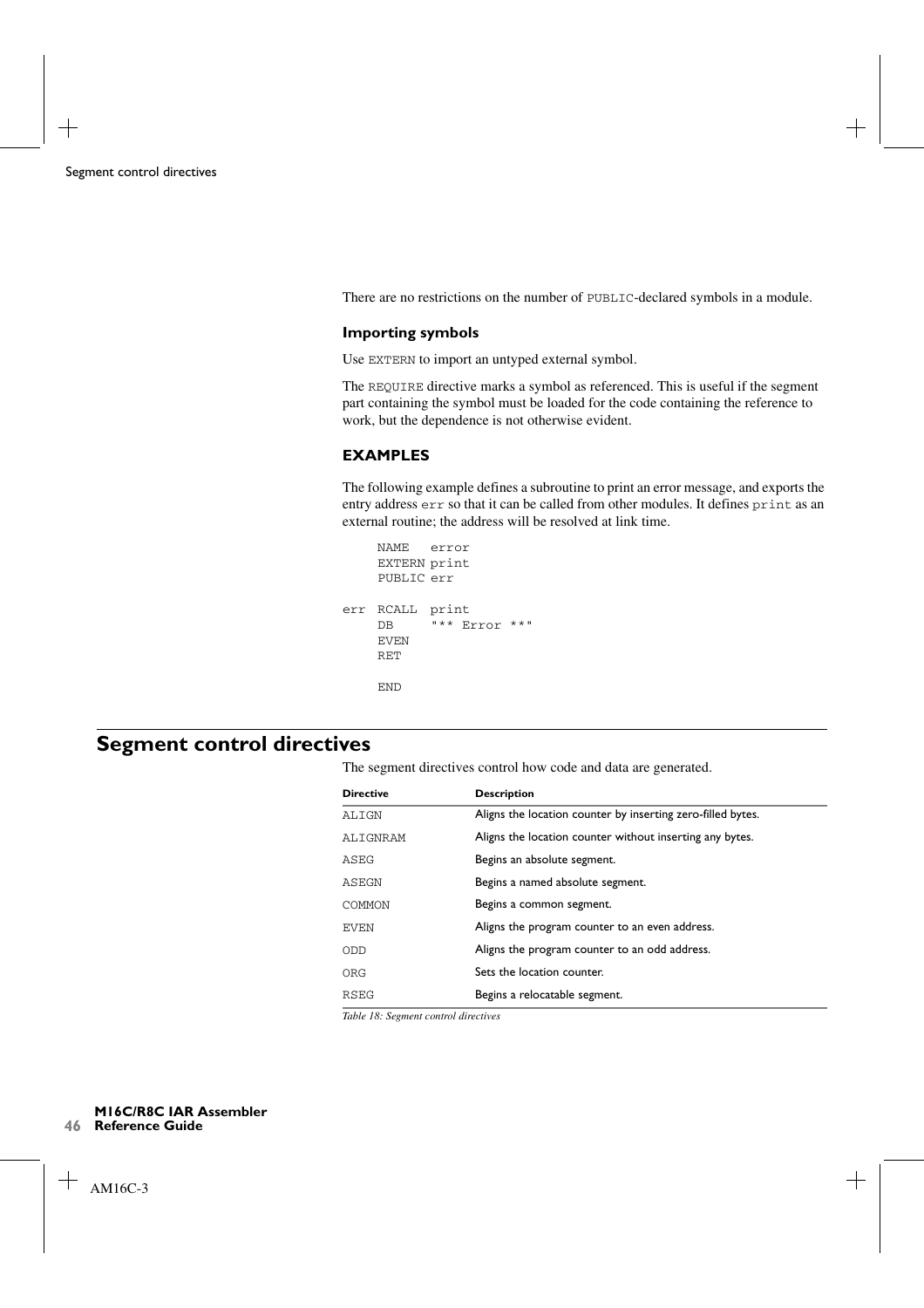| Directive | <b>Description</b>      |
|-----------|-------------------------|
| STACK     | Begins a stack segment. |

*Table 18: Segment control directives (Continued)*

# **SYNTAX**

```
ALIGN align [,value2]
ALIGNRAM align [,value]
ASEG [start [(align)]]
ASEGN segment [:type], address
COMMON segment [:type] [(align)]
EVEN [value]
ODD [value]
ORG expr
RSEG segment [:type] [flag] [(align)]
RSEG segment [:type], address
STACK segment [:type] [(align)]
```
# **PARAMETERS**

| address | Address where this segment part will be placed.                                                                                                                                                                                                                                                                      |  |  |
|---------|----------------------------------------------------------------------------------------------------------------------------------------------------------------------------------------------------------------------------------------------------------------------------------------------------------------------|--|--|
| align   | Exponent of the value to which the address should be aligned, in the range 0<br>to 20. For example, $align 1$ results in word alignment 2.                                                                                                                                                                           |  |  |
| align2  | Exponent of the value to which the address should be aligned, in the range 0<br>to 8. For example, align 1 results in word alignment 2.                                                                                                                                                                              |  |  |
| expr    | Address to set the location counter to.                                                                                                                                                                                                                                                                              |  |  |
| flag    | <b>NOROOT</b><br>This segment part may be discarded by the linker even if no symbols in this<br>segment part are referred to. Normally all segment parts except startup<br>code and interrupt vectors should set this flag. The default mode is ROOT<br>which indicates that the segment part must not be discarded. |  |  |
|         | <b>REORDER</b><br>Allows the linker to reorder segment parts. For a given segment, all segment<br>parts must specify the same state for this flag. The default mode is<br>NOREORDER which indicates that the segment parts must remain in order.                                                                     |  |  |
|         | SORT<br>The linker will sort the segment parts in decreasing alignment order. For a<br>given segment, all segment parts must specify the same state for this flag.<br>The default mode is NOSORT which indicates that the segment parts will<br>not be sorted.                                                       |  |  |
| segment | The name of the segment.                                                                                                                                                                                                                                                                                             |  |  |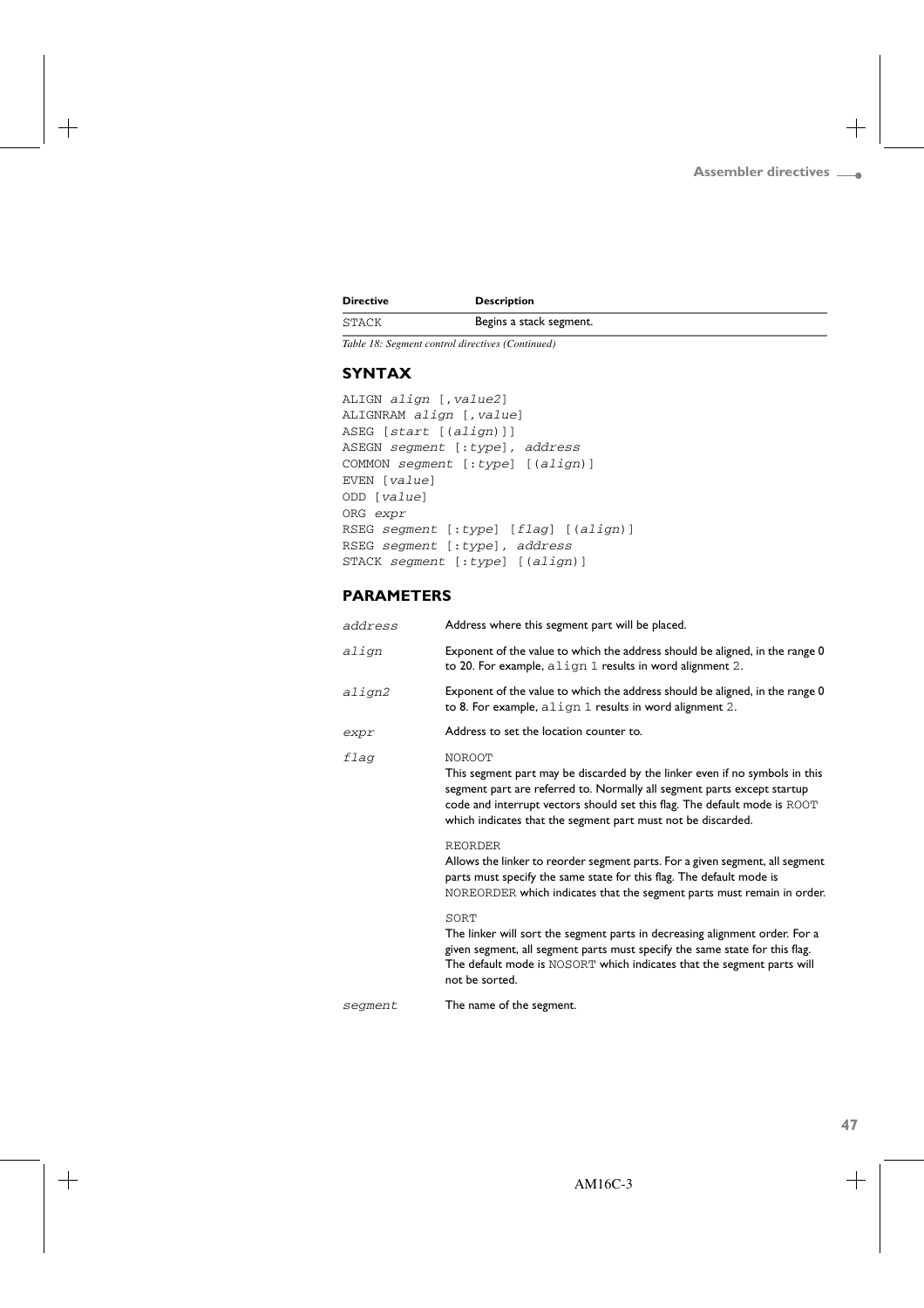| start | A start address that has the same effect as using an ORG directive at the<br>beginning of the absolute segment. |
|-------|-----------------------------------------------------------------------------------------------------------------|
| type  | The memory type, typically CODE, or DATA. In addition, any of the types<br>supported by the IAR XLINK Linker.   |
| value | Byte value used for padding, default is zero.                                                                   |

# **DESCRIPTION**

#### **Beginning an absolute segment**

Use ASEG to set the absolute mode of assembly, which is the default at the beginning of a module.

If the parameter is omitted, the start address of the first segment is 0, and subsequent segments continue after the last address of the previous segment.

# **Beginning a named absolute segment**

Use ASEGN to start a named absolute segment located at the address *address*.

This directive has the advantage of allowing you to specify the memory type of the segment.

### **Beginning a relocatable segment**

Use RSEG to set the current mode of the assembly to relocatable assembly mode. The assembler maintains separate location counters (initially set to zero) for all segments, which makes it possible to switch segments and mode anytime without the need to save the current segment location counter.

Up to 65536 unique, relocatable segments may be defined in a single module.

### **Beginning a stack segment**

Use STACK to allocate code or data allocated from high to low addresses (in contrast with the RSEG directive that causes low-to-high allocation).

**Note:** The contents of the segment are not generated in reverse order.

#### **Beginning a common segment**

Use COMMON to place data in memory at the same location as COMMON segments from other modules that have the same name. In other words, all COMMON segments of the same name will start at the same location in memory and overlay each other.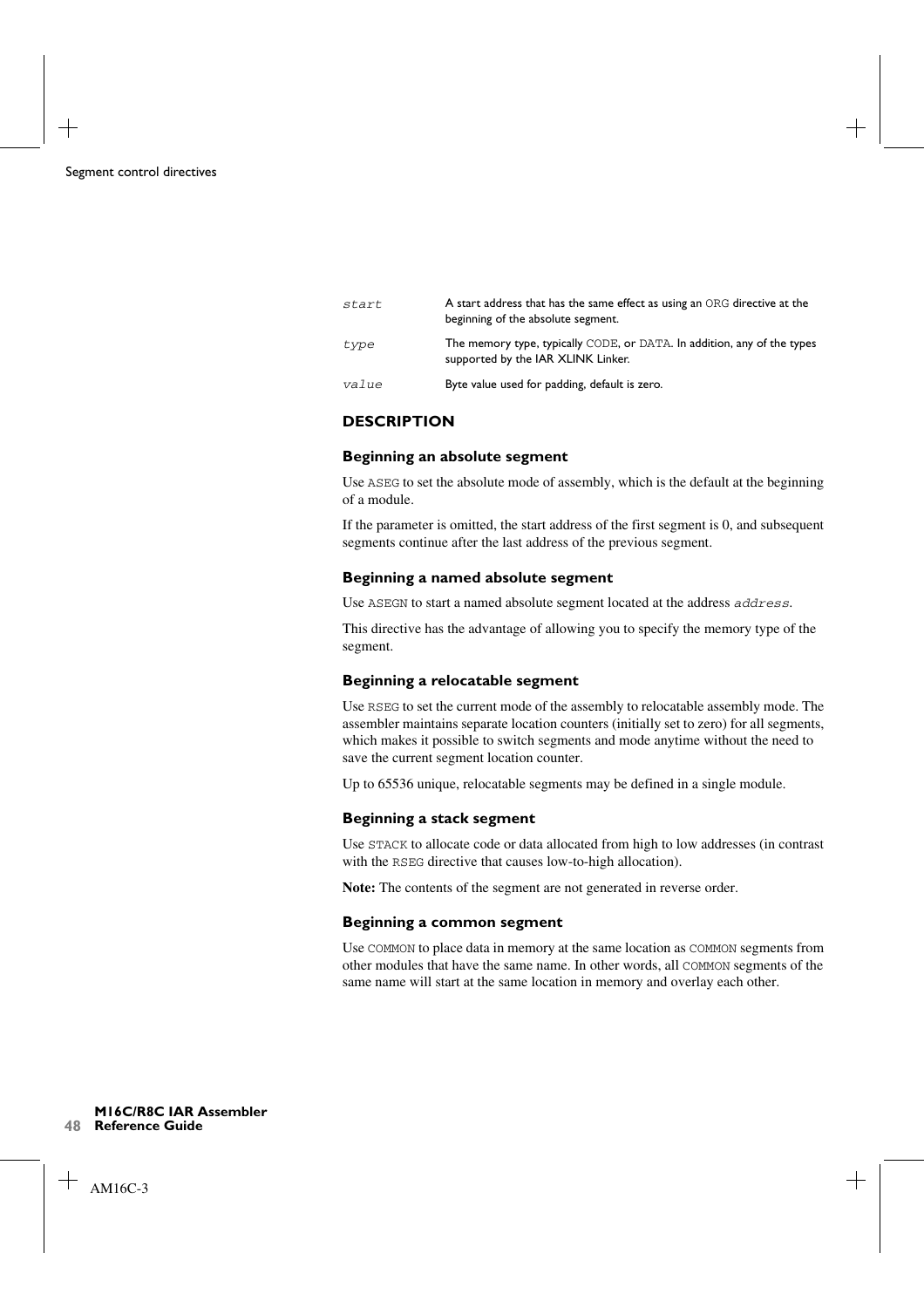Obviously, the COMMON segment type should not be used for overlaid executable code. A typical application would be when you want a number of different routines to share a reusable, common area of memory for data.

It can be practical to have the interrupt vector table in a COMMON segment, thereby allowing access from several routines.

The final size of the COMMON segment is determined by the size of largest occurrence of this segment. The location in memory is determined by the XLINK -z command; see the *IAR Linker and Library Tools Reference Guide.*

Use the *align* parameter in any of the above directives to align the segment start address.

# **Setting the program counter (PC)**

Use ORG to set the program counter of the current segment to the value of an expression. The optional label will assume the value and type of the new counter.

The result of the expression must be of the same type as the current segment, i.e. it is not valid to use ORG 10 during RSEG, since the expression is absolute; use ORG \$+10 instead. The expression must not contain any forward or external references.

All program counters are set to zero at the beginning of an assembly module.

#### **Aligning a segment**

Use ALIGN to align the program location counter to a specified address boundary. The expression gives the power of two to which the program counter should be aligned.

The alignment is made relative to the segment start; normally this means that the segment alignment must be at least as large as that of the alignment directive to give the desired result.

ALIGN aligns by inserting zero/filled bytes and ALIGNRAM aligns without inserting any bytes. The EVEN directive aligns the program counter to an even address (which is equivalent to ALIGN 1) and the ODD directive aligns the program counter to an odd address.

# **EXAMPLES**

#### **Beginning an absolute segment**

The following example assembles interrupt routine entry instructions in the appropriate interrupt vectors using an absolute segment:

> EXTERN undef, overflow, brk, add EXTERN single, watch, DBC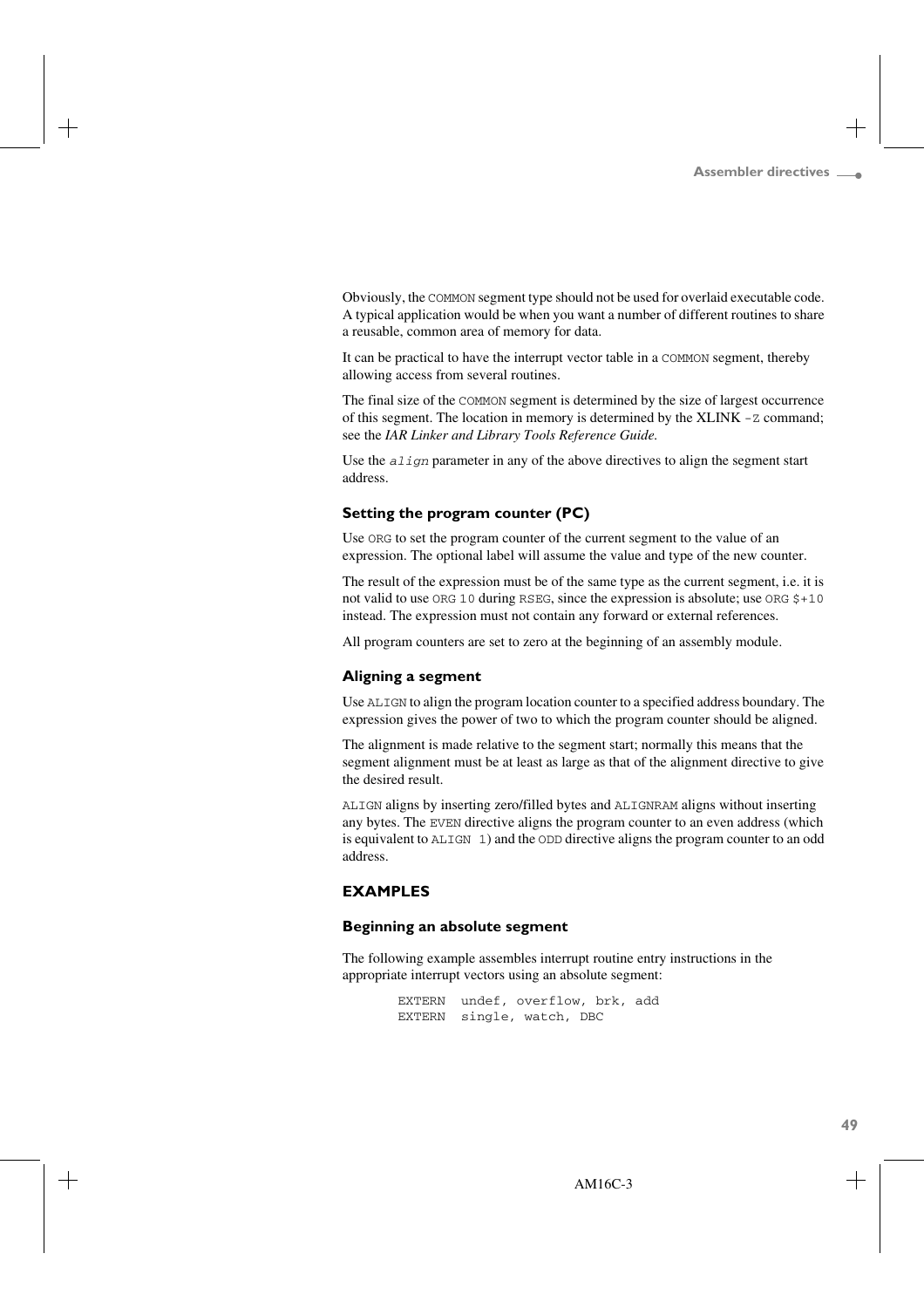```
 ASEG
       ORG 0FFFDCh
       LWORD undef
       LWORD overflow
       LWORD brk
       LWORD add
       LWORD single
       LWORD watch
       LWORD DBC
       LWORD NMI
       LWORD reset
       ORG 0F0000h
reset MOV.W #0,R0 ;Start of the main program
       ;....
NMI ;..... Start of NMI routine
       END
```
# **Beginning a relocatable segment**

In the following example, the data following the first RSEG directive is placed in a relocatable segment called table; the ORG directive is used for creating a gap of six bytes in the table.

The code following the second RSEG directive is placed in a relocatable segment called code:

|              | EXTERN        | divrtn, mulrtn           |
|--------------|---------------|--------------------------|
|              | RSEG<br>WORD  | table<br>divrtn, mulrtn  |
|              | ORG<br>WORD   | $$+6$<br>subrtn          |
| subrtn MOV.W | RSEG<br>SUB.W | code<br>R2, R0<br>R3, R0 |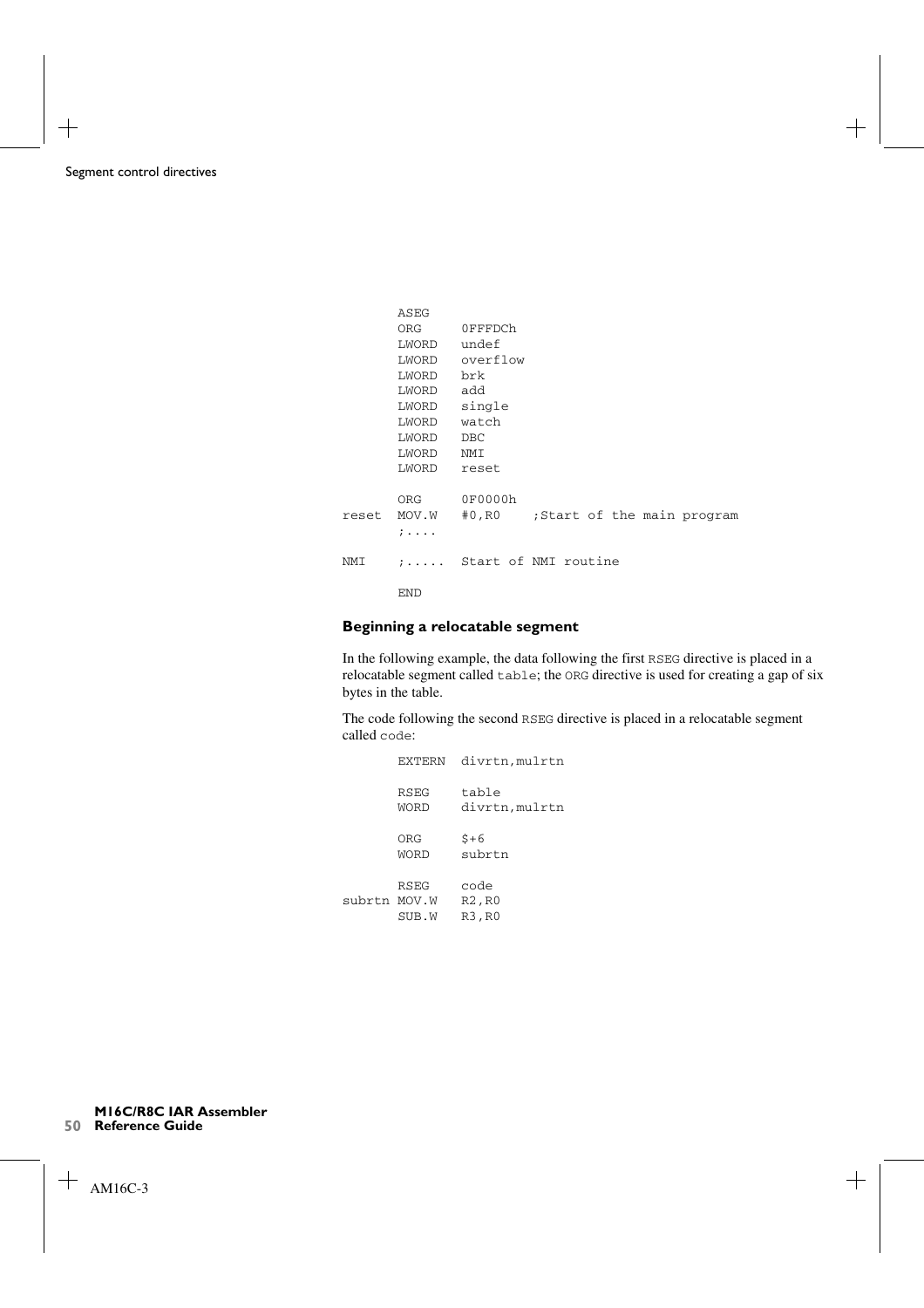# **Beginning a stack segment**

The following example defines two 100-byte stacks in a relocatable segment called rpnstack:

|       | STACK | rpnstack |
|-------|-------|----------|
| parms | DS8   | 100      |
| opers | DS8   | 100      |
|       | END   |          |

The data is allocated from high to low addresses.

# **Beginning a common segment**

The following example defines two common segments containing variables:

|        | <b>NAME</b>   | common1 |
|--------|---------------|---------|
|        | COMMON        | data    |
| count. | DS24          | 1       |
|        | <b>ENDMOD</b> |         |
|        |               |         |
|        | <b>NAME</b>   | common2 |
|        | COMMON        | data    |
| up     | DS8           | 1.      |
|        | ORG           | \$+2    |
| down   | DS8           | 1       |
|        | END           |         |

Because the common segments have the same name, data, the variables up and down refer to the same locations in memory as the first and last bytes of the 4-byte variable count.

# **Aligning a segment**

This example starts a relocatable segment, moves to an even address, and adds some data. It then aligns to a 64-byte boundary before creating a 64-byte table.

|         | <b>RSEG</b> | data         | ; Start a relocatable data segment |
|---------|-------------|--------------|------------------------------------|
|         | <b>EVEN</b> |              | ; Ensure it's on an even boundary  |
| target  | DC16        | $\mathbf{1}$ | ; target and best will be on       |
|         |             |              | ; an even boundary                 |
| best.   | DC16        | 1            |                                    |
|         | ALIGN       | 6            | ; Now align to a 64-byte boundary  |
|         |             |              | ; and create a 64-byte table       |
| results | DS8         | 64           | ; 64 bytes                         |
|         | <b>END</b>  |              |                                    |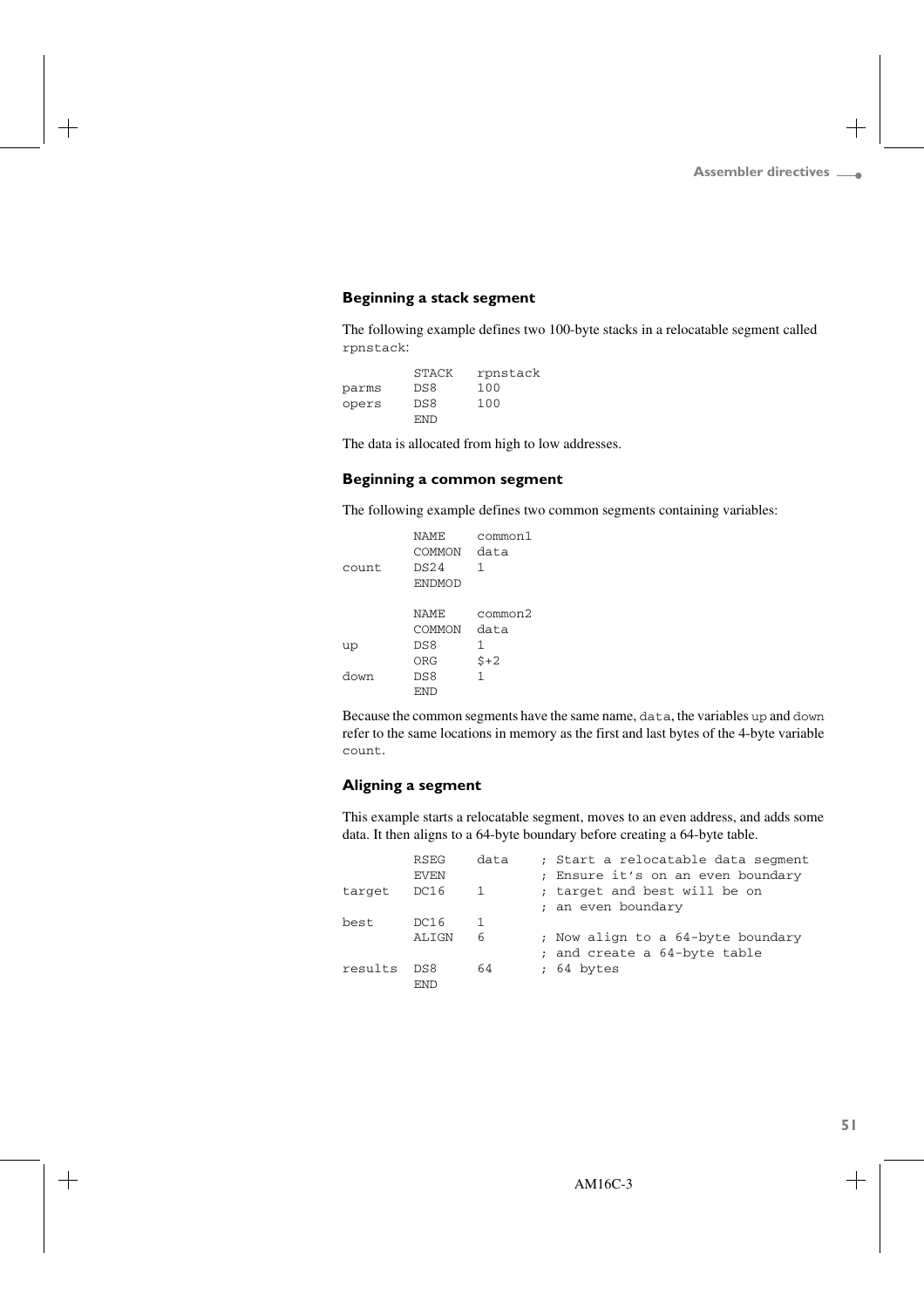# **Value assignment directives**

These directives are used for assigning values to symbols.

| <b>Directive</b> | <b>Description</b>                           |
|------------------|----------------------------------------------|
| $=$              | Assigns a permanent value local to a module. |
| ALIAS            | Assigns a permanent value local to a module. |
| ASSIGN           | Assigns a temporary value.                   |
| <b>DEFINE</b>    | Defines a file-wide value.                   |
| EOU              | Assigns a permanent value local to a module. |
| LIMIT            | Checks a value against limits.               |
| SET              | Assigns a temporary value.                   |
| sfr              | Creates byte-access SFR labels.              |
| sfrp             | Creates word-access SFR labels.              |
| SFRTYPE          | Specifies SFR attributes.                    |

*Table 19: Value assignment directives* 

# **SYNTAX**

*label* = *expr label* ALIAS *expr label* ASSIGN *expr label* DEFINE *expr label* EQU *expr* LIMIT *expr, min, max, message label* SET *expr* [const] sfr *register* = *value* [const] sfrp *register* = *value* [const] SFRTYPE *register attribute* [,*attribute*] = *value*

#### **PARAMETERS**

| attribute |             | One or more of the following:                   |  |
|-----------|-------------|-------------------------------------------------|--|
|           | <b>BYTE</b> | The SFR must be accessed as a byte.             |  |
|           | READ        | You can read from this SFR.                     |  |
|           | WORD        | The SFR must be accessed as a word.             |  |
|           | WRITE       | You can write to this SFR.                      |  |
| expr      |             | Value assigned to symbol or value to be tested. |  |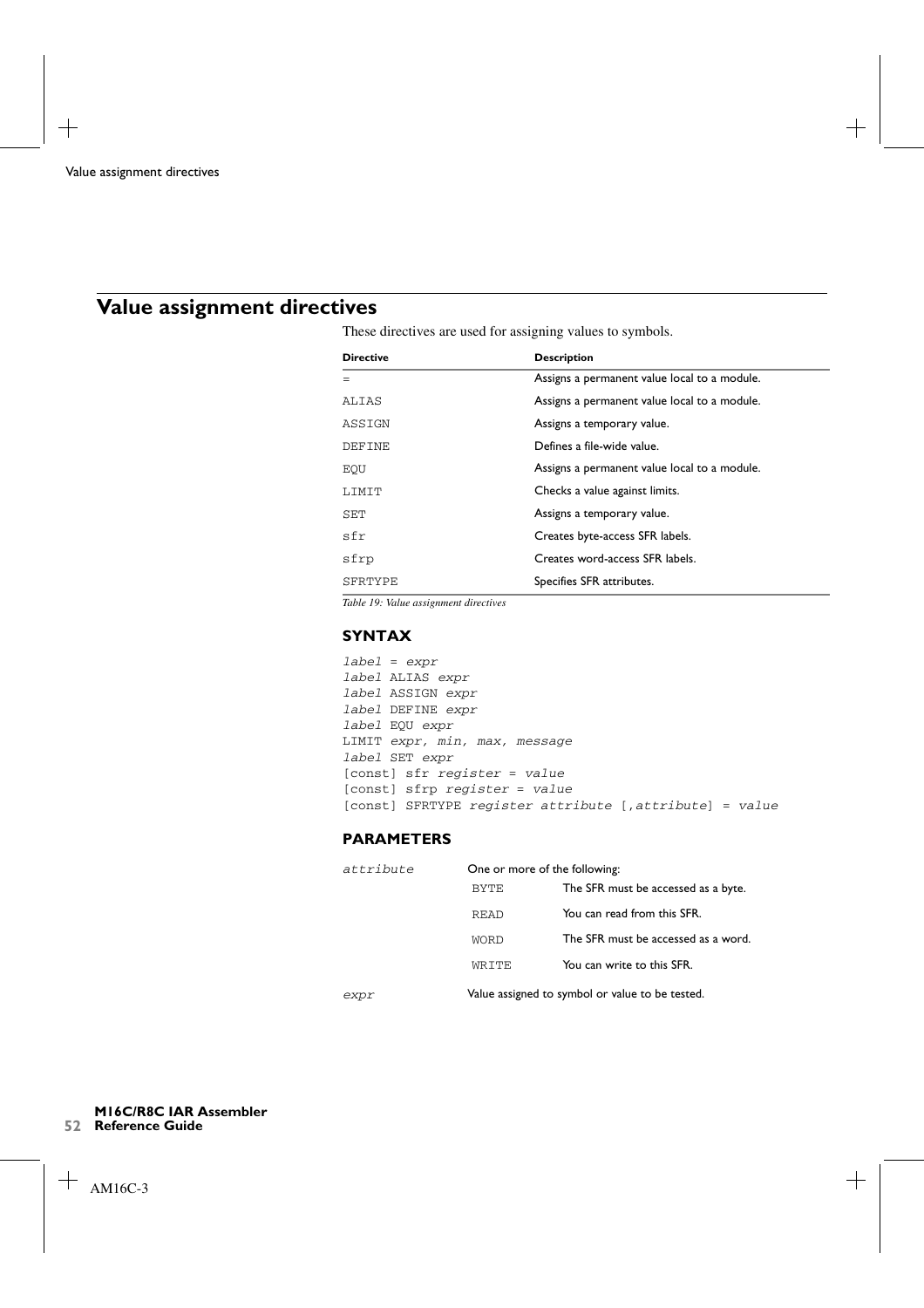| label       | Symbol to be defined.                                              |
|-------------|--------------------------------------------------------------------|
| message     | A text message that will be printed when $\exp r$ is out of range. |
| min,<br>max | The minimum and maximum values allowed for expr.                   |
| register    | The special function register.                                     |
| value       | The SFR port address.                                              |

# **DESCRIPTION**

# **Defining a temporary value**

Use either of ASSIGN and SET to define a symbol that may be redefined, such as for use with macro variables. Symbols defined with SET cannot be declared PUBLIC.

# **Defining a permanent local value**

Use  $EQU$  or  $=$  to assign a value to a symbol.

Use EQU to create a local symbol that denotes a number or offset.

The symbol is only valid in the module in which it was defined, but can be made available to other modules with a PUBLIC directive.

Use EXTERN to import symbols from other modules.

# **Defining a permanent global value**

Use DEFINE to define symbols that should be known to all modules in the source file.

A symbol which has been given a value with DEFINE can be made available to modules in other files with the PUBLIC directive.

Symbols defined with DEFINE cannot be redefined within the same file.

# **Defining special function registers**

Use sfr to create special function register labels with attributes READ, WRITE, and BYTE turned on. Use sfrp to create special function register labels with attributes READ, WRITE, or WORD turned on. Use SFRTYPE to create special function register labels with specified attributes.

Prefix the directive with const to disable the WRITE attribute assigned to the SFR. You will then get an error or warning message when trying to write to the SFR.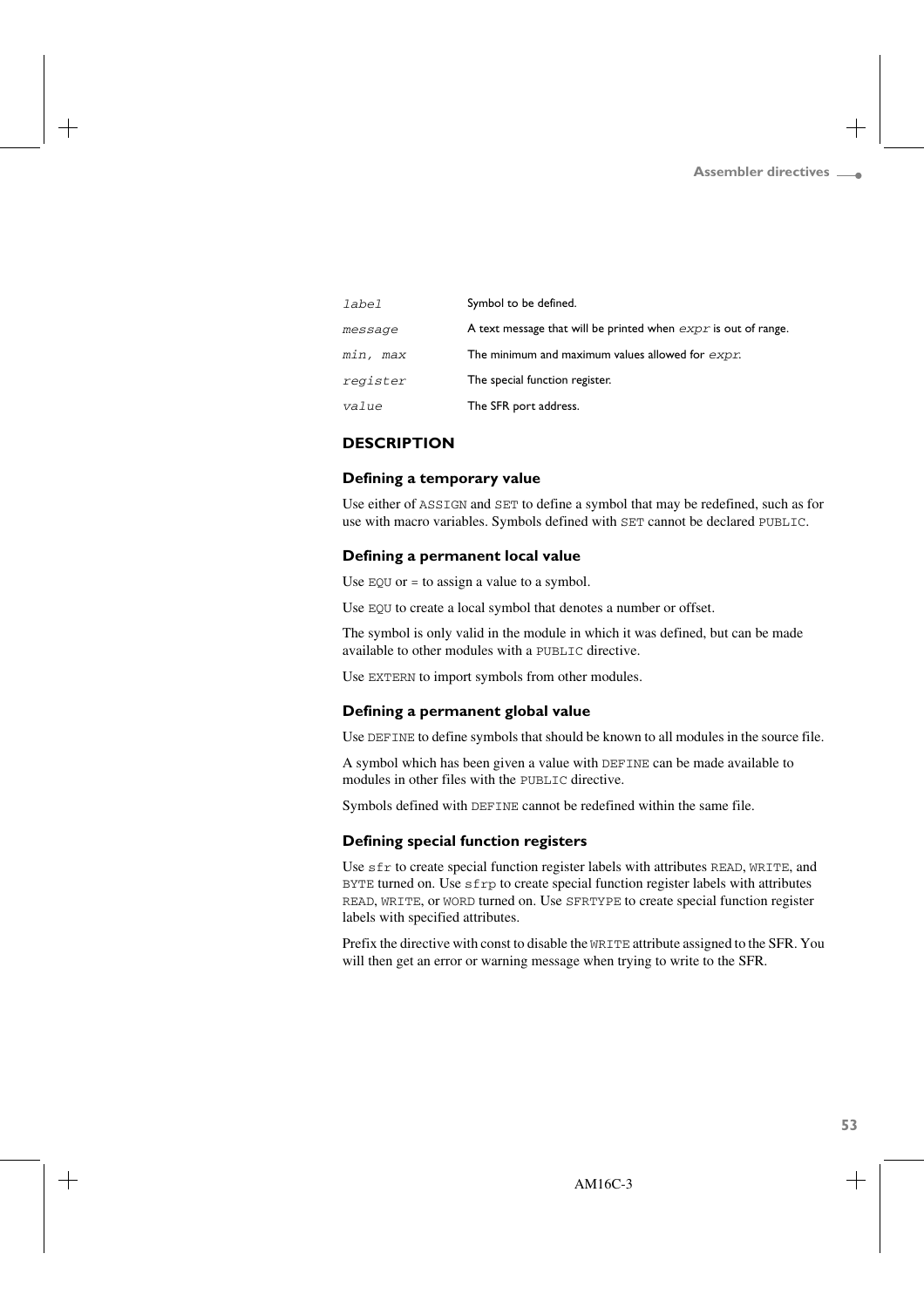# **Checking symbol values**

Use **LIMIT** to check that expressions lie within a specified range. If the expression is assigned a value outside the range, an error message will appear.

The check will occur as soon as the expression is resolved, which will be during linking if the expression contains external references. The *min* and *max* expressions cannot involve references to forward or external labels, i.e. they must be resolved when encountered.

# **EXAMPLES**

## **Redefining a symbol**

The following example uses SET to redefine the symbol cons in a REPT loop to generate a table of the first 8 powers of 3:

|        | <b>NAME</b>            | table    |
|--------|------------------------|----------|
| cons   | SET                    | 1        |
| repeat | MACRO                  | times    |
|        | DC16                   | cons     |
| cons   | <b>SET</b>             | $cons*3$ |
|        | ΤF                     | times>1  |
|        | repeat<br><b>ENDIF</b> | times-1  |
|        | <b>ENDM</b>            |          |
| main   | repeat                 | 4        |
|        | END.                   | main     |

#### It generates the following code:

| $\mathbf{1}$ | 000000      |      |            |             |
|--------------|-------------|------|------------|-------------|
| 2            | 000000      |      | NAME       | table       |
| 3            | 000001      | cons | <b>SET</b> | 1           |
| 4            | 000000      |      |            |             |
| 12           | 000000      |      |            |             |
| 13           | 000000      | main | repeat     | 4           |
| 13.1         | 000000 0100 |      | DC16       | cons        |
| 13.2         | 000003      | cons | <b>SET</b> | $cons*3$    |
| 13.3         | 000002      |      | ΙF         | 4 > 1       |
| 13           | 000002      |      | repeat     | $4 - 1$     |
| 13.1         | 000002 0300 |      | DC16       | cons        |
| 13.2         | 000009      | cons | SET        | $cons*3$    |
| 13.3         | 000004      |      | ΙF         | $4 - 1 > 1$ |
| 13           | 000004      |      | repeat     | $4 - 1 - 1$ |
| 13.1         | 000004 0900 |      | DC16       | cons        |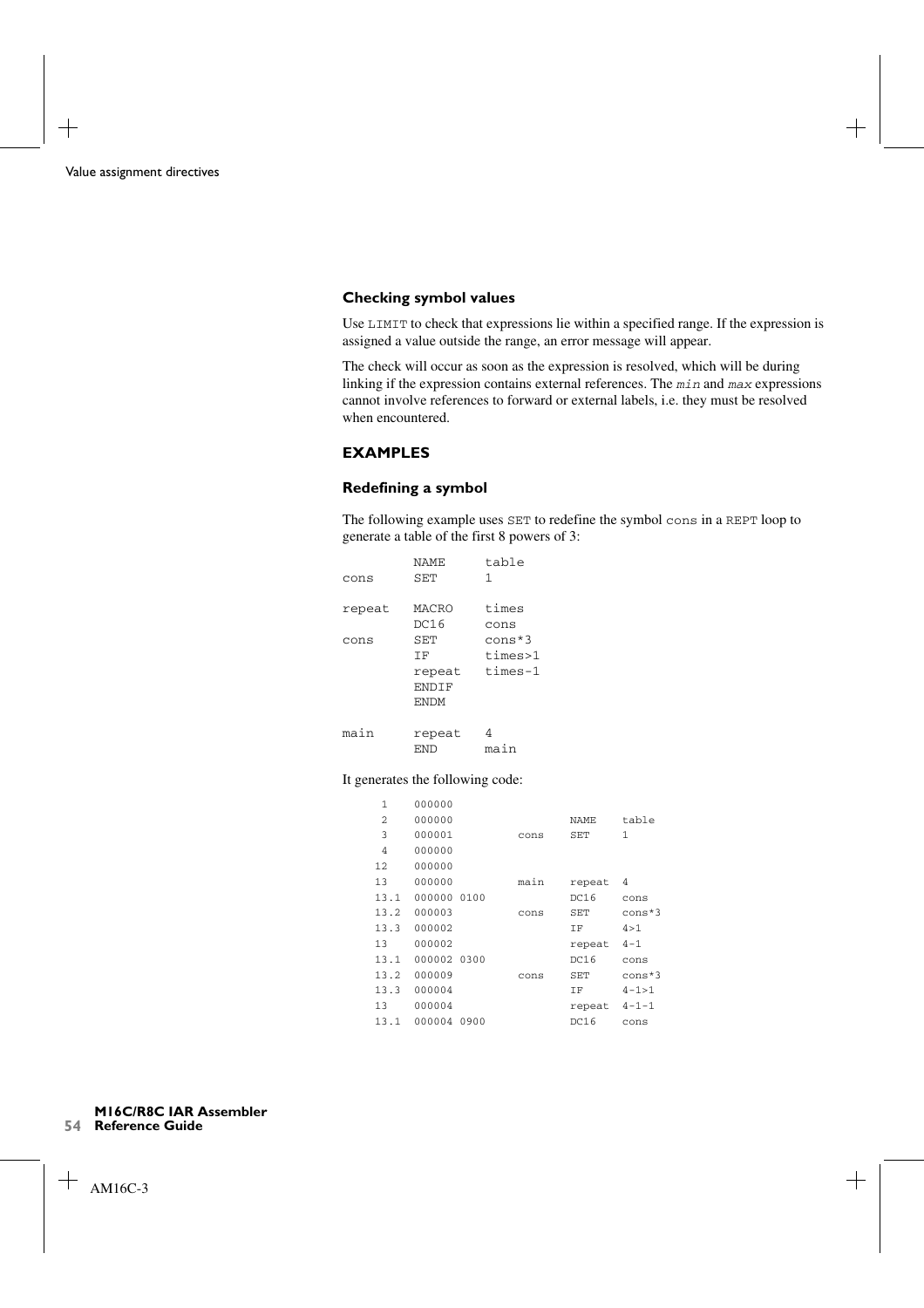| 13.2  | 00001B       | cons | SET          | $cons*3$            |
|-------|--------------|------|--------------|---------------------|
| 13.3  | 000006       |      | IF           | $4 - 1 - 1 > 1$     |
| 13    | 000006       |      |              | repeat $4-1-1-1$    |
| 13.1  | 000006 1B00  |      | DC16         | cons                |
| 13.2  | 000051       | cons | SET          | $cons*3$            |
| 13.3  | 000008       |      | IF           | $4 - 1 - 1 - 1 > 1$ |
| 13.4  | 000008       |      |              | repeat $4-1-1-1-1$  |
| 13.5  | 000008       |      | <b>ENDIF</b> |                     |
| 13.6  | 000008       |      | <b>ENDM</b>  |                     |
| 13.7  | 000008       |      | ENDIF        |                     |
|       | 13.8 000008  |      | <b>ENDM</b>  |                     |
| 13.9  | 000008       |      | ENDIF        |                     |
| 13.10 | 000008       |      | <b>ENDM</b>  |                     |
|       | 13.11 000008 |      | <b>ENDIF</b> |                     |
|       | 13.12 000008 |      | <b>ENDM</b>  |                     |
| 14    | 000008       |      | <b>END</b>   | main                |

# **Using local and global symbols**

In the following example the symbol value defined in module add1 is local to that module; a distinct symbol of the same name is defined in module add2. The DEFINE directive is used for declaring locn for use anywhere in the file:

|       | NAME          | add1       |
|-------|---------------|------------|
| locn  | DEFINE 100h   |            |
| value | EOU           | 77         |
|       | MOV.W         | locn,R0    |
|       | ADD.W         | #value, R0 |
|       | <b>RTS</b>    |            |
|       | <b>ENDMOD</b> |            |
|       |               |            |
|       | <b>NAME</b>   | add2       |
| value | EOU           | 88         |
|       | MOV.W         | locn, R0   |
|       | ADD.W         | #value,R0  |
|       | <b>RTS</b>    |            |
|       | END           |            |

The symbol locn defined in module add1 is also available to module add2.

# **Using special function registers**

In this example a number of I/O ports are defined for a particular application. Although the CPU can handle them as bi-directional ports, their functionality is being restricted to allow the assembler to report inappropriate accesses.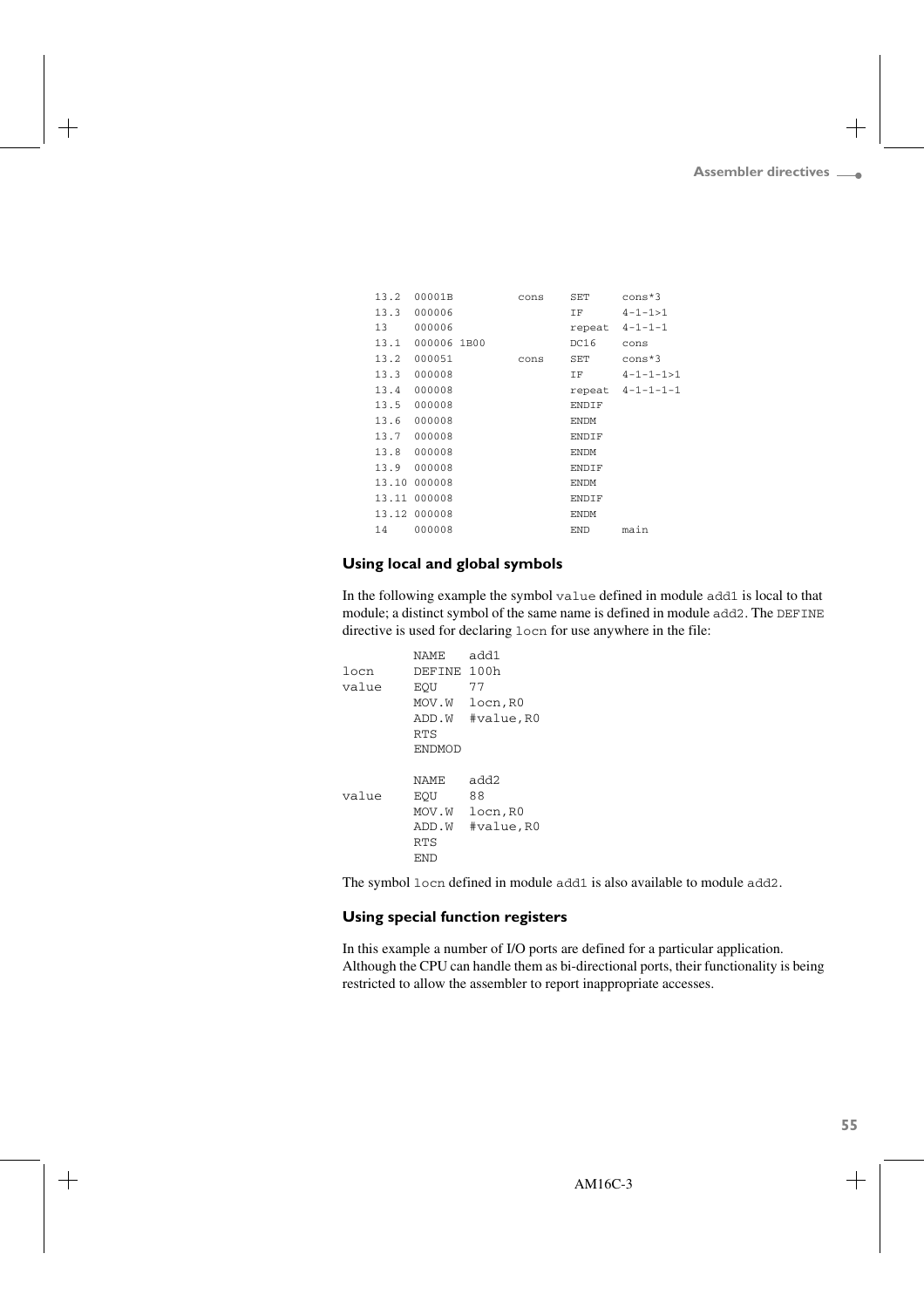BiPort is a byte-wide port which can be read and written to. InPort can only be read. Bothports allows both BiPort and InPort to be read simultaneously and OutPort can only be written to.

The definitions are followed by sample code performing legal actions:

|       | sfr  | BiPort    | $= 0x3E0$                           |  | : Port PO     |
|-------|------|-----------|-------------------------------------|--|---------------|
| const | sfr  | InPort    | $= 0x3E1$                           |  | : Port P1     |
| const | sfrp | BothPorts | $= 0x3E0$                           |  | ; Ports P0&P1 |
|       |      |           | SFRTYPE OutPort WRITE, BYTE = 0x3E4 |  | : Port P2     |

Based on these definitions the following accesses will be allowed:

 MOV.B InPort,R0L MOV.B R0L,OutPort MOV.B BiPort,R0L MOV.B R0L,BiPort MOV.W BothPorts,R0

These ones will cause errors:

| MOV.B | ROL, InPort    | : Cannot write to InPort  |
|-------|----------------|---------------------------|
| MOV.B | OutPort, ROL   | ; Cannot read OutPort     |
| MOV.W | BiPort, RO     | ; BiPort byte access only |
| MOV.B | BothPorts, ROL | ; BothPorts word access   |

# **Using the LIMIT directive**

The following example sets the value of a variable called speed and then checks it, at assembly time, to see if it is in the range 10 to 30. This might be useful if speed is often changed at compile time, but values outside a defined range would cause undesirable behavior.

speed SET 50 LIMIT speed,10,30,...speed out of range... END

# **Conditional assembly directives**

These directives provide logical control over the selective assembly of source code.

| Directive | <b>Description</b>                              |
|-----------|-------------------------------------------------|
| ΤF        | Assembles instructions if a condition is true.  |
| ELSE      | Assembles instructions if a condition is false. |
| ELSETF    | Specifies a new condition in an IFENDIF block.  |

*Table 20: Conditional assembly directives*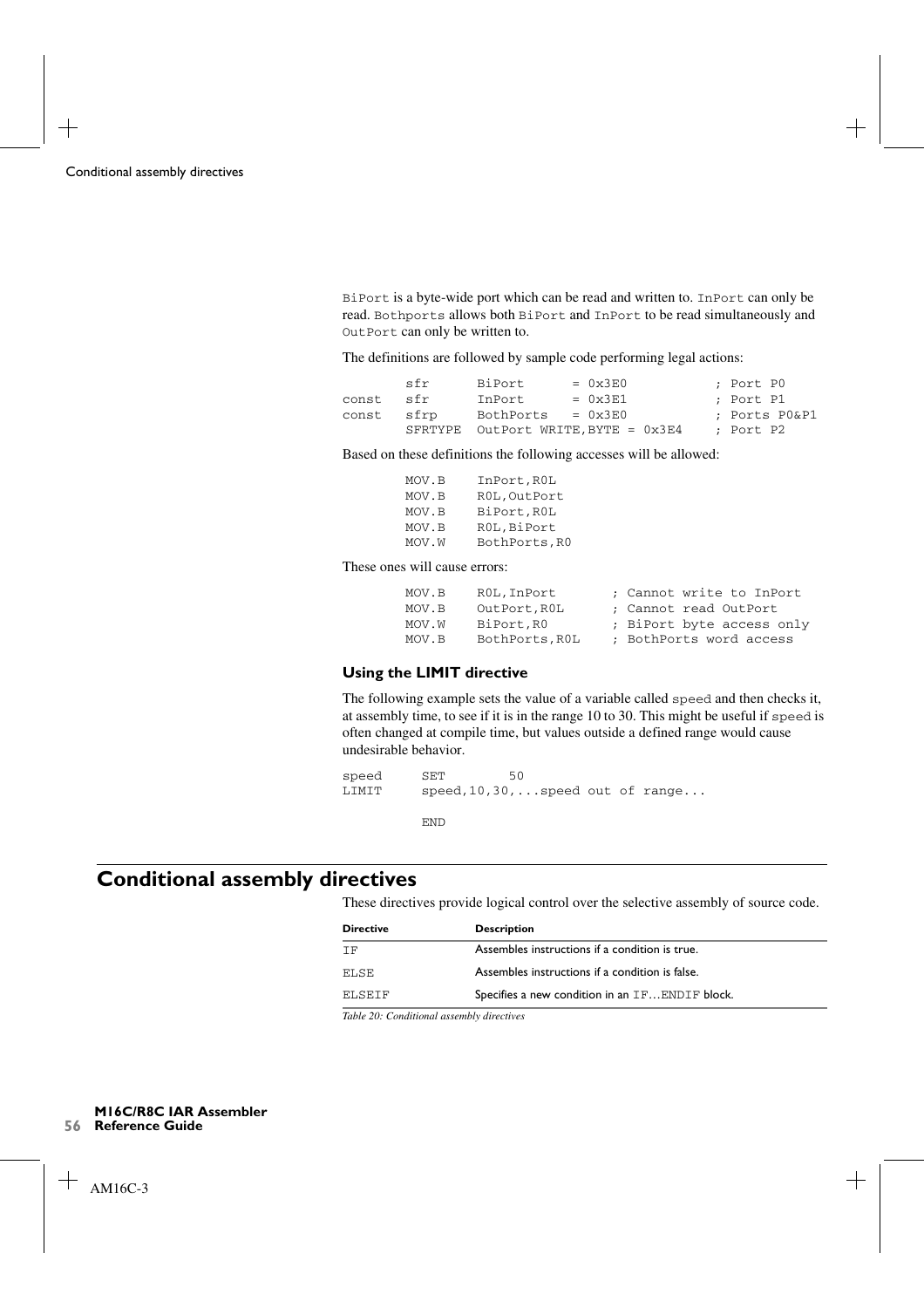| Directive    | <b>Description</b> |
|--------------|--------------------|
| <b>ENDIF</b> | Ends an IF block.  |

*Table 20: Conditional assembly directives (Continued)*

# **SYNTAX**

IF *condition* ELSE ELSEIF *condition* ENDIF

# **PARAMETERS**

| condition | One of the following:  |                                                                                                                     |  |  |
|-----------|------------------------|---------------------------------------------------------------------------------------------------------------------|--|--|
|           | An absolute expression | The expression must not contain forward<br>or external references, and any non-zero<br>value is considered as true. |  |  |
|           | string1=string2        | The condition is true if $string1$ and<br>$string2$ have the same length and<br>contents.                           |  |  |
|           | string1<>string2       | The condition is true if $string1$ and<br>string2 have different length or<br>contents.                             |  |  |

# **DESCRIPTION**

Use the IF, ELSE, and ENDIF directives to control the assembly process at assembly time. If the condition following the IF directive is not true, the subsequent instructions will not generate any code (i.e. it will not be assembled or syntax checked) until an ELSE or ENDIF directive is found.

Use ELSEIF to introduce a new condition after an IF directive. Conditional assembler directives may be used anywhere in an assembly, but have their greatest use in conjunction with macro processing.

All assembler directives (except END) as well as the inclusion of files may be disabled by the conditional directives. Each IF directive must be terminated by an ENDIF directive. The ELSE directive is optional, and if used, it must be inside an IF... ENDIF block. IF... ENDIF and IF... ELSE... ENDIF blocks may be nested to any level.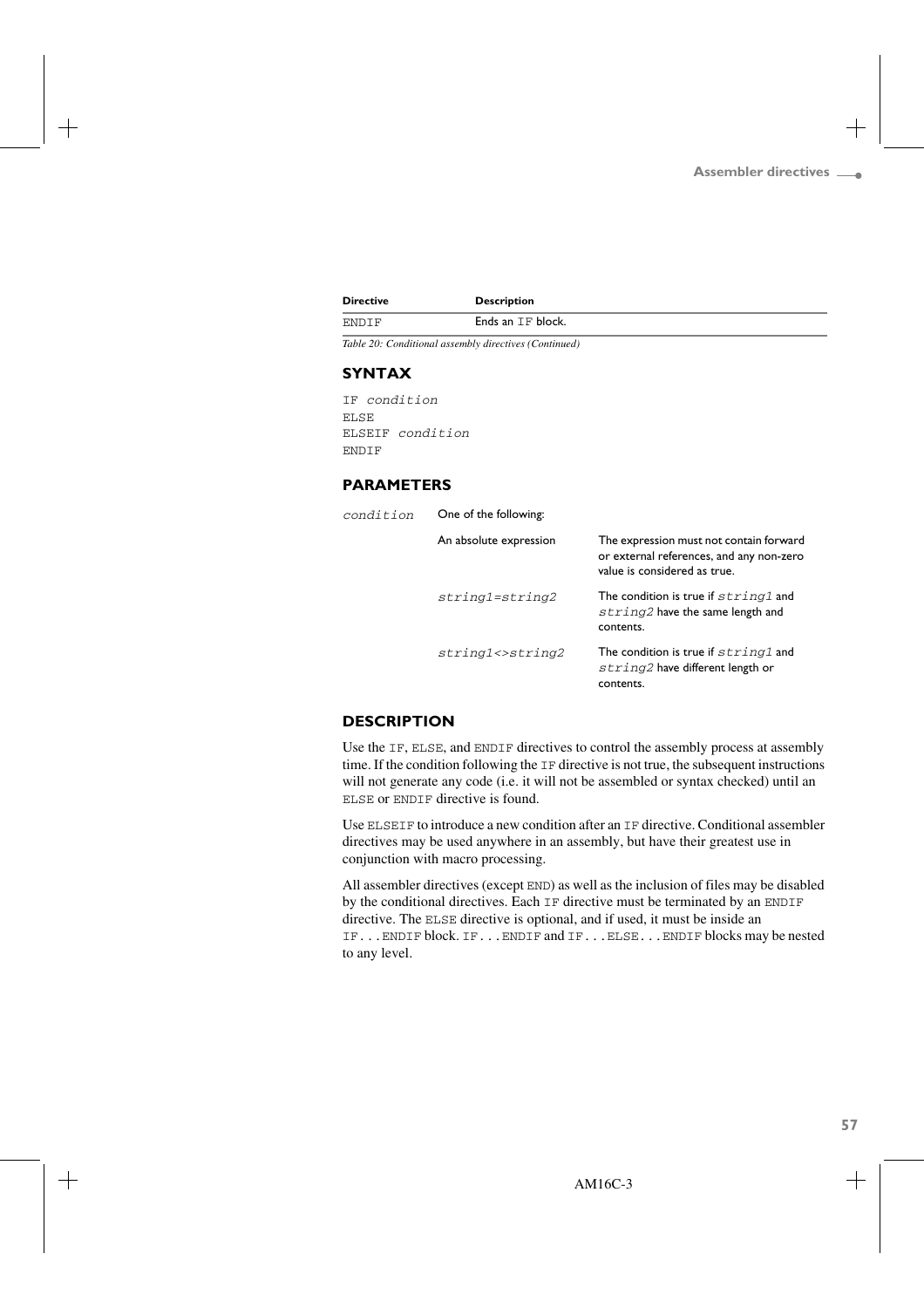# **EXAMPLES**

The following macro adds a constant to a register a:

addd MACRO a,c IF a=1 INC.B c ELSE ADD.B #a,c ENDIF ENDM

It can be tested with the following program:

| main | MOV.B      | #17,ROL  |
|------|------------|----------|
|      | addd       | 2,R0L    |
|      | MOV.B      | #22, ROL |
|      | addd       | 1,R0L    |
|      | RTS        |          |
|      | <b>END</b> |          |

# **Macro processing directives**

These directives allow user macros to be defined.

| <b>Directive</b> | <b>Description</b>                                  |
|------------------|-----------------------------------------------------|
| <b>ENDM</b>      | Ends a macro definition.                            |
| <b>ENDR</b>      | Ends a repeat structure.                            |
| <b>EXTTM</b>     | Exits prematurely from a macro.                     |
| LOCAL            | Creates symbols local to a macro.                   |
| <b>MACRO</b>     | Defines a macro.                                    |
| <b>REPT</b>      | Assembles instructions a specified number of times. |
| <b>REPTC</b>     | Repeats and substitutes characters.                 |
| <b>REPTT</b>     | Repeats and substitutes strings.                    |

*Table 21: Macro processing directives* 

# **SYNTAX**

ENDM ENDR EXITM LOCAL *symbol* [,*symbol*] … *name* MACRO [,*argument*] … REPT *expr*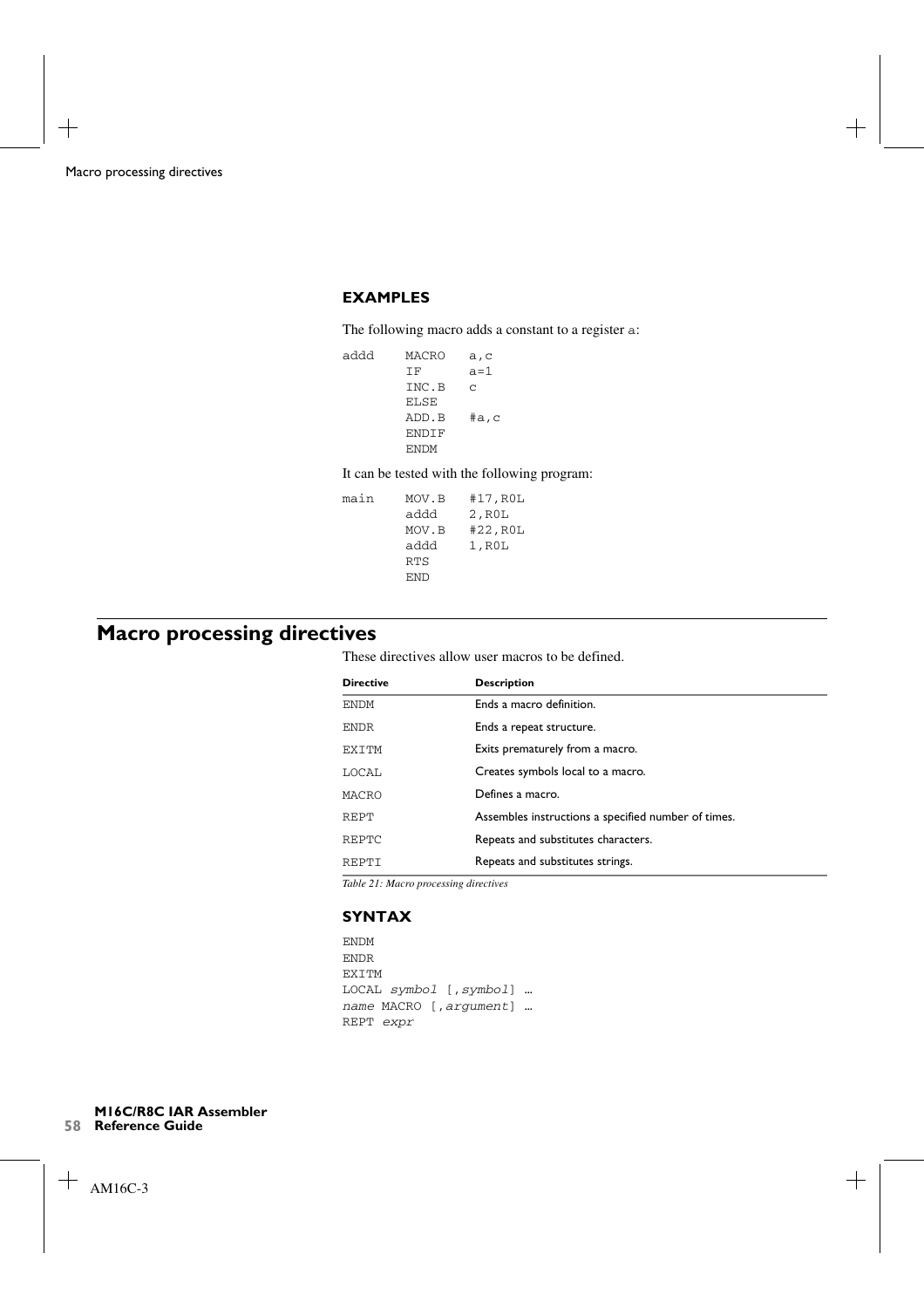REPTC *formal,actual* REPTI *formal,actual* [,*actual*] …

# **PARAMETERS**

| actual   | String to be substituted.                                                                          |
|----------|----------------------------------------------------------------------------------------------------|
| arqument | A symbolic argument name.                                                                          |
| expr     | An expression.                                                                                     |
| formal   | Argument into which each character of $actual$ (REPTC) or each $actual$<br>(REPTI) is substituted. |
| name     | The name of the macro.                                                                             |
| symbol   | Symbol to be local to the macro.                                                                   |

# **DESCRIPTION**

A macro is a user-defined symbol that represents a block of one or more assembler source lines. Once you have defined a macro you can use it in your program like an assembler directive or assembler mnemonic.

When the assembler encounters a macro, it looks up the macro's definition, and inserts the lines that the macro represents as if they were included in the source file at that position.

Macros perform simple text substitution effectively, and you can control what they substitute by supplying parameters to them.

#### **Defining a macro**

You define a macro with the statement:

*macroname* MACRO [,*arg*] [,*arg*] …

Here *macroname* is the name you are going to use for the macro, and *arg* is an argument for values that you want to pass to the macro when it is expanded.

Insert the target-specific file macro.fm here:

For example, you could define a macro ERROR as follows:

| errmac | <b>MACRO</b> | t.ext. |
|--------|--------------|--------|
|        | JSR          | abort  |
|        | BYTE.        | text.0 |
|        | <b>ENDM</b>  |        |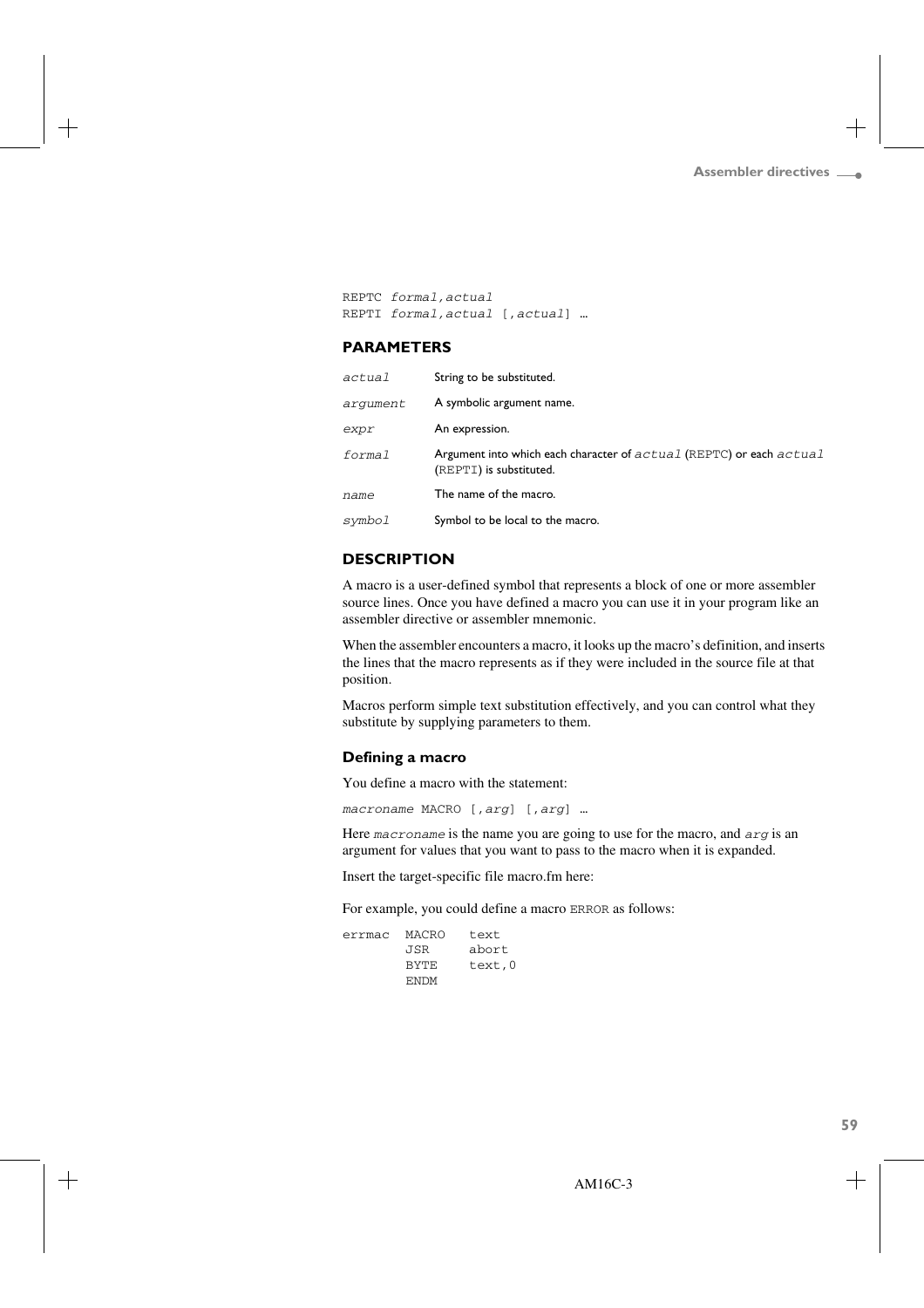This macro uses a parameter text to set up an error message for a routine abort. You would call the macro with a statement such as:

errmac 'Disk not ready'

The assembler will expand this to:

 JSR abort BYTE 'Disk not ready',0

If you omit a list of one or more arguments, the arguments you supply when calling the macro are called  $\setminus$ 1 to  $\setminus$ 9 and  $\setminus$ A to  $\setminus$ Z.

The previous example could therefore be written as follows:

errmac MACRO JSR abort BYTE  $\setminus 1, 0$ **ENDM** 

Use the EXITM directive to generate a premature exit from a macro.

EXITM is not allowed inside REPT...ENDR, REPTC...ENDR, or REPTI...ENDR blocks.

Use LOCAL to create symbols local to a macro. The LOCAL directive must be used before the symbol is used.

Each time that a macro is expanded, new instances of local symbols are created by the LOCAL directive. Therefore, it is legal to use local symbols in recursive macros.

**Note:** It is illegal to *redefine* a macro.

#### **Passing special characters**

Macro arguments that include commas or white space can be forced to be interpreted as one argument by using the matching quote characters  $\langle$  and  $\rangle$  in the macro call.

Import the target-specific file macroqch.fm here:

For example:

```
macld MACRO op
        MOV op
        ENDM
```
The macro can be called using the macro quote characters:

 macld <#1,R0> END

You can redefine the macro quote characters with the  $-M$  command line option; see *-M*[, page 16.](#page-27-0)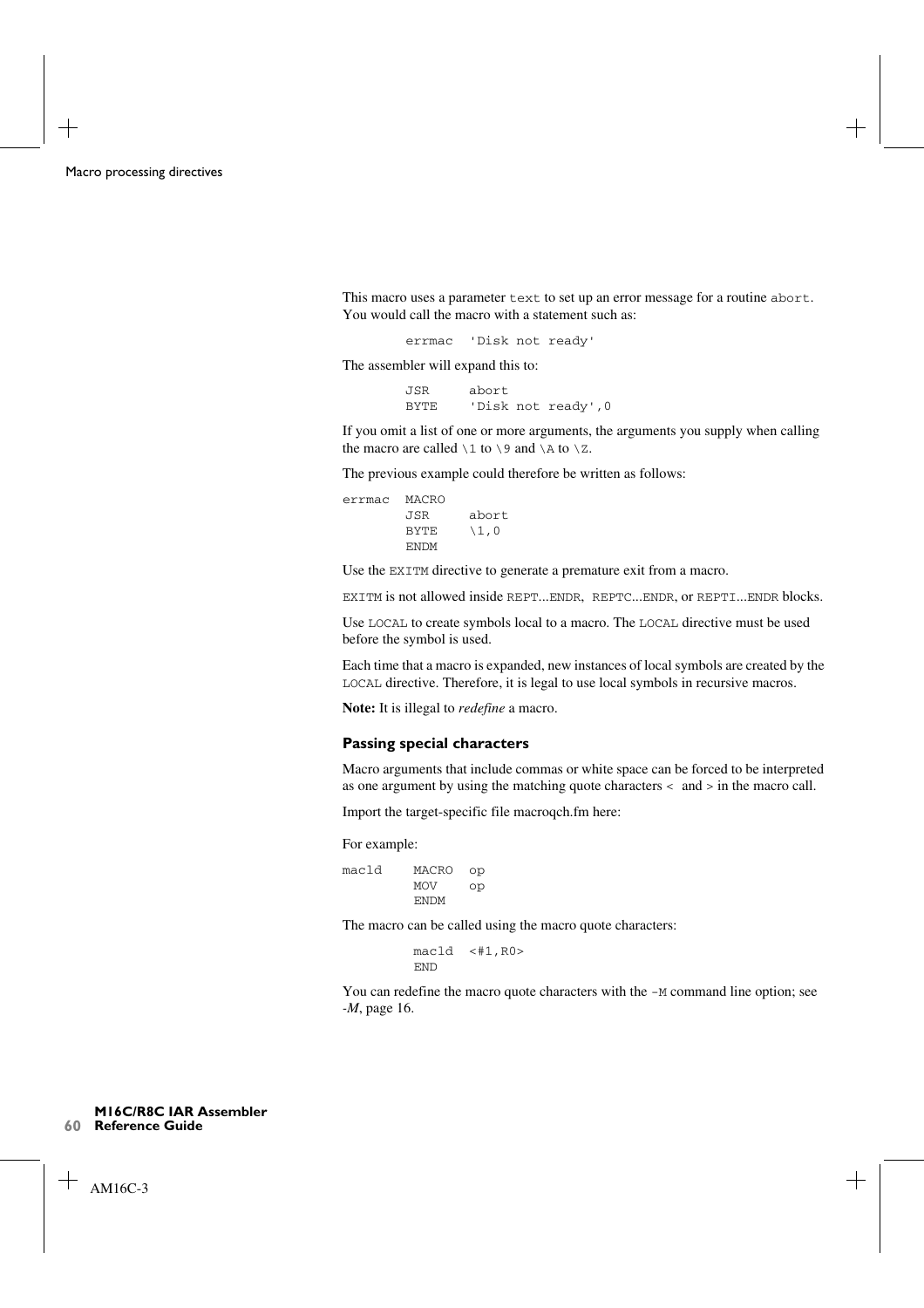#### <span id="page-72-0"></span>**Predefined macro symbols**

The symbol args is set to the number of arguments passed to the macro. The following example shows how args can be used:

```
chcount MACRO parm
       IF args>10
        EXITM
        ENDIF
       BYTE args
        ENDM
        END
```
#### <span id="page-72-1"></span>**How macros are processed**

There are three distinct phases in the macro process:

- The assembler performs scanning and saving of macro definitions. The text between MACRO and ENDM is saved but not syntax checked. Include-file references \$*file* are recorded and will be included during macro *expansion*.
- A macro call forces the assembler to invoke the macro processor (expander). The macro expander switches (if not already in a macro) the assembler input stream from a source file to the output from the macro expander. The macro expander takes its input from the requested macro definition.

The macro expander has no knowledge of assembler symbols since it only deals with text substitutions at source level. Before a line from the called macro definition is handed over to the assembler, the expander scans the line for all occurrences of symbolic macro arguments, and replaces them with their expansion arguments.

● The expanded line is then processed as any other assembler source line. The input stream to the assembler will continue to be the output from the macro processor, until all lines of the current macro definition have been read.

#### **Repeating statements**

Use the REPT...ENDR structure to assemble the same block of instructions a number of times. If *expr* evaluates to 0 nothing will be generated.

Use REPTC to assemble a block of instructions once for each character in a string. If the string contains a comma it should be enclosed in quotation marks.

Only double quotes have a special meaning and their only use is to enclose the characters to iterate over. Single quotes have no special meaning and are treated as any ordinary character.

Use REPTI to assemble a block of instructions once for each string in a series of strings. Strings containing commas should be enclosed in quotation marks.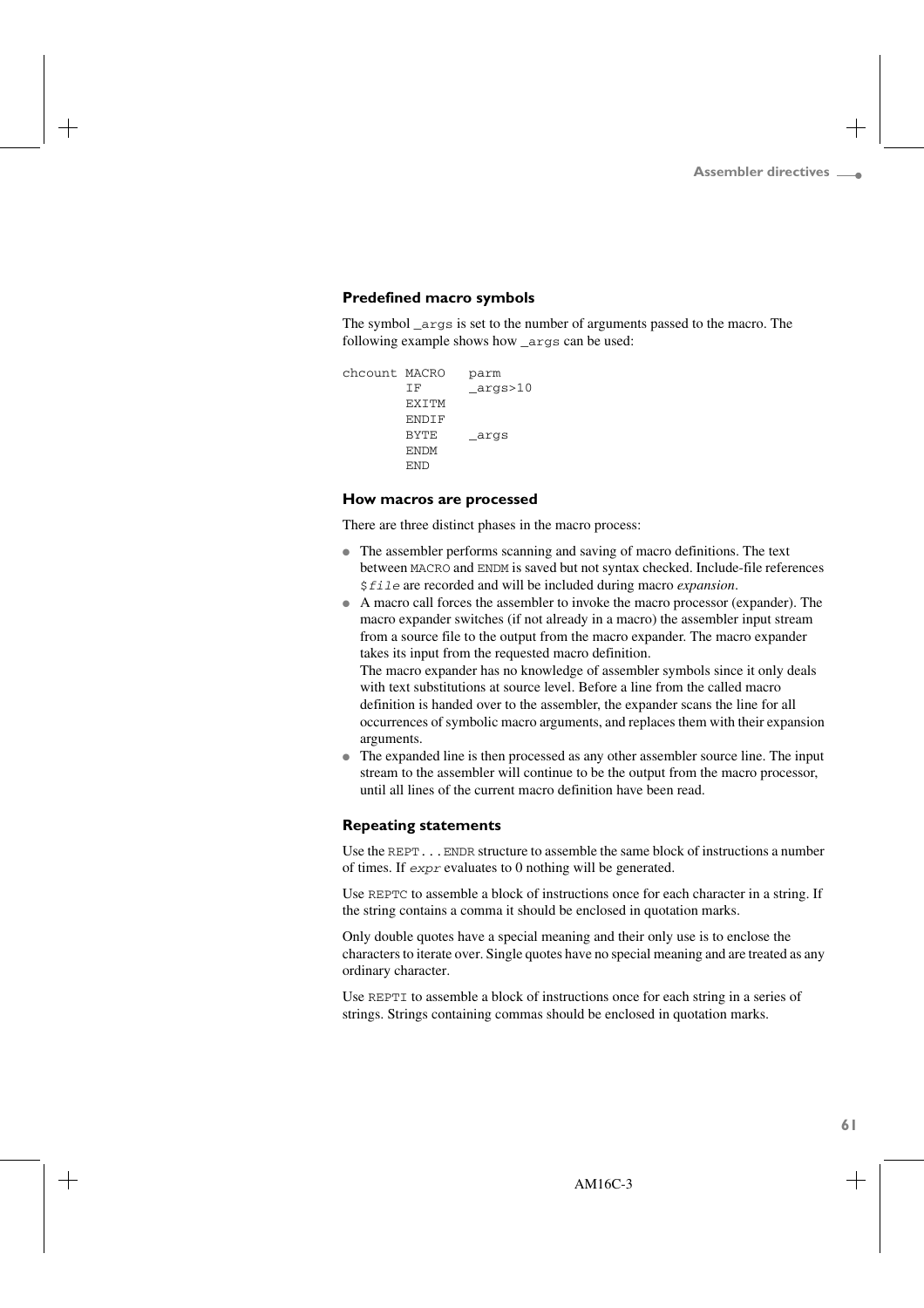#### **EXAMPLES**

This section gives examples of the different ways in which macros can make assembler programming easier.

#### <span id="page-73-0"></span>**Coding in-line for efficiency**

In time-critical code it is often desirable to code routines in-line to avoid the overhead of a subroutine call and return. Macros provide a convenient way of doing this.

The following example outputs bytes from a buffer to a port:

|        | NAME.       | play               |
|--------|-------------|--------------------|
|        | sfr         | IO port=0x3E0      |
|        | <b>RSEG</b> | data               |
| buffer | <b>BYTE</b> | 512<br>\\buffer    |
|        | <b>RSEG</b> | code               |
| play   | MOV.W       | #buffer,A0         |
| loop   | MOV.B       | $[A0]$ , $IO$ port |
|        | INC.W       | A <sub>0</sub>     |
|        | CMP.W       | #buffer+512,A0     |
|        | JNE         | loop               |
|        | <b>RTS</b>  |                    |
|        | END         |                    |

The main program calls this routine as follows:

JSR play

For efficiency we can recode this as the following macro which takes the buffer as a parameter:

|      | NAME.       | play             |
|------|-------------|------------------|
|      | sfr         | $IO\_port=0x3E0$ |
| play | MACRO       | buf              |
|      | LOCAL       | loop             |
|      | MOV.W       | #buf,A0          |
| loop | MOV.B       | $[A0]$ , IO port |
|      | INC.W       | ΑO               |
|      | CMP.W       | #buf+512,A0      |
|      | JNE         | loop             |
|      | <b>ENDM</b> |                  |
|      | END         |                  |

Notice the use of the LOCAL directive to make the label loop local to the macro; otherwise an error will be generated if the macro is used twice, as the loop label will already exist.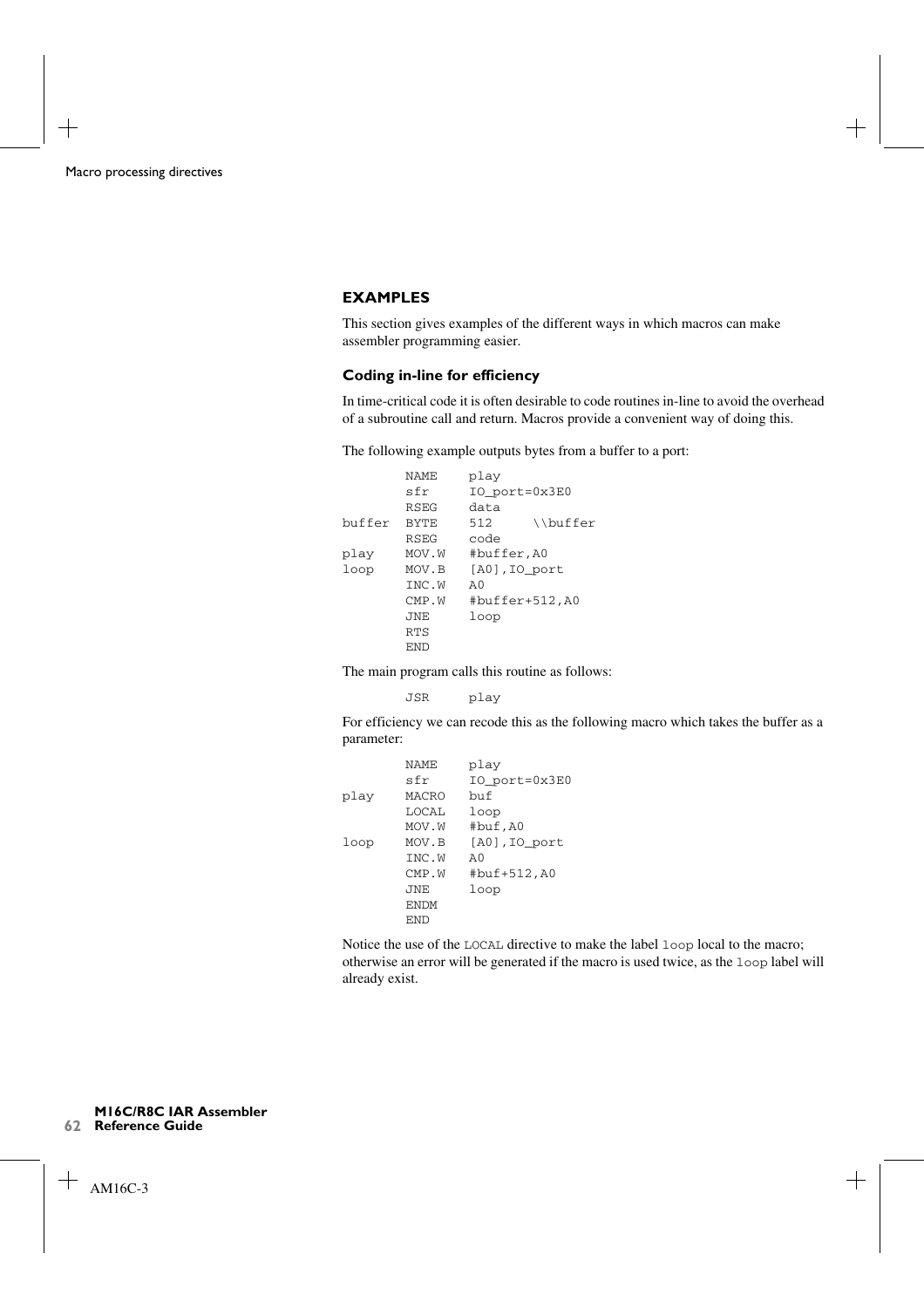#### **Using REPTC and REPTI**

The following example assembles a series of calls to a subroutine plot to plot each character in a string:

 NAME retc EXTERN plotc banner REPTC chr, "Welcome" LDI #'chr',R0L JSR plotc ENDR

END

This produces the following code:

| $1 \quad \Box$    | 000000    |                                 | NAME retc    |                             |
|-------------------|-----------|---------------------------------|--------------|-----------------------------|
| $2 \qquad \qquad$ | 000000    |                                 |              |                             |
|                   | 3 000000  |                                 | EXTERN plotc |                             |
|                   | 4 000000  |                                 |              |                             |
| $5 -$             | 000000    |                                 |              | banner REPTC chr, "Welcome" |
| 6 —               | 000000    |                                 |              | MOV.B #'chr', ROL           |
| 7                 | 000000    |                                 | JSR plotc    |                             |
|                   | 8 000000  |                                 | ENDR         |                             |
|                   |           | 8.1 000000 74C057               |              | MOV.B #'W',ROL              |
|                   |           | 8.2 000003 FD                   |              | JSR plotc                   |
|                   |           | 8.3 000007 74C065               |              | MOV.B #'e',ROL              |
|                   |           | 8.4 00000A FD                   |              | JSR plotc                   |
|                   |           | 8.5 00000E 74C06C               |              | MOV.B #'l',ROL              |
|                   |           | 8.6 000011 FD                   |              | JSR plotc                   |
|                   |           | 8.7 000015 74C063               |              | MOV.B #'c',ROL              |
|                   |           | 8.8 000018 FD                   | JSR plotc    |                             |
|                   |           | 8.9 00001C 74C06F               |              | MOV.B #'o',ROL              |
|                   |           | 8.10 00001F FD                  | JSR plotc    |                             |
|                   |           | 8.11 000023 74C06D              |              | MOV.B #'m',ROL              |
|                   |           | $8.12\ 000026\ \text{FD} \dots$ | JSR plotc    |                             |
|                   |           | 8.13 00002A 74C065              |              | MOV.B #'e',ROL              |
|                   |           | 8.14 00002D FD                  | JSR plotc    |                             |
|                   | 9 000031  |                                 |              |                             |
|                   | 10 000031 |                                 | <b>END</b>   |                             |
|                   |           |                                 |              |                             |

The following example uses REPTI to clear a number of memory locations:

 NAME retc EXTERN base,count,init banner REPTI adds,base,count,init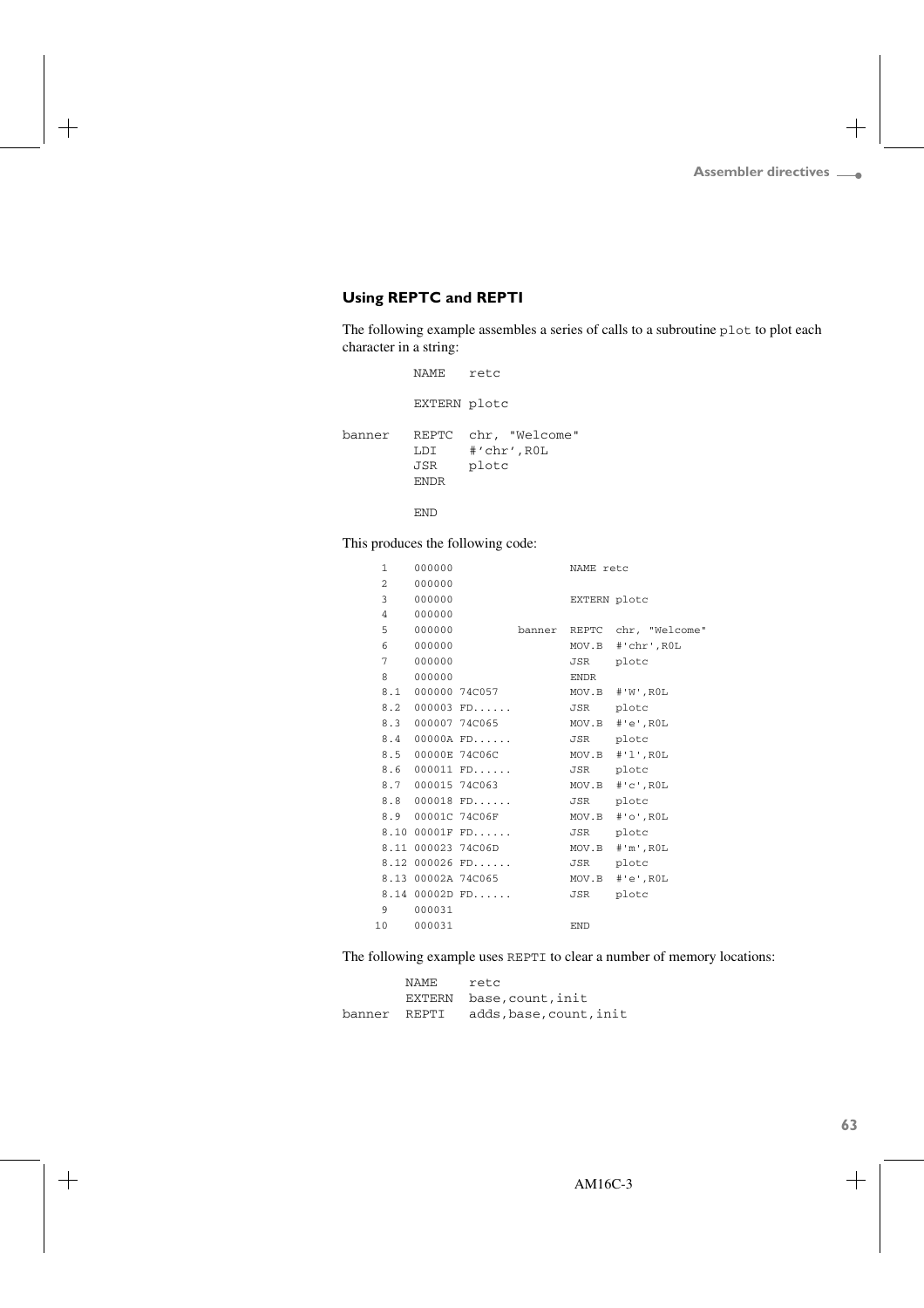| MOV.W | #0,adds |
|-------|---------|
| ENDR. |         |
| END   |         |

#### This produces the following code:

| 1              | 000000 |                 |        | NAME.         | retc                    |
|----------------|--------|-----------------|--------|---------------|-------------------------|
| $\mathfrak{D}$ | 000000 |                 |        | <b>EXTERN</b> | base, count, init       |
| 3              | 000000 |                 | banner | <b>REPTT</b>  | adds, base, count, init |
| 4              | 000000 |                 |        | MOV.W         | $#0$ , adds             |
| 5              | 000000 |                 |        | <b>ENDR</b>   |                         |
| 5.1            |        | 0000000090F     |        | MOV.W         | $#0$ , base             |
| 5.2            |        | $000004$ $D90F$ |        | MOV.W         | $#0$ , count            |
| 5.3            |        | $000008$ $D90F$ |        | MOV.W         | #0,init                 |
| 6              | 00000C |                 |        | <b>END</b>    |                         |

### **Listing control directives**

<span id="page-75-1"></span>These directives provide control over the assembler list file.

<span id="page-75-6"></span><span id="page-75-5"></span><span id="page-75-4"></span><span id="page-75-3"></span><span id="page-75-2"></span><span id="page-75-0"></span>

| <b>Directive</b> | <b>Description</b>                                            |
|------------------|---------------------------------------------------------------|
| COL              | Sets the number of columns per page.                          |
| LSTCND           | Controls conditional assembly listing.                        |
| LSTCOD           | Controls multi-line code listing.                             |
| LSTEXP           | Controls the listing of macro-generated lines.                |
| LSTMAC           | Controls the listing of macro definitions.                    |
| LSTOUT           | Controls assembler-listing output.                            |
| LSTPAG           | Controls the formatting of output into pages.                 |
| LSTREP           | Controls the listing of lines generated by repeat directives. |
| LSTXRF           | Generates a cross-reference table.                            |
| <b>PAGE</b>      | Generates a new page.                                         |
| PAGSIZ           | Sets the number of lines per page.                            |

<span id="page-75-11"></span><span id="page-75-10"></span><span id="page-75-9"></span><span id="page-75-8"></span><span id="page-75-7"></span>*Table 22: Listing control directives* 

#### **SYNTAX**

COL *columns*  $LSTCND{+ | -}$  $LSTCOD+ | -$ }  $LSTEXP{+ | -}$ LSTMAC $\{-$  | -}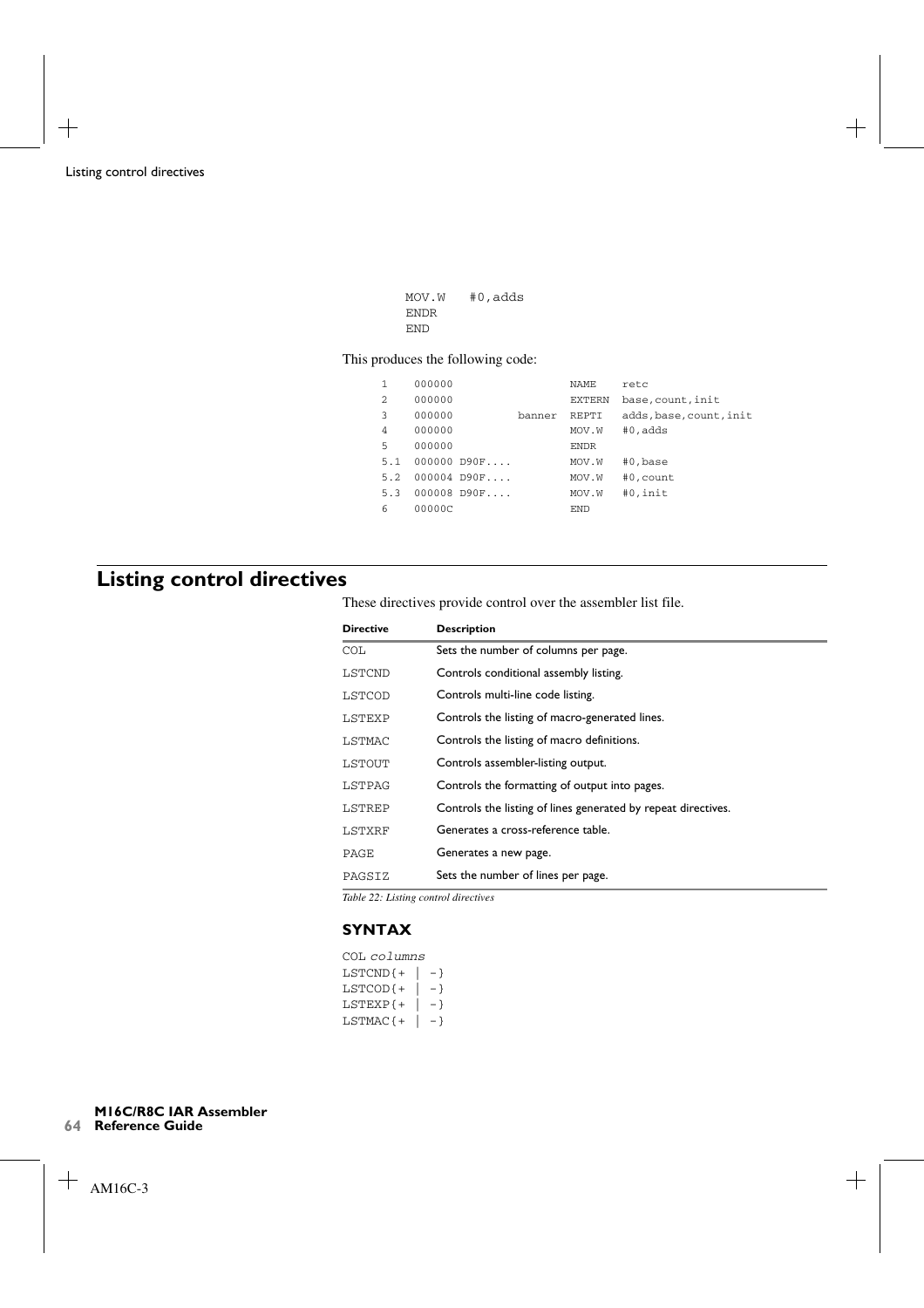```
LSTOUT(+ | -)LSTPAG\{+ | -\}LSTREF\{+ | -\}LSTXRF\{+ | -\}PAGE
PAGSIZ lines
```
#### **PARAMETERS**

| columns | An absolute expression in the range 80 to 132, default is 80 |
|---------|--------------------------------------------------------------|
| lines   | An absolute expression in the range 10 to 150, default is 44 |

#### **DESCRIPTION**

#### <span id="page-76-1"></span>**Turning the listing on or off**

Use LSTOUT- to disable all list output except error messages. This directive overrides all other listing control directives.

The default is LSTOUT+, which lists the output (if a list file was specified).

#### <span id="page-76-0"></span>**Listing conditional code and strings**

Use LSTCND+ to force the assembler to list source code only for the parts of the assembly that are not disabled by previous conditional IF statements, ELSE, or END.

The default setting is LSTCND-, which lists all source lines.

Use LSTCOD- to restrict the listing of output code to just the first line of code for a source line.

The default setting is LSTCOD+, which lists more than one line of code for a source line, if needed; i.e. long ASCII strings will produce several lines of output. Code generation is *not* affected.

#### <span id="page-76-3"></span>**Controlling the listing of macros**

Use LSTEXP- to disable the listing of macro-generated lines. The default is LSTEXP+, which lists all macro-generated lines.

Use LSTMAC+ to list macro definitions. The default is LSTMAC-, which disables the listing of macro definitions.

#### <span id="page-76-2"></span>**Controlling the listing of generated lines**

Use LSTREP- to turn off the listing of lines generated by the directives REPT, REPTC, and REPTI.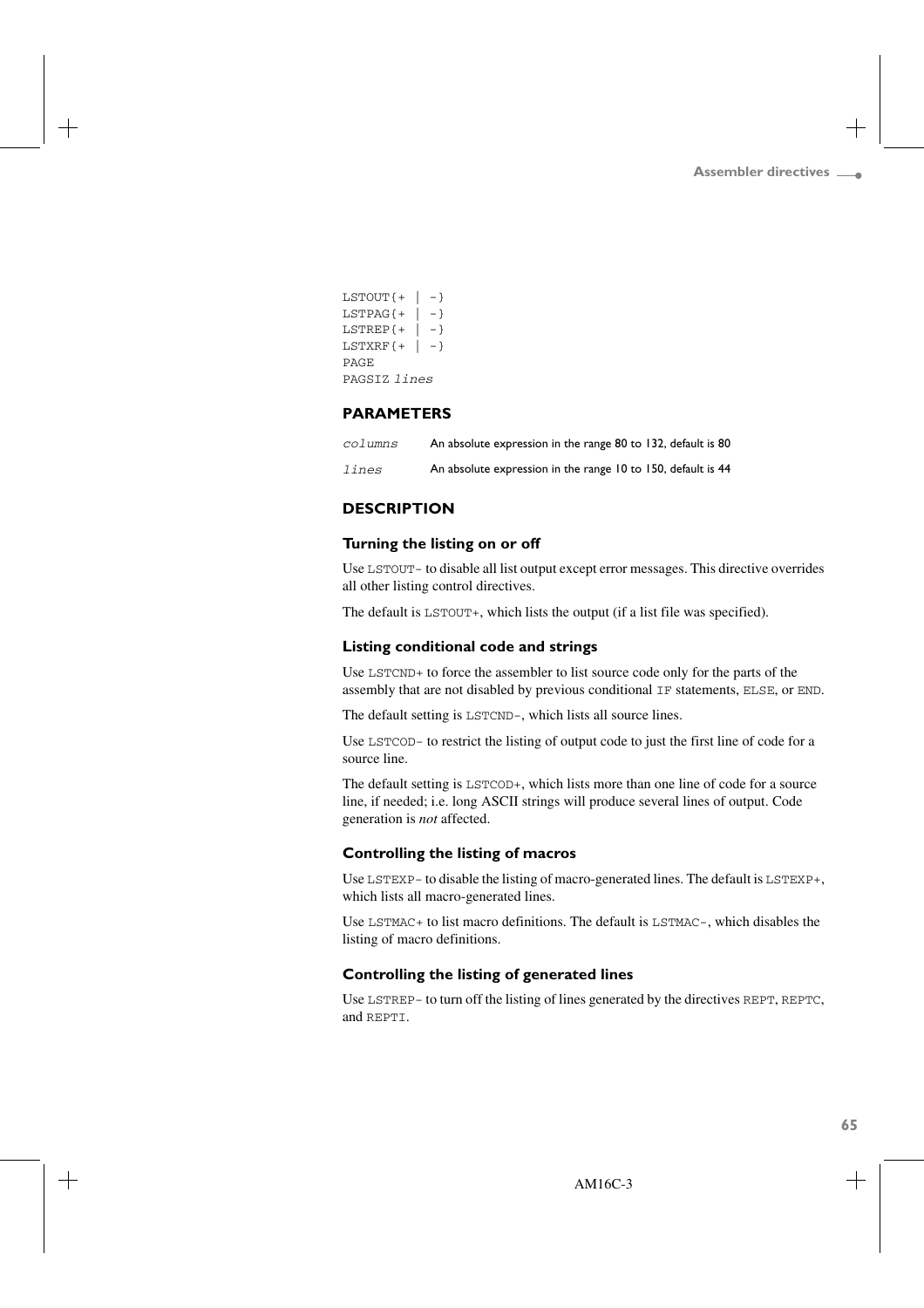The default is LSTREP+, which lists the generated lines.

#### <span id="page-77-0"></span>**Generating a cross-reference table**

Use LSTXRF+ to generate a cross-reference table at the end of the assembler list for the current module. The table shows values and line numbers, and the type of the symbol.

The default is LSTXRF-, which does not give a cross-reference table.

#### <span id="page-77-1"></span>**Specifying the list file format**

Use COL to set the number of columns per page of the assembler list. The default number of columns is 80.

Use PAGSIZ to set the number of printed lines per page of the assembler list. The default number of lines per page is 44.

Use LSTPAG+ to format the assembler output list into pages.

The default is LSTPAG-, which gives a continuous listing.

Use PAGE to generate a new page in the assembler list file if paging is active.

#### **EXAMPLES**

#### **Turning the listing on or off**

To disable the listing of a debugged section of program:

```
 LSTOUT-
 ; Debugged section
 LSTOUT+
 ; Not yet debugged
```
#### **Listing conditional code and strings**

The following example shows how LSTCND+ hides a call to a subroutine that is disabled by an IF directive:

|       | <b>NAME</b> | lstcndtst |
|-------|-------------|-----------|
|       | EXTERN      | print     |
|       |             |           |
|       | RSEG        | prom      |
| debug | SET         |           |
|       |             |           |
| begin | ΤF          | debua     |
|       | JSR         | print     |
|       | ENDIF       |           |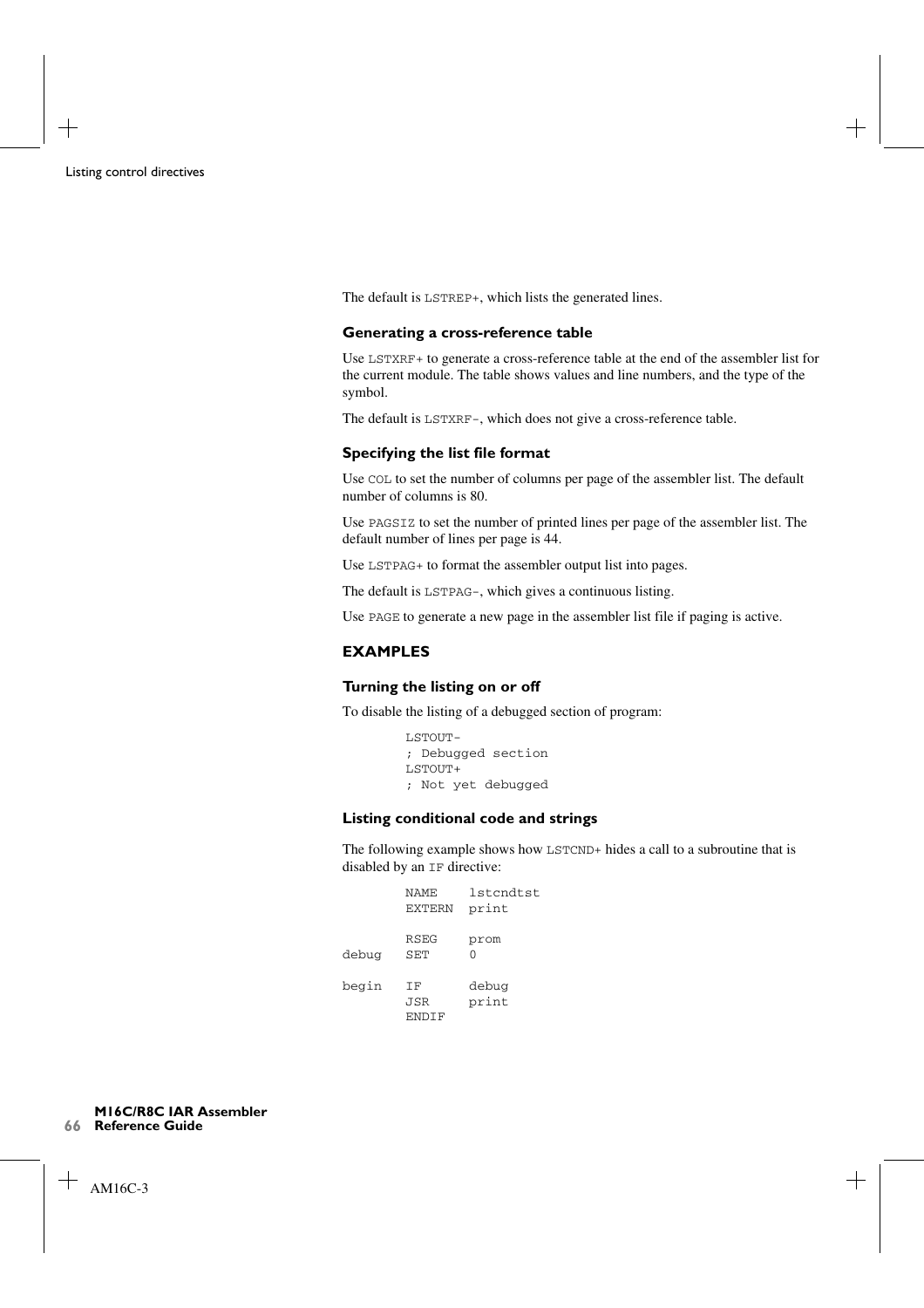LSTCND+ begin2 IF debug JSR print ENDIF END

This will generate the following listing:

| 3              | 000000 |        | <b>NAME</b>   | lstendtst |
|----------------|--------|--------|---------------|-----------|
| $\overline{4}$ | 000000 |        | <b>EXTERN</b> | print     |
| 5              | 000000 |        |               |           |
| 6              | 000000 |        | <b>RSEG</b>   | prom      |
| 7              | 000000 | debug  | <b>SET</b>    | 0         |
| 8              | 000000 |        |               |           |
| 9              | 000000 | begin  | ΙF            | debug     |
| 10             | 000000 |        | <b>JSR</b>    | print     |
| 11             | 000000 |        | <b>ENDIF</b>  |           |
| 12             | 000000 |        |               |           |
| 13             | 000000 |        | LSTCND+       |           |
| 14             | 000000 | begin2 | ΙF            | debug     |
| 16             | 000000 |        | <b>ENDIF</b>  |           |
| 17             | 000000 |        | END           |           |

The following example shows the effect of LSTCOD+ on the generated code:

| 1              | 000000 |                              | <b>NAME</b>   | lstcodtest          |
|----------------|--------|------------------------------|---------------|---------------------|
| $\mathfrak{D}$ | 000000 |                              | <b>EXTERN</b> | print               |
| 3              | 000000 |                              |               |                     |
| 4              | 000000 |                              | <b>RSEG</b>   | tables              |
| 5              | 000000 |                              |               |                     |
| 6              |        | 000000 01000000*table1: DC32 |               | 1,10,100,1000,10000 |
| 7              | 000014 |                              |               |                     |
| 8              | 000014 |                              | LSTCOD+       |                     |
| 9              |        | 000014 01000000 table2: DC32 |               | 1,10,100,1000,10000 |
|                |        | 0A000000                     |               |                     |
|                |        | 64000000                     |               |                     |
|                |        | E8030000                     |               |                     |
|                |        | 10270000                     |               |                     |
| 10             | 000028 |                              |               |                     |
| 11             | 000028 |                              | <b>END</b>    |                     |

Controlling the listing of macros

The following example shows the effect of LSTMAC and LSTEXP:

| dec2 | MACRO   | arq |
|------|---------|-----|
|      | DEC . B | arq |
|      | DEC . B | arq |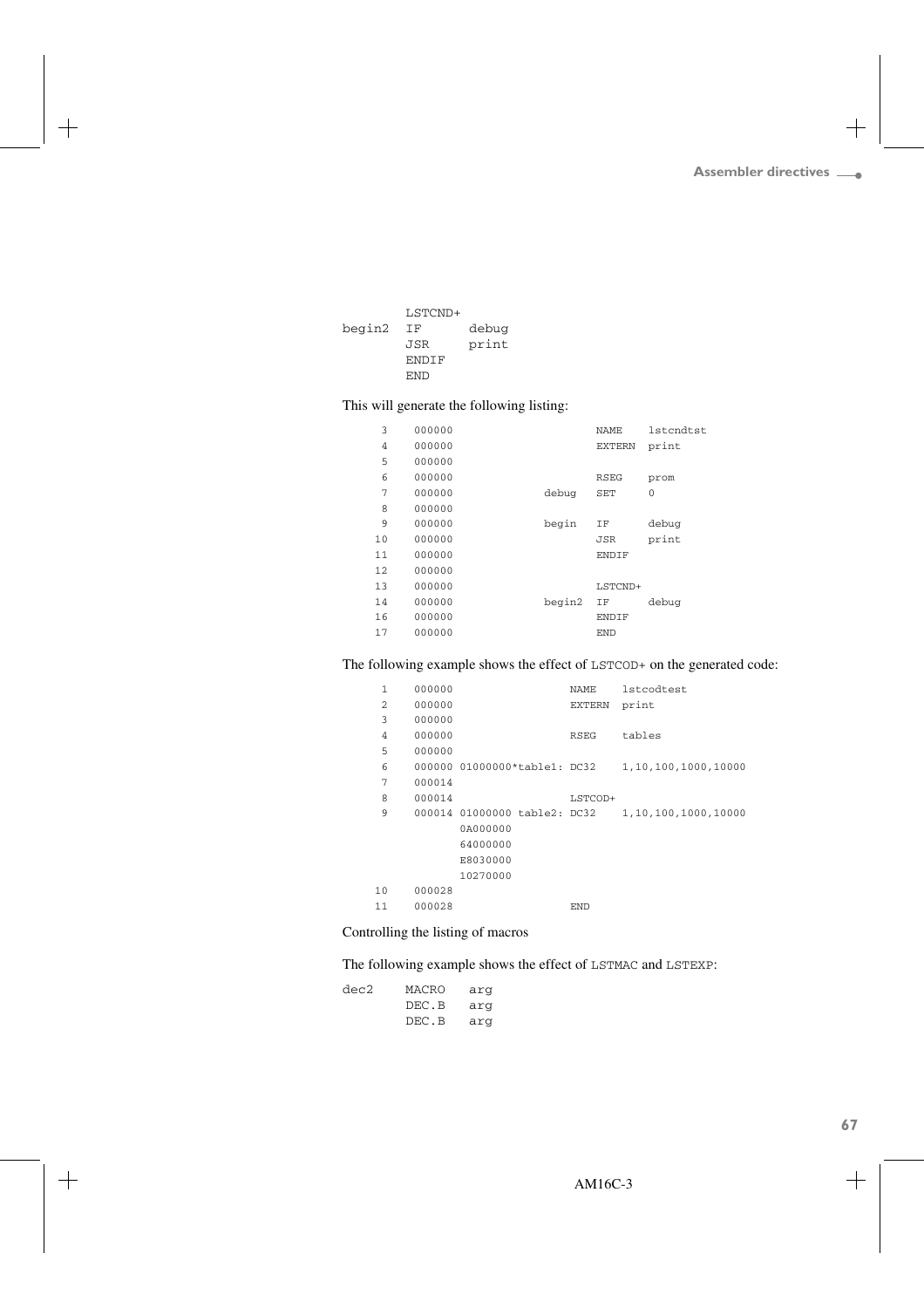**ENDM**  LSTMAC+ inc2 MACRO arg INC.B arg INC.B arg ENDM EXTERN memloc begin dec2 memloc LSTEXP inc2 memloc RTS END begin

This will produce the following output:

| 5    | 000000         |       |               |        |
|------|----------------|-------|---------------|--------|
| 6    | 000000         |       | LSTMAC+       |        |
| 7    | 000000         | inc2  | MACRO         | arg    |
| 8    | 000000         |       | INC.B         | arg    |
| 9    | 000000         |       | INC.B         | arg    |
| 10   | 000000         |       | <b>ENDM</b>   |        |
| 11   | 000000         |       |               |        |
| 12   | 000000         |       | <b>EXTERN</b> | memloc |
| 13   | 000000         | begin | dec2          | memloc |
| 13.1 | $0000000$ $AF$ |       | DEC.B         | memloc |
| 13.2 | $000003$ AF    |       | DEC.B         | memloc |
| 13.3 | 000006         |       | <b>ENDM</b>   |        |
| 14   | 000006         |       |               |        |
| 15   | 000006         |       | LSTEXP-       |        |
| 16   | 000006         |       | inc2          | memloc |
| 17   | 00000C F3      |       | <b>RTS</b>    |        |
| 18   | 00000D         |       |               |        |
| 19   | 00000D         |       | END           | begin  |

#### **Formatting listed output**

The following example formats the output into pages of 66 lines each with 132 columns. The LSTPAG directive organizes the listing into pages, starting each module on a new page. The PAGE directive inserts additional page breaks.

```
 PAGSIZ 66 ; Page size
 COL 132
 LSTPAG+
 ...
 ENDMOD
```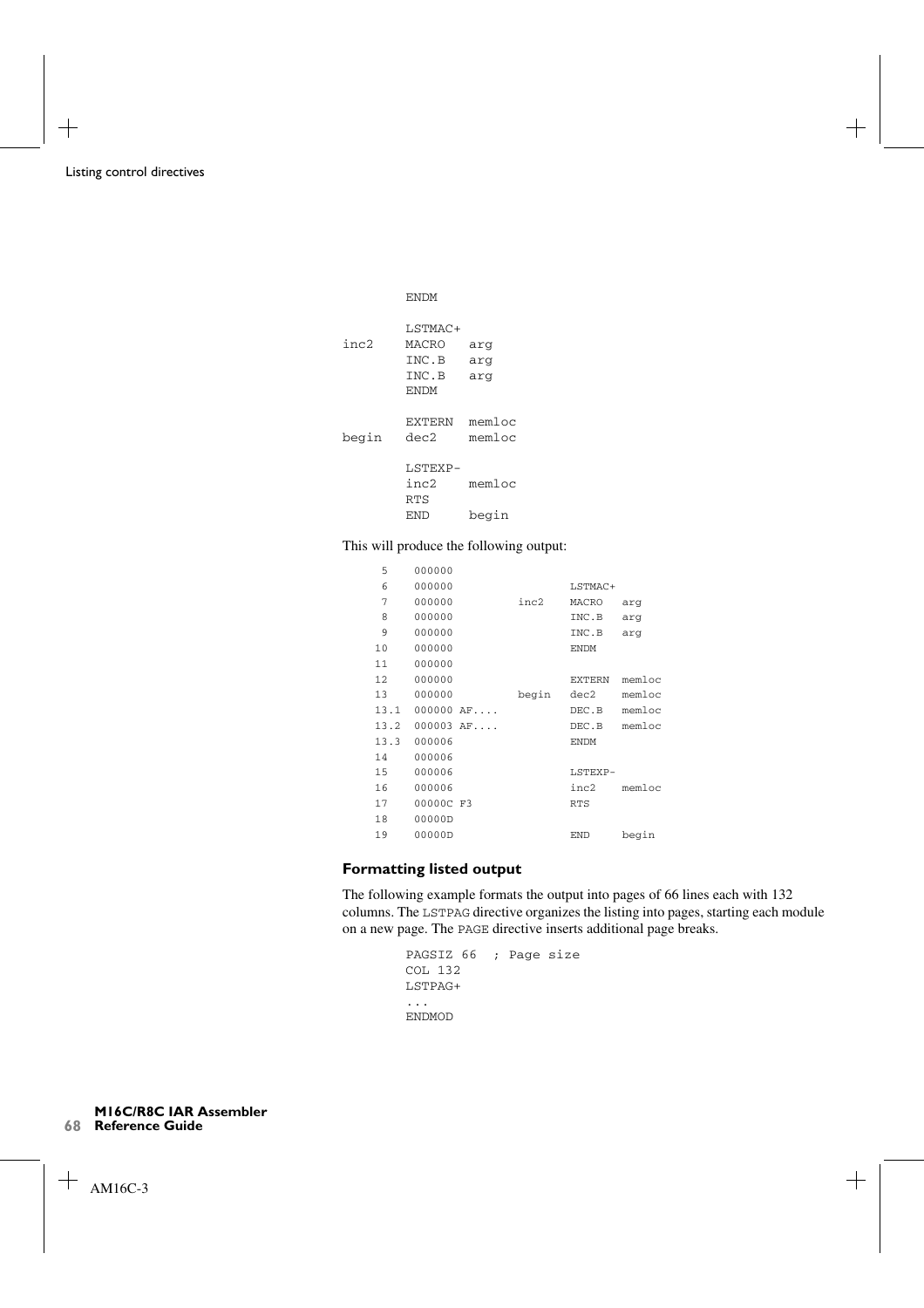#### MODULE.

<span id="page-80-0"></span> ... PAGE ...

## **C-style preprocessor directives**

The following C-language preprocessor directives are available:

<span id="page-80-6"></span><span id="page-80-5"></span><span id="page-80-4"></span><span id="page-80-3"></span><span id="page-80-2"></span><span id="page-80-1"></span>

| <b>Directive</b> | <b>Description</b>                                                 |
|------------------|--------------------------------------------------------------------|
| #define          | Assigns a value to a label.                                        |
| #elif            | Introduces a new condition in a $\#$ i f $\#$ endi f block.        |
| #else            | Assembles instructions if a condition is false.                    |
| #endif           | Ends $a \# \text{if}, \# \text{ifdef}, or \# \text{ifndef block}.$ |
| #error           | Generates an error.                                                |
| #if              | Assembles instructions if a condition is true.                     |
| #ifdef           | Assembles instructions if a symbol is defined.                     |
| #ifndef          | Assembles instructions if a symbol is undefined.                   |
| #include         | Includes a file.                                                   |
| #message         | Generates a message on standard output.                            |
| #undef           | Undefines a label.                                                 |

<span id="page-80-11"></span><span id="page-80-10"></span><span id="page-80-9"></span><span id="page-80-8"></span><span id="page-80-7"></span>*Table 23: C-style preprocessor directives* 

#### **SYNTAX**

```
#define label text
#elif condition
#else
#endif
#error "message"
#if condition
#ifdef label
#ifndef label
#include {"filename" | <filename>}
#message "message"
#undef label
```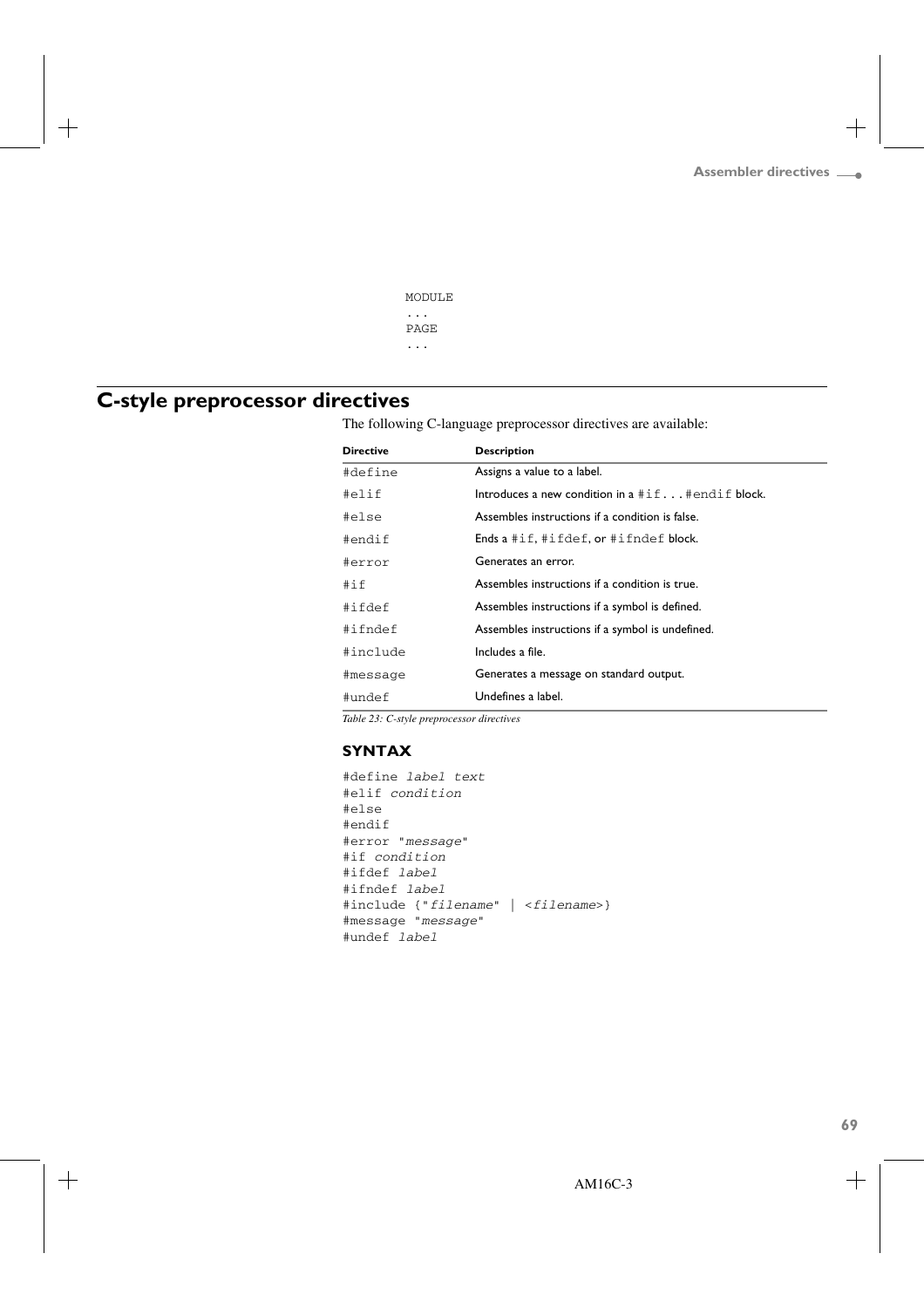#### **PARAMETERS**

| condition | One of the following:                       |                                                                                                                        |  |  |  |
|-----------|---------------------------------------------|------------------------------------------------------------------------------------------------------------------------|--|--|--|
|           | An absolute expression                      | The expression must not<br>contain forward or external<br>references, and any non-zero<br>value is considered as true. |  |  |  |
|           | string1=string                              | The condition is true if<br>$string1$ and $string2$ have<br>the same length and contents.                              |  |  |  |
|           | string1<>string2                            | The condition is true if<br>$string1$ and $string2$ have<br>different length or contents.                              |  |  |  |
| filename  | Name of file to be included.                |                                                                                                                        |  |  |  |
| label     | Symbol to be defined, undefined, or tested. |                                                                                                                        |  |  |  |
| message   | Text to be displayed.                       |                                                                                                                        |  |  |  |
| text      | Value to be assigned.                       |                                                                                                                        |  |  |  |

#### **DESCRIPTION**

#### <span id="page-81-1"></span>**Defining and undefining labels**

Use #define to define a temporary label.

#define *label value* is similar to: *label* SET *value* Use #undef to undefine a label; the effect is as if it had not been defined.

#### <span id="page-81-0"></span>**Conditional directives**

Use the #if...#else...#endif directives to control the assembly process at assembly time. If the condition following the #if directive is not true, the subsequent instructions will not generate any code (i.e. it will not be assembled or syntax checked) until a #endif or #else directive is found.

All assembler directives (except for END) and file inclusion may be disabled by the conditional directives. Each #if directive must be terminated by a #endif directive. The #else directive is optional and, if used, it must be inside a #if...#endif block.

#if...#endif and #if...#else...#endif blocks may be nested to any level.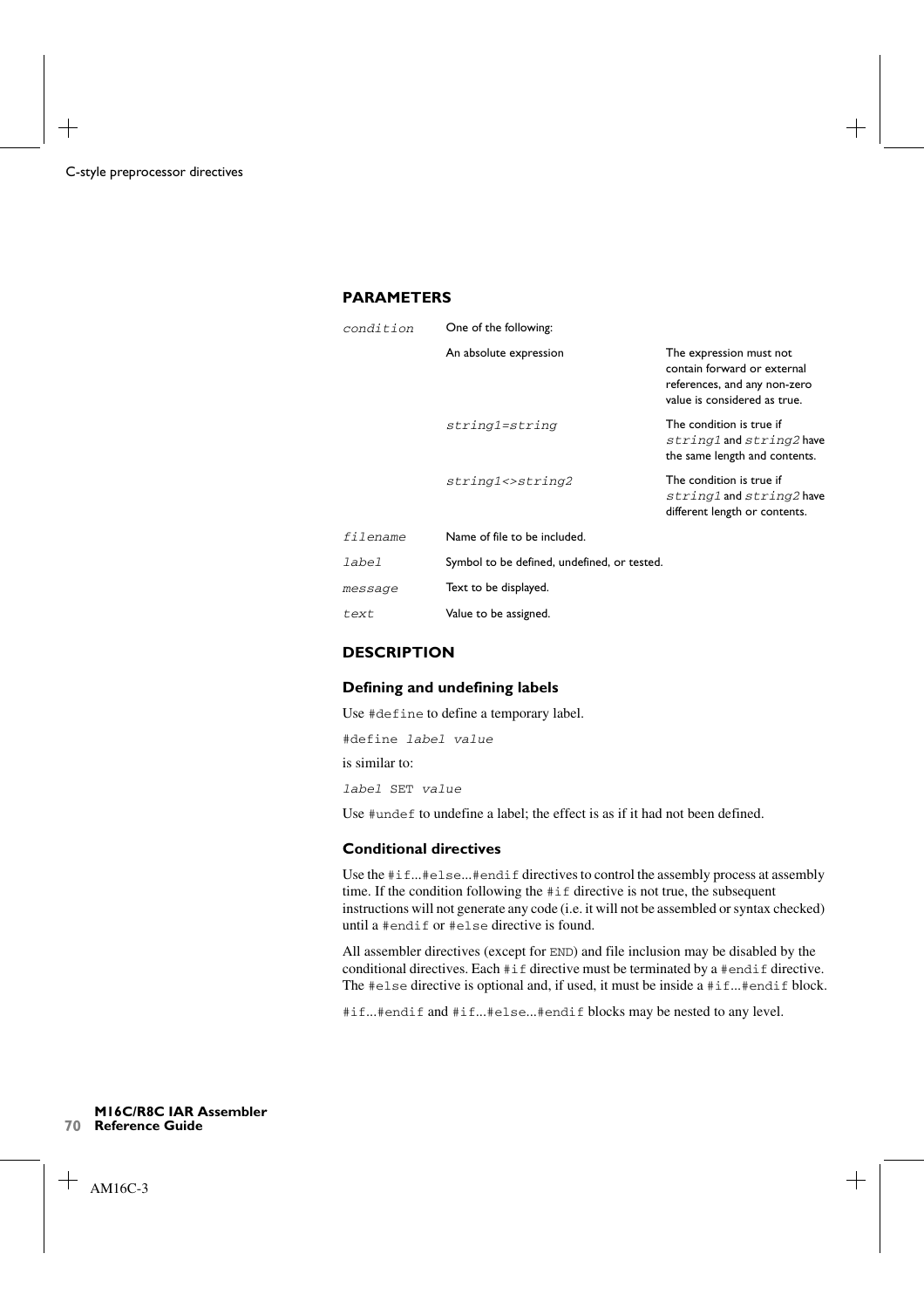Use #ifdef to assemble instructions up to the next #else or #endif directive only if a symbol is defined.

Use  $\#$ i fndef to assemble instructions up to the next  $\#$ else or  $\#$ endif directive only if a symbol is undefined.

#### <span id="page-82-0"></span>**Including source files**

Use #include to insert the contents of a file into the source file at a specified point.

#include "*filename"* searches the following directories in the specified order:

- 1 The source file directory.
- 2 The directories specified by the -I option, or options.
- 3 The current directory.

#include <*filename*> searches the following directories in the specified order:

- 1 The directories specified by the -I option, or options.
- 2 The current directory.

#### <span id="page-82-2"></span>**Displaying errors**

Use #error to force the assembler to generate an error, such as in a user-defined test.

#### <span id="page-82-1"></span>**Defining comments**

Use  $\ell^*$  ...  $\ell$  to comment sections of the assembler listing.

Use  $//$  to mark the rest of the line as comment.

**Note:** It is important to avoid mixing the assembler language with the C-style preprocessor directives. Conceptually, they are different languages and mixing them may lead to unexpected behavior since an assembler directive is not necessarily accepted as a part of the C language.

The following example illustrates some problems that may occur when assembler comments are used in the C-style preprocessor:

```
#define five 5 ; comment
MOV.W five+addr,R0
; Syntax error!
; Expands to "MOV.W 5 ; comment+addr,R0"
MOV.W R1,five+addr
; Incorrect code!
; Expands to "MOV.W R1,5 ; comment+addr"
```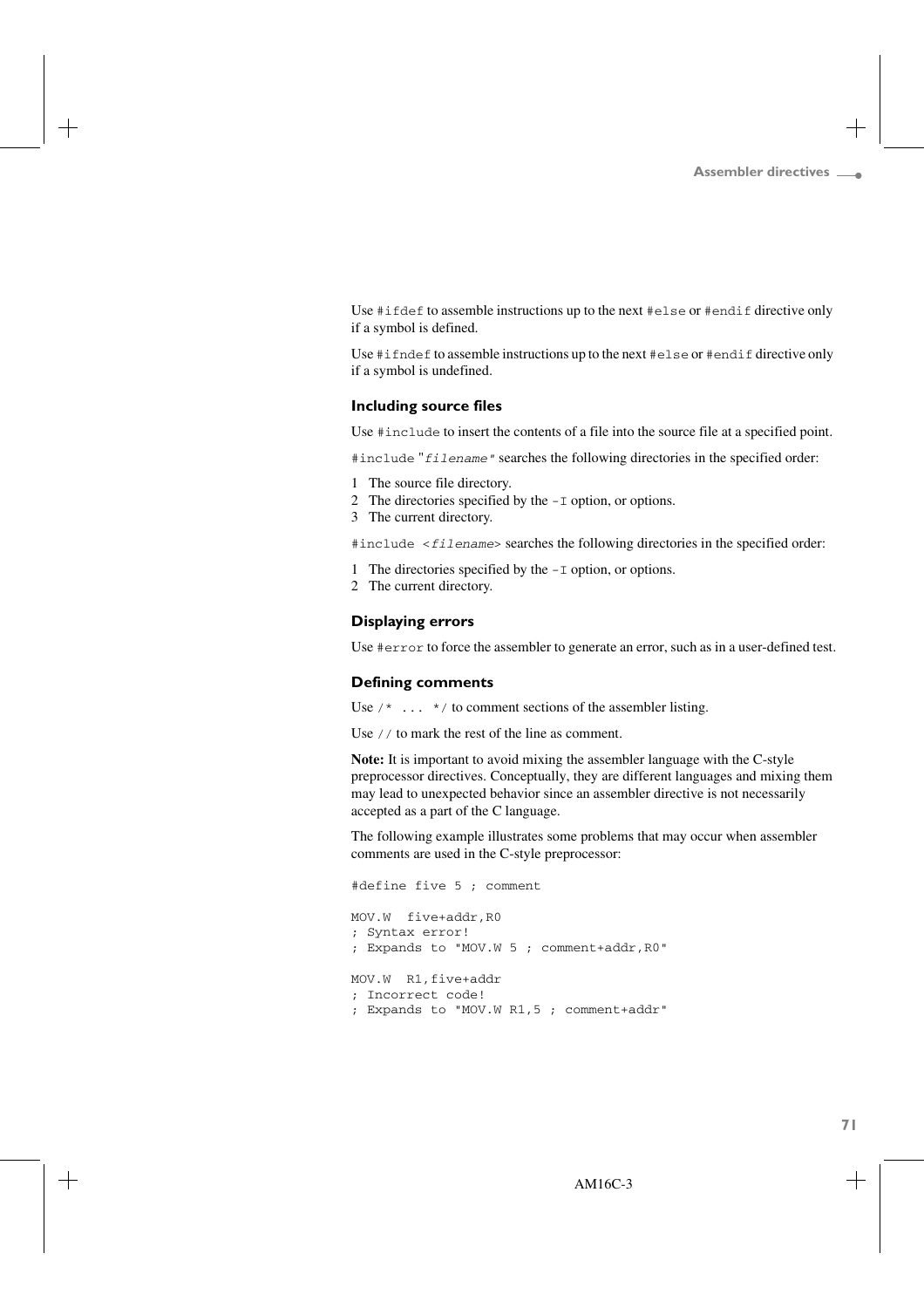#### **EXAMPLES**

#### **Using conditional directives**

The following example defines a label adjust, and then uses the conditional directive #ifdef to use the value if it is defined. If it is not defined, #error displays an error. Finally the label adjust is undefined:

```
 NAME ifedf
        EXTERN input,output
#define adjust 10
main MOV.W input,A0
        MOV.W [A0],R0
#ifdef adjust
        ADD.W adjust,R0
#else
#error "'adjust' not defined"
#endif
#undef adjust
        MOV.W [A0],R0
        RTS
        END
```
#### **Including a source file**

The following example uses #include to include a file defining macros into the source file. For example, the following macros could be defined in macros.s34:

```
xch MACRO a,b
       PUSH.W a
       MOV.W b,a
       POP.W b
       ENDM
```
The macro definitions can then be included, using #include, as in the following example:

```
 NAME include
        EXTERN result1, result2
; standard macro definitions
#include "macros.s34"
```
; program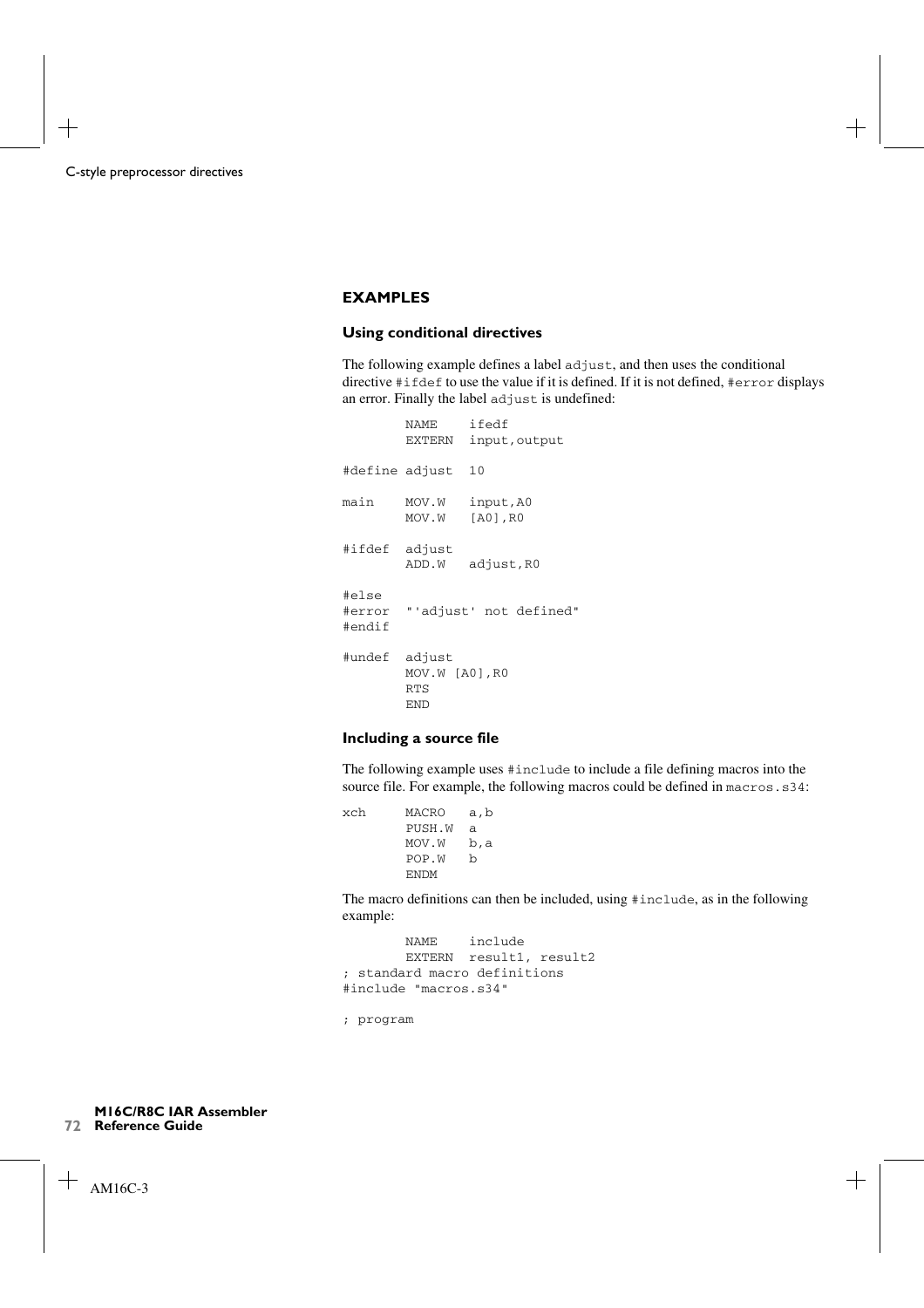| main | xch        | result1, result2 |  |
|------|------------|------------------|--|
|      | <b>RTS</b> |                  |  |
|      | END.       | main             |  |

### **Data definition or allocation directives**

<span id="page-84-6"></span>These directives define temporary values or reserve memory. The column *Alias* in the following table shows the Renesas directive that corresponds to the IAR Systems directive:

<span id="page-84-19"></span><span id="page-84-18"></span><span id="page-84-17"></span><span id="page-84-12"></span><span id="page-84-11"></span><span id="page-84-10"></span><span id="page-84-9"></span><span id="page-84-8"></span><span id="page-84-7"></span><span id="page-84-5"></span><span id="page-84-2"></span><span id="page-84-0"></span>

| <b>Directive</b> | Alias       | <b>Description</b>                                              | <b>Expression restrictions</b> |
|------------------|-------------|-----------------------------------------------------------------|--------------------------------|
| DC <sub>8</sub>  | <b>BYTE</b> | Generates 8-bit constants, including<br>strings.                |                                |
| DC16             | WORD        | Generates 16-bit constants.                                     |                                |
| DC24             | <b>ADDR</b> | Generates 24-bit constants.                                     |                                |
| DC32             | LWORD       | Generates 32-bit constants.                                     |                                |
| DF32             | FLOAT       | Generates 32-bit floating-point<br>constants.                   |                                |
| DS8              | <b>BLKB</b> | Allocates space for 8-bit data objects. No external references  | Absolute                       |
| DS16             | <b>BLKW</b> | Allocates space for 16-bit data objects. No external references | Absolute                       |
| DS24             | <b>BLKA</b> | Allocates space for 24-bit data objects. No external references | Absolute                       |
| DS32             | BLKL, BLKF  | Allocates space for 32-bit data objects. No external references | Absolute                       |
| DS64             | <b>BLKD</b> | Allocates space for 64-bit data objects. No external references | Absolute                       |

<span id="page-84-16"></span><span id="page-84-15"></span><span id="page-84-14"></span><span id="page-84-13"></span><span id="page-84-4"></span><span id="page-84-3"></span><span id="page-84-1"></span>*Table 24: Data definition or allocation directives* 

#### **SYNTAX**

BLKA *expr* [,*expr*] ... BLKB *expr* [,*expr*] ... BLKD *expr* [,*expr*] ... BLKF *expr* [,*expr*] ... BLKL *expr* [,*expr*] ... BLKW *expr* [,*expr*] ... DC8 *expr* [,*expr*] ... DC16 *expr* [,*expr*] ... DC24 *expr* [,*expr*] ... DC32 *expr* [,*expr*] ...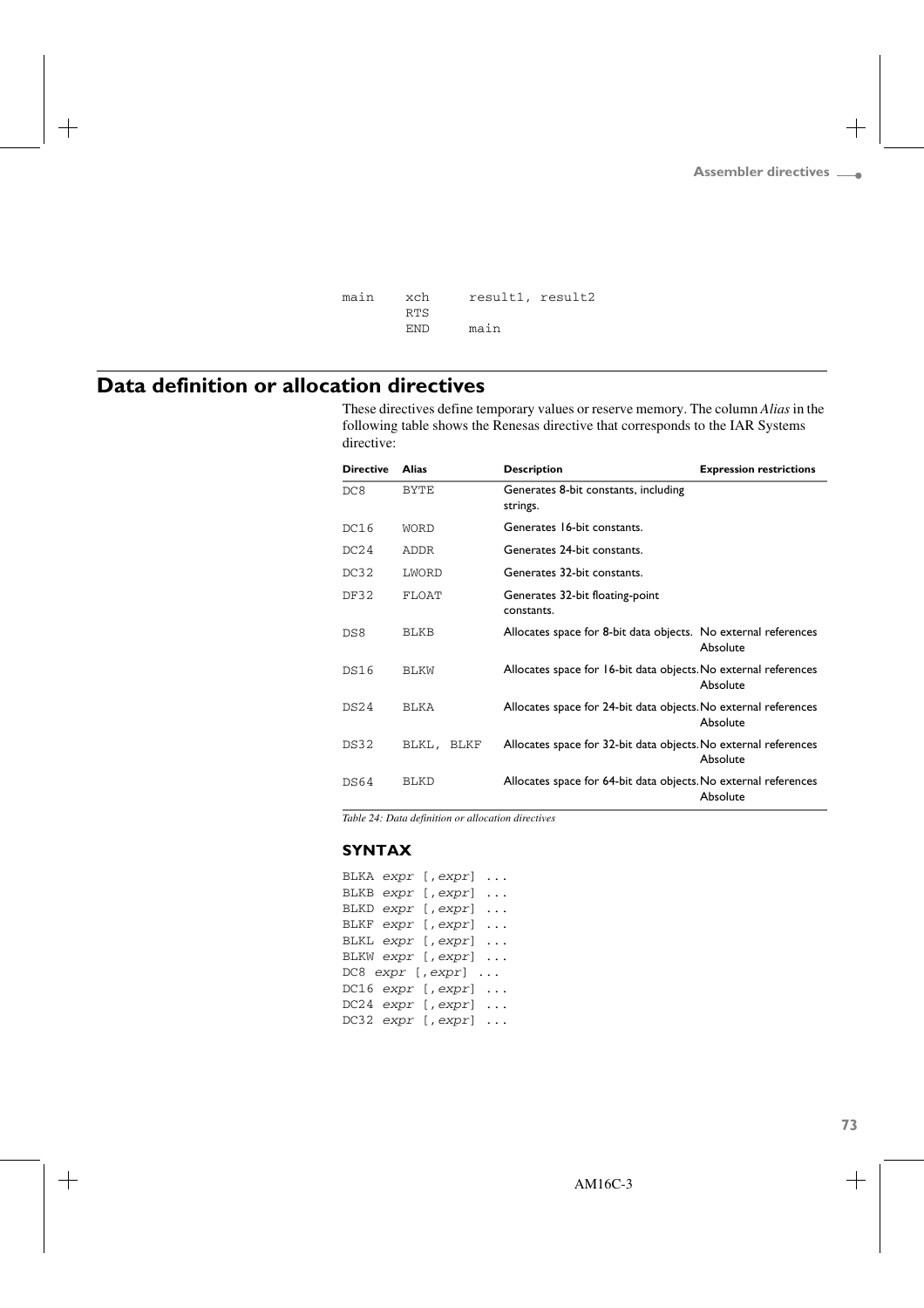```
DF32 expr [,expr] ...
DS8 expr [,expr] ...
DS16 expr [,expr] ...
DS24 expr [,expr] ...
DS32 expr [,expr] ...
DS64 expr [,expr] ...
```
#### **PARAMETERS**

- *expr* A valid absolute, relocatable, or external expression, or an ASCII string. ASCII strings will be zero filled to a multiple of the data size implied by the directive. Double-quoted strings will be zero-terminated.
- *value* A valid absolute expression or a floating-point constant.

#### **DESCRIPTIONS**

Use the data definition and allocation directives according to the following table; it shows which directives reserve and initialize memory space or reserve uninitialized memory space, and their size.

| <b>Size</b>     | Reserve and initialize memory | <b>Reserve unitialized memory</b> |
|-----------------|-------------------------------|-----------------------------------|
| 8-bit integers  | DC8, BYTE                     | DS8, BLKB                         |
| 16-bit integers | DC16, WORD                    | DS16, BLKW                        |
| 24-bit integers | DC24, ADDR                    | DS24, BLKA                        |
| 32-bit integers | DC32, LWORD                   | DS32, BLKL                        |
| 32-bit floats   | DF32, FLOAT                   | DS32, BLKF                        |
| 64-bit floats   |                               | DS64, BLKD                        |

*Table 25: Using data definition or allocation directives* 

#### **EXAMPLES**

#### **Generating lookup table**

The following example generates a lookup table of addresses to routines:

| table<br>addsubr ADD.W | NAME.<br><b>WORD</b><br><b>RTS</b> | table<br>addsubr, subsubr, clrsubr<br>R0, R1 |
|------------------------|------------------------------------|----------------------------------------------|
| subsubr SUB.W          | RTS.                               | R0, R1                                       |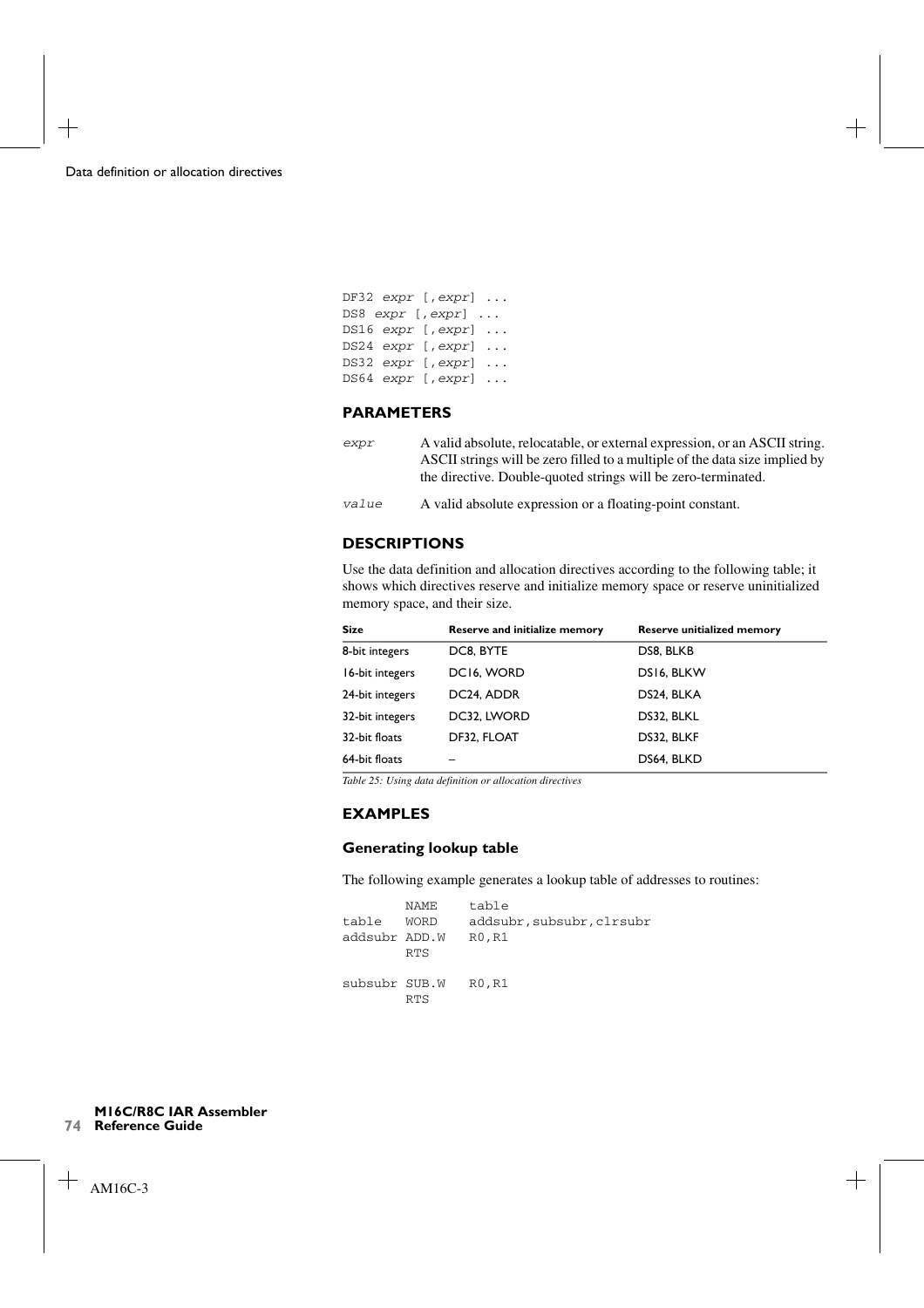clrsubr MOV.W #0,R0 RTS END

#### **Defining strings**

To define a string:

mymsg DC8 'Please enter your name'

To define a string which includes a trailing zero:

myCstr DC8 "This is a string."

To include a single quote in a string, enter it twice; for example:

errmsg DC8 'Don''t understand!'

#### **Reserving space**

To reserve space for 0xA bytes:

<span id="page-86-0"></span>table DS8 0xA

### **Assembler control directives**

These directives provide control over the operation of the assembler.

<span id="page-86-6"></span><span id="page-86-5"></span><span id="page-86-4"></span>

| <b>Directive</b> | <b>Description</b>                       |
|------------------|------------------------------------------|
| \$               | Includes a file.                         |
| /*comment*/      | C-style comment delimiter.               |
|                  | C <sup>++</sup> style comment delimiter. |
| CASEOFF          | Disables case sensitivity.               |
| CASEON           | Enables case sensitivity.                |
| <b>RADIX</b>     | Sets the default base.                   |

<span id="page-86-3"></span><span id="page-86-2"></span><span id="page-86-1"></span>*Table 26: Assembler control directives* 

#### **SYNTAX**

\$*filename* /\**comment*\*/ //*comment* CASEOFF CASEON RADIX *expr*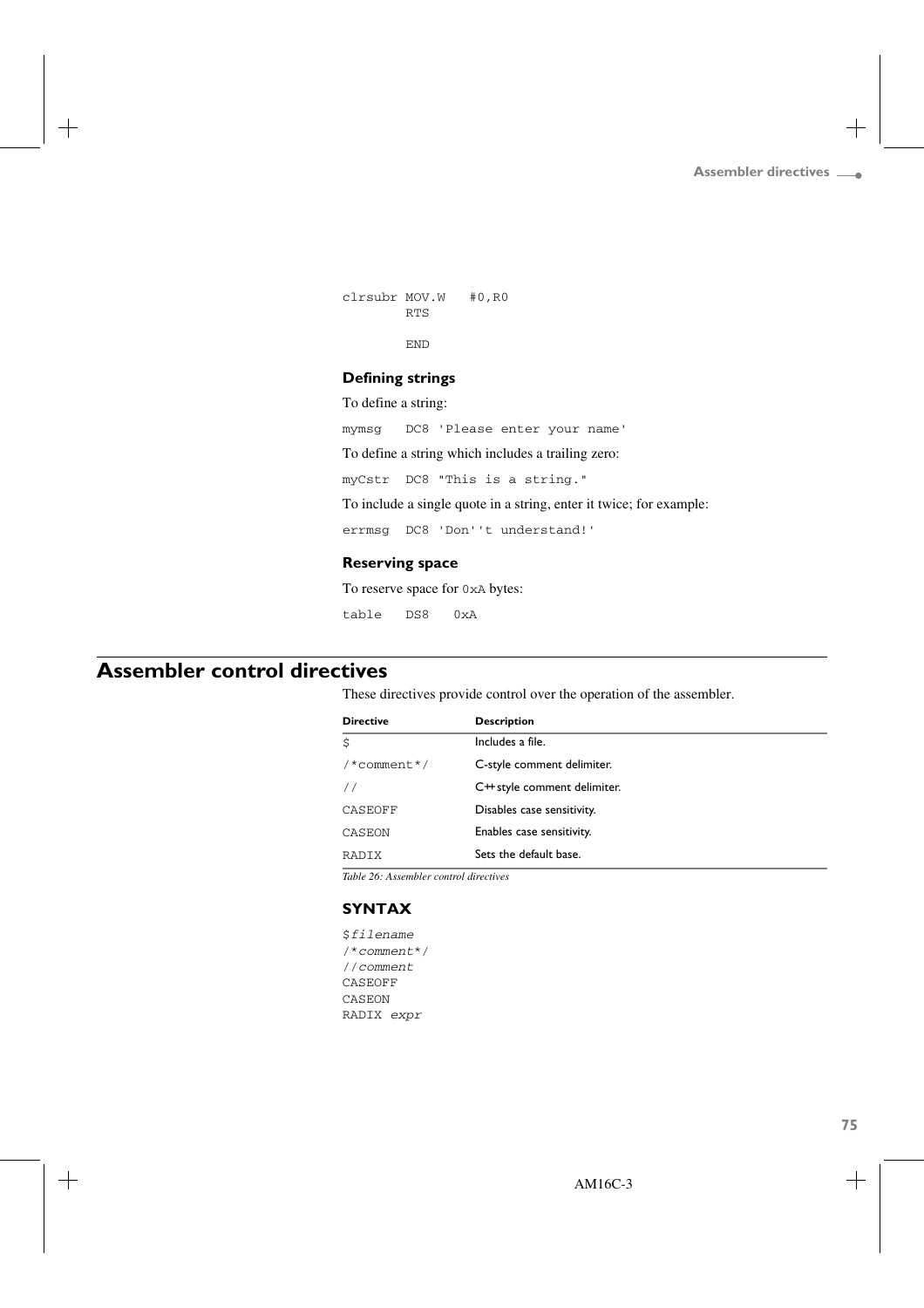#### **PARAMETERS**

| comment  | Comment ignored by the assembler.                                                        |
|----------|------------------------------------------------------------------------------------------|
| expr     | Default base; default 10 (decimal).                                                      |
| filename | Name of file to be included. The S character must be the first<br>character on the line. |

#### **DESCRIPTION**

Use  $\ddot{\text{s}}$  to insert the contents of a file into the source file at a specified point.

Use  $/ * \dots * /$  to comment sections of the assembler listing.

Use  $\frac{1}{2}$  to mark the rest of the line as comment.

Use RADIX to set the default base for use in conversion of constants from ASCII source to the internal binary format.

#### <span id="page-87-1"></span>**Controlling case sensitivity**

Use CASEON or CASEOFF to turn on or off case sensitivity for user-defined symbols. By default case sensitivity is off.

When CASEOFF is active all symbols are stored in upper case, and all symbols used by XLINK should be written in upper case in the XLINK definition file.

#### **EXAMPLES**

#### <span id="page-87-0"></span>**Including a source file**

The following example uses  $\hat{S}$  to include a file defining macros into the source file. For example, the following macros could be defined in mymacros.s34:

xch MACRO a,b PUSH.B a MOV.B a,b POP.B b ENDM

The macro definitions can be included with a  $\beta$  directive, as in:

 NAME include ; standard macro definitions \$mymacros.s34

; program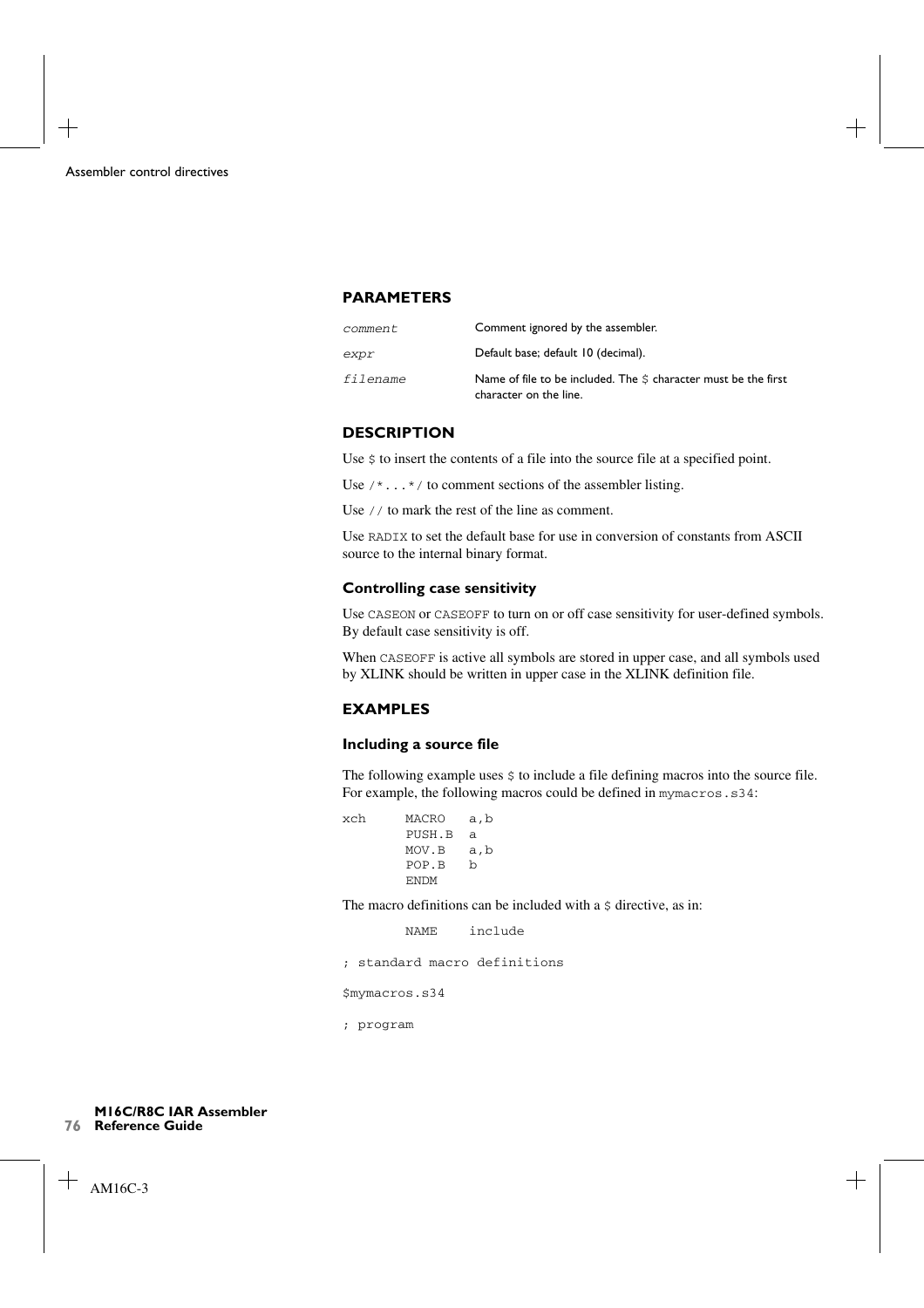EXTERN var1, var2 main xch var1,var2 RTS END main

#### <span id="page-88-0"></span>**Defining comments**

The following example shows how  $/ * ... * /$  can be used for a multi-line comment:

```
/*
Program to read serial input.
Version 3: 19.12.02
Author: mjp
*/
```
#### **Changing the base**

To set the default base to 16:

 RADIX D'16 MOV 12,A

The immediate argument will then be interpreted as  $H'12$ .

To change the base from 16 to 10, *expr* must be written in hexadecimal format, for example:

RADIX 0x0A

#### **Controlling case sensitivity**

When CASEOFF is set, label and LABEL are identical in the following example:

| label | NOP  | ; Stored as "LABEL" |
|-------|------|---------------------|
|       | TMP. | T.ARET.             |

The following will generate a duplicate label error:

 CASEOFF label NOP LABEL NOP ; Error, "LABEL" already defined

```
 END
```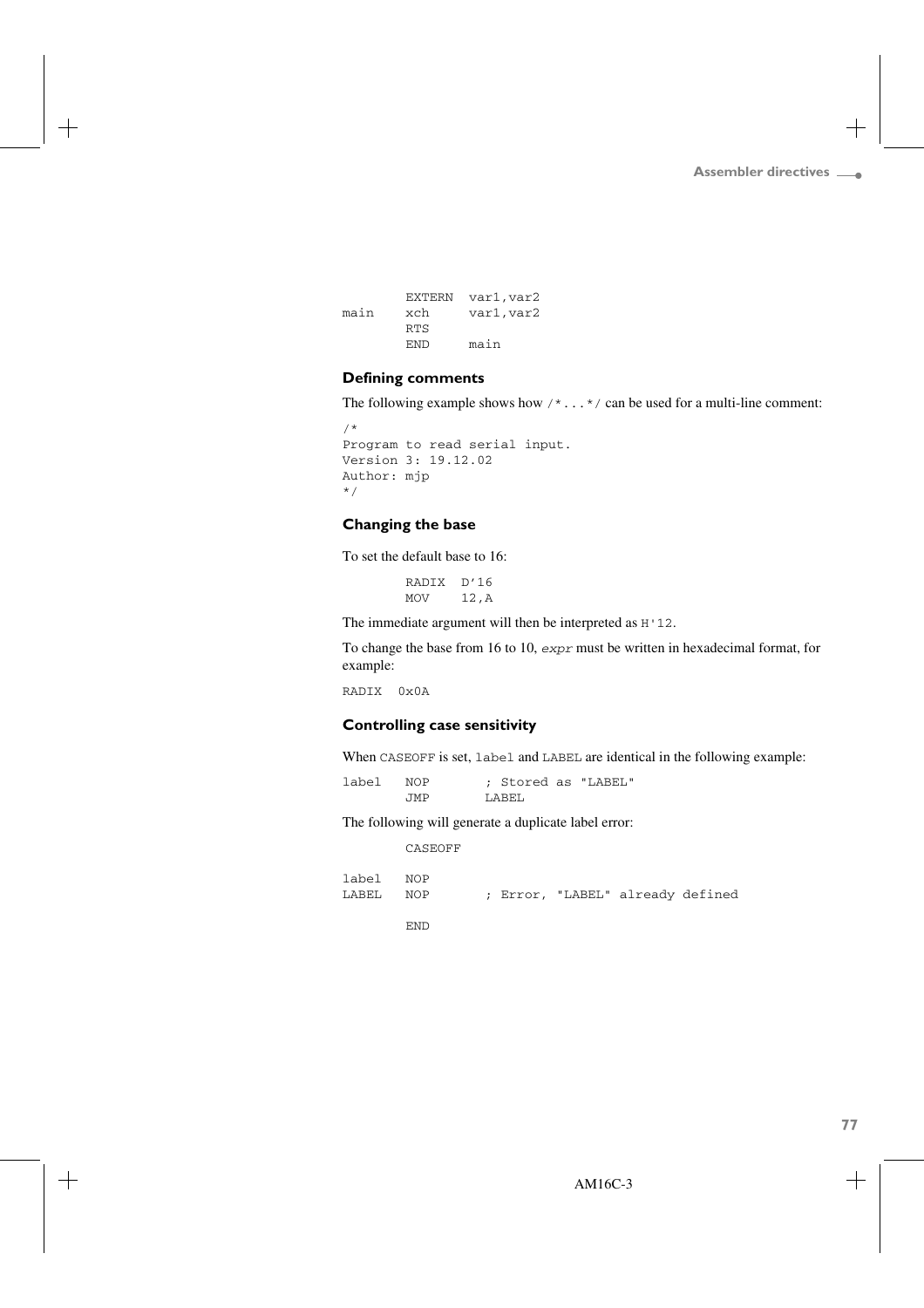### **Call frame information directives**

<span id="page-89-1"></span><span id="page-89-0"></span>These directives allow backtrace information to be defined.

| <b>Directive</b>       | <b>Description</b>                                        |
|------------------------|-----------------------------------------------------------|
| CFI BASEADDRESS        | Declares a base address CFA (Canonical Frame Address).    |
| CFI BLOCK              | Starts a data block.                                      |
| CFI CODEALIGN          | Declares code alignment.                                  |
| CFI COMMON             | Starts or extends a common block.                         |
| CFI CONDITIONAL        | Declares data block to be a conditional thread.           |
| CFI DATAALIGN          | Declares data alignment.                                  |
| CFI ENDBLOCK           | Ends a data block.                                        |
| CFI ENDCOMMON          | Ends a common block.                                      |
| CFI ENDNAMES           | Ends a names block.                                       |
| CFI FRAMECELL          | Creates a reference into the caller's frame.              |
| CFI FUNCTION           | Declares a function associated with data block.           |
| CFI INVALID            | Starts range of invalid backtrace information.            |
| CFI NAMES              | Starts a names block.                                     |
| CFI NOFUNCTION         | Declares data block to not be associated with a function. |
| CFI PICKER             | Declares data block to be a picker thread.                |
| CFI REMEMBERSTATE      | Remembers the backtrace information state.                |
| CFI RESOURCE           | Declares a resource.                                      |
| CFI RESOURCEPARTS      | Declares a composite resource.                            |
| CFI RESTORESTATE       | Restores the saved backtrace information state.           |
| CFI RETURNADDRESS      | Declares a return address column.                         |
| CFI STACKFRAME         | Declares a stack frame CFA.                               |
| CFI STATICOVERLAYFRAME | Declares a static overlay frame CFA.                      |
| CFI VALID              | Ends range of invalid backtrace information.              |
| CFI VIRTUALRESOURCE    | Declares a virtual resource.                              |
| CFI cfa                | Declares the value of a CFA.                              |
| CFI resource           | Declares the value of a resource.                         |

*Table 27: Call frame information directives*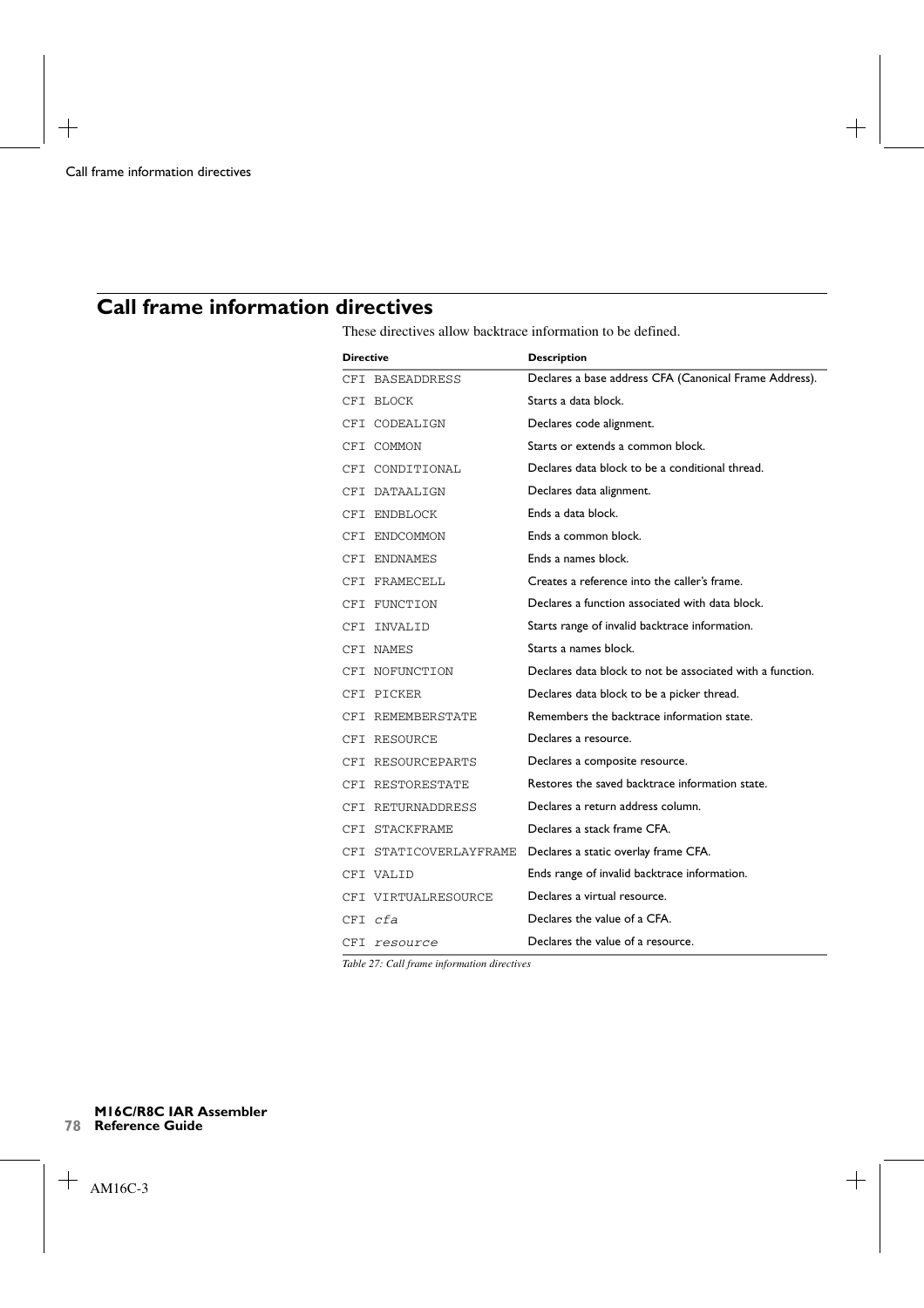#### **SYNTAX**

The syntax definitions below show the syntax of each directive. The directives are grouped according to usage.

#### **Names block directives**

CFI NAMES *name* CFI ENDNAMES *name* CFI RESOURCE *resource* : *bits* [, *resource* : *bits*] … CFI VIRTUALRESOURCE *resource* : *bits* [, *resource* : *bits*] … CFI RESOURCEPARTS *resource part, part* [, *part*] … CFI STACKFRAME *cfa resource type* [, *cfa resource type*] … CFI STATICOVERLAYFRAME *cfa segment* [, *cfa segment*] … CFI BASEADDRESS *cfa type* [, *cfa type*] …

#### **Extended names block directives**

```
CFI NAMES name EXTENDS namesblock
CFI ENDNAMES name
CFI FRAMECELL cell cfa (offset): size [, cell cfa (offset): 
size] …
```
#### <span id="page-90-0"></span>**Common block directives**

```
CFI COMMON name USING namesblock
CFI ENDCOMMON name
CFI CODEALIGN align
CFI DATAALIGN align
CFI RETURNADDRESS column type
CFI cfa { NOTUSED | USED }
CFI cfa { column | column + constant | column - constant }
CFI cfa cfiexpr
CFI resource { UNDEFINED | SAMEVALUE | CONCAT }
CFI resource { column | cfa | FRAME(cfa, bytes) }
CFI resource cfiexpr
```
#### **Extended common block directives**

CFI COMMON *name* EXTENDS *commonblock* USING *namesblock* CFI ENDCOMMON *name*

#### <span id="page-90-1"></span>**Data block directives**

- CFI BLOCK *name* USING *commonblock*
- CFI ENDBLOCK *name*
- CFI { NOFUNCTION | FUNCTION *label* }
- CFI { INVALID | VALID }
- CFI { REMEMBERSTATE | RESTORESTATE }
- CFI PICKER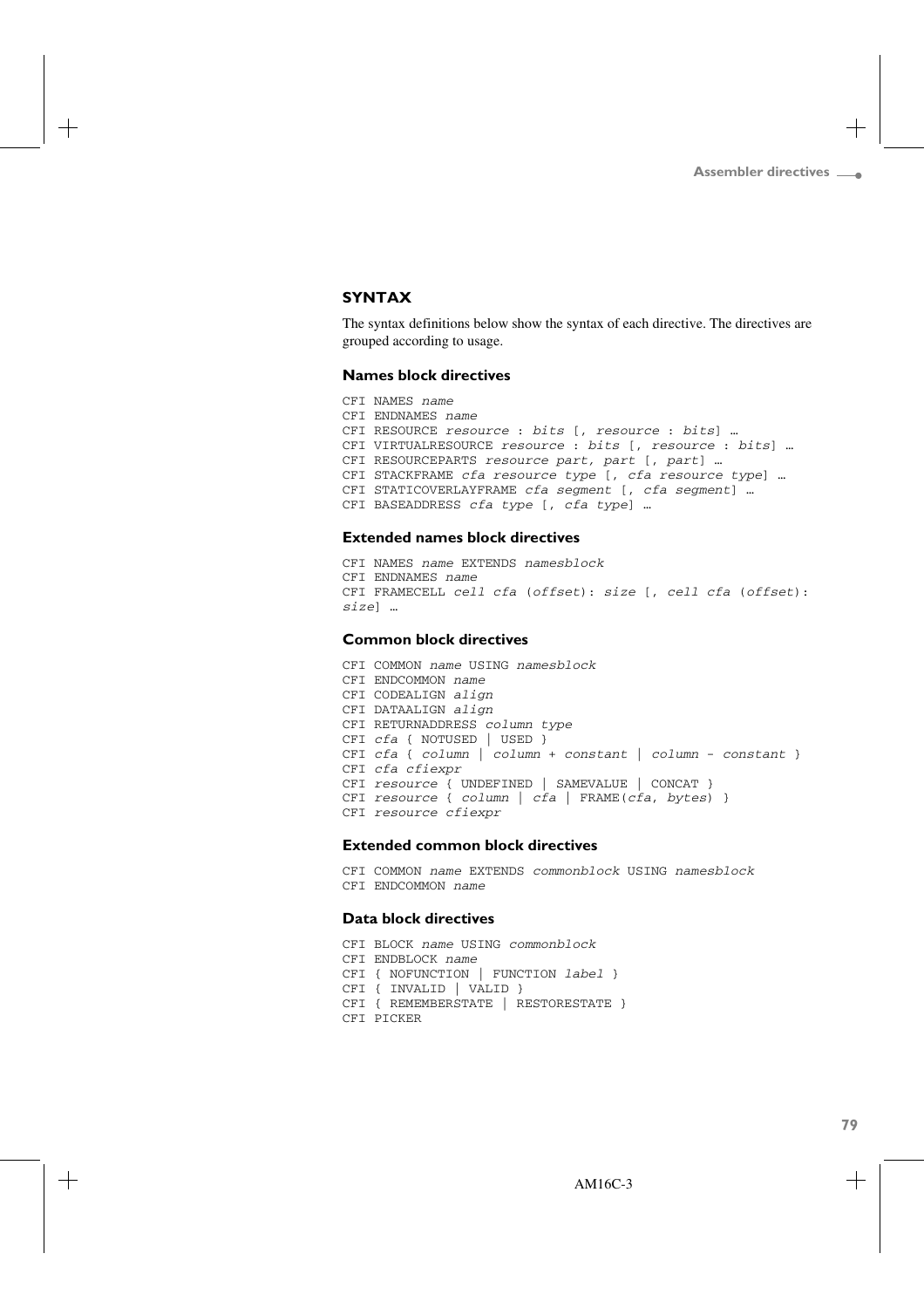```
CFI CONDITIONAL label [, label] …
CFI cfa { column | column + constant | column - constant }
CFI cfa cfiexpr
CFI resource { UNDEFINED | SAMEVALUE | CONCAT }
CFI resource { column | cfa | FRAME(cfa, bytes) }
CFI resource cfiexpr
```
#### **PARAMETERS**

| align       | The power of two to which the address should be aligned. The<br>allowed range for align is $0$ to $31$ . As an example, the value 1 results<br>in alignment on even addresses since $21$ equals 2. The default align<br>value is 0, for both CODE and DATA segments. |
|-------------|----------------------------------------------------------------------------------------------------------------------------------------------------------------------------------------------------------------------------------------------------------------------|
| bits        | The size of the resource in bits.                                                                                                                                                                                                                                    |
| bytes       | The size of the CFA in bytes. A constant value or an assembler<br>expression that can be evaluated to a constant value.                                                                                                                                              |
| cell        | The name of a frame cell.                                                                                                                                                                                                                                            |
| cfa         | The name of a CFA (canonical frame address).                                                                                                                                                                                                                         |
| cfiexpr     | A CFI expression (see <i>CFI expressions</i> , page 84).                                                                                                                                                                                                             |
| column      | A CFA name, a return address, or the name of a previously declared<br>resource.                                                                                                                                                                                      |
| commonblock | The name of a previously defined common block.                                                                                                                                                                                                                       |
| constant    | A constant value or an assembler expression that can be evaluated<br>to a constant value.                                                                                                                                                                            |
| label       | A function label.                                                                                                                                                                                                                                                    |
| name        | The name of the block.                                                                                                                                                                                                                                               |
| namesblock  | The name of a previously defined names block.                                                                                                                                                                                                                        |
| offset      | The offset relative the CFA. An integer with an optional sign.                                                                                                                                                                                                       |
| part        | A part of a composite resource.                                                                                                                                                                                                                                      |
| resource    | The name of a resource.                                                                                                                                                                                                                                              |
| segment     | The name of the segment.                                                                                                                                                                                                                                             |
| size        | The size of the frame cell in bytes.                                                                                                                                                                                                                                 |
| type        | The memory type, such as CODE, CONST or DATA. In addition, any<br>of the memory types supported by the IAR XLINK Linker.                                                                                                                                             |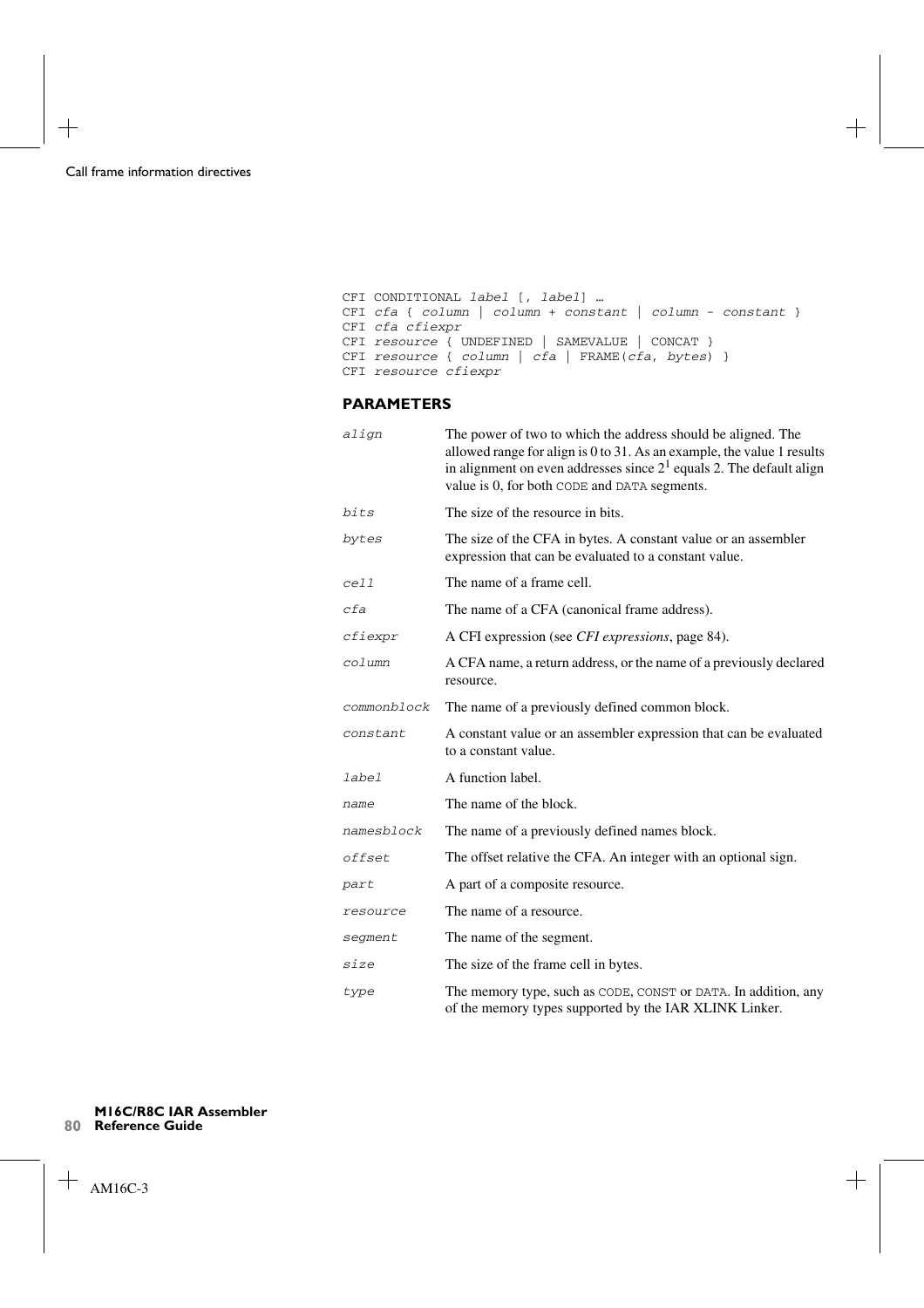#### **DESCRIPTIONS**

The Call Frame Information directives (CFI directives) are an extension to the debugging format of the IAR C-SPY Debugger. The CFI directives are used to define the *backtrace information* for the instructions in a program. The compiler normally generates this information, but for library functions and other code written purely in assembler language, backtrace information has to be added if you want to use the call frame stack in the debugger.

The backtrace information is used to keep track of the contents of *resources*, such as registers or memory cells, in the assembler code. This information is used by the IAR C-SPY Debugger to go "back" in the call stack and show the correct values of registers or other resources before entering the function. In contrast with traditional approaches, this permits the debugger to run at full speed until it reaches a breakpoint, stop at the breakpoint, and retrieve backtrace information at that point in the program. The information can then be used to compute the contents of the resources in any of the calling functions—assuming they have call frame information as well.

#### **Backtrace rows and columns**

At each location in the program where it is possible for the debugger to break execution, there is a *backtrace row*. Each backtrace row consists of a set of *columns*, where each column represents an item that should be tracked. There are three kinds of columns:

- The *resource columns* keep track of where the original value of a resource can be found.
- The canonical frame address columns (*CFA columns*) keep track of the top of the function frames.
- The *return address column* keeps track of the location of the return address.

There is always exactly one return address column and usually only one CFA column, although there may be more than one.

#### **Defining a names block**

A *names block* is used to declare the resources available for a processor. Inside the names block, all resources that can be tracked are defined.

Start and end a names block with the directives:

CFI NAMES *name* CFI ENDNAMES *name*

where *name* is the name of the block.

Only one names block can be open at a time.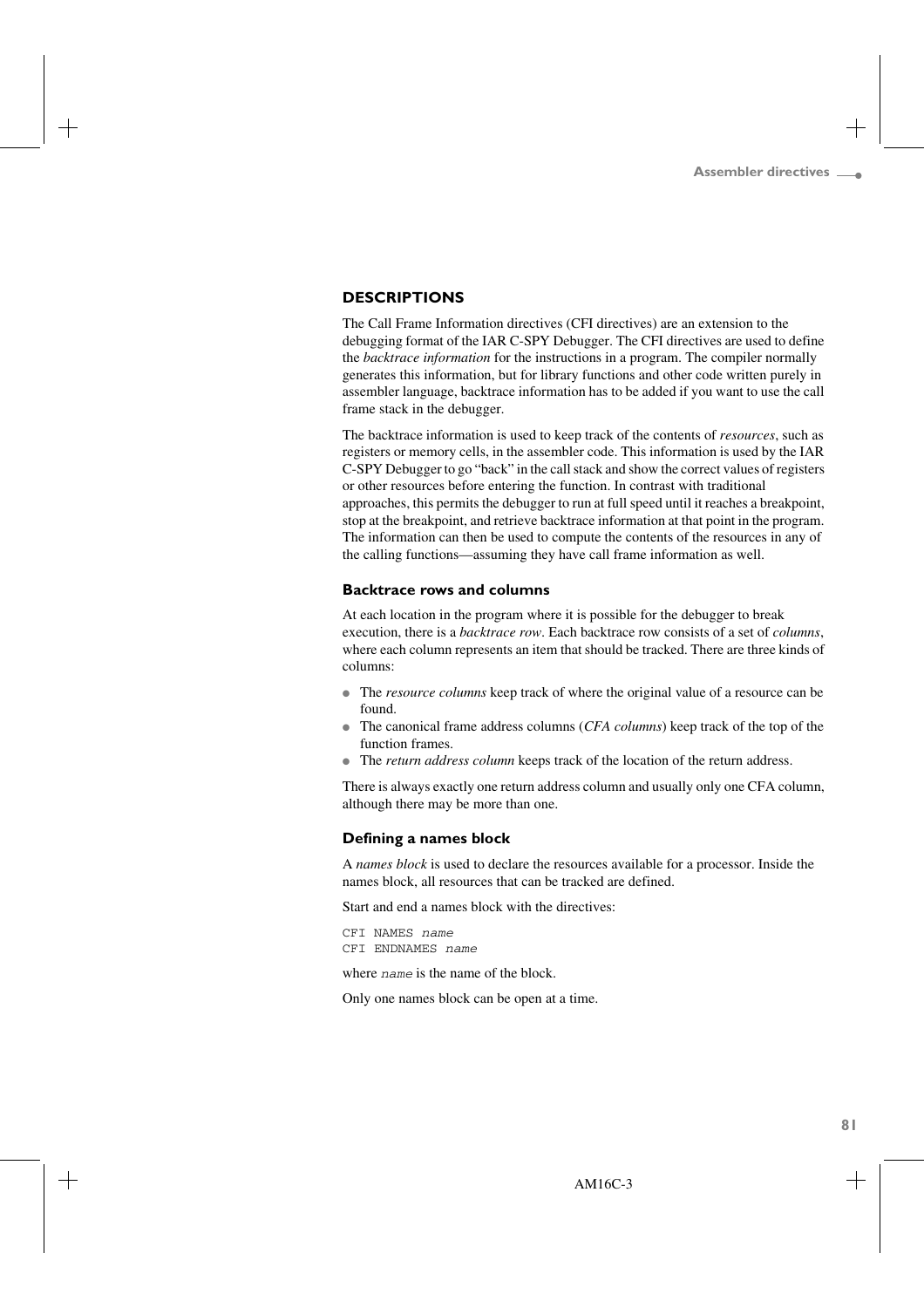Inside a names block, four different kinds of declarations may appear: a resource declaration, a stack frame declaration, a static overlay frame declaration, or a base address declaration:

● To declare a resource, use one of the directives:

```
CFI RESOURCE resource : bits
CFI VIRTUALRESOURCE resource : bits
```
The parameters are the name of the resource and the size of the resource in bits. A virtual resource is a logical concept, in contrast to a "physical" resource such as a processor register. More than one resource can be declared by separating them with commas.

A resource may also be a composite resource, made up of at least two parts. To declare a composite resource, use the directive:

CFI RESOURCEPARTS *resource part, part,* …

The parts are separated with commas. The parts must have been previously declared as resources, as described above.

● To declare a stack frame CFA, use the directive:

CFI STACKFRAME *cfa resource type*

The parameters are the name of the stack frame CFA, the name of the associated resource (such as the stack pointer), and the segment type (to get the address width). More than one stack frame CFA can be declared by separating them with commas.

When going "back" in the call stack, the value of the stack frame CFA is copied into the associated resource to get a correct value for the previous function frame.

● To declare a static overlay frame CFA, use the directive:

CFI STATICOVERLAYFRAME *cfa segment*

The parameters are the name of the CFA and the name of the segment where the static overlay for the function is located. More than one static overlay frame CFA can be declared by separating them with commas.

● To declare a base address CFA, use the directive:

CFI BASEADDRESS *cfa type*

The parameters are the name of the CFA and the segment type. More than one base address CFA can be declared by separating them with commas.

A base address CFA is used to conveniently handle a CFA. In contrast to the stack frame CFA, the base address CFA is not restored.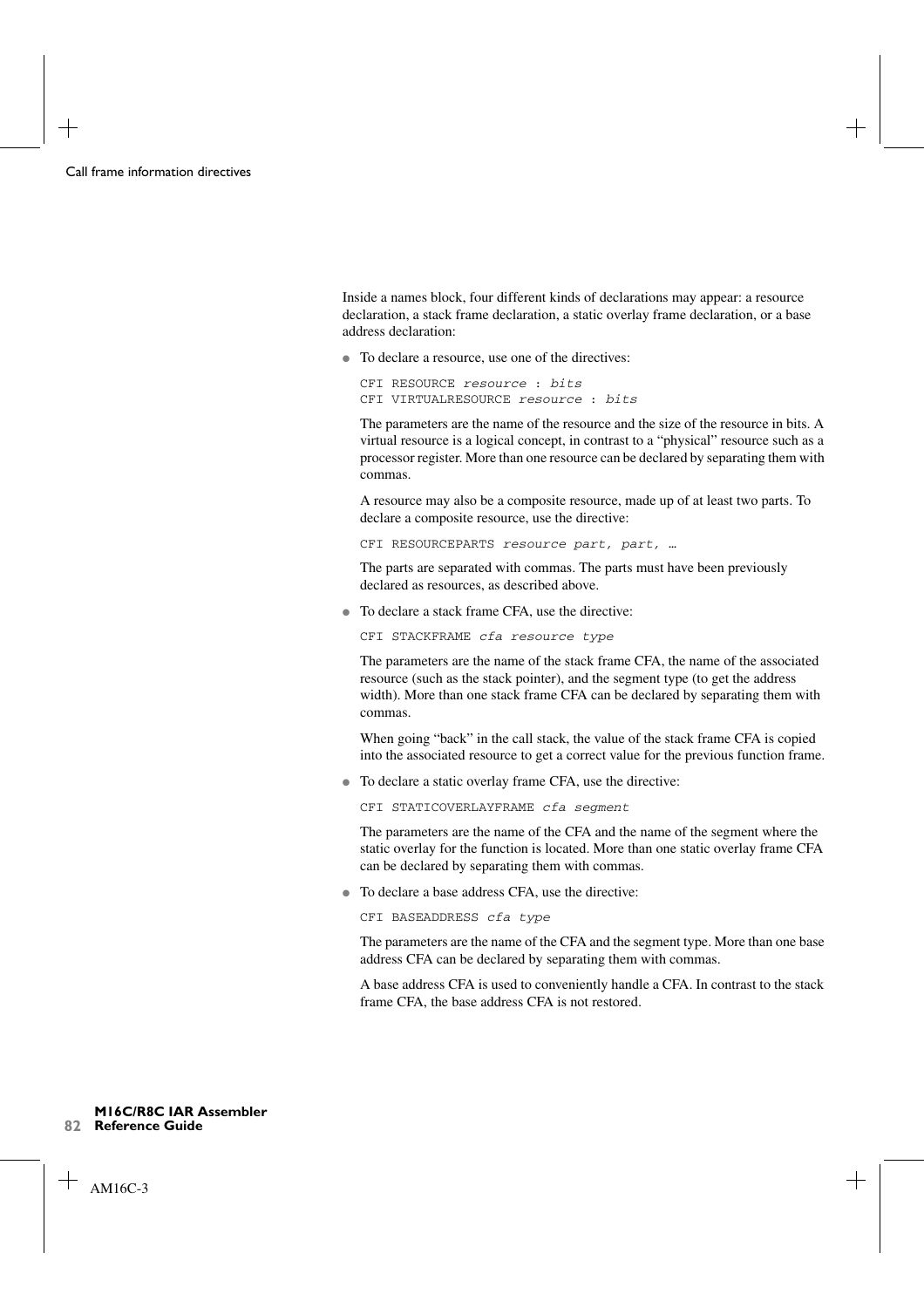#### **Extending a names block**

In some special cases you have to extend an existing names block with new resources. This occurs whenever there are routines that manipulate call frames other than their own, such as routines for handling entering and leaving C/EC++ functions; these routines manipulate the caller's frame. Extended names blocks are normally used only by compiler developers.

Extend an existing names block with the directive:

CFI NAMES *name* EXTENDS *namesblock*

where *namesblock* is the name of the existing names block and *name* is the name of the new extended block. The extended block must end with the directive:

CFI ENDNAMES *name*

#### **Defining a common block**

The *common block* is used to declare the initial contents of all tracked resources. Normally, there is one common block for each calling convention used.

Start a common block with the directive:

CFI COMMON *name* USING *namesblock*

where *name* is the name of the new block and *namesblock* is the name of a previously defined names block.

End a common block with the directive:

CFI ENDCOMMON *name*

where *name* is the name used to start the common block.

Declare the return address column with the directive:

CFI RETURNADDRESS *resource type*

where *resource* is a resource defined in *namesblock* and *type* is the segment type. You have to declare the return address column for the common block.

Declare the initial value of a CFA or a resource by using the directives listed last in *[Common block directives](#page-90-0)*, page 79.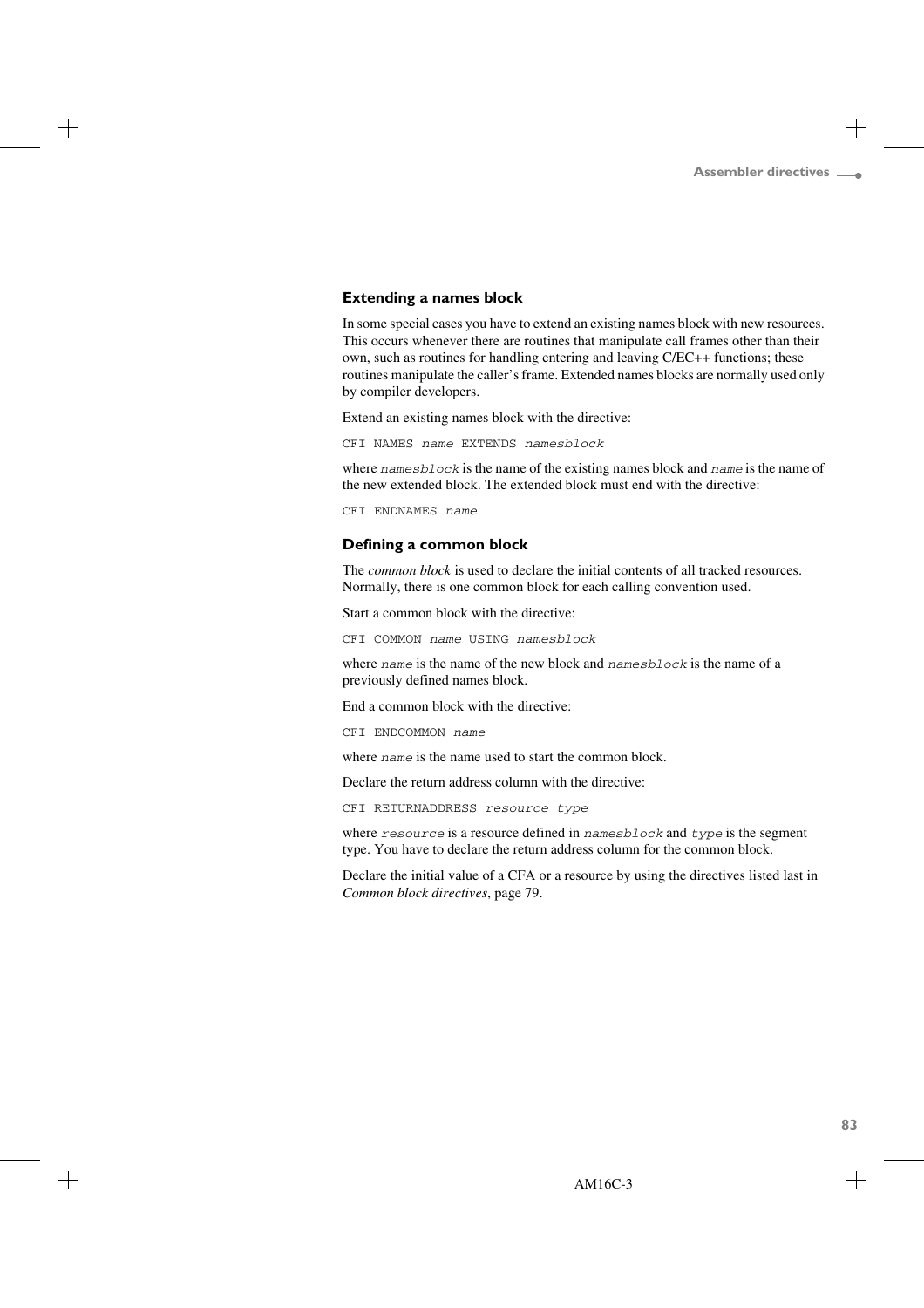#### **Extending a common block**

Since you can extend a names block with new resources, it is necessary to have a mechanism for describing the initial values of these new resources. For this reason, it is also possible to extend common blocks, effectively declaring the initial values of the extra resources while including the declarations of another common block. Similarly to extended names blocks, extended common blocks are normally only used by compiler developers.

Extend an existing common block with the directive:

CFI COMMON *name* EXTENDS *commonblock* USING *namesblock*

where *name* is the name of the new extended block, *commonblock* is the name of the existing common block, and *namesblock* is the name of a previously defined names block. The extended block must end with the directive:

CFI ENDCOMMON *name*

#### **Defining a data block**

The *data block* contains the actual tracking information for one function. The block starts when the function starts and ends when the function ends. Since any function consist of a consecutive sequence of instructions inside one segment, the data block will start and end within the same segment. For this reason, no segment control directive may appear inside a data block.

Start a data block with the directive:

CFI BLOCK *name* USING *commonblock*

where *name* is the name of the new block and *commonblock* is the name of a previously defined common block.

End a data block with the directive:

CFI ENDBLOCK *name*

where *name* is the name used to start the data block.

Inside a data block you may manipulate the values of the columns by using the directives listed last in *[Data block directives](#page-90-1)*, page 79.

#### <span id="page-95-1"></span><span id="page-95-0"></span>**CFI EXPRESSIONS**

Call Frame Information expressions (CFI expressions) are used to define how the contents of columns are changed by the execution of an instruction.

CFI expressions consist of operands and operators. Only the operators described below are allowed in a CFI expression. In most cases, they have an equivalent operator in the regular assembler expressions.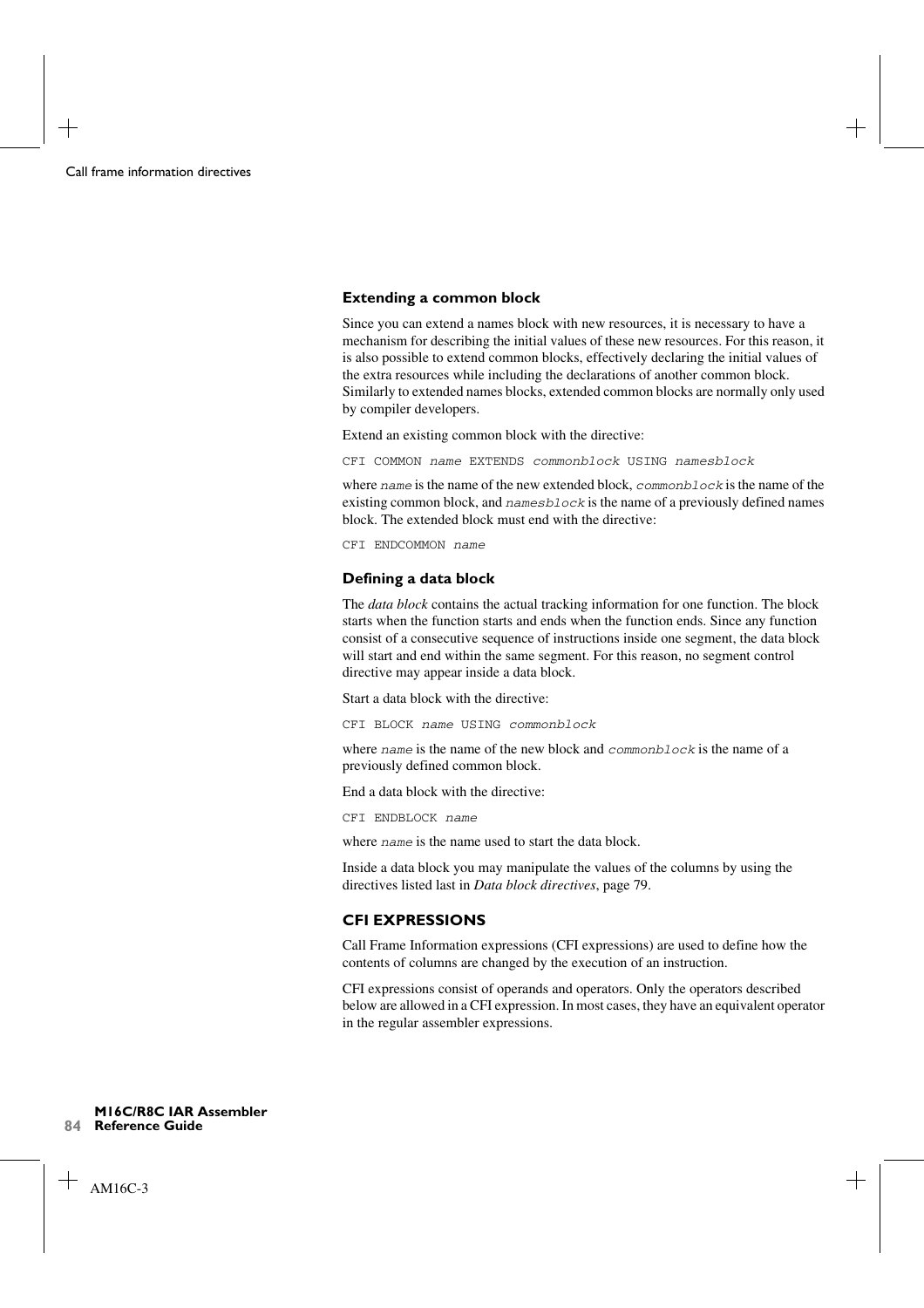In the operand descriptions, *cfiexpr* denotes one of the following:

- A CFI operator with operands
- A numeric constant
- A CFA name
- A resource name.

#### <span id="page-96-2"></span>**Unary operators**

Overall syntax: *OPERATOR*(*operand*)

<span id="page-96-3"></span>

| Operator   | Operand | <b>Description</b>                                                                                                                  |
|------------|---------|-------------------------------------------------------------------------------------------------------------------------------------|
| UMINUS     | cfiexpr | Performs arithmetic negation on a CFI expression.                                                                                   |
| NOT        | cfiexpr | Negates a logical CFI expression.                                                                                                   |
| COMPLEMENT | cfiexpr | Performs a bitwise NOT on a CFI expression.                                                                                         |
| LITERAL    | expr    | Get the value of the assembler expression. This can insert<br>the value of a regular assembler expression into a CFI<br>expression. |

<span id="page-96-9"></span>*Table 28: Unary operators in CFI expressions* 

#### **Binary operators**

Overall syntax: *OPERATOR*(*operand1,operand2*)

<span id="page-96-4"></span><span id="page-96-1"></span><span id="page-96-0"></span>

| Operator | <b>Operands</b>  | <b>Description</b>    |
|----------|------------------|-----------------------|
| ADD      | cfiexpr, cfiexpr | <b>Addition</b>       |
| SUB      | cfiexpr, cfiexpr | Subtraction           |
| MUL      | cfiexpr, cfiexpr | Multiplication        |
| DIV      | cfiexpr, cfiexpr | <b>Division</b>       |
| MOD      | cfiexpr, cfiexpr | Modulo                |
| AND      | cfiexpr, cfiexpr | <b>Bitwise AND</b>    |
| OR.      | cfiexpr, cfiexpr | <b>Bitwise OR</b>     |
| XOR      | cfiexpr, cfiexpr | <b>Bitwise XOR</b>    |
| EQ       | cfiexpr, cfiexpr | Equal                 |
| ΝE       | cfiexpr, cfiexpr | Not equal             |
| LТ       | cfiexpr, cfiexpr | Less than             |
| LE       | cfiexpr, cfiexpr | Less than or equal    |
| GТ       | cfiexpr, cfiexpr | Greater than          |
| GE       | cfiexpr, cfiexpr | Greater than or equal |

<span id="page-96-8"></span><span id="page-96-7"></span><span id="page-96-6"></span><span id="page-96-5"></span>*Table 29: Binary operators in CFI expressions*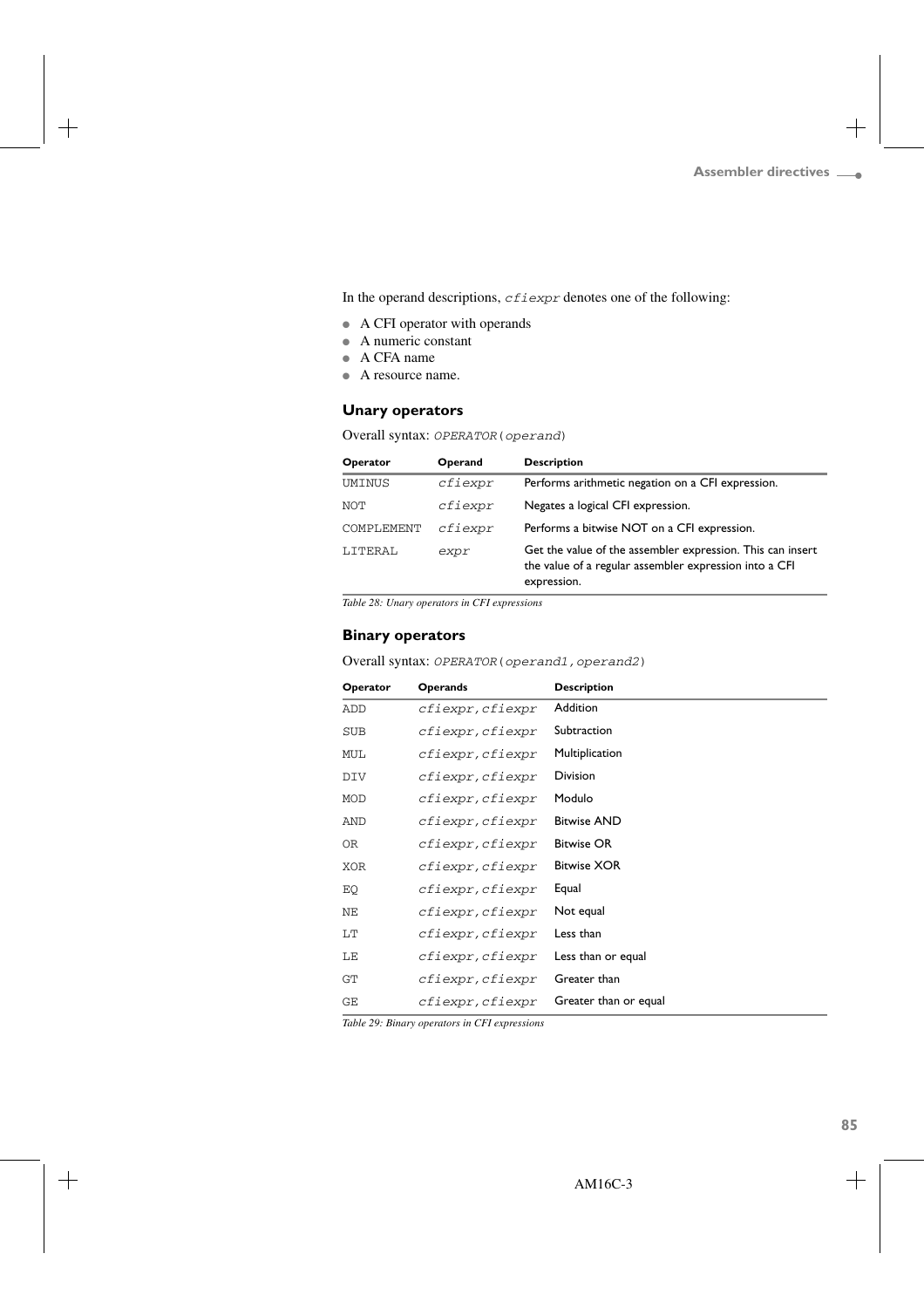| Operator | <b>Operands</b>  | <b>Description</b>                                                                                                                                                                         |
|----------|------------------|--------------------------------------------------------------------------------------------------------------------------------------------------------------------------------------------|
| LSHIFT   | cfiexpr, cfiexpr | Logical shift left of the left operand. The number of<br>bits to shift is specified by the right operand. The sign<br>bit will not be preserved when shifting.                             |
| RSHIFTL  | cfiexpr, cfiexpr | Logical shift right of the left operand. The number of<br>bits to shift is specified by the right operand. The sign<br>bit will not be preserved when shifting.                            |
| RSHIFTA  | cfiexpr, cfiexpr | Arithmetic shift right of the left operand. The number<br>of bits to shift is specified by the right operand. In<br>contrast with RSHIFTL the sign bit will be preserved<br>when shifting. |
|          |                  |                                                                                                                                                                                            |

*Table 29: Binary operators in CFI expressions (Continued)*

#### **Ternary operators**

Overall syntax: *OPERATOR*(*operand1,operand2,operand3*)

<span id="page-97-1"></span><span id="page-97-0"></span>

|              | Operator Operands      | <b>Description</b>                                                                                                                                                                                                                                                                                                   |
|--------------|------------------------|----------------------------------------------------------------------------------------------------------------------------------------------------------------------------------------------------------------------------------------------------------------------------------------------------------------------|
| <b>FRAME</b> | <i>cfa,size,offset</i> | Get value from stack frame. The operands are:<br>cfaAn identifier denoting a previously declared CFA.<br>sizeA constant expression denoting a size in bytes.<br>offsetA constant expression denoting an offset in bytes.<br>Gets the value at address $cfa+offset$ of size $size$ .                                  |
| ΙF           | cond, true, false      | Conditional operator. The operands are:<br>condA CFA expression denoting a condition.<br>trueAny CFA expression.<br>falseAny CFA expression.<br>If the conditional expression is non-zero, the result is the<br>value of the $true$ expression; otherwise the result is the<br>value of the <i>false</i> expression. |
| LOAD         | size,type,addr         | Get value from memory. The operands are:<br>sizeA constant expression denoting a size in bytes.<br>typeA memory type.<br>addrA CFA expression denoting a memory address.<br>Gets the value at address $\frac{\partial}{\partial r}$ in segment type $\frac{t}{\partial \rho}$ of<br>size size.                       |

<span id="page-97-2"></span>*Table 30: Ternary operators in CFI expressions* 

#### **EXAMPLE**

Consider a processor with a stack pointer SP, and two registers R0 and R1. Register R0 will be used as a scratch register (the register is destroyed by the function call), whereas register R1 has to be restored after the function call. For reasons of simplicity, all instructions, registers, and addresses will have a width of 16 bits.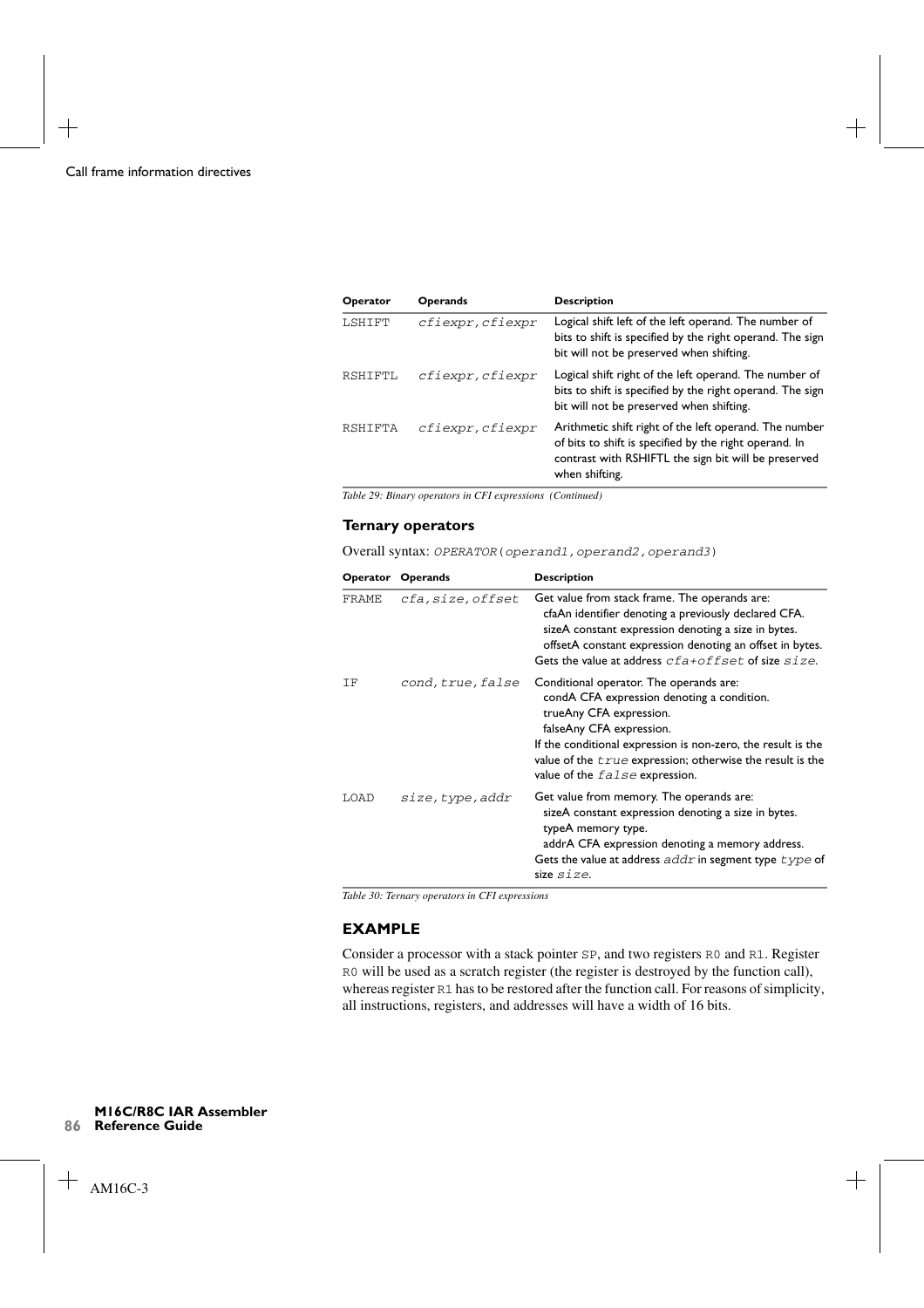| <b>Address</b> | SP | R0 | <b>RI</b> | <b>CFA</b> | <b>RET</b> | Assembler code        |
|----------------|----|----|-----------|------------|------------|-----------------------|
| 0000           |    |    | SAME      | $SP + 2$   | $CFA - 2$  | func1: PUSH R1        |
| 0002           |    |    | $CFA - 4$ | $SP + 4$   | $CFA - 4$  | R1,#4<br>MOV          |
| 0004           |    |    |           |            |            | CALL func2            |
| 0006           |    |    |           |            |            | R <sub>0</sub><br>POP |
| 0008           |    |    | R0        | $SP + 2$   | $CFA - 2$  | $R1$ , $R0$<br>MOV    |
| 000A           |    |    | SAME      |            |            | RET                   |

Consider the following short code sample with the corresponding backtrace rows and columns:

*Table 31: Code sample with backtrace rows and columns* 

Each backtrace row describes the state of the tracked resources *before* the execution of the instruction. As an example, for the MOV R1,R0 instruction the original value of the R1 register is located in the R0 register and the top of the function frame (the CFA column) is SP + 2. The backtrace row at address 0000 is the initial row and the result of the calling convention used for the function.

The SP column is empty since the CFA is defined in terms of the stack pointer. The RET column is the return address column—that is, the location of the return address. The R0 column has a '—' in the first line to indicate that the value of R0 is undefined and can be discarded. The R1 column has SAME in the initial row to indicate that the value of the R1 register will be restored on exit from the function.

#### **Defining the names block**

The names block for the small example above would be:

```
CFI NAMES trivialNames
CFI RESOURCE SP:16, R0:16, R1:16
CFI STACKFRAME CFA SP NEAR
;; The virtual resource for the return address column
CFI VIRTUALRESOURCE RET:16
CFI ENDNAMES trivialNames
```
#### **Defining the common block**

The common block for the simple example above would be:

CFI COMMON trivialCommon USING trivialNames CFI RETURNADDRESS RET NEAR CFI R0 UNDEFINED CFI R1 SAMEVALUE CFI CFA SP + 2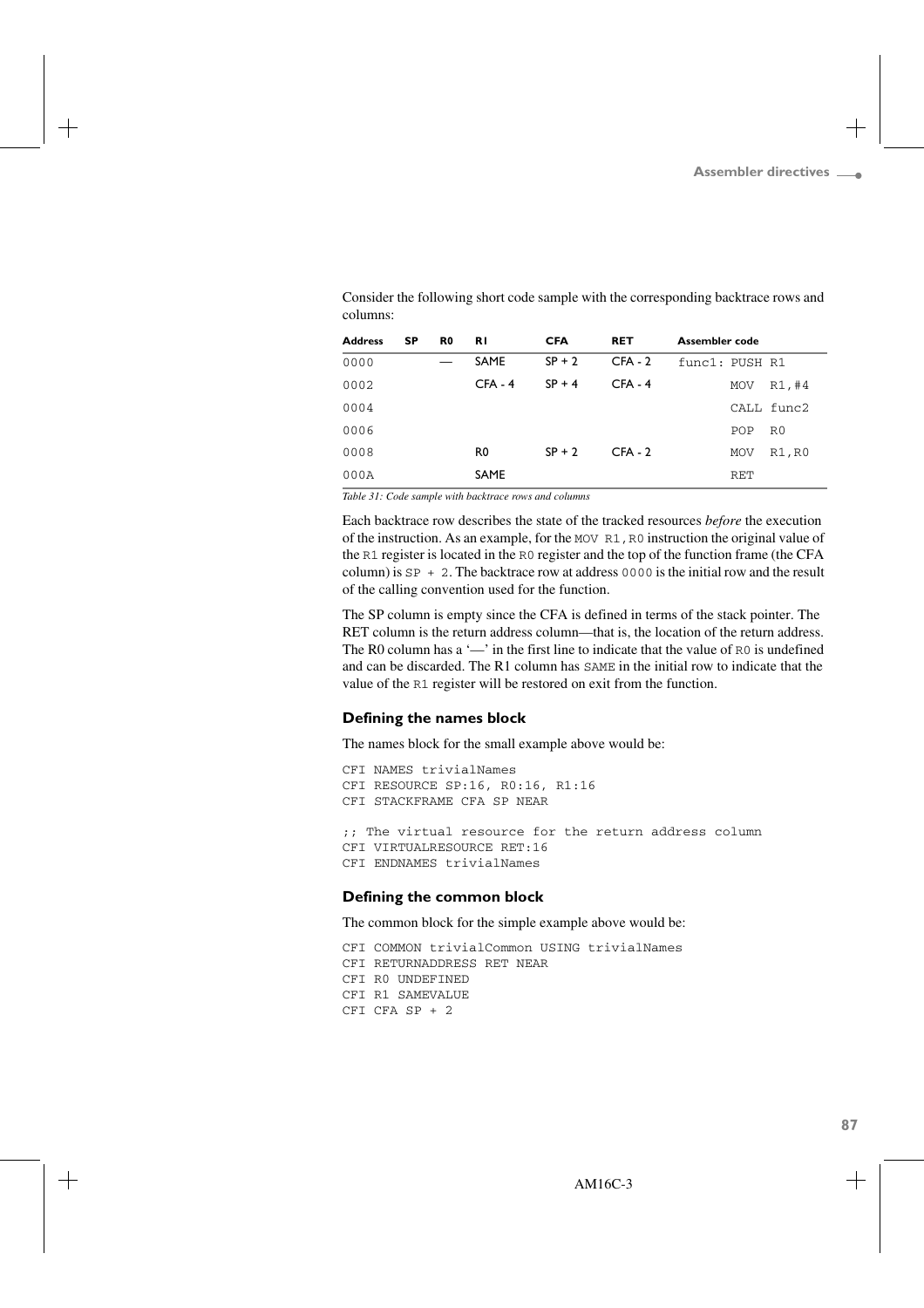CFI RET FRAME(CFA,-2) ; Offset -2 from top of stack CFI ENDCOMMON trivialCommon

**Note:** SP may not be changed using a CFI directive since it is the resource associated with CFA.

#### **Defining the data block**

Continuing the simple example, the data block would be:

```
RSEG CODE
   CFI BLOCK func1 USING trivialCommon
func1:
   PUSH R1
   CFI CFA SP + 4
   CFI R1 FRAME(CFA,-4)
   CFI RET CFA - 4
   MOV R1,#4
   CALL func2
   POP R0
   CFI R1 R0
   CFI CFA SP + 2
   CFI RET CFA - 2
   MOV R1,R0
   CFI R1 SAMEVALUE
   RET
   CFI ENDBLOCK func1
```
Note that the CFI directives are placed *after* the instruction that affects the backtrace information.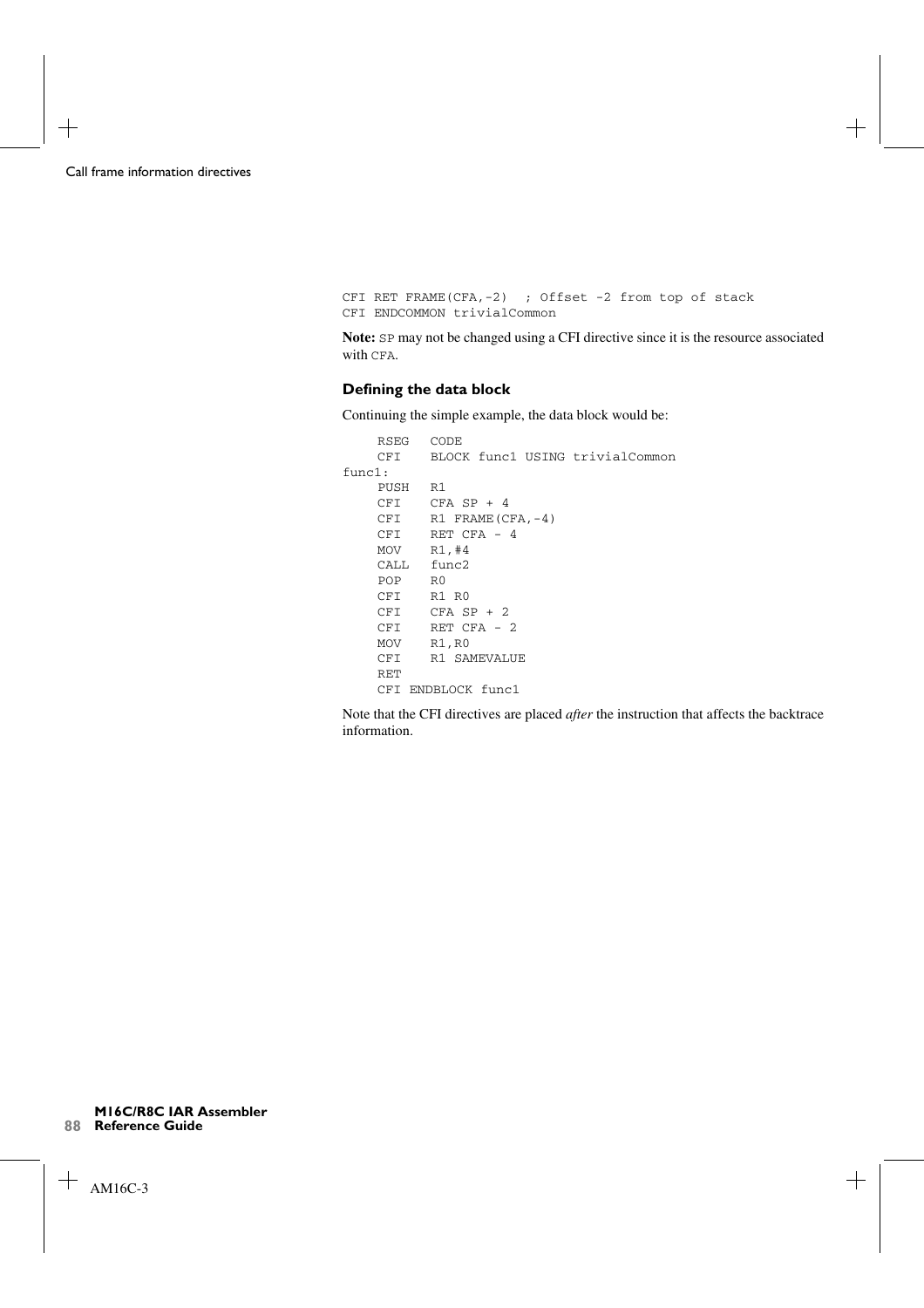# <span id="page-100-0"></span>**Assembler diagnostics**

This chapter describes the format of the diagnostic messages and explains how diagnostic messages are divided into different levels of severity.

### **Message format**

All diagnostic messages are issued as complete, self-explanatory messages. The message consists of the source line, with a pointer to where the problem was detected, followed by the source line number and the diagnostic message. If include files are used, messages will be preceded by the source line number and the name of the *current* file:

```
 ADS B,C
-----------^
"subfile.h",4 Error[40]: bad instruction
```
Diagnostic messages are displayed on the screen, as well as printed in the optional list file.

### **Severity levels**

The diagnostic messages produced by the M16C/R8C IAR Assembler reflect problems or errors that are found in the source code or occur at assembly time.

#### <span id="page-100-2"></span>**ASSEMBLY WARNING MESSAGES**

Assembly warning messages are produced when the assembler has found a construct which is probably the result of a programming error or omission.

#### <span id="page-100-3"></span>**COMMAND LINE ERROR MESSAGES**

Command line errors occur when the assembler is invoked with incorrect parameters. The most common situation is when a file cannot be opened, or with duplicate, misspelled, or missing command line options.

#### <span id="page-100-1"></span>**ASSEMBLY ERROR MESSAGES**

Assembly error messages are produced when the assembler has found a construct which violates the language rules.

#### <span id="page-100-4"></span>**ASSEMBLY FATAL ERROR MESSAGES**

Assembly fatal error messages are produced when the assembler has found a user error so severe that further processing is not considered meaningful. After the diagnostic message has been issued the assembly is immediately terminated.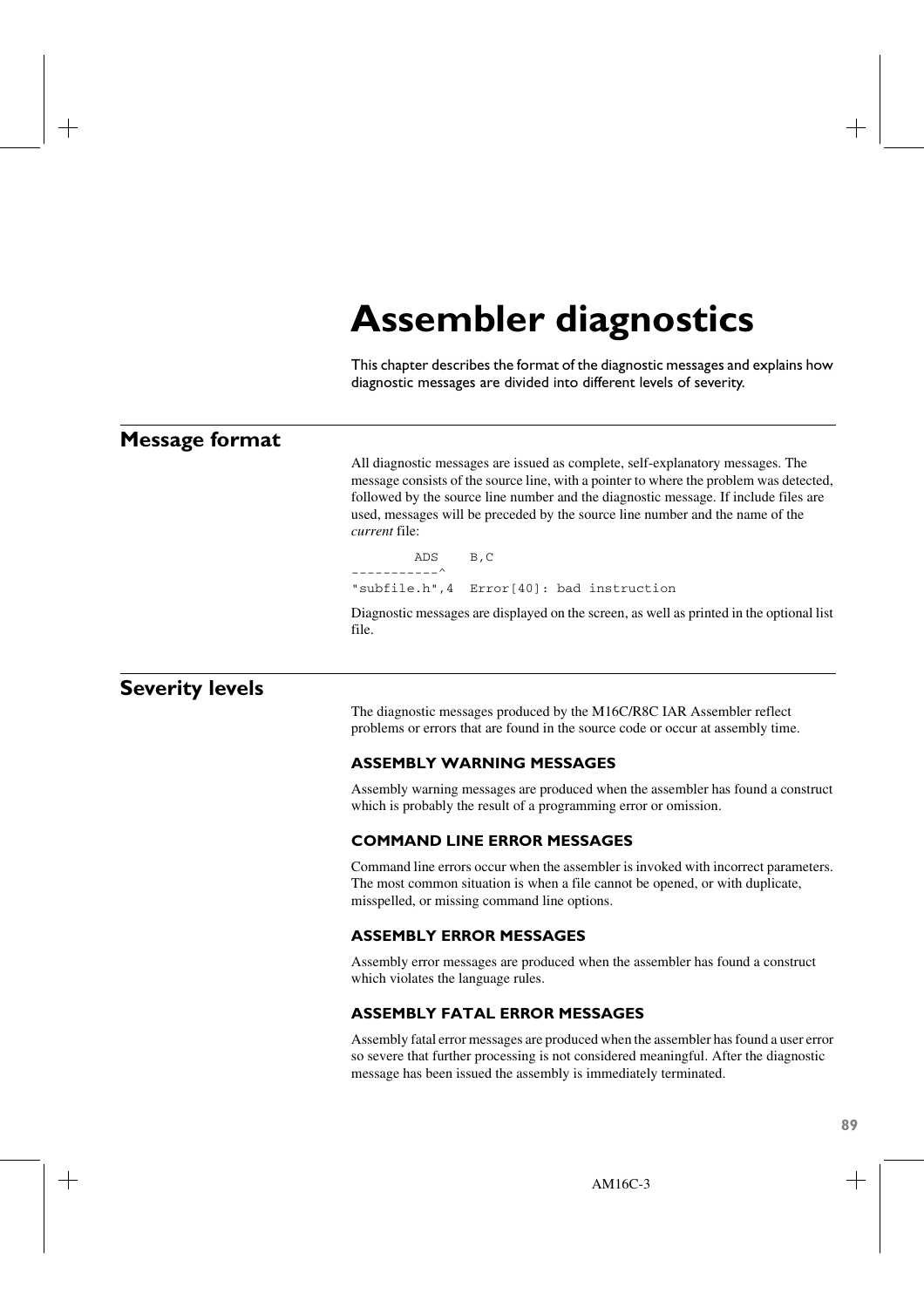#### <span id="page-101-0"></span>**ASSEMBLER INTERNAL ERROR MESSAGES**

During assembly a number of internal consistency checks are performed and if any of these checks fail, the assembler will terminate after giving a short description of the problem. Such errors should normally not occur. However, if you should encounter an error of this type, please report it to your software distributor or to IAR Technical Support. Please include information enough to reproduce the problem. This would typically include:

- The exact internal error message text.
- The source file of the program that generated the internal error.
- A list of the options that were used when the internal error occurred.
- The version number of the assembler, which can be seen in the header of the list file generated by the assembler.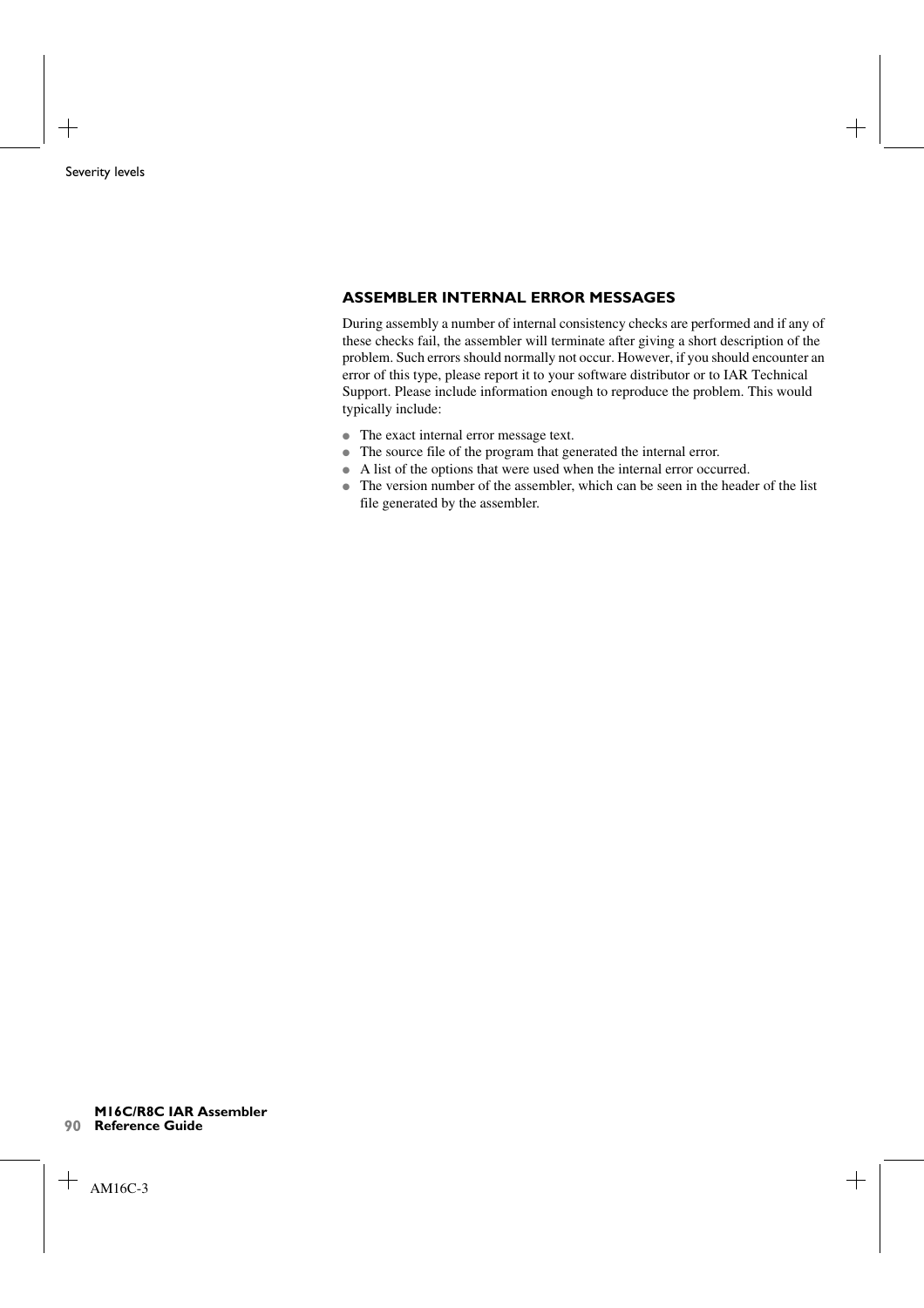## A

| ALIGNRAM (assembler directive) 46 |
|-----------------------------------|
|                                   |
|                                   |
|                                   |
|                                   |
|                                   |
|                                   |
|                                   |
|                                   |
| ASMM16C (environment variable) 10 |
|                                   |
|                                   |
| assembler directives              |
|                                   |
|                                   |
|                                   |
|                                   |
| ALIGNRAM46                        |
|                                   |
|                                   |
|                                   |
|                                   |
|                                   |
|                                   |
|                                   |
|                                   |
|                                   |
|                                   |
|                                   |
|                                   |

| conditional                                                                                     |
|-------------------------------------------------------------------------------------------------|
| See also C-style preprocessor directives                                                        |
| conditional assembly56                                                                          |
|                                                                                                 |
|                                                                                                 |
|                                                                                                 |
|                                                                                                 |
|                                                                                                 |
|                                                                                                 |
|                                                                                                 |
|                                                                                                 |
|                                                                                                 |
|                                                                                                 |
|                                                                                                 |
|                                                                                                 |
|                                                                                                 |
|                                                                                                 |
|                                                                                                 |
|                                                                                                 |
| $ENDIF. \ldots \ldots \ldots \ldots \ldots \ldots \ldots \ldots \ldots \ldots \ldots \ldots 57$ |
|                                                                                                 |
| $ENDMOD \ldots \ldots \ldots \ldots \ldots \ldots \ldots \ldots \ldots \ldots 42$               |
|                                                                                                 |
|                                                                                                 |
|                                                                                                 |
|                                                                                                 |
|                                                                                                 |
|                                                                                                 |
|                                                                                                 |
|                                                                                                 |
|                                                                                                 |
|                                                                                                 |
|                                                                                                 |
|                                                                                                 |
|                                                                                                 |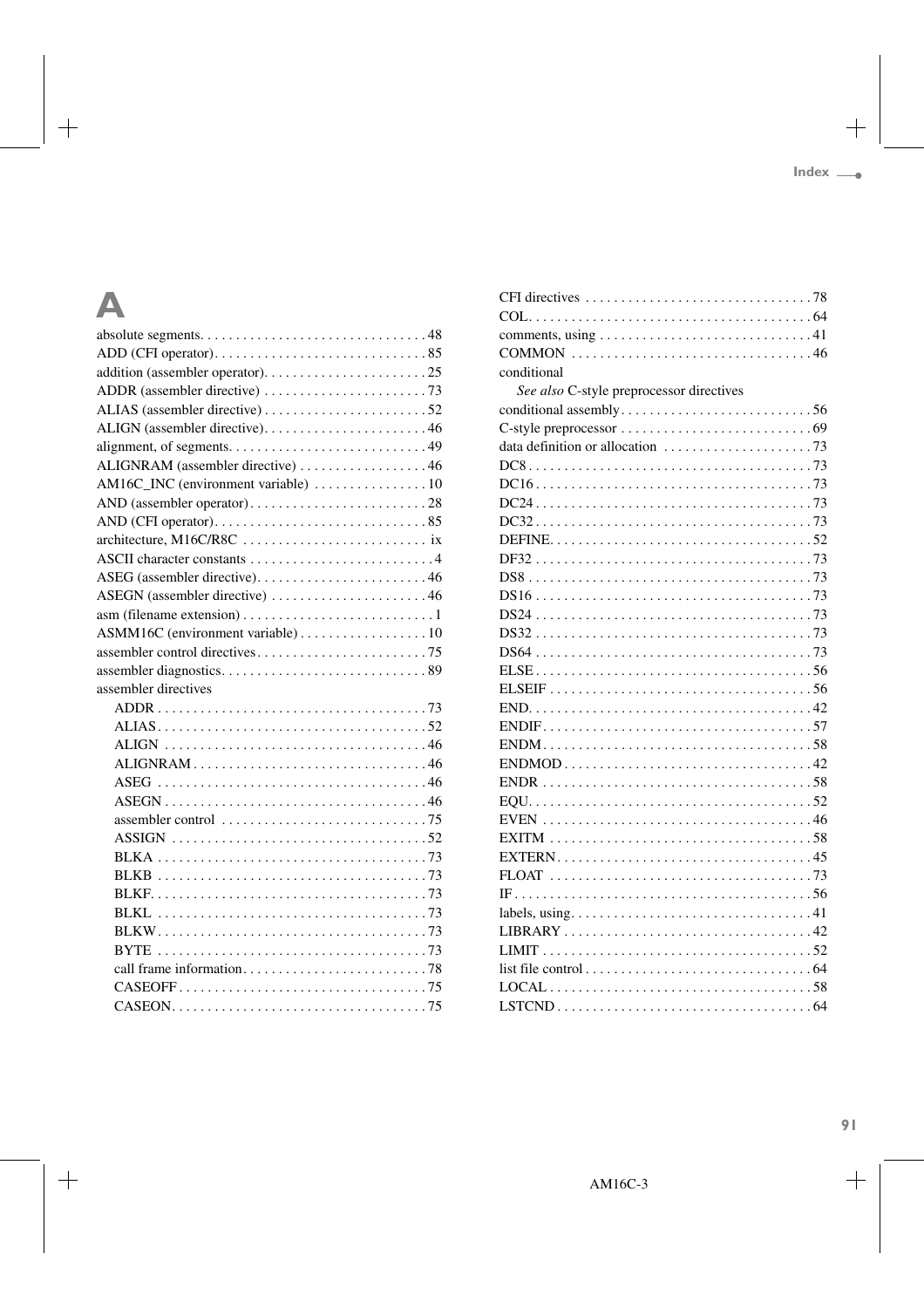| PROGRAM42 |
|-----------|
|           |
|           |
|           |
|           |
|           |
|           |
|           |
|           |
|           |
|           |
|           |
|           |
|           |
|           |
|           |
|           |
|           |
|           |
|           |
|           |

| format of $\dots \dots \dots \dots \dots \dots \dots \dots \dots \dots \dots \dots 1$ |
|---------------------------------------------------------------------------------------|
| assembler list files                                                                  |
|                                                                                       |
|                                                                                       |
| cross-references                                                                      |
|                                                                                       |
|                                                                                       |
|                                                                                       |
|                                                                                       |
|                                                                                       |
| format                                                                                |
|                                                                                       |
|                                                                                       |
|                                                                                       |
|                                                                                       |
|                                                                                       |
| macro execution information, including 12                                             |
|                                                                                       |
| tab spacing, specifying $\ldots \ldots \ldots \ldots \ldots \ldots \ldots \ldots 19$  |
|                                                                                       |
|                                                                                       |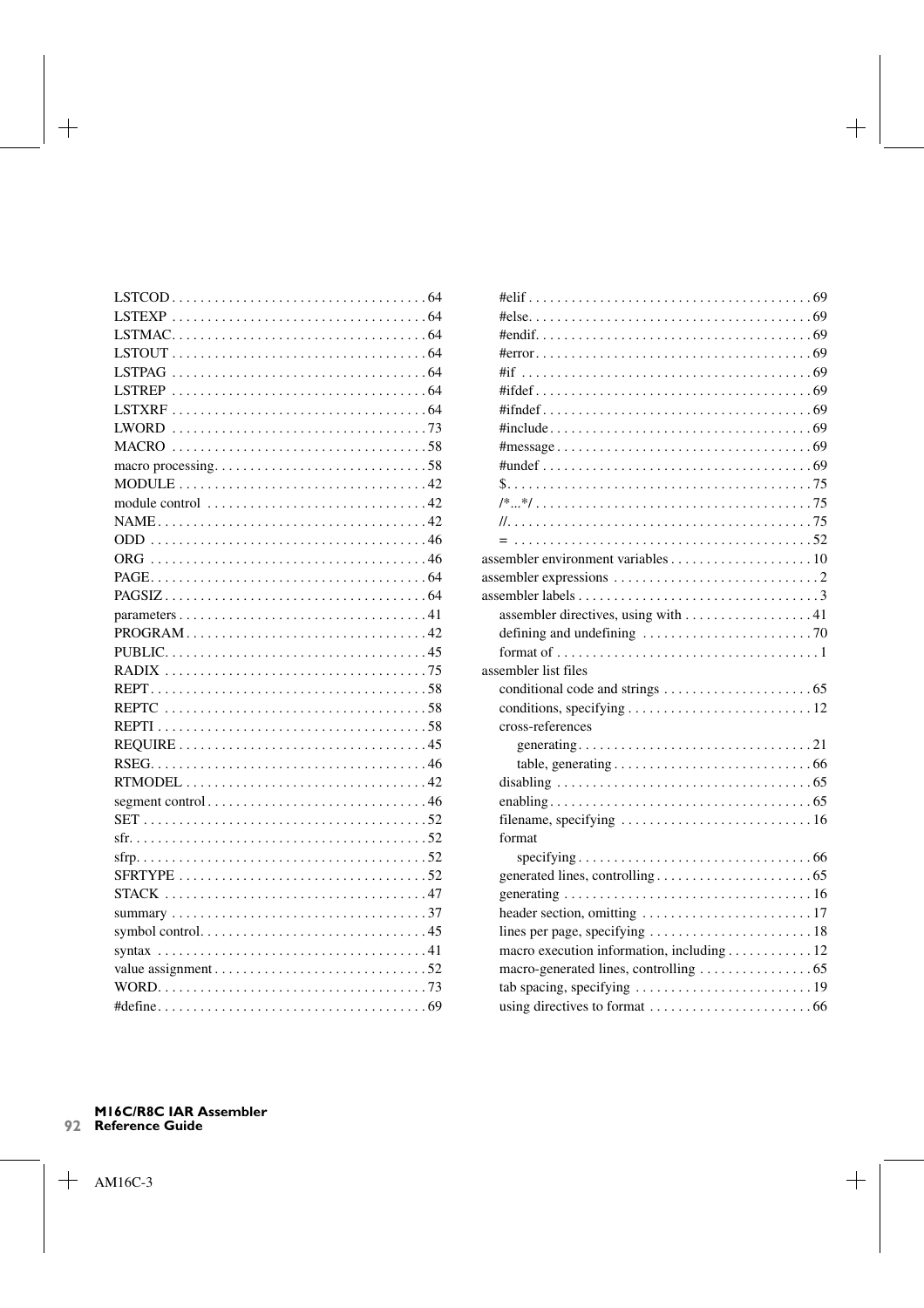| assembler macros                                                                              |
|-----------------------------------------------------------------------------------------------|
|                                                                                               |
|                                                                                               |
|                                                                                               |
|                                                                                               |
|                                                                                               |
|                                                                                               |
|                                                                                               |
|                                                                                               |
| assembler object file, specifying filename17                                                  |
|                                                                                               |
|                                                                                               |
|                                                                                               |
|                                                                                               |
|                                                                                               |
|                                                                                               |
|                                                                                               |
|                                                                                               |
|                                                                                               |
|                                                                                               |
|                                                                                               |
|                                                                                               |
|                                                                                               |
|                                                                                               |
| in expressions $\dots \dots \dots \dots \dots \dots \dots \dots \dots \dots \dots$            |
|                                                                                               |
|                                                                                               |
|                                                                                               |
|                                                                                               |
|                                                                                               |
|                                                                                               |
|                                                                                               |
|                                                                                               |
| $precedence. \ldots \ldots \ldots \ldots \ldots \ldots \ldots \ldots \ldots \ldots \ldots 23$ |
|                                                                                               |
|                                                                                               |
|                                                                                               |
|                                                                                               |
|                                                                                               |

| assembler options |  |
|-------------------|--|
|                   |  |
|                   |  |
|                   |  |
|                   |  |
|                   |  |
|                   |  |
|                   |  |
|                   |  |
|                   |  |
|                   |  |
|                   |  |
|                   |  |
|                   |  |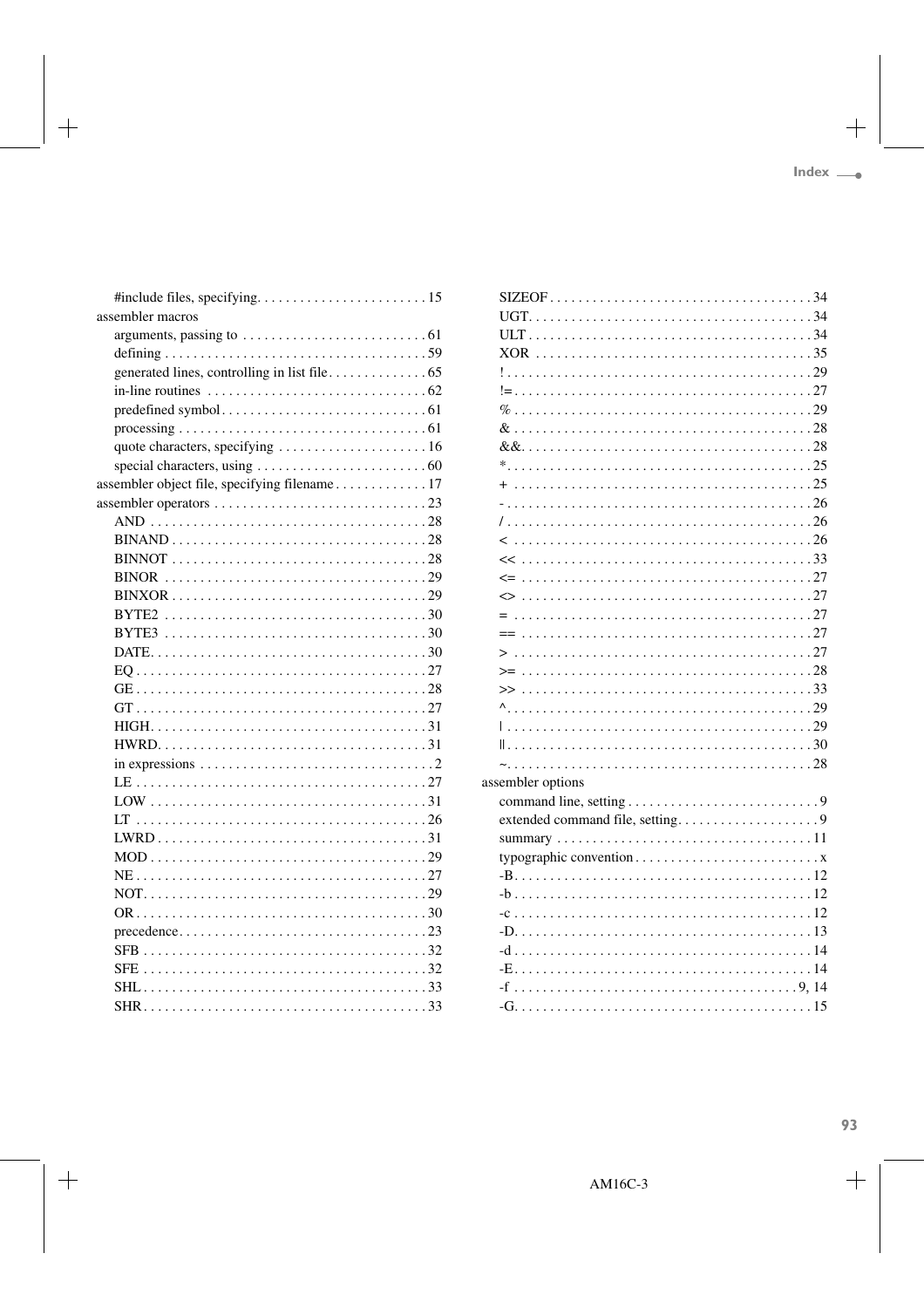| assembler output, including debug information18                                             |
|---------------------------------------------------------------------------------------------|
| assembler source files, including $\dots \dots \dots \dots \dots \dots$ 71, 76              |
|                                                                                             |
|                                                                                             |
| $exporting \ldots \ldots \ldots \ldots \ldots \ldots \ldots \ldots \ldots \ldots \ldots 45$ |
|                                                                                             |
|                                                                                             |
|                                                                                             |
|                                                                                             |
|                                                                                             |
|                                                                                             |
|                                                                                             |
|                                                                                             |
|                                                                                             |
|                                                                                             |
| assumptions (programming experience)  ix                                                    |

## **B**

| bitwise AND (assembler operator) 28                                               |  |
|-----------------------------------------------------------------------------------|--|
| bitwise exclusive OR (assembler operator) $\dots \dots \dots \dots 29$            |  |
|                                                                                   |  |
| bitwise OR (assembler operator) $\dots \dots \dots \dots \dots \dots \dots \dots$ |  |
|                                                                                   |  |
|                                                                                   |  |
|                                                                                   |  |
|                                                                                   |  |
|                                                                                   |  |
|                                                                                   |  |
|                                                                                   |  |
|                                                                                   |  |

## **C**

| COMPLEMENT (CFI operator)  85 |
|-------------------------------|
|                               |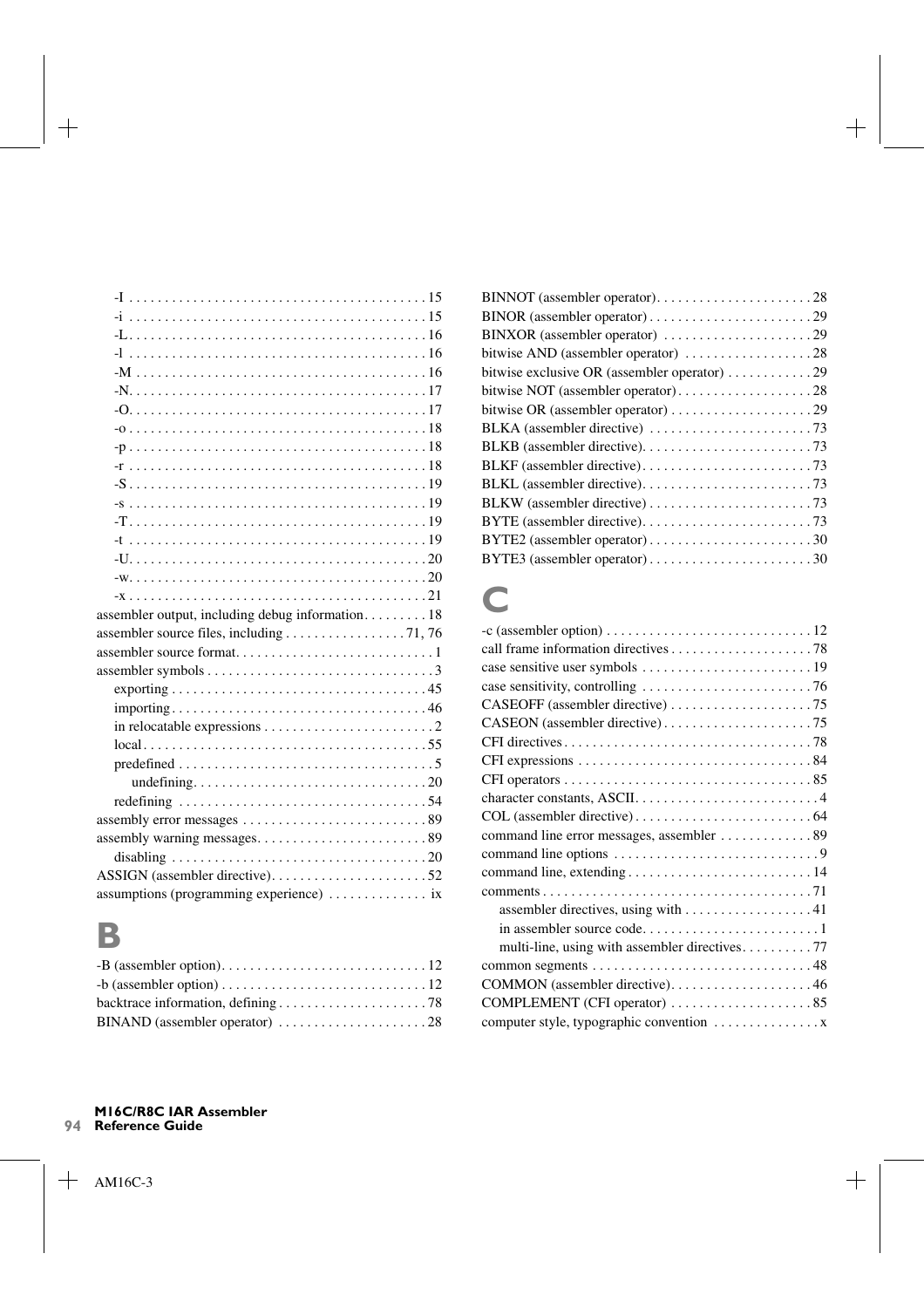| conditional assembly directives $\dots \dots \dots \dots \dots \dots \dots 56$ |
|--------------------------------------------------------------------------------|
| See also C-style preprocessor directives                                       |
|                                                                                |
|                                                                                |
|                                                                                |
|                                                                                |
| cross-references, in assembler list file                                       |
|                                                                                |
|                                                                                |
| current time/date (assembler operator) $\dots \dots \dots \dots \dots 30$      |
|                                                                                |

## **D**

| DATE (assembler operator) 30                        |  |
|-----------------------------------------------------|--|
|                                                     |  |
|                                                     |  |
|                                                     |  |
|                                                     |  |
| debug information, including in assembler output 18 |  |
|                                                     |  |
| DEFINE (assembler directive)52                      |  |
|                                                     |  |
|                                                     |  |
| directives. See assembler directives                |  |
|                                                     |  |
| division (assembler operator)26                     |  |
|                                                     |  |
|                                                     |  |
|                                                     |  |
|                                                     |  |
|                                                     |  |
|                                                     |  |

| ENDMOD (assembler directive) 42                                                                     |
|-----------------------------------------------------------------------------------------------------|
|                                                                                                     |
| environment variables                                                                               |
| $AM16C_NC \ldots \ldots \ldots \ldots \ldots \ldots \ldots \ldots \ldots \ldots 10$                 |
| $\text{ASMM16C} \dots \dots \dots \dots \dots \dots \dots \dots \dots \dots \dots \dots 10$         |
|                                                                                                     |
|                                                                                                     |
| EQ (CFI operator) $\ldots \ldots \ldots \ldots \ldots \ldots \ldots \ldots \ldots \ldots \ldots 85$ |
|                                                                                                     |
|                                                                                                     |
|                                                                                                     |
| error messages                                                                                      |
| maximum number, specifying14                                                                        |
|                                                                                                     |
|                                                                                                     |
|                                                                                                     |
|                                                                                                     |
| expressions. See assembler expressions                                                              |
| extended command line file (extend.xcl)9, 14                                                        |
|                                                                                                     |

## **F**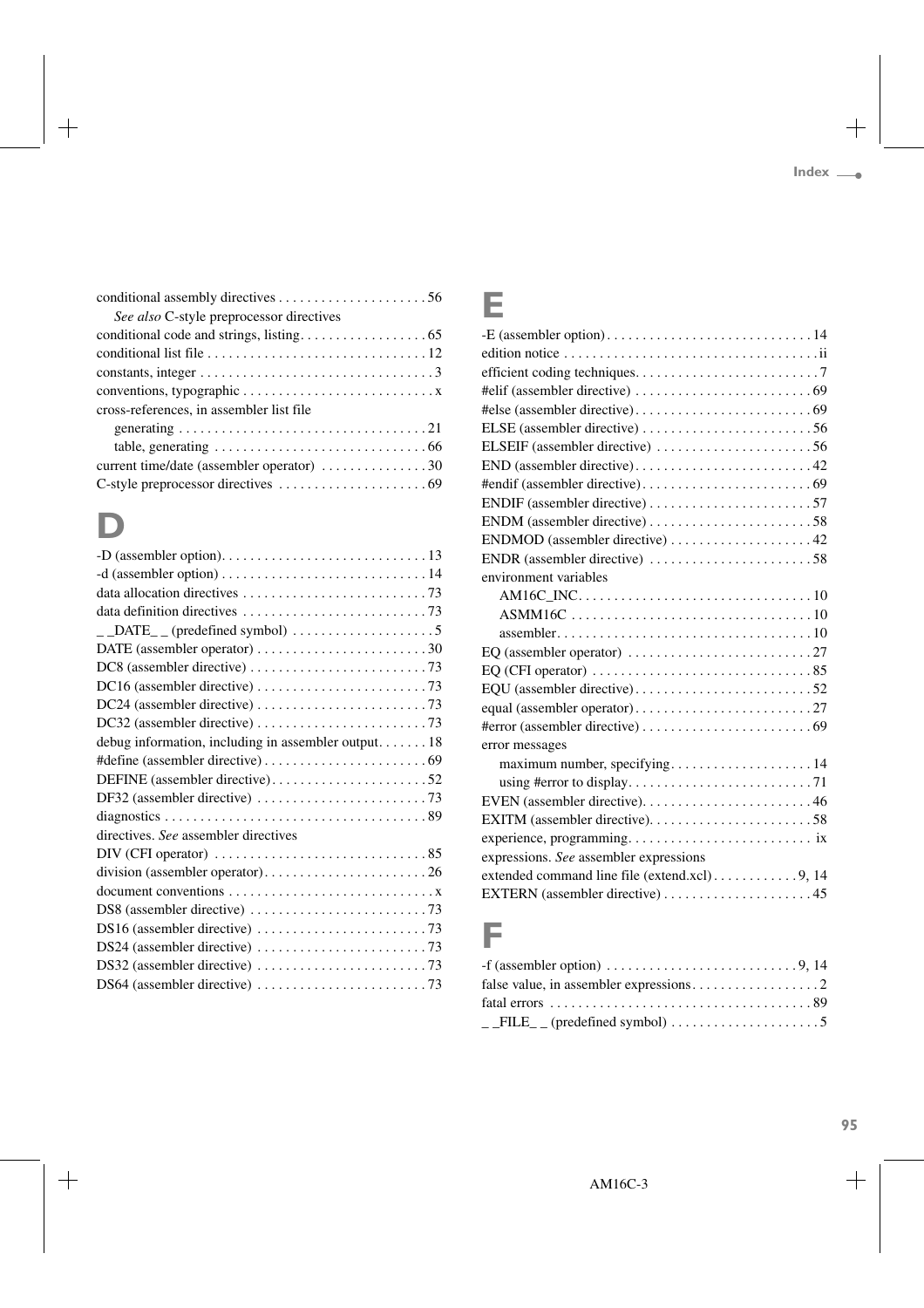| file types                                                                       |
|----------------------------------------------------------------------------------|
|                                                                                  |
|                                                                                  |
|                                                                                  |
| filename extensions                                                              |
|                                                                                  |
|                                                                                  |
|                                                                                  |
|                                                                                  |
|                                                                                  |
| filenames, specifying for assembler object file $\dots \dots 17-18$              |
|                                                                                  |
| floating-point constants $\dots \dots \dots \dots \dots \dots \dots \dots \dots$ |
| formats                                                                          |
|                                                                                  |
|                                                                                  |
|                                                                                  |

# **G**

| greater than or equal (assembler operator). 28                                                      |  |
|-----------------------------------------------------------------------------------------------------|--|
|                                                                                                     |  |
|                                                                                                     |  |
| GT (CFI operator) $\ldots \ldots \ldots \ldots \ldots \ldots \ldots \ldots \ldots \ldots \ldots 85$ |  |

# **H**

| $_LIAR_SYSTEMS\_ASM_{-}$ (predefined symbol)5                                                       |
|-----------------------------------------------------------------------------------------------------|
|                                                                                                     |
|                                                                                                     |
| IF (CFI operator) $\ldots \ldots \ldots \ldots \ldots \ldots \ldots \ldots \ldots \ldots \ldots 86$ |
|                                                                                                     |
|                                                                                                     |
|                                                                                                     |
|                                                                                                     |
|                                                                                                     |
|                                                                                                     |
|                                                                                                     |
|                                                                                                     |
|                                                                                                     |
|                                                                                                     |

## **L**

**I**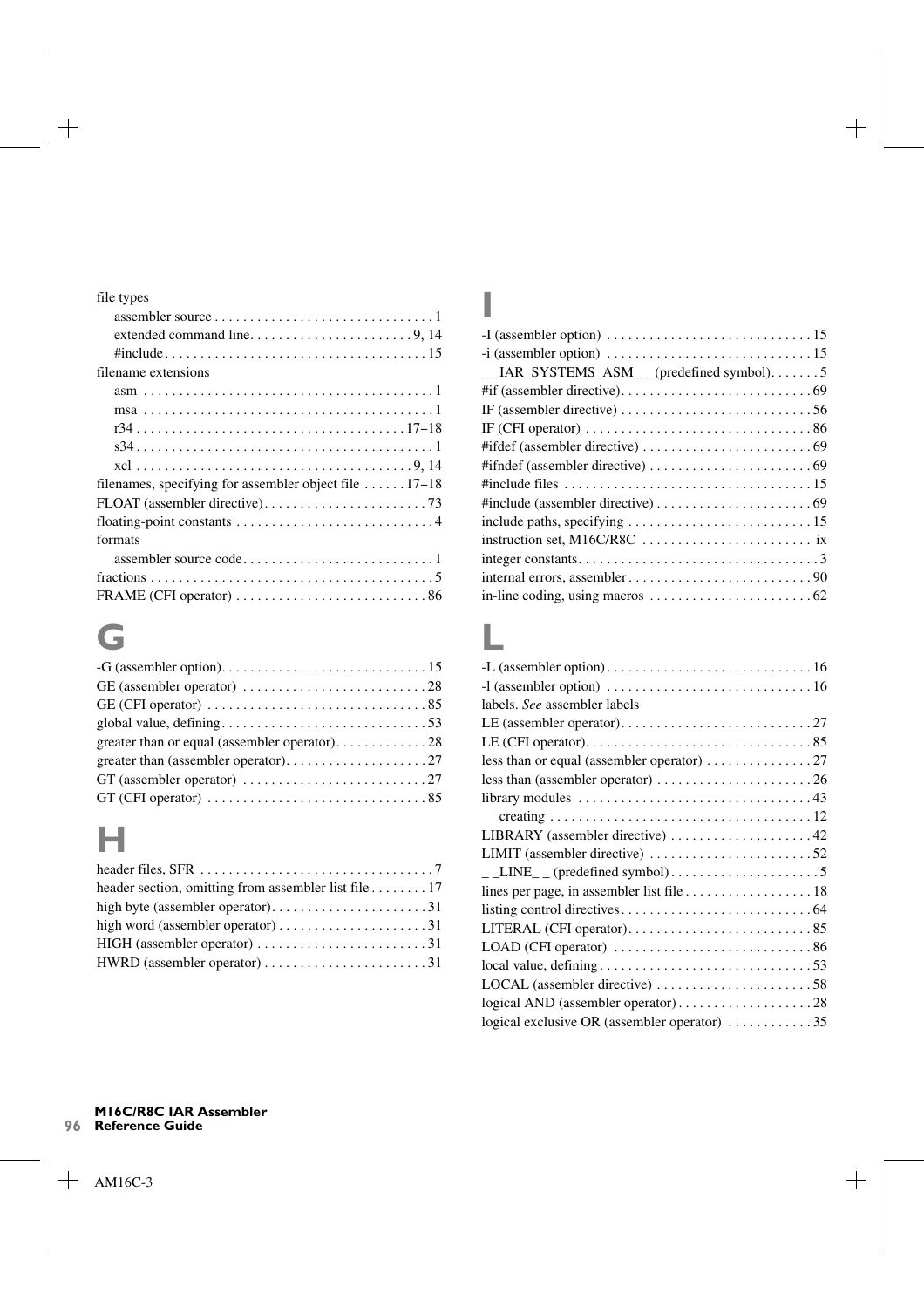| logical OR (assembler operator) 30          |
|---------------------------------------------|
| logical shift left (assembler operator) 33  |
| logical shift right (assembler operator) 33 |
| low byte (assembler operator) 31            |
|                                             |
|                                             |
|                                             |
|                                             |
|                                             |
|                                             |
|                                             |
|                                             |
|                                             |
|                                             |
|                                             |
|                                             |
|                                             |
|                                             |
| LWRD (assembler operator) 31                |

## **M**

| macro execution information, including in list file $\dots \dots 12$ |
|----------------------------------------------------------------------|
|                                                                      |
|                                                                      |
|                                                                      |
| MACRO (assembler directive)58                                        |
| macros. See assembler macros                                         |
| memory                                                               |
|                                                                      |
|                                                                      |
|                                                                      |
| messages, excluding from standard output stream19                    |
|                                                                      |
| MOD (CFI operator)<br>$Q \leq$                                       |

| MODULE (assembler directive) 42 |  |
|---------------------------------|--|

| MUL (CFI operator). $\ldots \ldots \ldots \ldots \ldots \ldots \ldots \ldots \ldots \ldots 85$ |  |
|------------------------------------------------------------------------------------------------|--|
|                                                                                                |  |
|                                                                                                |  |
|                                                                                                |  |

### **N**

| NE (assembler operator) $\dots \dots \dots \dots \dots \dots \dots \dots \dots \dots 27$ |  |
|------------------------------------------------------------------------------------------|--|
|                                                                                          |  |
|                                                                                          |  |
|                                                                                          |  |
|                                                                                          |  |

### **O**

| operands                                                                                              |
|-------------------------------------------------------------------------------------------------------|
| format of $\dots \dots \dots \dots \dots \dots \dots \dots \dots \dots \dots \dots \dots \dots \dots$ |
|                                                                                                       |
| operations, format of $\dots \dots \dots \dots \dots \dots \dots \dots \dots \dots \dots$             |
|                                                                                                       |
| operators. See assembler operators                                                                    |
|                                                                                                       |
|                                                                                                       |
|                                                                                                       |
|                                                                                                       |

### **P**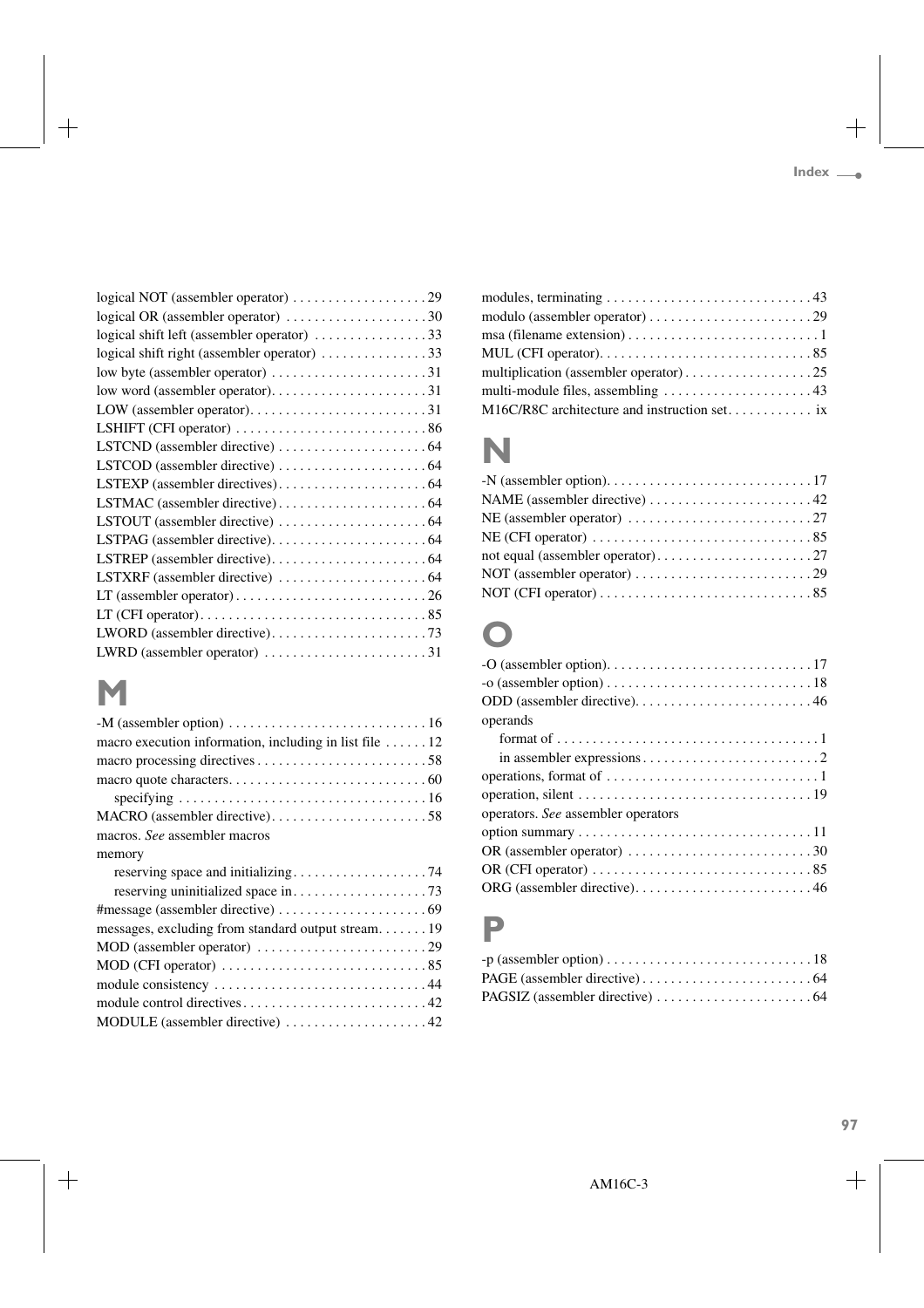| parameters                                                                                               |  |
|----------------------------------------------------------------------------------------------------------|--|
| in assembler directives 41                                                                               |  |
|                                                                                                          |  |
|                                                                                                          |  |
|                                                                                                          |  |
|                                                                                                          |  |
|                                                                                                          |  |
|                                                                                                          |  |
| $\_$ DATE $\_$ $\ldots$ $\ldots$ $\ldots$ $\ldots$ $\ldots$ $\ldots$ $\ldots$ $\ldots$ $\ldots$ $\ldots$ |  |
|                                                                                                          |  |
| $\_IAR_SYSTEMS\_ASM\_ \dots \dots \dots \dots \dots \dots$                                               |  |
| $\_$ LINE $\_$ $\ldots$ $\ldots$ $\ldots$ $\ldots$ $\ldots$ $\ldots$ $\ldots$ $\ldots$ $\ldots$          |  |
|                                                                                                          |  |
| $\_$ TIME $\_$ $\ldots$ $\ldots$ $\ldots$ $\ldots$ $\ldots$ $\ldots$ $\ldots$ $\ldots$ $\ldots$ $\ldots$ |  |
|                                                                                                          |  |
|                                                                                                          |  |
| prerequisites (programming experience) ix                                                                |  |
| program location counter (PLC) $\dots \dots \dots \dots \dots \dots$                                     |  |
|                                                                                                          |  |
|                                                                                                          |  |
|                                                                                                          |  |
| programming experience, required $\dots\dots\dots\dots\dots\dots$ ix                                     |  |
|                                                                                                          |  |
|                                                                                                          |  |
|                                                                                                          |  |

## **R**

| reference information, typographic convention $\dots \dots \dots$ xi |
|----------------------------------------------------------------------|
|                                                                      |
|                                                                      |
| relocatable expressions, using symbols in 2                          |
| relocatable segments, beginning 48                                   |
|                                                                      |
|                                                                      |
|                                                                      |
|                                                                      |
|                                                                      |
|                                                                      |
|                                                                      |

| runtime model attributes, declaring 44 |  |
|----------------------------------------|--|

#### **S**

| second byte (assembler operator)30                |
|---------------------------------------------------|
|                                                   |
|                                                   |
| segment end (assembler operator) 32               |
| segment size (assembler operator)34               |
| segments                                          |
|                                                   |
|                                                   |
|                                                   |
|                                                   |
|                                                   |
|                                                   |
|                                                   |
|                                                   |
|                                                   |
|                                                   |
| SFRTYPE (assembler directive) 52                  |
| SFR. See special function registers               |
| SFR. See special function registers               |
| SHL (assembler operator) 33                       |
|                                                   |
| silent operation, specifying in assembler 19      |
| SIZEOF (assembler operator) 34                    |
|                                                   |
|                                                   |
|                                                   |
|                                                   |
|                                                   |
|                                                   |
| standard input stream (stdin), reading from 15    |
| standard output stream, disabling messages to  19 |
|                                                   |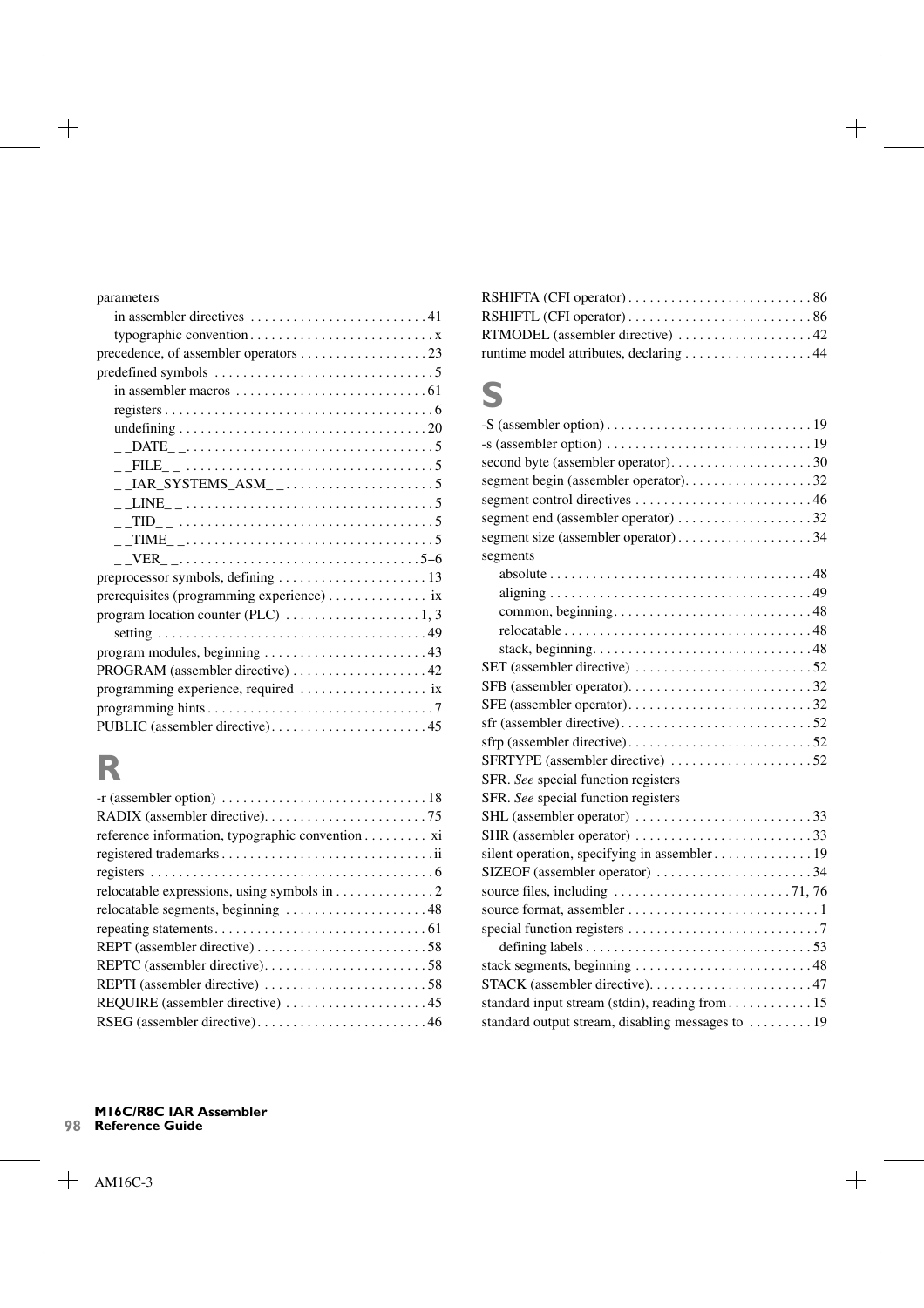| symbol values, checking $\dots \dots \dots \dots \dots \dots \dots \dots \dots 54$ |
|------------------------------------------------------------------------------------|
| symbols                                                                            |
| predefined, in assembler $\dots \dots \dots \dots \dots \dots \dots \dots$         |
|                                                                                    |
|                                                                                    |
| See also assembler symbols                                                         |
| syntax                                                                             |
|                                                                                    |
| <i>See also</i> assembler source format                                            |
|                                                                                    |

# **T**

| tab spacing, specifying in assembler list file $\dots \dots \dots \dots 19$ |
|-----------------------------------------------------------------------------|
| temporary values, defining53,73                                             |
| third byte (assembler operator) 30                                          |
|                                                                             |
|                                                                             |
|                                                                             |
|                                                                             |
|                                                                             |
|                                                                             |

## **U**

| UGT (assembler operator) 34                  |
|----------------------------------------------|
| ULT (assembler operator) 34                  |
|                                              |
| unary minus (assembler operator) 26          |
|                                              |
| unsigned greater than (assembler operator)34 |
| unsigned less than (assembler operator) 34   |
|                                              |
|                                              |

## **V**

| $\text{EVAL}$ (predefined symbol) 5–6 |  |
|---------------------------------------|--|

### **W**

## **X**

# **Symbols**

| #include files $\dots \dots \dots \dots \dots \dots \dots \dots \dots \dots \dots \dots \dots 15$ |
|---------------------------------------------------------------------------------------------------|
|                                                                                                   |
|                                                                                                   |
|                                                                                                   |
|                                                                                                   |
|                                                                                                   |
|                                                                                                   |
|                                                                                                   |
|                                                                                                   |